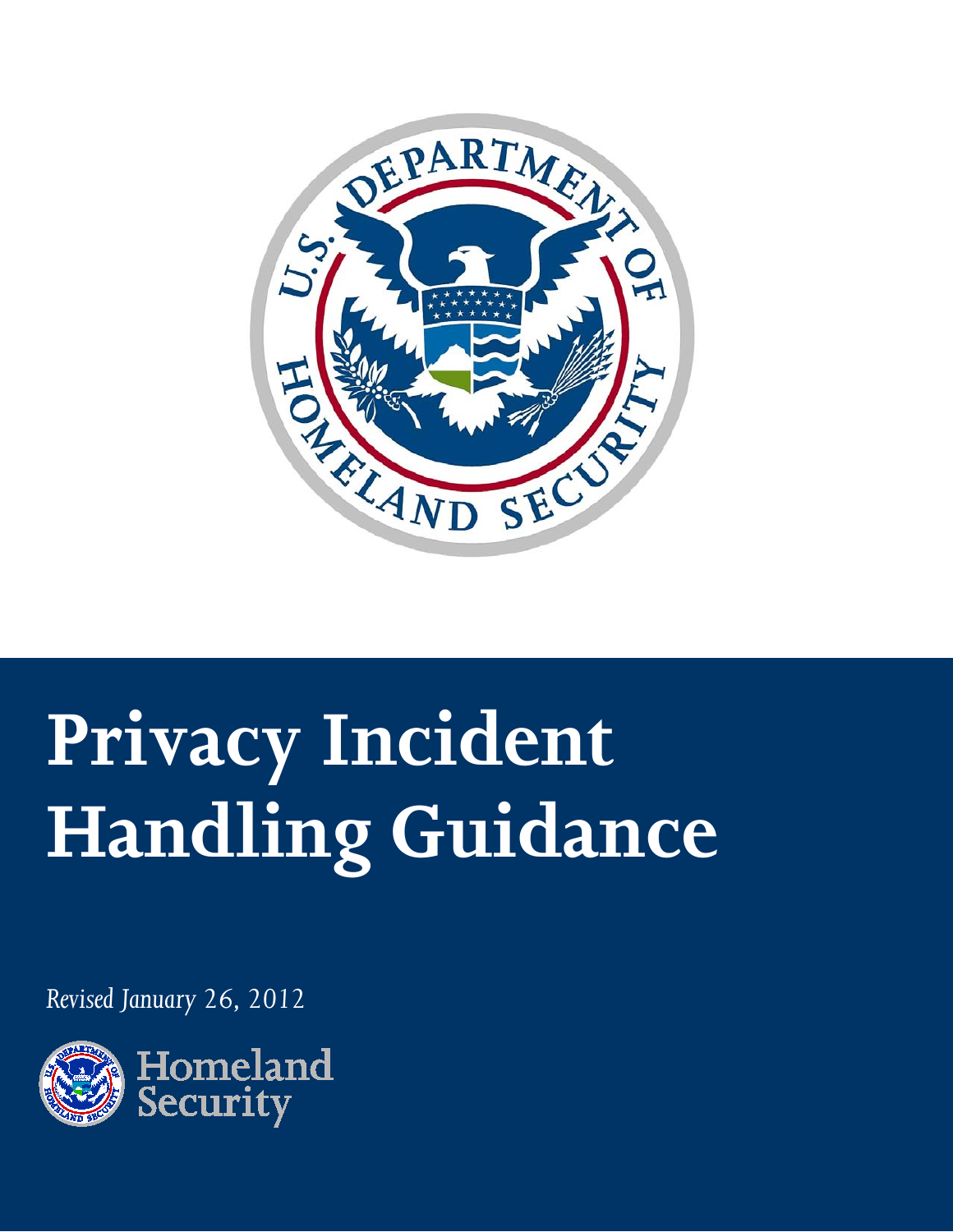#### **Basis for Privacy Incident Handling Guidance**

The following procedures establish governing policies and procedures for Privacy Incident handling at the Department of Homeland Security (DHS). The policies and procedures are based on applicable laws, Presidential Directives, and Office of Management and Budget (OMB) directives.

Please contact the DHS Privacy Office at **[privacy@dhs.gov](mailto:DHSPrivacyIncident@dhs.gov)** or 703-235-0780 concerning questions about Privacy Incident handling or this Guidance.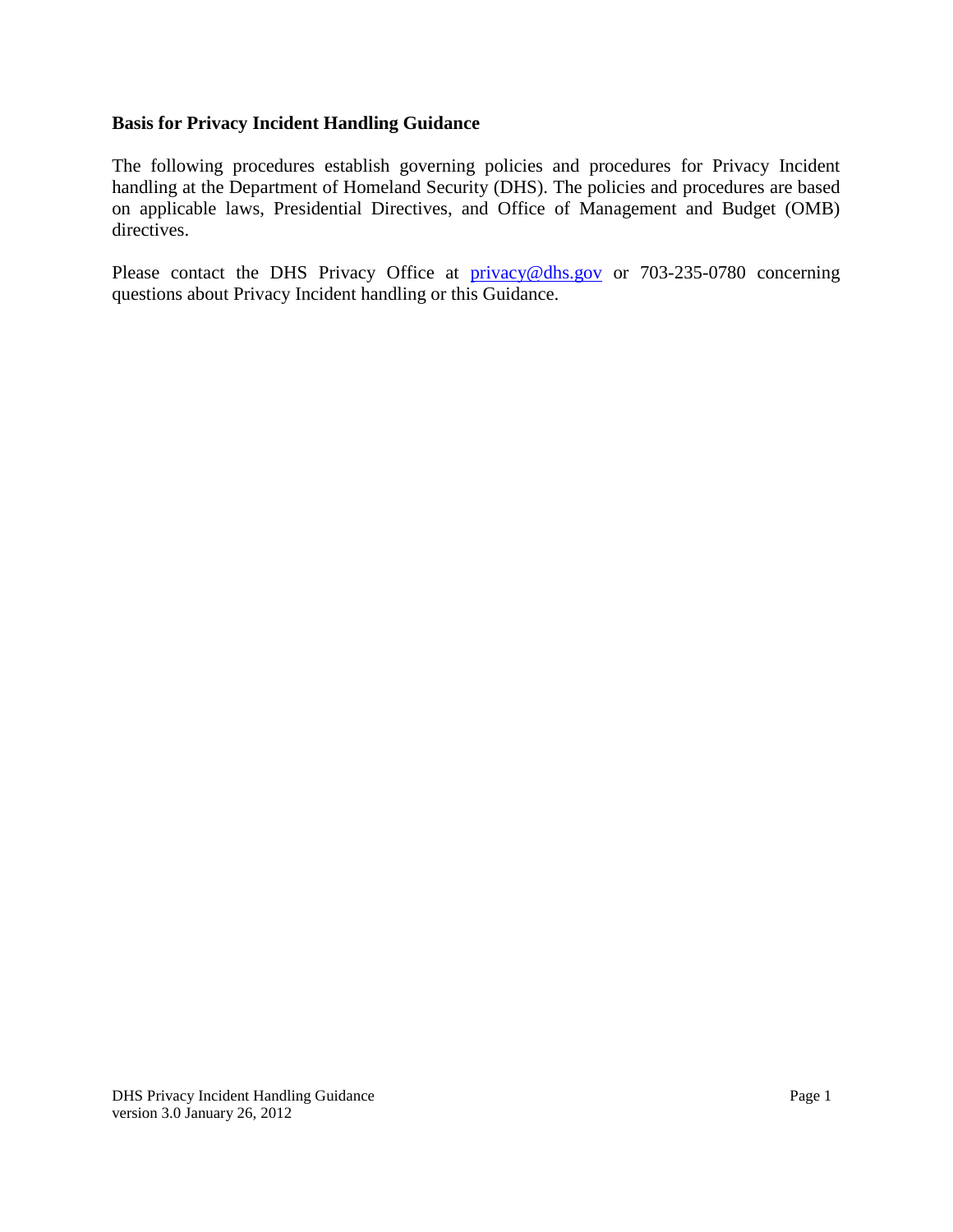# **TABLE OF CONTENTS**

| 1.1.   |                                                                                      |  |
|--------|--------------------------------------------------------------------------------------|--|
| 1.2.   |                                                                                      |  |
| 1.3.   |                                                                                      |  |
| 1.4.   |                                                                                      |  |
|        |                                                                                      |  |
| 2.1.   |                                                                                      |  |
| 2.2.   |                                                                                      |  |
| 2.3.   |                                                                                      |  |
| 2.4.   |                                                                                      |  |
| 2.5.   | Component IT Security Entity (e.g., Component ISSM, Component SOC, Component         |  |
|        |                                                                                      |  |
| 2.6.   |                                                                                      |  |
| 2.7.   |                                                                                      |  |
| 2.8.   |                                                                                      |  |
| 2.9.   |                                                                                      |  |
| 2.10.  |                                                                                      |  |
| 2.11.  |                                                                                      |  |
| 2.12.  |                                                                                      |  |
| 2.13.  |                                                                                      |  |
| 2.14.  |                                                                                      |  |
| 2.15.  |                                                                                      |  |
| 2.16.  | DHS Office of the General Counsel and Component Office of the Chief Counsel          |  |
|        |                                                                                      |  |
| 2.17.  | DHS Public Affairs Office and Public Affairs Office for the Component19              |  |
| 2.18.  | DHS Legislative and Inter-Governmental Affairs Office and Legislative Affairs Office |  |
| 2.19.  |                                                                                      |  |
| 2.20.  | DHS Management Office and Management Staff for the Component20                       |  |
| 2.21.  |                                                                                      |  |
| 2.22.  |                                                                                      |  |
| 2.23.  |                                                                                      |  |
| 2.24.  |                                                                                      |  |
| 2.25.  |                                                                                      |  |
|        |                                                                                      |  |
|        |                                                                                      |  |
| 4.1.   |                                                                                      |  |
| 4.2.   |                                                                                      |  |
| 4.3.   |                                                                                      |  |
| 4.3.1. |                                                                                      |  |
| 4.3.2. |                                                                                      |  |
|        |                                                                                      |  |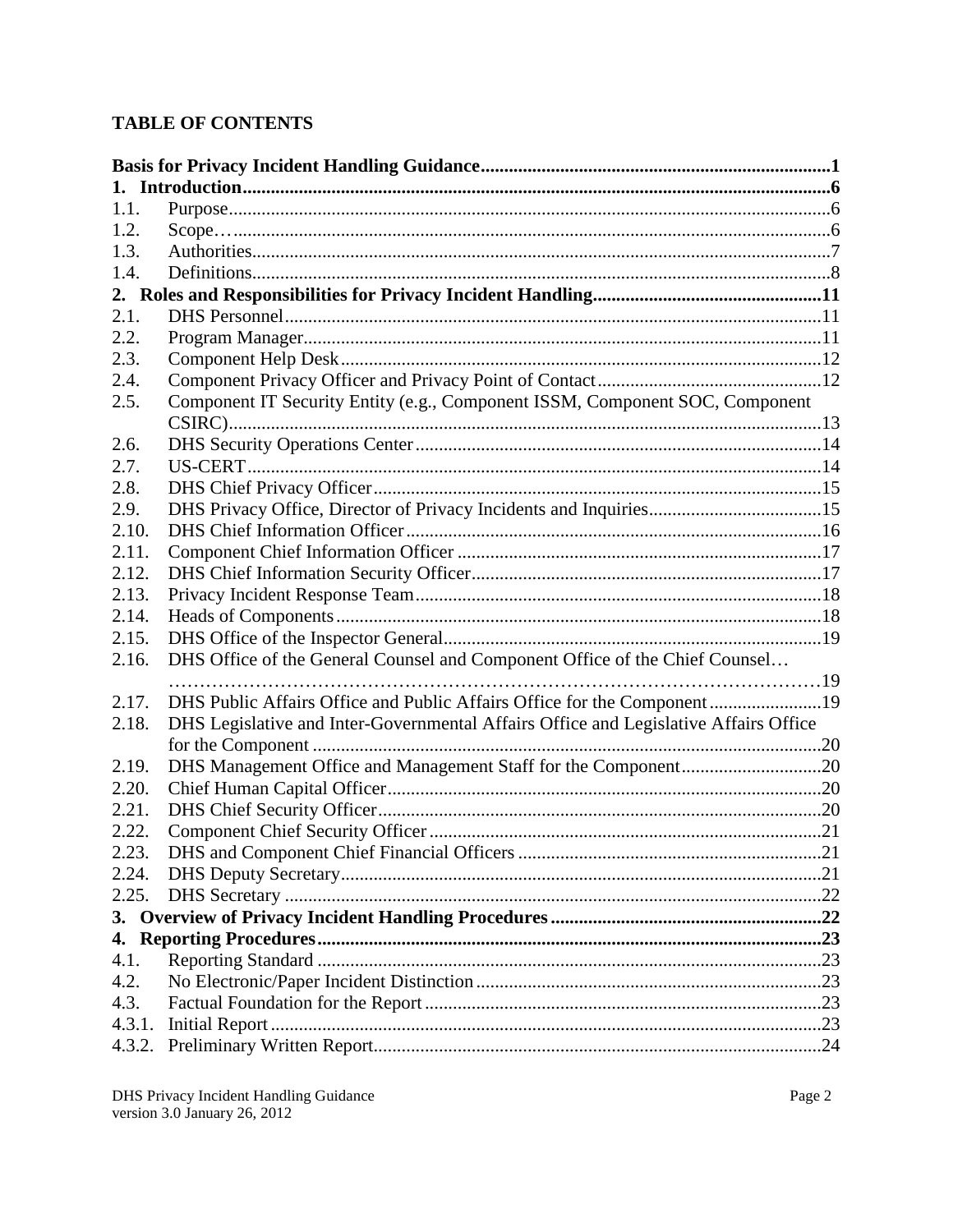| 4.3.3.   | Privacy Incident Report in the DHS EOC Online Incident Handling System24                     |  |
|----------|----------------------------------------------------------------------------------------------|--|
| 4.4.     |                                                                                              |  |
| 4.5.     | Organizational Structure for Reporting a Privacy Incident within DHS 25                      |  |
| 4.5.1.   |                                                                                              |  |
| 4.5.2.   |                                                                                              |  |
| 4.5.3.   | Tier 3 (Component Privacy Officer/PPOC or Component IT Security Entity, or                   |  |
|          |                                                                                              |  |
| 4.5.4.   |                                                                                              |  |
| 4.6.     |                                                                                              |  |
| 4.7.     |                                                                                              |  |
| 4.7.1.   | Notification of the DHS Deputy Secretary, DHS CPO, DHS CIO, DHS Deputy CIO,                  |  |
|          |                                                                                              |  |
| 4.7.2.   |                                                                                              |  |
| 4.8.     |                                                                                              |  |
| 4.8.1.   | US-CERT Notifies and Coordinates with Appropriate Government Agencies28                      |  |
| 4.8.2.   |                                                                                              |  |
|          |                                                                                              |  |
| 5.1.     |                                                                                              |  |
| 5.2.     | Standards for Categorization of Privacy Incident: Assessing the Likely Risk of Harm31        |  |
| 5.3.     |                                                                                              |  |
| 5.3.1.   | Factor One: Nature of the Data Elements Involved in the Privacy Incident 31                  |  |
| 5.3.2.   |                                                                                              |  |
|          |                                                                                              |  |
| 5.3.4.   | Factor Four: Likelihood that the Privacy Incident May Lead to Harm to the Individual or      |  |
|          |                                                                                              |  |
| 5.3.4.1. |                                                                                              |  |
| 5.3.4.2. |                                                                                              |  |
|          |                                                                                              |  |
|          | 5.3.6. Balancing the Five Factors in Determining the Severity of Incident Based Upon the     |  |
|          |                                                                                              |  |
| 5.4.     |                                                                                              |  |
| 5.4.1.   |                                                                                              |  |
|          |                                                                                              |  |
| 5.4.3.   | Special Circumstances Warranting Escalation to the DHS CFO or Component CFO38                |  |
| 5.4.4.   |                                                                                              |  |
| 5.4.5.   | Escalation to and Notification of the DHS Deputy Secretary and the DHS Secretary39           |  |
|          | 5.4.6. Preliminary Recommendation Regarding External Notification of Affected Individuals.39 |  |
|          |                                                                                              |  |
| 6.1.     | Purpose of Mitigation: Containment of Source and Prevention or Minimization of               |  |
|          |                                                                                              |  |
| 6.2.     |                                                                                              |  |
| 6.3.     |                                                                                              |  |
| 6.4.     |                                                                                              |  |
| 6.5.     |                                                                                              |  |
|          |                                                                                              |  |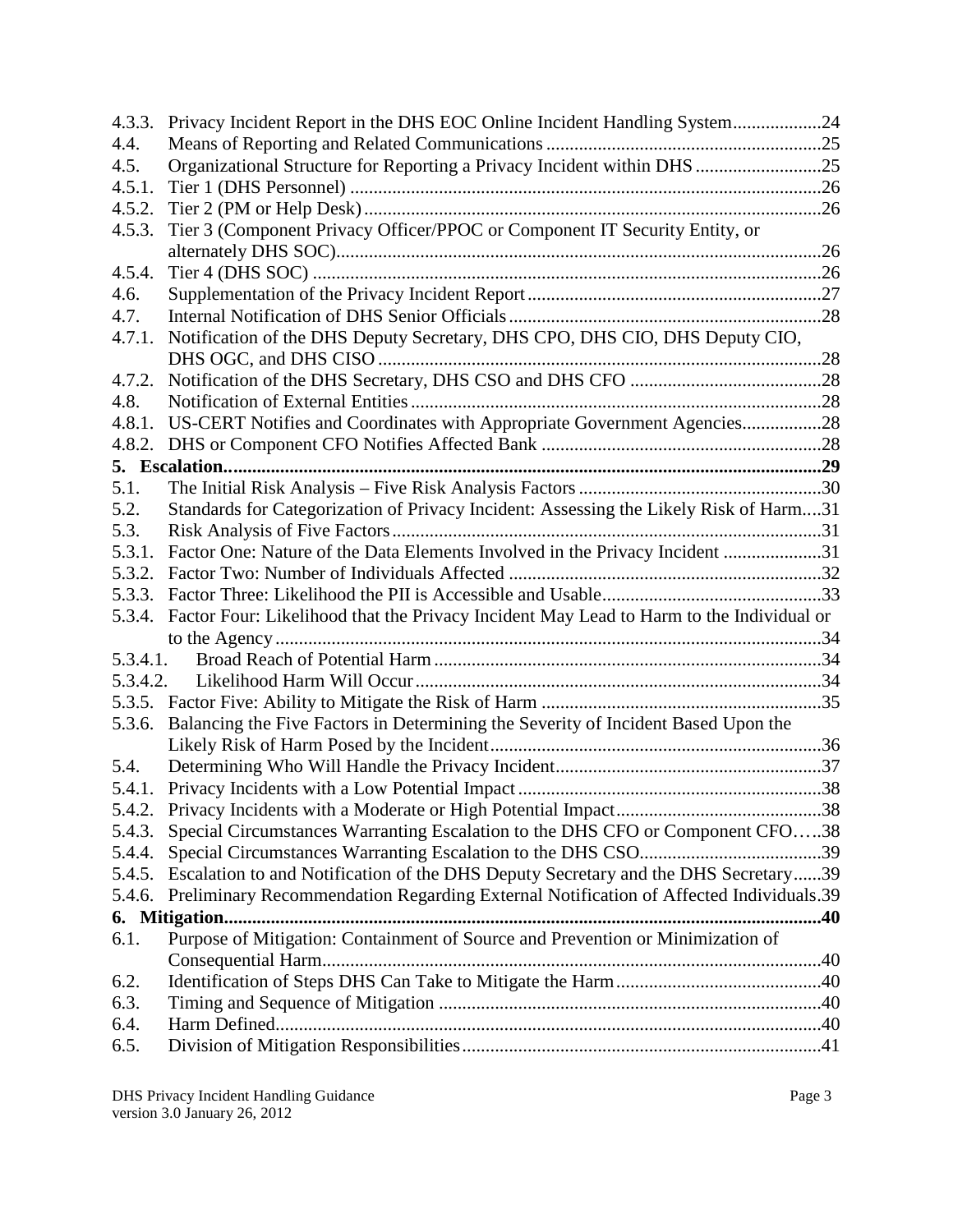| 6.6.       |                                                                                        |  |
|------------|----------------------------------------------------------------------------------------|--|
| 6.6.1.     | Mitigation: Protective Measures that DHS HQ Offices and Components Can Take42          |  |
| 6.7.       |                                                                                        |  |
| 6.8.       |                                                                                        |  |
| 7.         |                                                                                        |  |
|            | 8. Notifications and Communications Concerning Privacy Incidents 45                    |  |
| 8.1.       |                                                                                        |  |
| 8.1.1.     | Privacy Incident Notifications Automatically Sent to Officials by the DHS EOC Online   |  |
|            |                                                                                        |  |
| 8.1.2.     |                                                                                        |  |
| 8.2.       |                                                                                        |  |
| 8.2.1.     | Disclosure of Privacy Incident Information by DHS Personnel Prohibited 46              |  |
| 8.2.2.     |                                                                                        |  |
| 8.2.3.     |                                                                                        |  |
| 8.2.4.     |                                                                                        |  |
| 8.2.5.     |                                                                                        |  |
| 8.2.6.     |                                                                                        |  |
| 8.2.7.     |                                                                                        |  |
| 8.2.7.1.   |                                                                                        |  |
| 8.2.7.2.   |                                                                                        |  |
|            |                                                                                        |  |
| 8.2.8.1.   |                                                                                        |  |
| 8.2.8.2.   |                                                                                        |  |
| 8.2.8.3.   |                                                                                        |  |
| 8.2.8.4.   |                                                                                        |  |
| 8.2.8.5.   |                                                                                        |  |
| 8.2.8.6.   |                                                                                        |  |
| 8.2.8.7.   |                                                                                        |  |
|            | 8.2.9. Who Receives Notification: Public Outreach in Response to a Privacy Incident 50 |  |
| 8.2.9.1.   |                                                                                        |  |
| 8.2.9.2.   |                                                                                        |  |
| 8.2.9.2.1. |                                                                                        |  |
|            |                                                                                        |  |
|            |                                                                                        |  |
|            |                                                                                        |  |
| 8.2.9.3.   |                                                                                        |  |
| 8.3.       | Documentation of External Notification in DHS EOC Online Incident Handling             |  |
|            |                                                                                        |  |
|            | 9. Consequences and Accountability for Violation of Federal Laws, Regulations, or      |  |
|            |                                                                                        |  |
| 9.1.       |                                                                                        |  |
| 9.2.       |                                                                                        |  |
| 9.3.       |                                                                                        |  |
| 9.4.       |                                                                                        |  |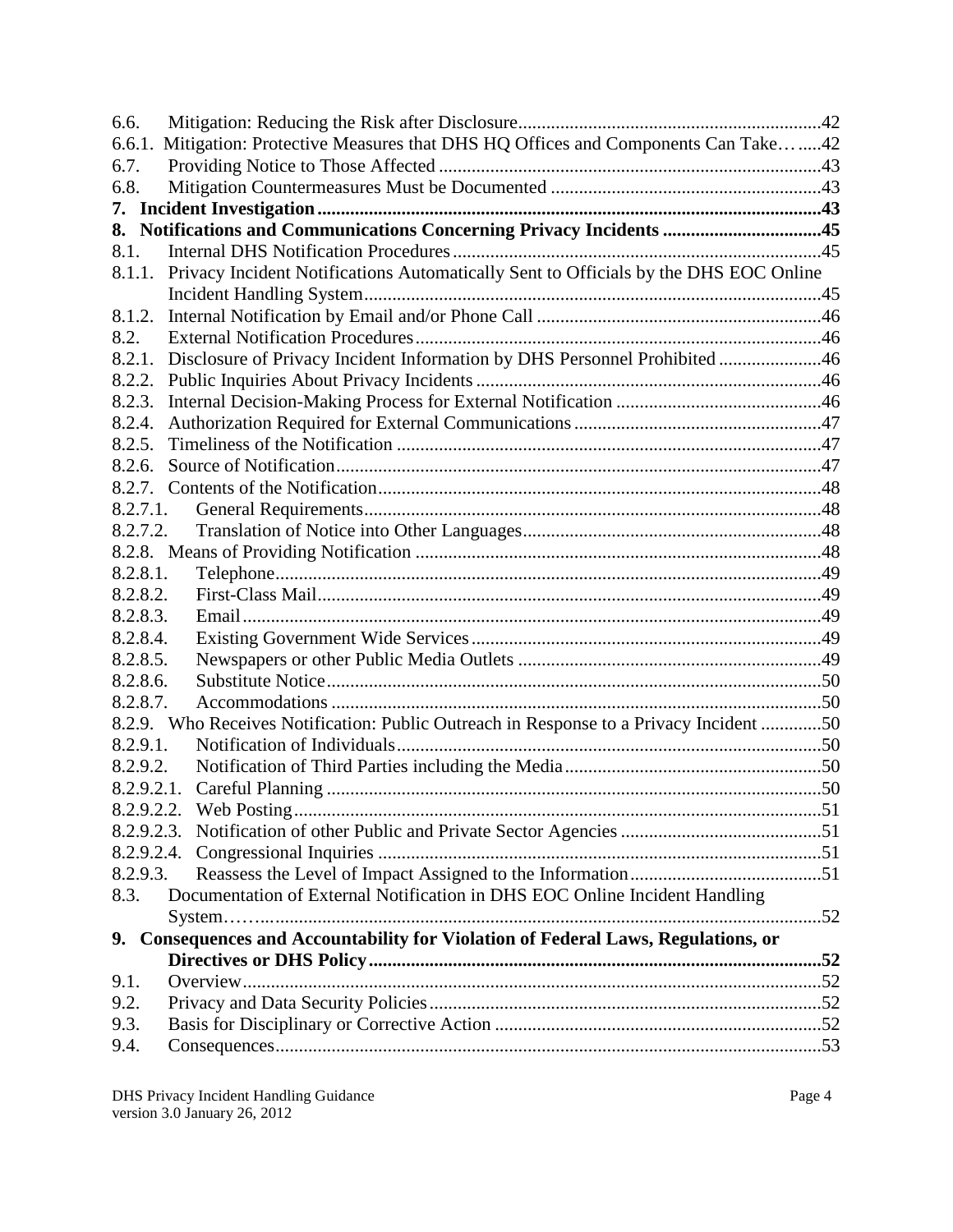| 9.6. | Privacy Incident Report May Include Description of the Violations of Law, Regulation,<br>or Policy and Explanation of Corrective or Disciplinary Action |  |
|------|---------------------------------------------------------------------------------------------------------------------------------------------------------|--|
|      |                                                                                                                                                         |  |
|      |                                                                                                                                                         |  |
|      |                                                                                                                                                         |  |
|      | 12. Privacy and IT Security Awareness Training Concerning the Implementation of the                                                                     |  |
|      |                                                                                                                                                         |  |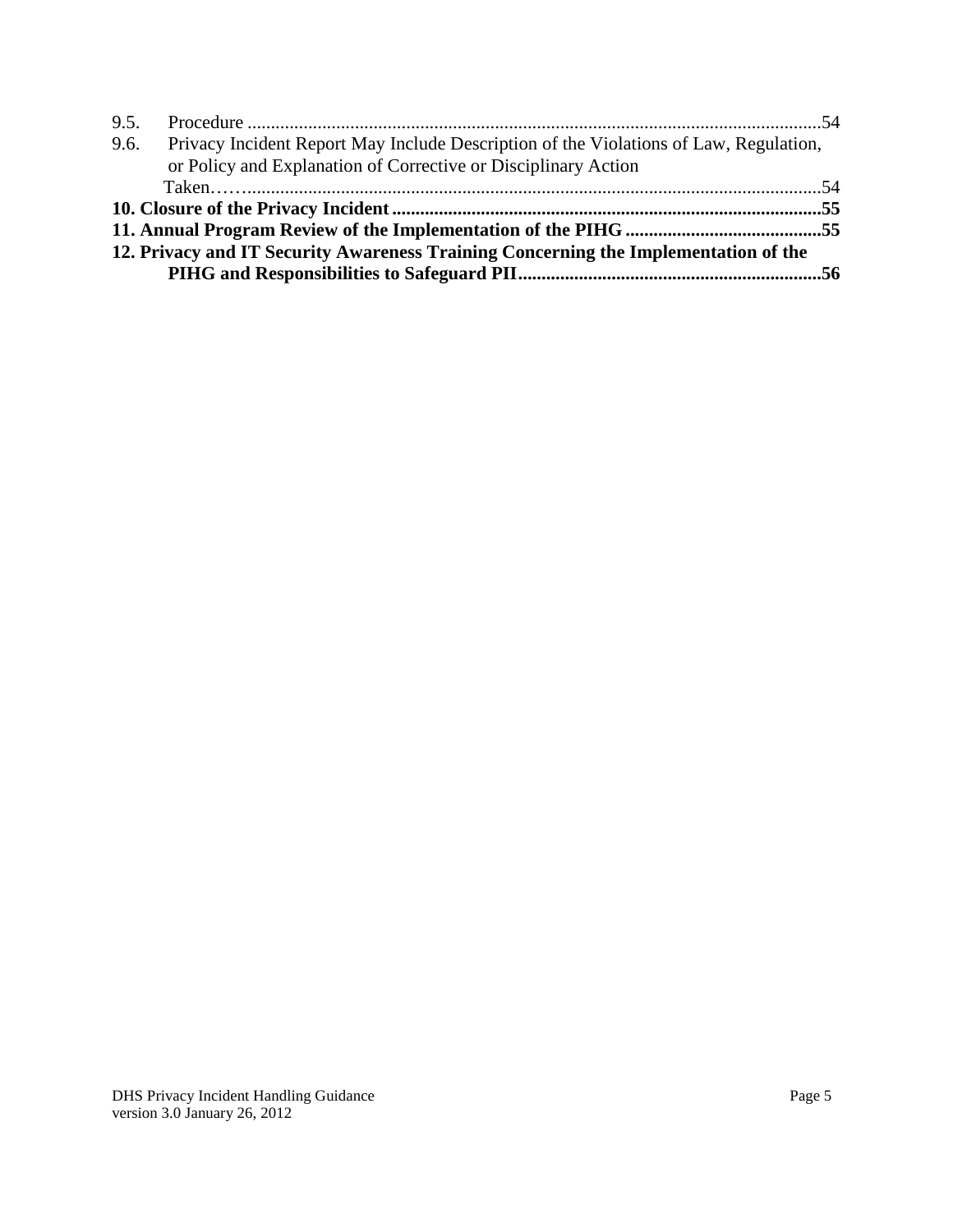#### **1. Introduction**

#### **1.1. Purpose**

The Department of Homeland Security (DHS) has a duty to safeguard personally identifiable information (PII) in its possession, and to prevent the compromise of PII in order to maintain the public's trust in DHS. The Privacy Incident Handling Guidance (PIHG) serves this purpose by informing DHS and its components, employees, senior officials, and contractors of their obligation to protect PII, and by establishing procedures defining how they must respond to a privacy incident, which is the potential loss or compromise of PII. The PIHG also creates individual accountability for compliance.

The PIHG establishes DHS policy and procedures for DHS personnel to follow upon the detection or discovery of a suspected or confirmed incident involving PII. DHS defines PII as any information that permits the identity of an individual to be directly or indirectly inferred, including any other information that is linked or linkable to that individual regardless of whether the individual is a United States citizen, legal permanent resident, or a visitor to the U.S. *See Appendix C for Illustrations of Privacy Incidents*.

The Office and Management and Budget (OMB) requires agencies to report all Privacy Incidents to the United States Computer Emergency Readiness Team (US-CERT) within one hour of discovering the incident, as mandated by OMB Memorandum M-06-19 (OMB M-06-19), *Reporting Incidents Involving Personally Identifiable Information and Incorporating the Cost for Security in Agency Information Technology Investments*, July 12, 2006, and OMB Memorandum M-07-16 (OMB M-07-16), *Safeguarding Against and Responding to the Breach of Personally Identifiable Information,* May 22, 2007. The one hour time requirement begins when the DHS Chief Information Security Officer (DHS CISO) is notified of the incident.

OMB M-07-16 further defines the appropriate reporting, handling, and notification procedures in the event a Privacy Incident occurs. It establishes two strict reporting timelines. First, OMB M-07-16 mandates that personnel report a Privacy Incident as soon as possible. OMB M-07-16 also requires the Department to report the Privacy Incident to US-CERT within one hour. The memorandum also clarifies that PII and information systems containing such information should generally be categorized as either Moderate-Impact or High-Impact for implementing minimum baseline security requirements and controls. See Federal Information Processing Standard (FIPS) 199, *Standards for Security Categorization of Federal Information and Information Systems* for additional information*.* Finally, it recommends minimum requirements for agency policies detailing the responsibilities of individuals authorized to access PII.

## **1.2. Scope**

The PIHG applies to all DHS personnel, including contractors, and to all federal information and information systems in an unclassified environment, and includes information in any format (e.g., paper, electronic, etc.). Although most incidents involve information technology, a Privacy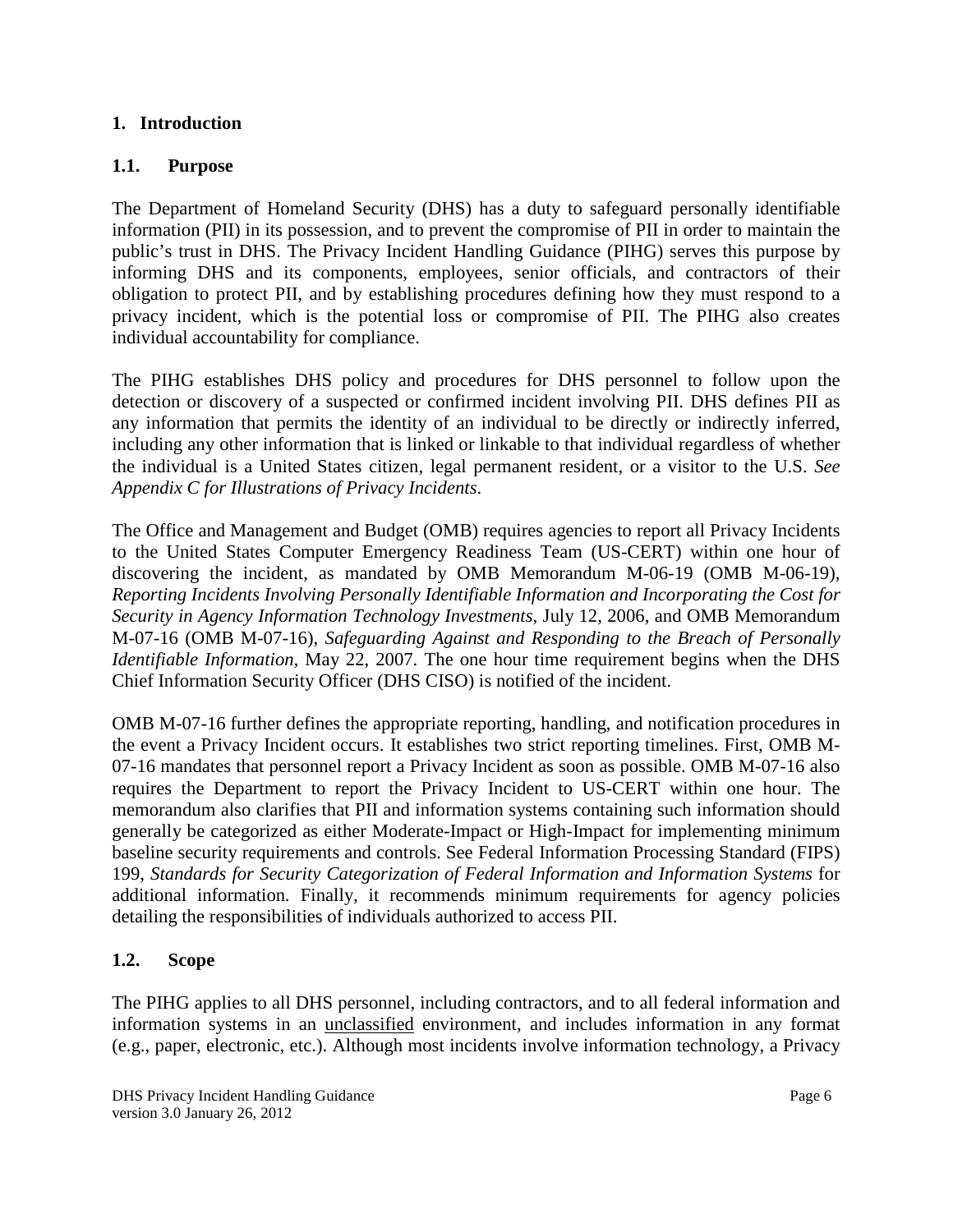Incident may also involve physical security considerations that may cause the compromise of PII.

If a Privacy Incident impacts the security of an information technology (IT) system, DHS personnel must refer to the DHS Concept of Operations (CONOPS) for Security Operations Centers (SOC).

For guidance on Privacy Incident handling of federal information in a classified environment, refer to *DHS 4300B National Security Systems Handbook*.

## **1.3. Authorities**

DHS has an obligation to safeguard PII and implement procedures for handling both Privacy and Computer Security Incidents. This obligation is defined in numerous federal statutes, regulations, and directives. Additional federal statutes, regulations, and directives are located in Appendix B.

- The Privacy Act of 1974, 5 U.S.C. § 552a, provides privacy protections for records containing information about individuals (i.e., citizen and legal permanent resident) that are collected and maintained by the federal government and are retrieved by a personal identifier. The Act requires agencies to safeguard information contained in a system of records.
- Section 222 of the Homeland Security Act of 2002 (Public Law 107-296, 6 U.S.C. § 142) mandates that the Secretary of DHS appoint a senior official in the Department to assume primary responsibility for privacy policy.
- OMB Memorandum M-06-15 (M-06-15), *Safeguarding Personally Identifiable Information* (May 22, 2006) reiterates and emphasizes agency responsibilities under law and policy to appropriately safeguard sensitive PII and train employees regarding their responsibilities for protecting privacy.
- OMB Memorandum M-06-16 (M-06-16), *Protection of Sensitive Agency Information* (June 23, 2006) requires agencies to implement encryption protections for PII being transported and/or stored offsite.
- OMB Memorandum M-06-19 (M-06-19)*, Reporting Incidents Involving Personally Identifiable Information and Incorporating the Cost for Security in Agency Information Technology Investments* (July 12, 2006) requires agencies to report all incidents involving PII to US-CERT within one hour of discovery of the incident.
- OMB's Memorandum *Recommendations for Identity Theft Related Data Breach Notification* (September 20, 2006) outlines recommendations to agencies from the President's Identity Theft Task Force for developing agency planning and response procedures for addressing PII incidents that could result in identify theft.
- OMB Memorandum M-07-16 (M-07-16), *Safeguarding Against and Responding to the Breach of Personally Identifiable Information* (May 22, 2007) identifies existing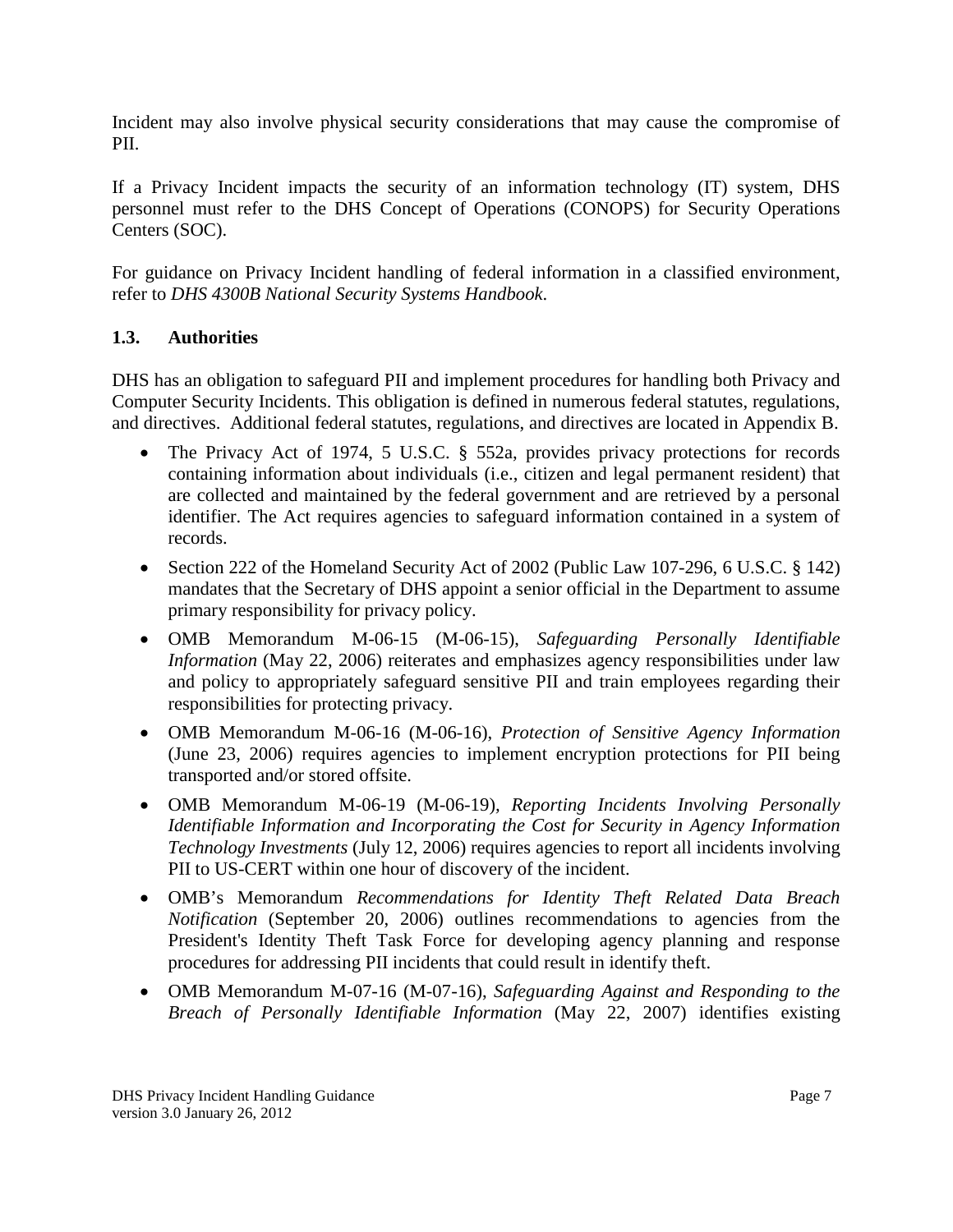procedures and establishes several new actions agencies should take to safeguard PII and to respond to Privacy Incidents.

#### **1.4. Definitions**

- **1.4.1. Access** The ability or opportunity to gain knowledge of PII.
- **1.4.2. Computer Security Incident** Violation or imminent threat of violation of computer security policies, acceptable use policies, or standard security practices. (NIST SP 800-61, *Computer Security Incident Handling Guide,* March 2008).
- **1.4.3. Control** Authority of the government agency that maintains information, or its successor in function, to regulate access to the information. Having control is a condition or state and not an event. Loss of control is also a condition or state which may or may not lead to an event (e.g., a Privacy Incident).
- **1.4.4. DHS Personnel** Includes federal employees, independent consultants, government contractors and others using, or with access to, DHS information resources.
- **1.4.5. Federal Information** Information created, collected, processed, disseminated, or disposed of by or for the federal government.
- **1.4.6. Harm** Damage, fiscal damage, or loss or misuse of information that adversely affects one or more individuals or undermines the integrity of a system or program. Harms include anticipated threats or hazards to the security or integrity of records which could result in substantial harm, embarrassment, inconvenience, or unfairness to any individual whose information is maintained. The range also includes harm to reputation and the potential for harassment or prejudice, particularly when health or financial benefits information is involved*.*
- **1.4.7. Information Resources** Information and related resources, such as personnel, equipment, funds, and information technology. This term includes both government information and technology. (NIST SP 800-59, *Guideline for Identifying an Information System as a National Security System,* August 2003; OMB Circular A-130(6)(n), *Management of Federal Information Resources,* November 28, 2000).
- **1.4.8. Information Technology** Any equipment or interconnected system or subsystem of equipment that is used in the automatic acquisition, storage, manipulation, management, movement, control, display, switching, interchange, transmission, or reception of data or information by an executive agency. Equipment refers to that used by any DHS Component or contractor, if the contractor requires the use of such equipment in the performance of a service or the furnishing of a product in support of DHS. The term "information technology" includes computers, ancillary equipment, software, firmware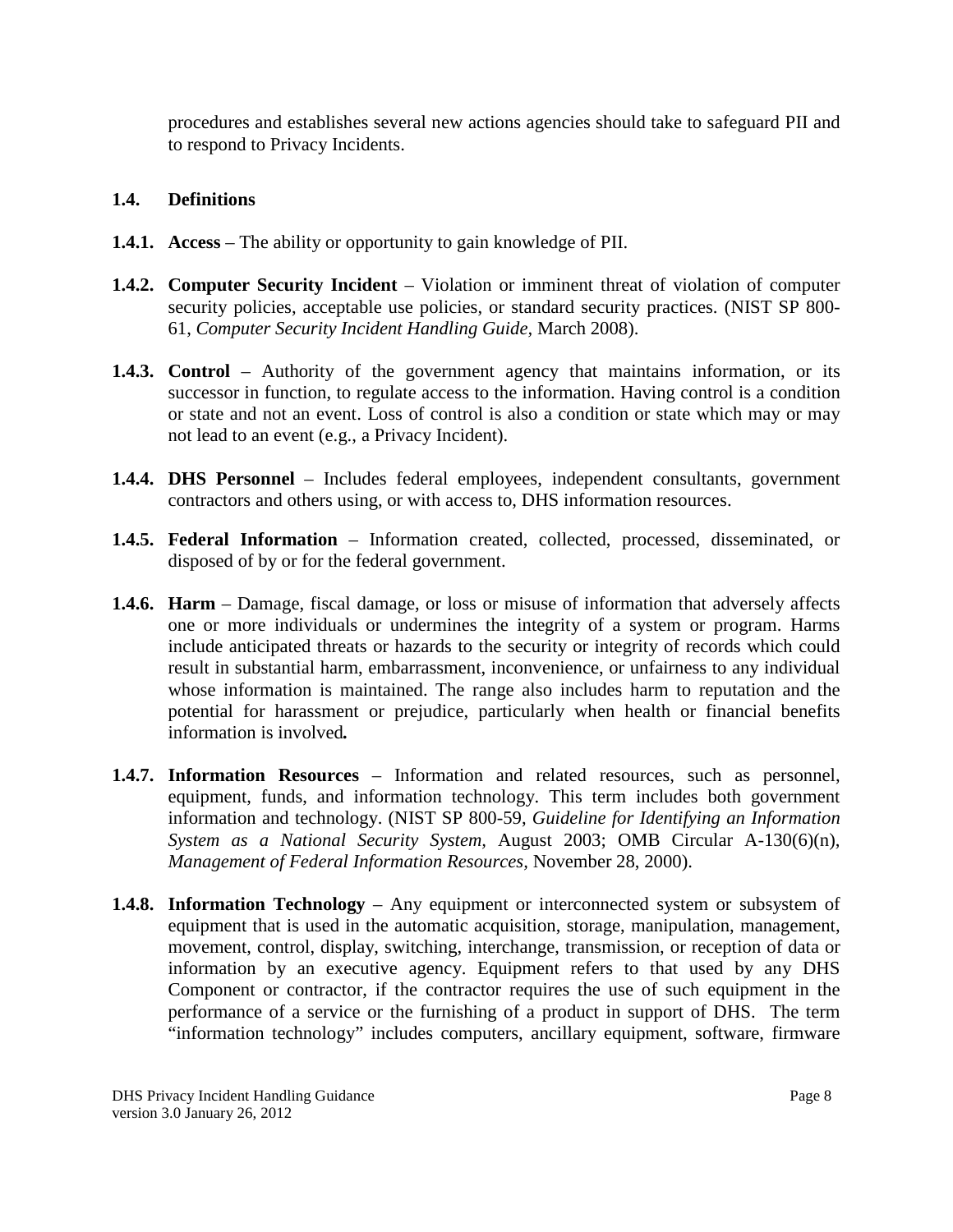and similar procedures, services (including support services), and related resources (40 U.S.C. § 11101). The term "information technology" does not include national security systems as defined in the Clinger-Cohen Act of 1996 (40 U.S.C. § 11103) and OMB Circular A-130. The term "information system" used in this document is equivalent to "IT system."

**1.4.9. Personally Identifiable Information (PII)** – Any information that permits the identity of an individual to be directly or indirectly inferred, including any other information which is linked or linkable to that individual regardless of whether the individual is a United States citizen, legal permanent resident, or a visitor to the U.S. PII includes any item, collection, or grouping of information about an individual that is maintained by an agency, including, but not limited to, education, financial transactions, medical history, and criminal or employment history.

Examples of PII include: name, date of birth, mailing address, telephone number, Social Security number (SSN), email address, zip code, account numbers, certificate/license numbers, vehicle identifiers including license plates, uniform resource locators (URLs), static Internet protocol addresses, biometric identifiers (e.g., fingerprints), photographic facial images, or any other unique identifying number or characteristic, and any information where it is reasonably foreseeable that the information will be linked with other information to identify the individual. *See Privacy Impact Assessments, The Privacy Office Official Guidance*, June 2010.

- **1.4.10. Privacy Incident** The loss of control, compromise, unauthorized disclosure, unauthorized acquisition, unauthorized access, or any similar term referring to situations where persons other than authorized users, have access or potential access to PII in usable form, whether physical or electronic, or where authorized users access PII for an unauthorized purpose. The term encompasses both **suspected and confirmed incidents** involving PII which raise a reasonable risk of harm (see section 1.4.12).
- **1.4.11. Privacy Incident Response Team (PIRT)** A group of DHS officials at the Departmental or Component level responsible for handling Privacy Incident investigation, mitigation, and notification, with oversight by the DHS Privacy Office, Director of Privacy Incidents and Inquiries. The team includes officials responsible for administering operational, privacy, and security programs. Its membership includes legal counsel, the inspector general, law enforcement, and public and legislative affairs. Each PIRT member provides assistance with incident handling based on their capability, expertise, and authority as needed. Each office or member at the Departmental level will consult with its counterpart at the Component level to ensure consistency in the implementation of the PIHG throughout the Department. See OMB M-07-16 and OMB's Memorandum entitled, *Recommendations for Identity Theft Related Data Breach Notification*, September 20, 2006.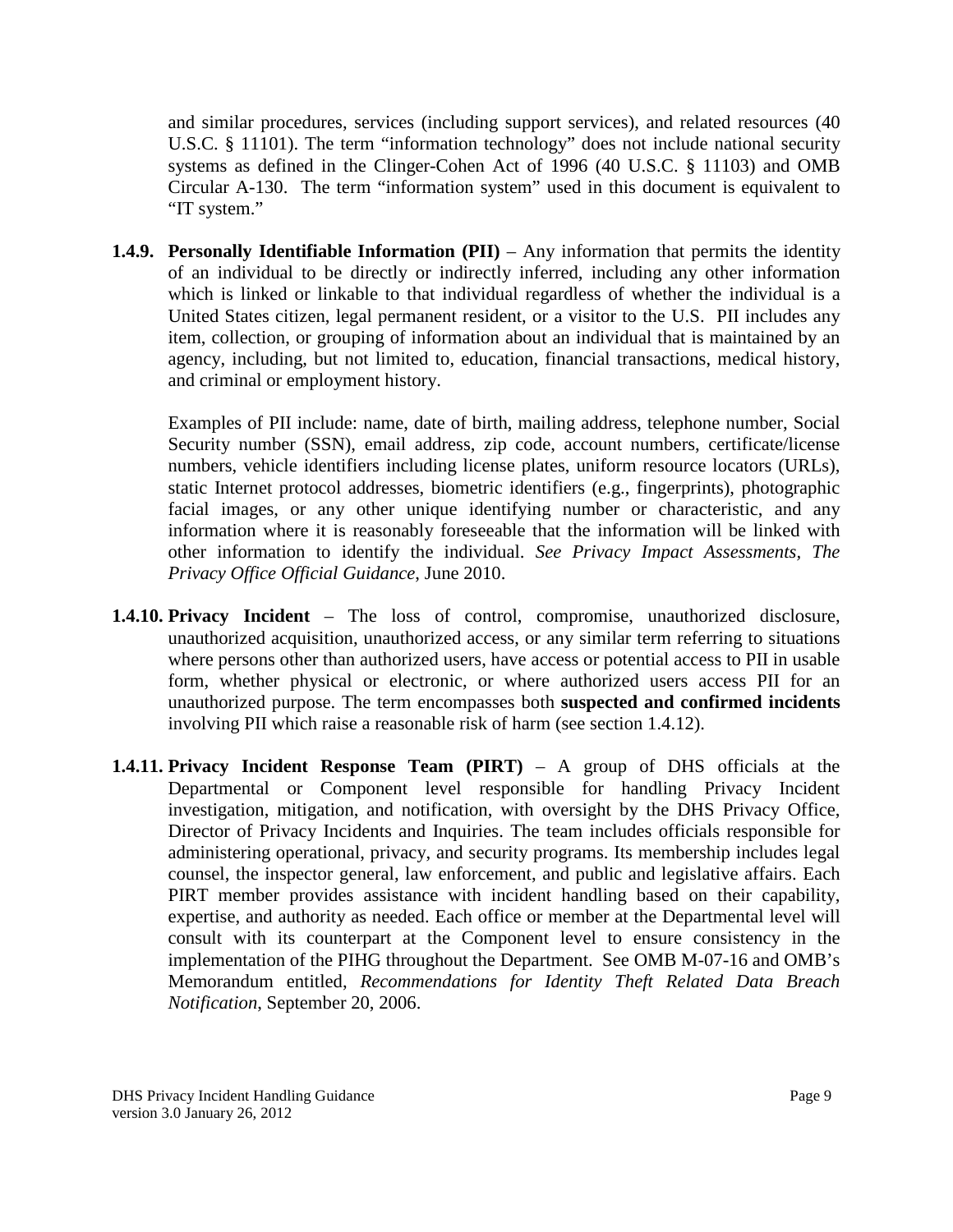A PIRT may be comprised of representatives from the following offices as warranted by circumstances. These offices also comprise the Core Management Group:

- DHS Deputy Secretary
- DHS Chief Privacy Officer (CPO)
- DHS Privacy Office, Director of Privacy Incidents and Inquiries
- DHS Chief Information Officer (CIO)
- DHS Chief Information Security Officer (CISO)
- DHS Office of General Counsel (OGC)
- DHS Office of Inspector General (OIG)
- DHS Chief Security Officer (CSO)
- DHS Public Affairs Office
- DHS Legislative Affairs Office
- DHS Office of Intergovernmental Affairs
- Management Directorate
- DHS Chief Financial Officer (CFO)
- DHS Office of Health Affairs
- Component Head or designee(s)
- Component IT Security Entity (e.g., Component Information Systems Security Manager (ISSM), Computer Security Incident Response Center (CSIRC), SOC for the Component)
- Component Privacy Officer or Privacy Point of Contact (PPOC) for the Component in which the incident occurred
- Program Manager (PM) for the program in which the incident occurred
- Component CIO
- Component Office of the Chief Counsel (OCC)
- Communications office representative for the Component
- Legislative and/or inter-governmental affairs office for the Component
- Management Office for the Component
- Component CFO
- **1.4.12. Reasonable Risk of Harm** Likelihood that an individual may experience substantial harm, embarrassment, inconvenience, or unfairness based on information maintained.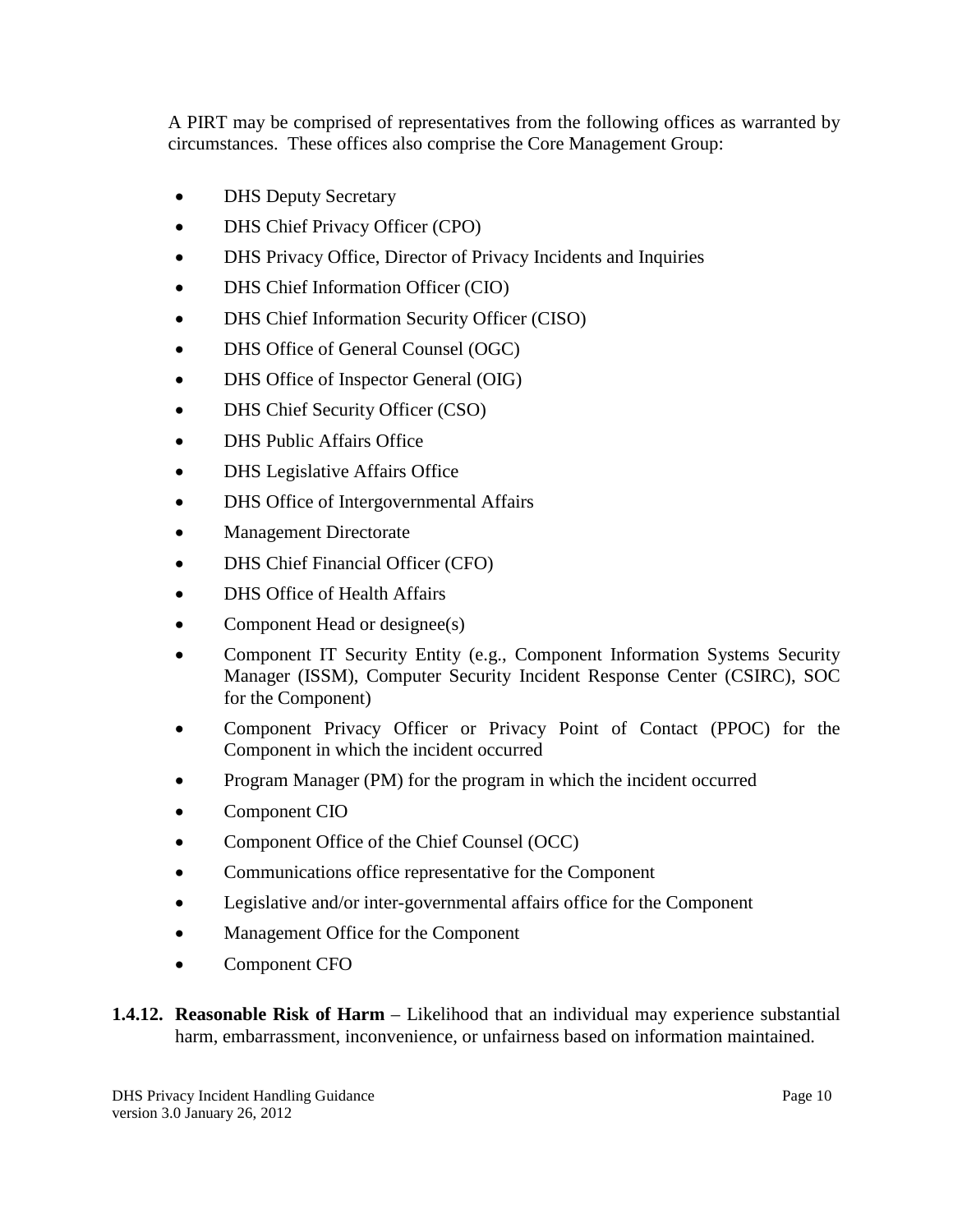**1.4.13. Sensitive Personally Identifiable Information** – Personally identifiable information, which if lost, compromised, or disclosed without authorization, could result in substantial harm, embarrassment, inconvenience, or unfairness to an individual. Some forms of PII are sensitive as stand-alone data elements. Examples of such PII include: SSN, driver's license or state identification number, passport number, Alien Registration Number, or financial account number. Other data elements such as citizenship or immigration status; medical information; ethnic, religious, sexual orientation, or lifestyle information; and account passwords, in conjunction with the identity of an individual (directly or indirectly inferred), are also Sensitive PII. Additionally, the context of the PII may determine whether it is sensitive, such as a list of employees with poor performance ratings.

## **2. Roles and Responsibilities for Privacy Incident Handling**

When handling an incident, DHS personnel must respond in a manner that protects PII maintained by DHS or stored on DHS systems. This obligation applies to paper and electronic formats. DHS components and personnel must understand and adhere to all relevant federal laws, regulations, and directives, and to Departmental directives and guidance.

## **2.1. DHS Personnel**

Privacy Incident handling responsibilities are to:

- Complete annual Privacy Awareness Training and Education.
- Recognize Privacy Incidents.
- Inform the PM of the detection or discovery of suspected or confirmed incidents involving PII; or if the PM is unavailable or has a conflict of interest, contact the Help Desk or the Privacy Officer/PPOC for the Component.

## **2.2. Program Manager**

- Ensure compliance with federal laws and Departmental privacy policy concerning the operation and maintenance of information systems and programs.
- Recognize Privacy Incidents.
- Understand the Privacy Incident reporting process and procedures for the Component.
- Receive initial reports from DHS personnel regarding the possible detection of Privacy Incidents.
- Consult with the Component Privacy Officer/PPOC or Component ISSM to obtain guidance concerning Privacy Incident handling and other privacy issues affecting information systems.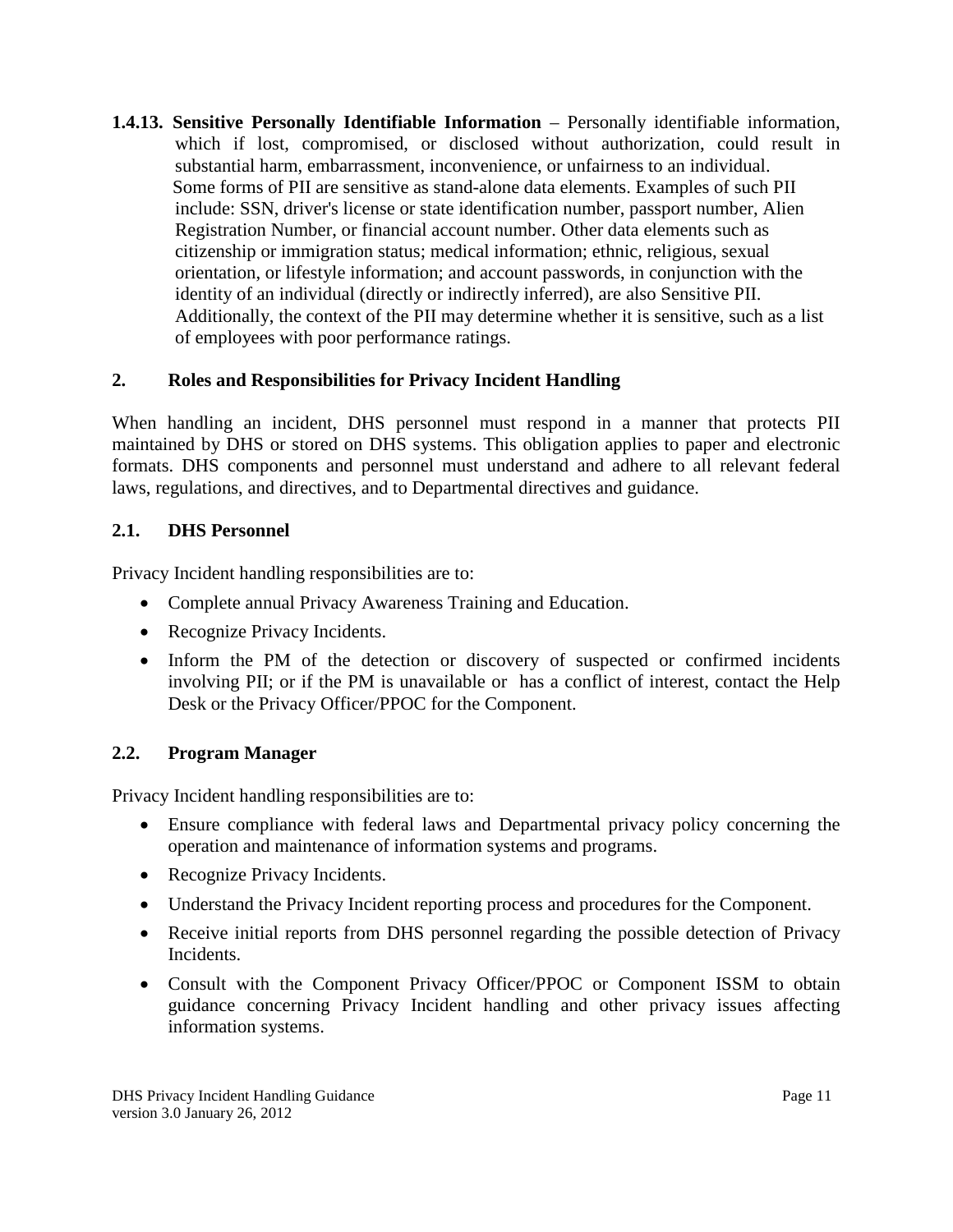- Determine whether a suspected or confirmed incident involving PII may have occurred.
- Provide a brief Preliminary Written Report to the Component IT Security Entity (e.g., Component ISSM, Component SOC, or Component CSIRC); or if the Component IT Security Entity is not available, contact the DHS SOC directly.
- Assist the Component Privacy Officer/PPOC and the Component IT Security Entity with the development of facts for the Privacy Incident Report.
- Provide advice, expertise, and assistance to the PIRT as needed.
- Assist with the investigation and mitigation of a Privacy Incident.

## **2.3. Component Help Desk**

Privacy Incident handling responsibilities are to:

- Recognize Privacy Incidents.
- Understand the Privacy Incident reporting process and procedures.
- Serve as an alternate to the PM to receive initial Privacy Incident reports from DHS personnel when the PM is unavailable to receive the initial report or has a conflict of interest in handling the report.
- Make a brief preliminary Privacy Written Report to the Component IT Security Entity (e.g., Component ISSM, Component SOC, Component CSIRC); or if none is available, contact the DHS SOC directly.

# **2.4. Component Privacy Officer and Privacy Point of Contact**

- Ensure compliance with federal laws and Departmental policy concerning safeguarding PII in consultation with the DHS CPO and Component CIO.
- Implement annual Privacy Awareness Training and Education under the direction of the DHS CPO.
- Understand and implement the Privacy Incident handling process and procedures for the Component.
- Work closely with the Component IT Security Entity, PM, DHS CPO, and DHS Privacy Office, Director of Privacy Incidents and Inquiries, regarding Privacy Incident handling and other privacy issues affecting information technology systems.
- Work with the Component IT Security Entity and the PM to ensure a complete and accurate Privacy Incident Report.
- Notify and update the DHS Privacy Office, Director of Privacy Incidents and Inquiries, of the status of a potential or confirmed Privacy Incident when needed (e.g., particularly sensitive issues, multiple component issues).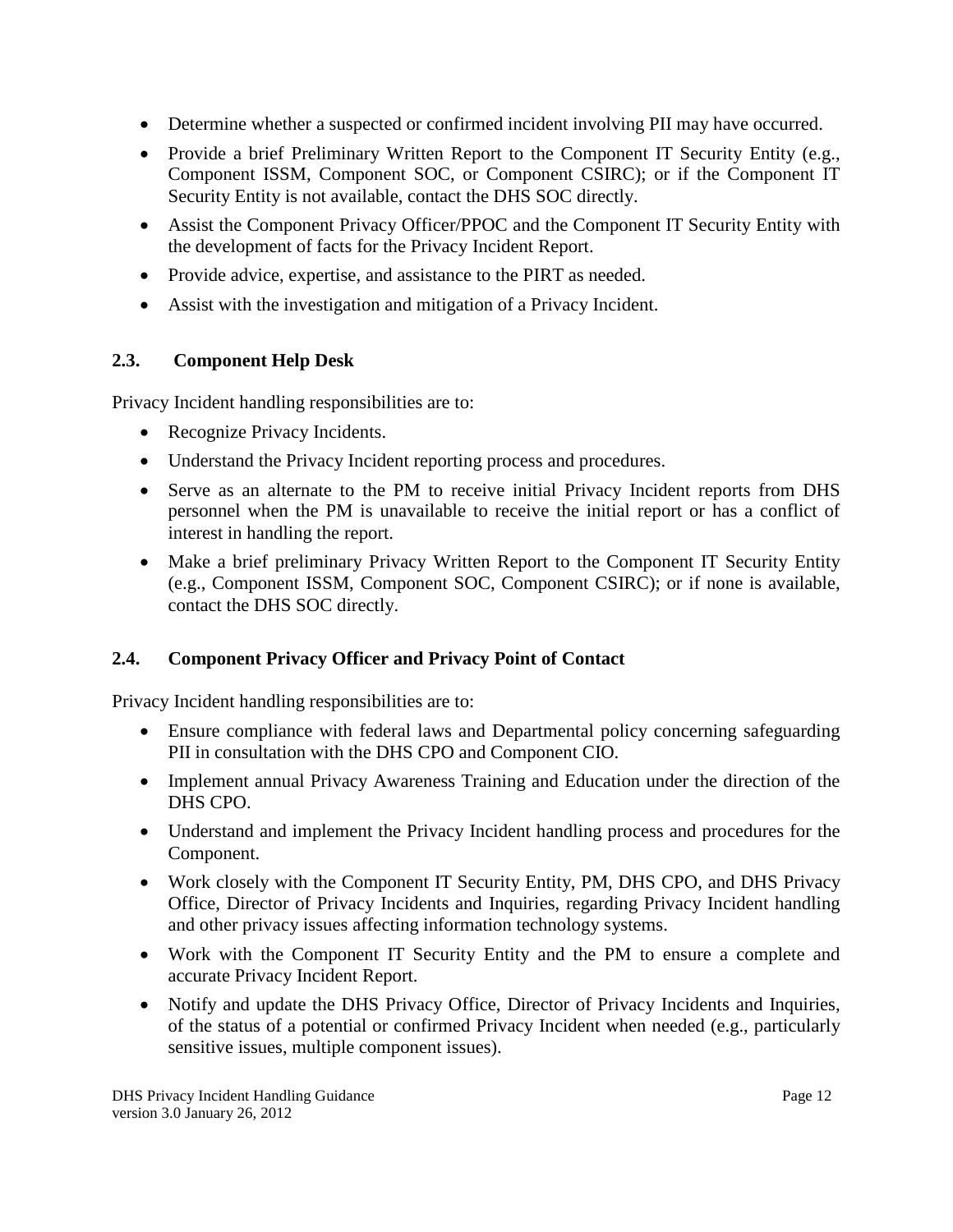- Notify other Component Privacy Officers/PPOCs immediately upon discovery of Privacy Incidents that involve the compromise of the other Component's information, and establish who will take the lead on the Privacy Incident handling. Notification can occur through the use of conference calls, emails, and other methods.
- Consult with the Component CIO concerning Privacy Incident handling.
- Work with the Component IT Security Entity to mitigate the Privacy Incident.
- Notify the DHS CFO and Component CFO of any Privacy Incident that involves government-issued credit cards and other CFO Designated Financial Systems.
- Respond to inquiries from US-CERT regarding Privacy Incident reports, and supplement the Privacy Incident Report in the DHS EOC Online Incident Handling System as further information is obtained.
- Consult with DHS OIG as necessary.
- Assess the likely risk of harm posed by the Privacy Incident (e.g., low, moderate, or high impact) to determine who should handle the investigation, notification, and mitigation of the incident.
- Handle the investigation, notification, and mitigation for all Privacy Incidents in collaboration with the Component IT Security Entity as needed.
- Serve as a member of the PIRT if convened.
- Compose documents (e.g., notification letters) as needed.
- Coordinate joint decision with the Component Head regarding the appropriateness of external notification to affected third parties, and the issuance of a press release in Lowand Moderate-Impact Privacy Incidents that occur at the Component level.
- Provide internal notification to DHS components and senior officials as required by the PIHG prior to the authorized public release of information related to a Privacy Incident.
- Ensure incident closure recommendations are coordinated with the Component IT Security Entity and the DHS SOC.
- Maintain and update Component POC information for Privacy Incident handling.
- Provide input for the Core Management Group Privacy Incident After Action Report to the DHS Privacy Office, Director of Privacy Incidents and Inquiries.

## **2.5. Component IT Security Entity (e.g., Component ISSM, Component SOC, Component CSIRC)**

- Ensure that the DHS Information Security Program is implemented and maintained throughout the Component.
- Consult and coordinate with the PM and the Component Privacy Officer/PPOC regarding privacy issues affecting the security of information.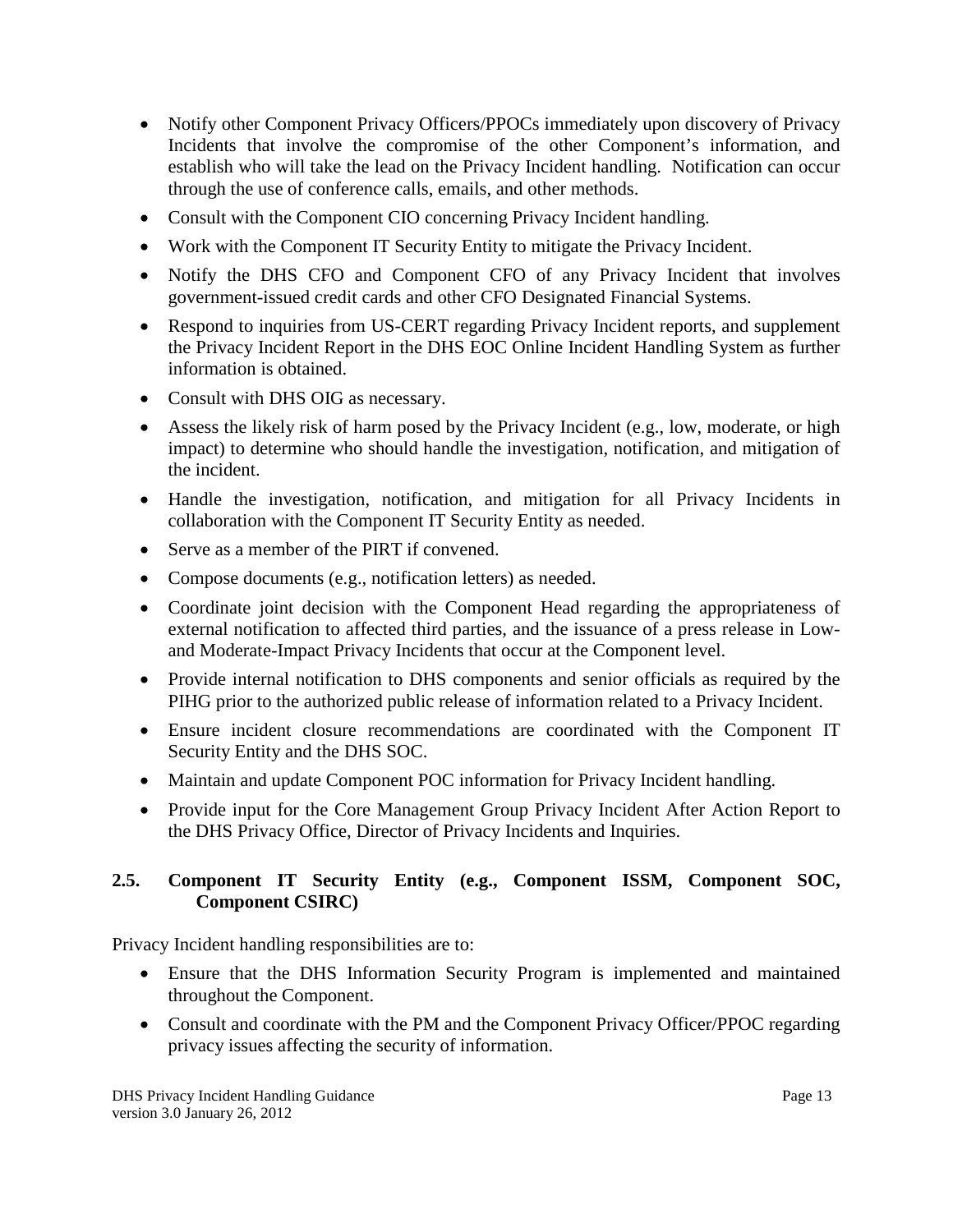- Understand Privacy Incident handling process and procedures.
- Consult with the Component Privacy Officer/PPOC and the PM in preparing the Privacy Incident Report in the EOC Online Incident Handling System for review by DHS SOC.
- Work with the Component Privacy Officer/PPOC to investigate and remediate aspects of Privacy Incidents that impact computer security.
- Provide advice, expertise, and assistance to PIRT as needed.
- Provide Privacy Incident closure recommendations as necessary.

## **2.6. DHS Security Operations Center**

Privacy Incident Handling responsibilities are to:

- Serve as a central repository and coordination point for Privacy Incidents within DHS SOC.
- Maintain the ability to respond to incidents 24 hours a day, 7 days a week, and maintain a dedicated teleconference line to provide rapid scalable access.
- Provide security monitoring and analysis support, including initiation of incident handling efforts.
- Evaluate the Privacy Incident Report for sufficiency.
- Open a Privacy Incident Report for the Component when the Component Privacy Officer/PPOC or Component IT Security Entity is unavailable.
- Understand the Privacy Incident handling process and procedures.
- Transmit Privacy Incident Reports to US-CERT within one hour of receipt from the Component Privacy Officer/PPOC or Component IT Security Entity.
- Inform DHS senior officials of matters concerning Privacy Incidents through the use of automated Privacy Incident Notifications, conference calls, reports, and other methods.
- Assist DHS senior officials, Component Privacy Officer/PPOCs, and the Component IT Security Entity as needed to facilitate Privacy Incident reporting, investigation, mitigation, and incident closure.
- Provide technical assistance, share security advisories with Components, and facilitate sharing of information.

# **2.7. US-CERT**

Privacy Incident handling responsibilities are to:

• Serve as the designated central reporting organization and repository within the federal government for federal incident data.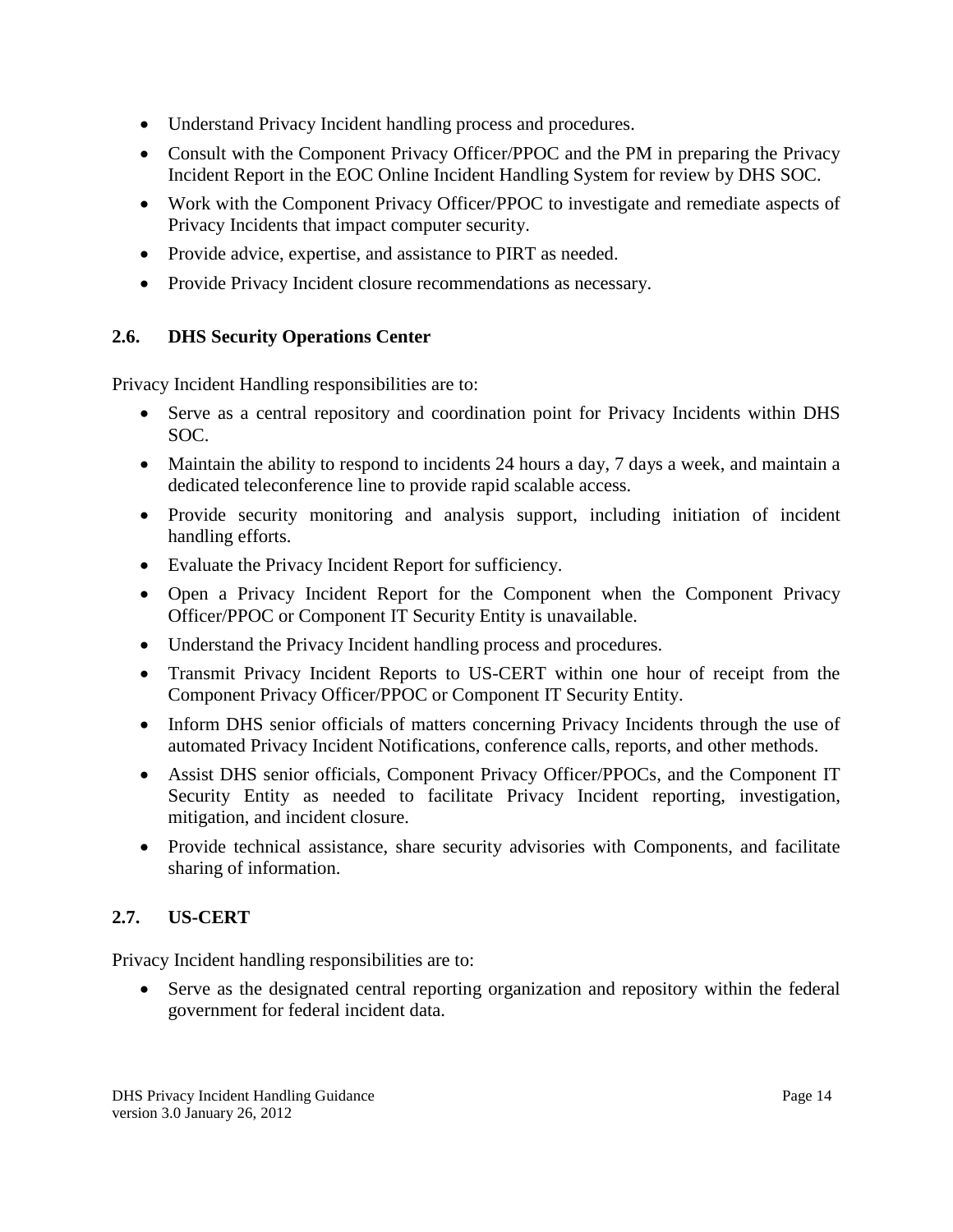- Communicate and coordinate with the Component Privacy Officer/PPOC to obtain updates regarding Privacy Incident Reports.
- Notify appropriate authorities of the Privacy Incident.

## **2.8. DHS Chief Privacy Officer**

Privacy Incident handling responsibilities are to:

- Ensure Departmental compliance with privacy policy, including, but not limited to, measures securing information security assets and activities.
- Serve as the senior DHS official responsible for oversight of Privacy Incident management.
- Establish and implement DHS privacy policy and procedures in accordance with federal laws, regulations, and policies.
- Understand the Privacy Incident handling process and procedures.
- Consult with DHS senior officials and the Component Privacy Officer/PPOC regarding Privacy Incidents as needed.
- Provide advice, expertise, and assistance to the PIRT, when necessary, in the handling of Privacy Incidents.
- Develop and implement Privacy Awareness Training and Education in coordination with the Component Privacy Officer/PPOCs.
- Provide recommendations to the PIRT and the Component Head as needed regarding the issuance of external notification to affected third parties and a press release.
- Determine who will handle non-media-related inquiries concerning the status of Privacy Incidents or the implementation of this guidance.
- Consult and coordinate with the DHS Legislative and Inter-Governmental Affairs Office to determine when notification of a Privacy Incident to the congressional oversight committee Chair is necessary.
- Examine monthly reports issued by US-CERT addressing the Privacy Incidents that were reported to US-CERT.
- Chair the Core Management Group Annual Meeting

# **2.9. DHS Privacy Office, Director of Privacy Incidents and Inquiries**

- Develop, update, and maintain DHS Privacy Incident handling procedures.
- Review all incidents for accuracy and completeness, and determine whether escalation is needed to Department leadership.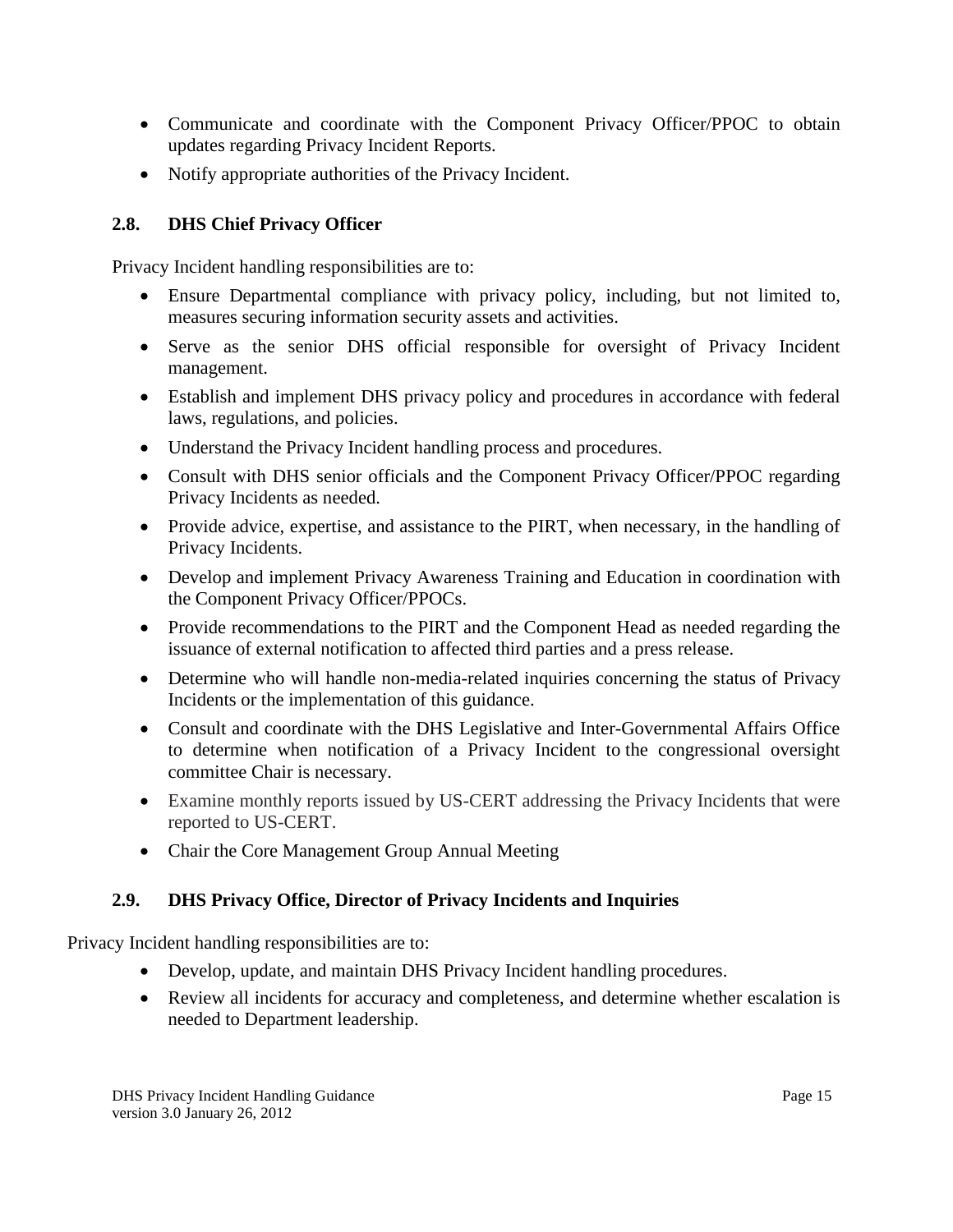- Work with the Component Privacy Officer/PPOC to ensure the incidents are properly reported, investigated and mitigated.
- Ensure all incidents that affect multiple components are properly reported, and work with the Component Privacy Officers/PPOCs to ensure they are aware of their respective roles and responsibilities in the mitigation of these incidents. Notification should occur immediately through the use of conference calls, emails, and other methods.
- Review incident closure recommendations.
- Coordinate with DHS SOC regarding the online Privacy Incident reporting system, and monitor the system to provide suggested improvements to make it more efficient and effective.
- Host quarterly Privacy Incident Handling meetings for all Component Privacy Officers/PPOCs and SOC Management Staff.
- Provide program metrics and updates to the Chief Privacy Officer for the Core Management Group annual meeting for the review of the PIHG.
- Prepare the Annual Report for the PIHG Program Review, known as the Core Management Group Privacy Incident After Action Report.

## **2.10. DHS Chief Information Officer**

- Provide management direction for the DHS SOC and overall direction for the Component SOCs.
- Develop and maintain an agency-wide information security program.
- Develop and maintain information security policies, procedures, and control techniques.
- Ensure compliance with applicable information security requirements.
- Report annually, in coordination with the other senior agency officials, to the agency head on the effectiveness of the agency information security program.
- Understand the Privacy Incident handling process and procedures.
- Serve on the PIRT as needed.
- Provide recommendations to the PIRT and the Component Head as needed regarding the issuance of external notification to affected third parties and a press release.
- Consult and coordinate with the DHS Legislative and Inter-Governmental Affairs Office to determine when notification of a Privacy Incident to the congressional oversight committee Chair is necessary.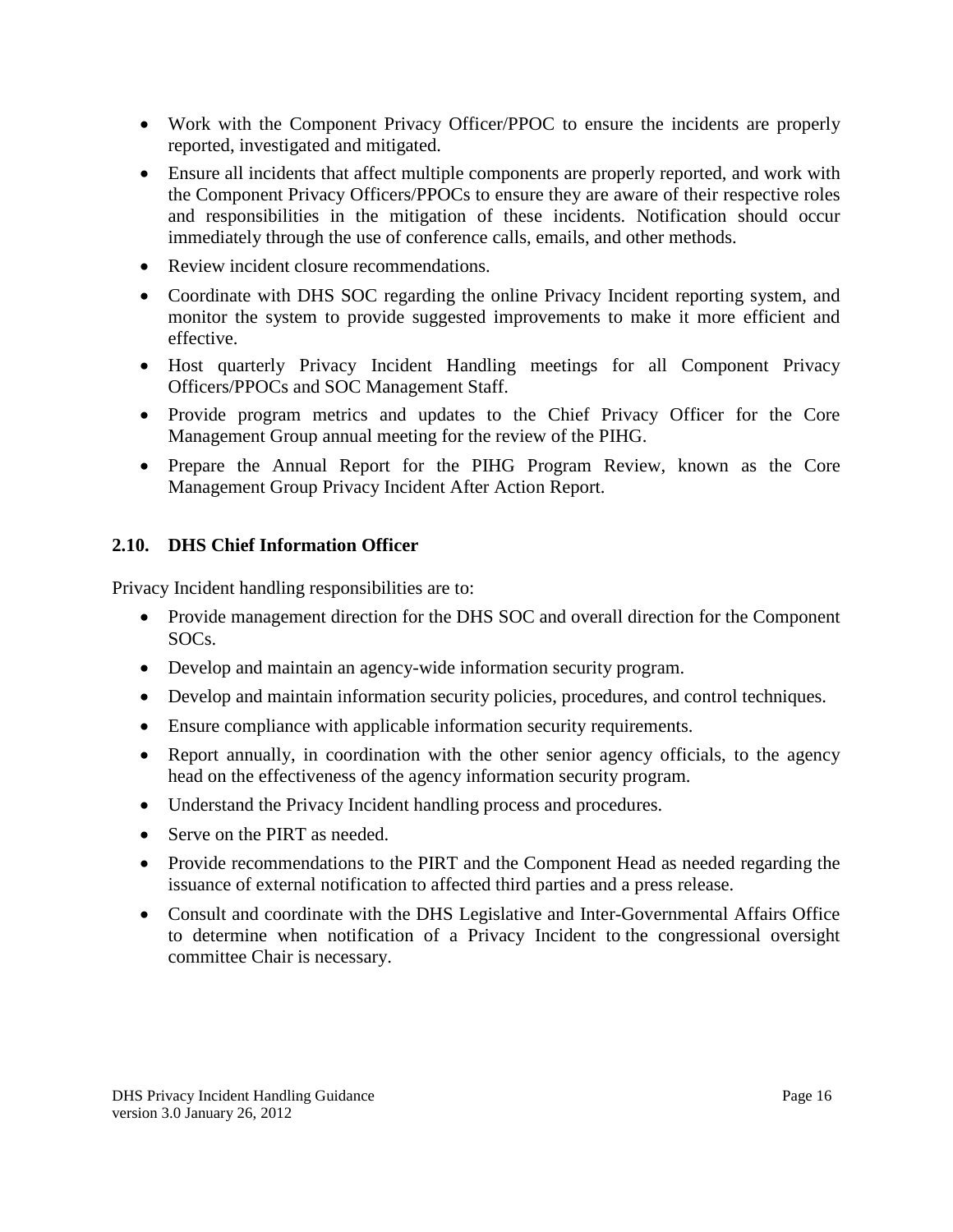## **2.11. Component Chief Information Officer**

Privacy Incident handling responsibilities are to:

- Provide management direction for security operations.
- Serve as an advocate for privacy and computer security incident response activities in consultation with the DHS CIO, DHS CPO, and the Component Privacy Officer/PPOC.
- Understand the Privacy Incident handling process and procedures.
- Serve on the PIRT for the Component as needed.
- Advise the DHS CIO of any issues arising from Privacy Incidents that affect infrastructure protection, vulnerabilities, or issues that may cause public concern or loss of credibility.
- Ensure that incidents are reported to the DHS SOC within the reporting time requirements as defined by the PIHG and DHS MD 4300A, Attachment F.
- Provide recommendations to the PIRT and the Component Head as needed regarding the issuance of external notification to affected third parties and a press release.

# **2.12. DHS Chief Information Security Officer**

- Provide security oversight and information assurance for all DHS information systems and networks.
- Understand current issues that impact availability, confidentiality, and integrity of the network assets.
- Maintain awareness of security incidents or privacy incident reports.
- Understand the Privacy Incident handling process and procedures.
- Brief the DHS CIO and senior management on the status and outcome of ongoing and completed Computer Security Incidents.
- Assess the risk and magnitude of harm resulting from unauthorized access, use, disclosure, disruption, modification, or destruction of DHS information and information systems.
- Develop and maintain risk-based information security policies and procedures.
- Facilitate development of Component plans for providing adequate information security.
- Ensure that agency personnel and contractors receive appropriate information security awareness training.
- Periodically test and evaluate the effectiveness of information security policies, procedures, and practices.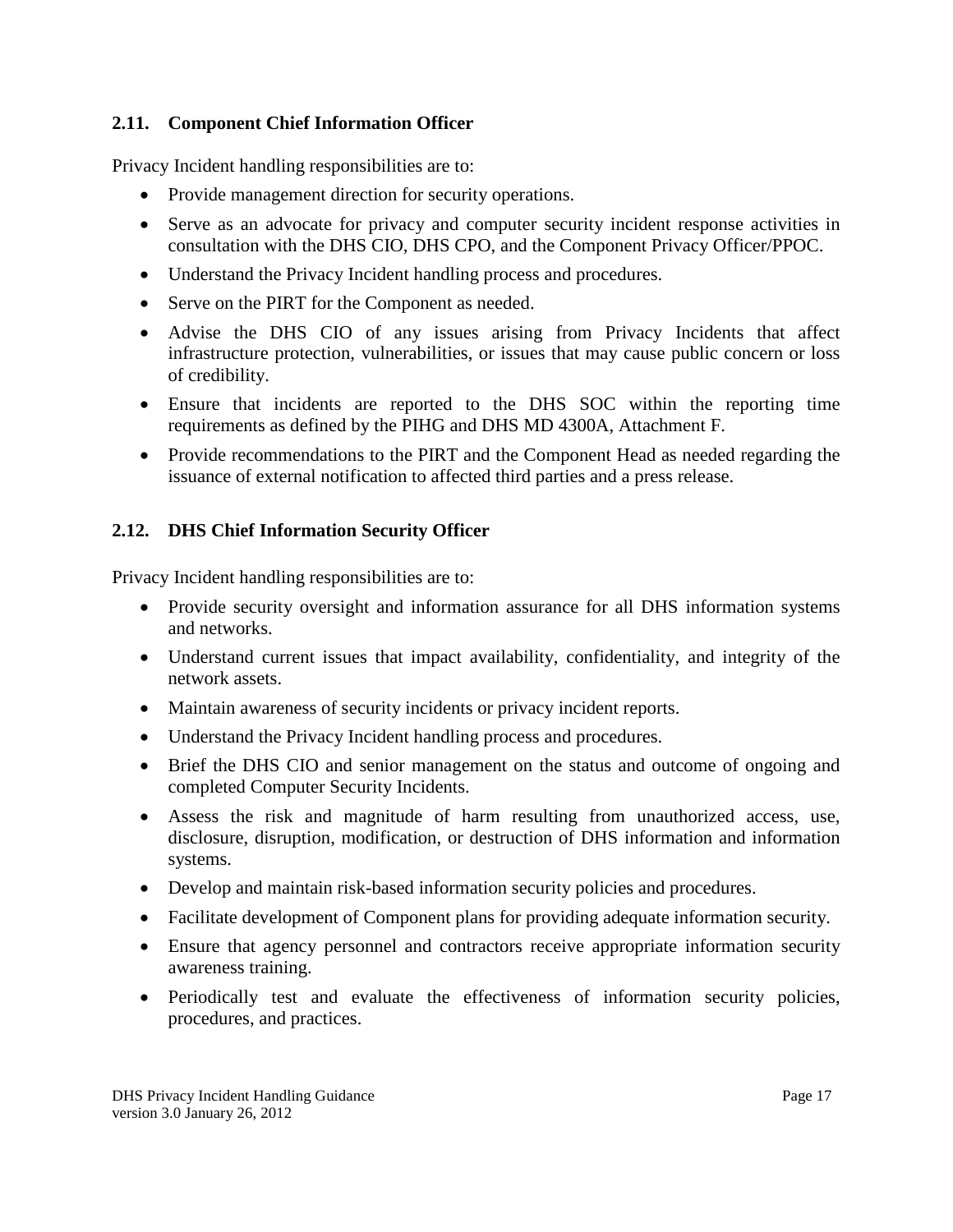- Establish and maintain processes for planning, implementing, evaluating, and documenting corrective actions to address any deficiencies in the Department's information security policies, procedures, and practices.
- Develop and implement procedures for detecting, reporting, and responding to Computer Security Incidents.
- Ensure preparation and maintenance of plans and procedures to provide continuity of operations for information systems.
- Examine monthly reports issued by US-CERT addressing Privacy Incidents that were reported to US-CERT.

## **2.13. Privacy Incident Response Team**

Privacy Incident handling responsibilities are to:

- Understand the Privacy Incident handling process and procedures.
- Provide advice and assistance to the Component Privacy Officers/PPOCs and DHS Privacy Office, Director of Privacy Incidents and Inquiries, regarding investigation, notification, and mitigation of Privacy Incidents as needed.
- Coordinate with external entities such as law enforcement, Social Security Administration (SSA), and the Executive Office of the President (EOP) during the investigation, notification, or mitigation stages as needed.
- Provide recommendations to the Component Head regarding the issuance of external notification to affected third parties and a press release.
- Review Departmental implementation of this guidance at least annually or whenever there is a material change in Departmental practices in light of the mandates of the Privacy Act.

## **2.14. Heads of Components**

- Understand the Privacy Incident handling process and procedures.
- Provide necessary resources or assistance to facilitate Privacy Incident handling.
- Provide advice, expertise, and assistance to the PIRT as needed.
- Make joint decision with the PIRT regarding the issuance of external notification to affected third parties and a press release.
- Initiate and evaluate corrective and disciplinary action when Computer Security or Privacy Incidents and violations occur.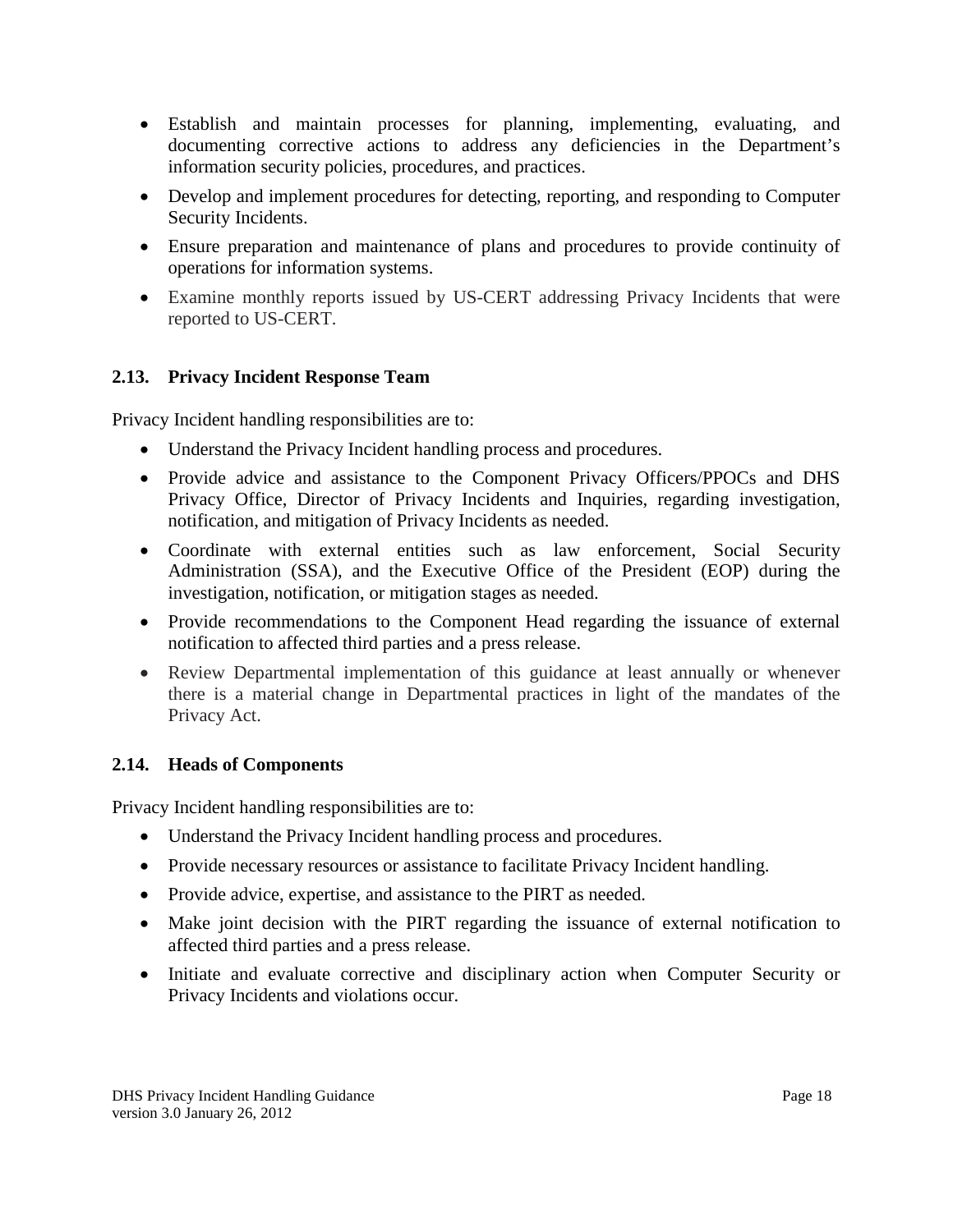## **2.15. DHS Office of the Inspector General**

Privacy Incident handling responsibilities are to:

- Understand the Privacy Incident handling process and procedures.
- Consult with the Component Privacy Officer/PPOC on a case-by-case basis to determine the appropriate incident handling procedures for Moderate- and High-Impact Privacy Incidents as needed.
- Provide advice, expertise, and assistance to the PIRT when necessary, and handle Privacy Incidents in consultation with other members of the team.
- Provide recommendations to the PIRT and the Component Head as needed regarding the issuance of external notification to affected third parties and a press release.

## **2.16. DHS Office of the General Counsel and Component Office of the Chief Counsel**

Privacy Incident handling responsibilities are to:

- Understand the Privacy Incident handling process and procedures.
- Provide advice, expertise, and assistance to PIRT, when necessary, and handle Privacy Incidents in consultation with other members of the team.
- Provide legal advice to the DHS CPO, DHS CIO, Component Privacy Officer/PPOC, Employee Relations, and supervisors regarding the potential for disciplinary or corrective action against DHS personnel arising from a Privacy Incident.
- Provide recommendations to the PIRT and the Component Head as needed regarding the issuance of external notification to affected third parties and a press release.
- Advise the Chief Human Capital Officer (CHCO) regarding disciplinary actions taken as needed.
- Review, revise, and comment on reports and corrective actions taken.

# **2.17. DHS Public Affairs Office and Public Affairs Office for the Component**

- Understand the Privacy Incident handling process and procedures.
- Work with the Component Head and the PIRT to coordinate the external notification to affected third parties, and the issuance of a press release.
- Serve as sole POC for media-related inquiries about Privacy Incidents.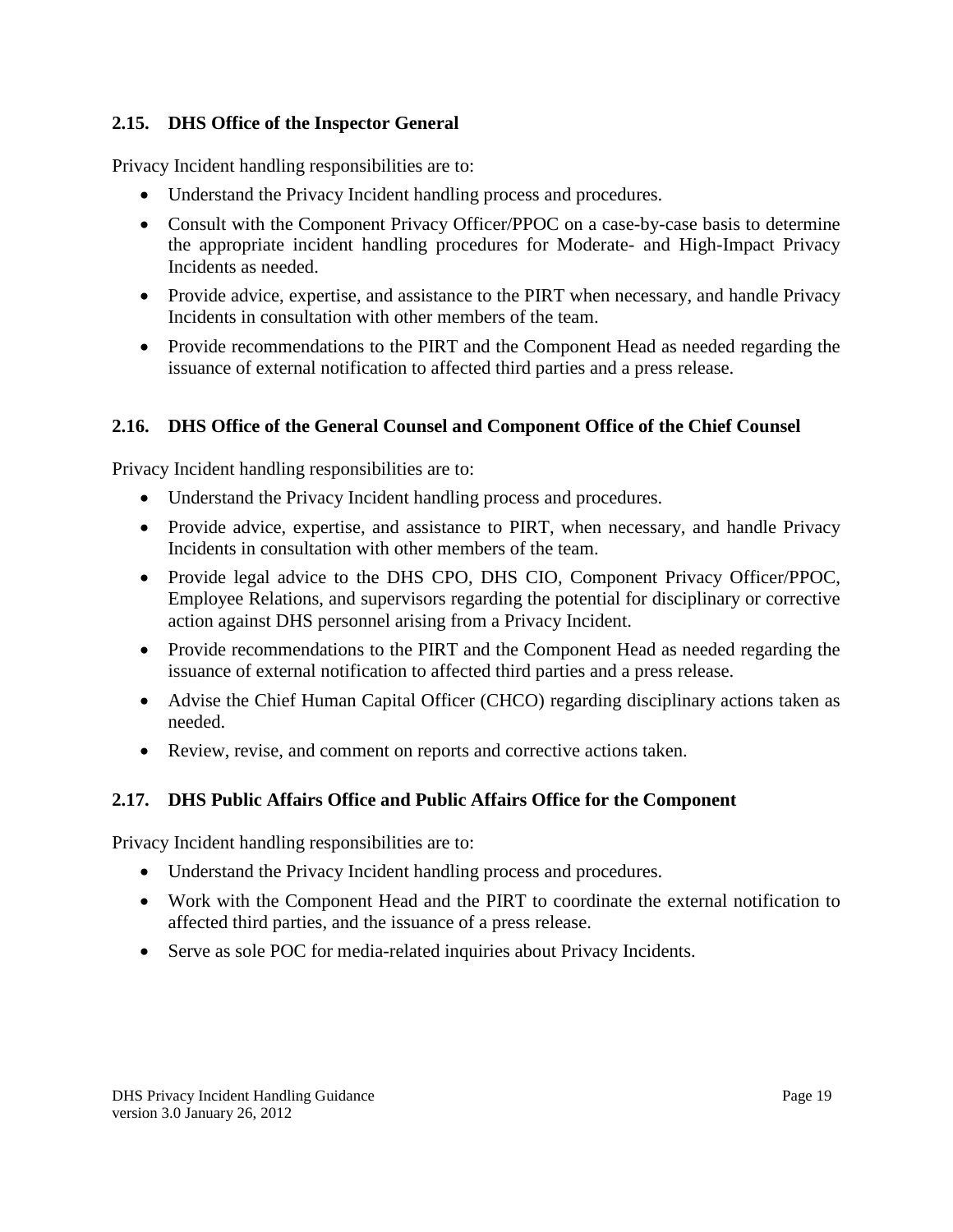## **2.18. DHS Legislative and Inter-Governmental Affairs Office and Legislative Affairs Office for the Component**

Privacy Incident handling responsibilities are to:

- Understand the Privacy Incident handling process and procedures.
- Consult and coordinate with the DHS CPO and DHS CIO to determine when notification of a Privacy Incident to the congressional oversight committee Chair is necessary.
- Provide recommendations to the PIRT and the Component Head as needed regarding the issuance of external notification to affected third parties and a press release.

## **2.19. DHS Management Office and Management Staff for the Component**

Privacy Incident handling responsibilities are to:

- Understand the Privacy Incident handling process and procedures.
- Provide recommendations to the PIRT and the Component Head as needed regarding the issuance of external notification to affected third parties and a press release.

## **2.20. Chief Human Capital Officer**

Privacy Incident handling responsibilities are to:

- Understand the Privacy Incident handling process and procedures.
- Work with the DHS CFO, Component Privacy Officer/PPOC, or the PIRT as needed when Privacy Incidents involve individuals' bank account numbers used for direct deposit of credit card reimbursements, government employee salaries, or any benefit information.
- Consult with the Component Head or designee(s), including Component OCC, in cases involving potential disciplinary or corrective action arising from a Privacy Incident.
- Maintain a record of all disciplinary or corrective actions taken against DHS personnel that arise out of a Privacy Incident.

## **2.21. DHS Chief Security Officer**

- Provide support, guidance, and when appropriate, assistance on security related matters.
- Advise the DHS Secretary, through the Under Secretary for Management, on securityrelated issues affecting DHS personnel, information technology and communication systems, property, facilities, equipment, information, and other material resources.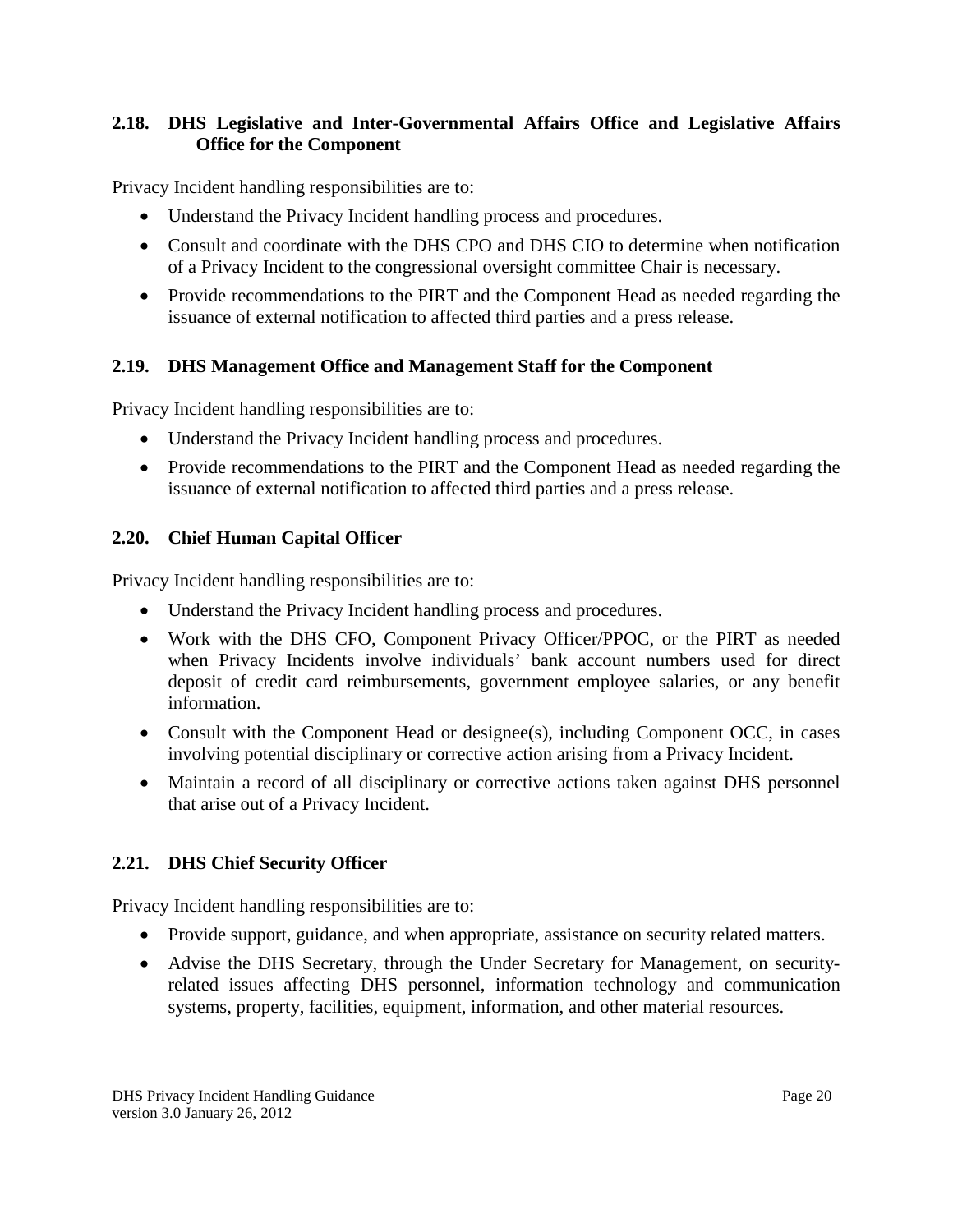- Provide support and guidance, and coordinates with the DHS CIO to ensure DHS IT systems are properly secured.
- Understand the Privacy Incident handling process and procedures.
- Provide advice, expertise, and assistance to the PIRT with respect to Privacy Incidents that raise security-related issues affecting personnel, property, facilities, and information.

## **2.22. Component Chief Security Officer**

Privacy Incident handling responsibility is to:

- Understand the Privacy Incident handling process and procedures.
- Receive notification about a Privacy Incident from the PM to support and coordinate the component's response and any notifications to the DHS CSO as necessary.
- Handle external notification to law enforcement when the Privacy Incident arises from criminal activity that impacts physical security.

# **2.23. DHS and Component Chief Financial Officers**

Privacy Incident handling responsibilities are to:

- Understand the Privacy Incident handling process and procedures.
- Coordinate with the Component Privacy Officer/PPOC when the Privacy Incident involves government-issued credit cards.
- Notify the issuing bank when the Privacy Incident involves government-issued credit cards.
- Notify the bank or other entity involved when the Privacy Incident involves individuals' bank account numbers used for direct deposit of credit card reimbursements, government salaries, travel vouchers, or any benefit payment.
- Serve as a member of the PIRT when CFO Designated Financial Systems are involved in the Privacy Incident.
- Provide recommendations to the PIRT and the Component Head as needed regarding the issuance of notification to affected third parties and a press release for Privacy Incidents involving CFO Designated Financial Systems.

# **2.24. DHS Deputy Secretary**

Privacy Incident handling responsibilities are to:

• Ensure that DHS personnel and components understand and comply with all relevant federal laws, regulations, and directives, and Departmental regulations, policies, and guidance.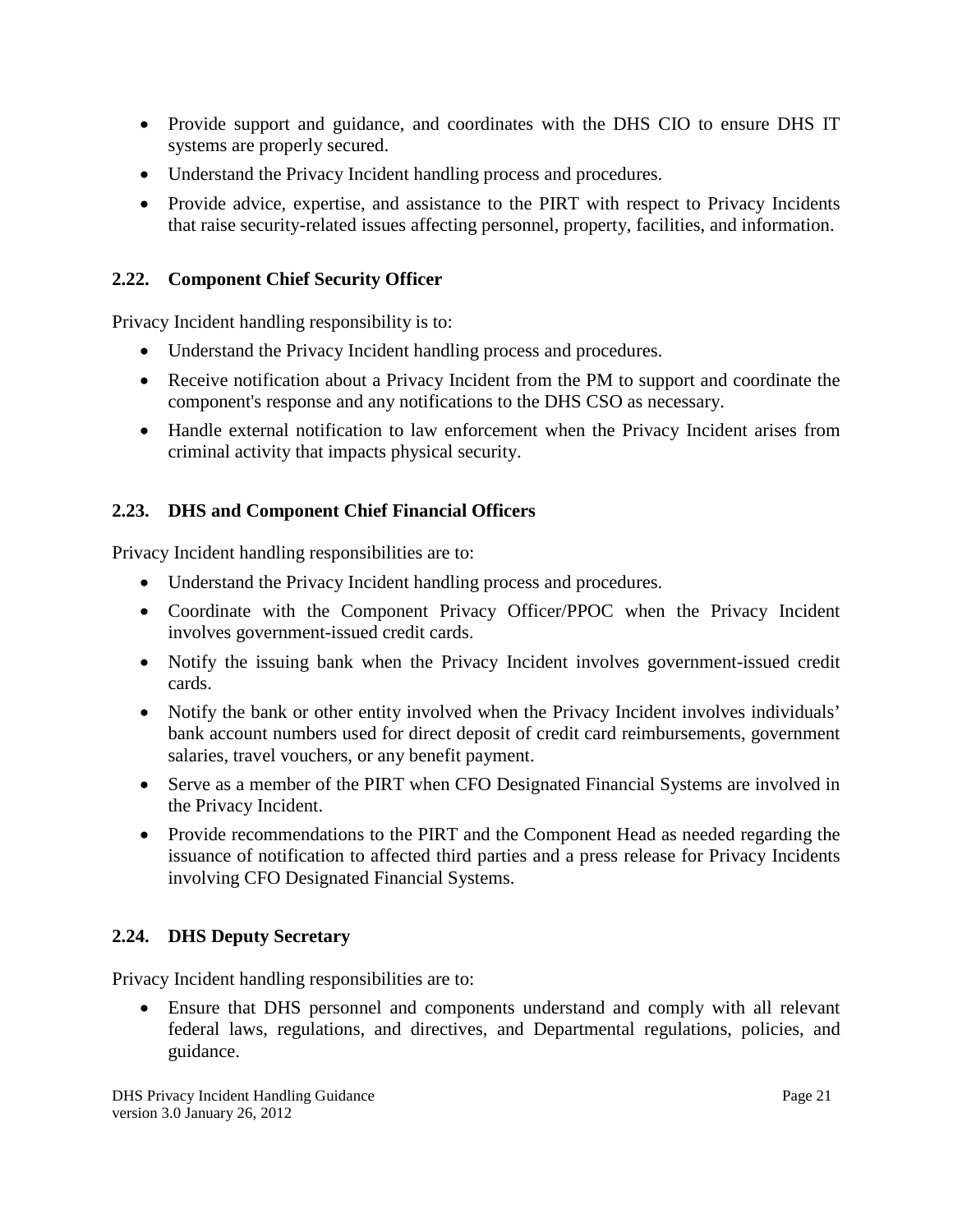- Understand the Privacy Incident handling process and procedures.
- Consult with DHS senior officials regarding the handling of Privacy Incidents as needed.
- Provide recommendations to the PIRT and the Component Head as needed regarding the issuance of external notification to affected third parties and a press release.

## **2.25. DHS Secretary**

Privacy Incident handling responsibilities are to:

- Ensure that DHS Personnel and components understand and comply with all relevant federal laws, regulations, and directives, and Departmental regulations and guidance.
- Understand the Privacy Incident handling process and procedures.
- Consult with DHS senior officials regarding Privacy Incidents as necessary.

## **3. Overview of Privacy Incident Handling Procedures**

The PIHG establishes the framework for identifying, reporting, and responding to Privacy Incidents in a timely and meaningful manner. A quick and effective response in the event of a Privacy Incident is critical to prevent or minimize any consequential harm. An effective response necessitates disclosure of information about the incident to individuals affected by it, as well as to persons and entities in a position to notify affected individuals or assist in preventing or minimizing harms from the incident. Internal notifications and access to information must be limited to those who have a legitimate need to know. *See Appendix D, DHS Privacy Playbook: Handling Process Overview,* for an overview of the incident handling process.

DHS must be able to respond in a manner that not only protects its own information, but also helps protect the information of others who might be affected by the incident. In order to fulfill this mandate, Privacy Incident reporting must be given high priority within DHS. The strict reporting standards and timelines must be followed.

There are six stages of incident handling: (1) Reporting; (2) Escalation; (3) Investigation; (4) Notification; (5) Mitigation; and (6) Closure. The organizational structure for incident handling is designed to restrict the number of reporting tiers to the minimum necessary, while ensuring that officials responsible for safeguarding PII are fully informed of the incident.

Incident handling for the various stages must be performed in the order of priority as warranted by the circumstances. The order of the incident handling stages will differ from one incident to another.

DHS personnel including employees and senior officials must use their best judgment in executing their incident handling responsibilities. DHS personnel must act on an informed basis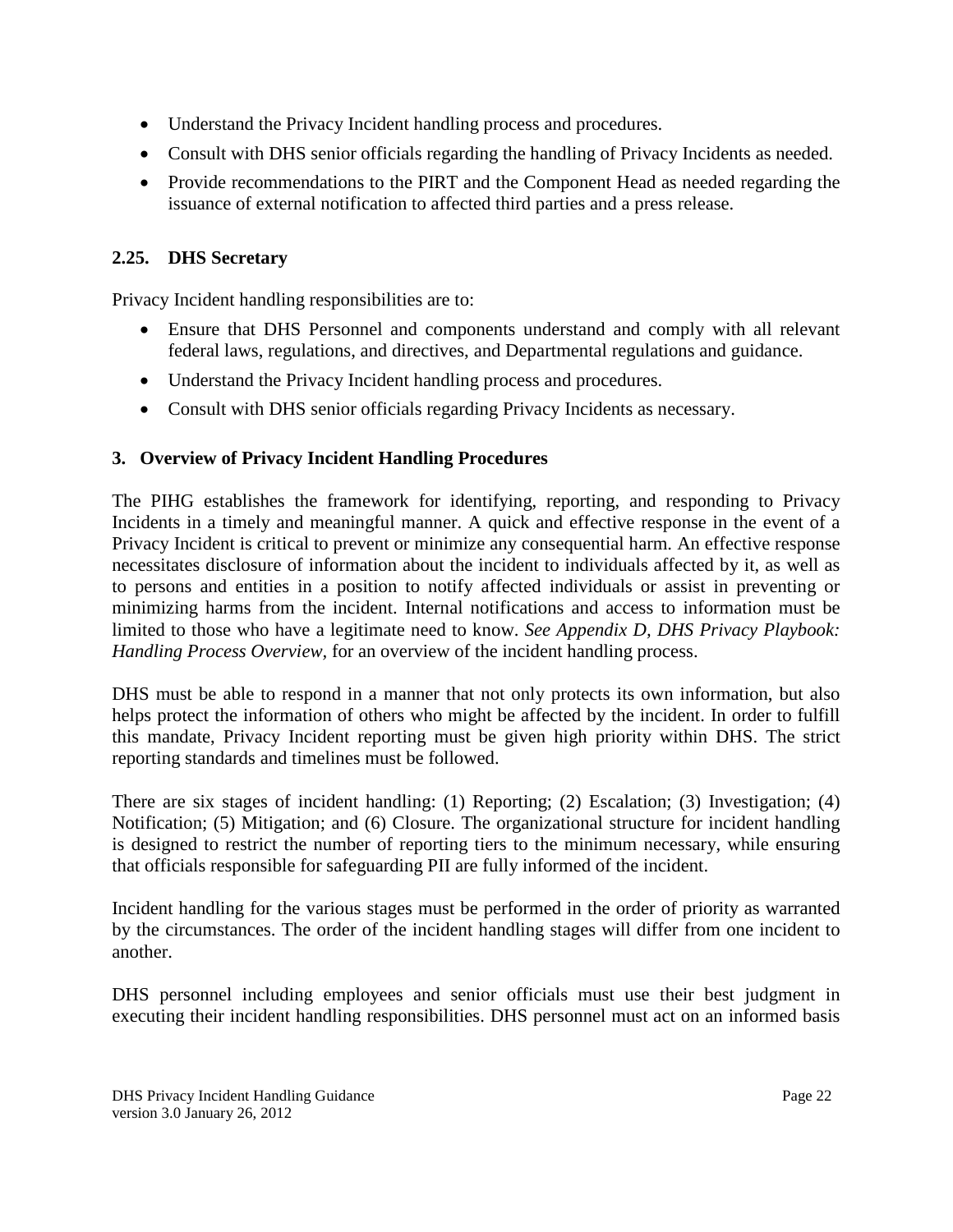in good faith and in the best interests of the agency and the individuals affected by the Privacy Incident.

DHS personnel and components must also refer to the DHS CONOPS if a Privacy Incident also impacts the security of an IT system. In this instance, both the PIHG and the CONOPS would govern incident handling because the incident would constitute both a Privacy Incident and a Computer Security Incident.

## **4. Reporting Procedures**

## **4.1. Reporting Standard**

DHS personnel must inform their PM immediately upon discovery or detection of a Privacy Incident, regardless of the manner in which it occurred. *See Appendix D, DHS Privacy Playbook: Handling Process Overview,* for an overview and checklist for the incident reporting process. A Privacy Incident is the loss of control, compromise, unauthorized disclosure, unauthorized acquisition, unauthorized access, or any similar term referring to situations where persons other than authorized users have access or potential access to PII in usable form, whether physical or electronic, or where authorized users access PII for an unauthorized purpose. The term encompasses both **suspected and confirmed incidents** involving PII that raise a reasonable risk of harm (see section 1.4.12).

DHS uses a best judgment standard in implementing the reporting requirements. Using a best judgment standard, discarding a document with the author's name on the front and no other PII into an office trash would likely not trigger the reporting requirements. Therefore, DHS personnel would not be required to report the situation because there is no reasonable risk of harm to the individual. However, a list of names (e.g., a list of FEMA beneficiaries) may result in a MODERATE or HIGH impact approach to incident response because of the identification of Sensitive PII. Sensitive PII results in a reasonably high risk of harm to the individual due to the sensitivity of the specific data elements.

## **4.2. No Electronic/Paper Incident Distinction**

A Privacy Incident must be reported whether the PII is in electronic or physical form.

## **4.3. Factual Foundation for the Report**

## **4.3.1. Initial Report**

As soon as DHS personnel discover or detect a Privacy Incident, it is their duty to report the incident to the PM. If the PM is unavailable or has a conflict of interest, then DHS personnel may report the incident to the Component Help Desk. If a Component does not use the Help Desk for purposes of incident reporting, DHS personnel may report the Privacy Incident directly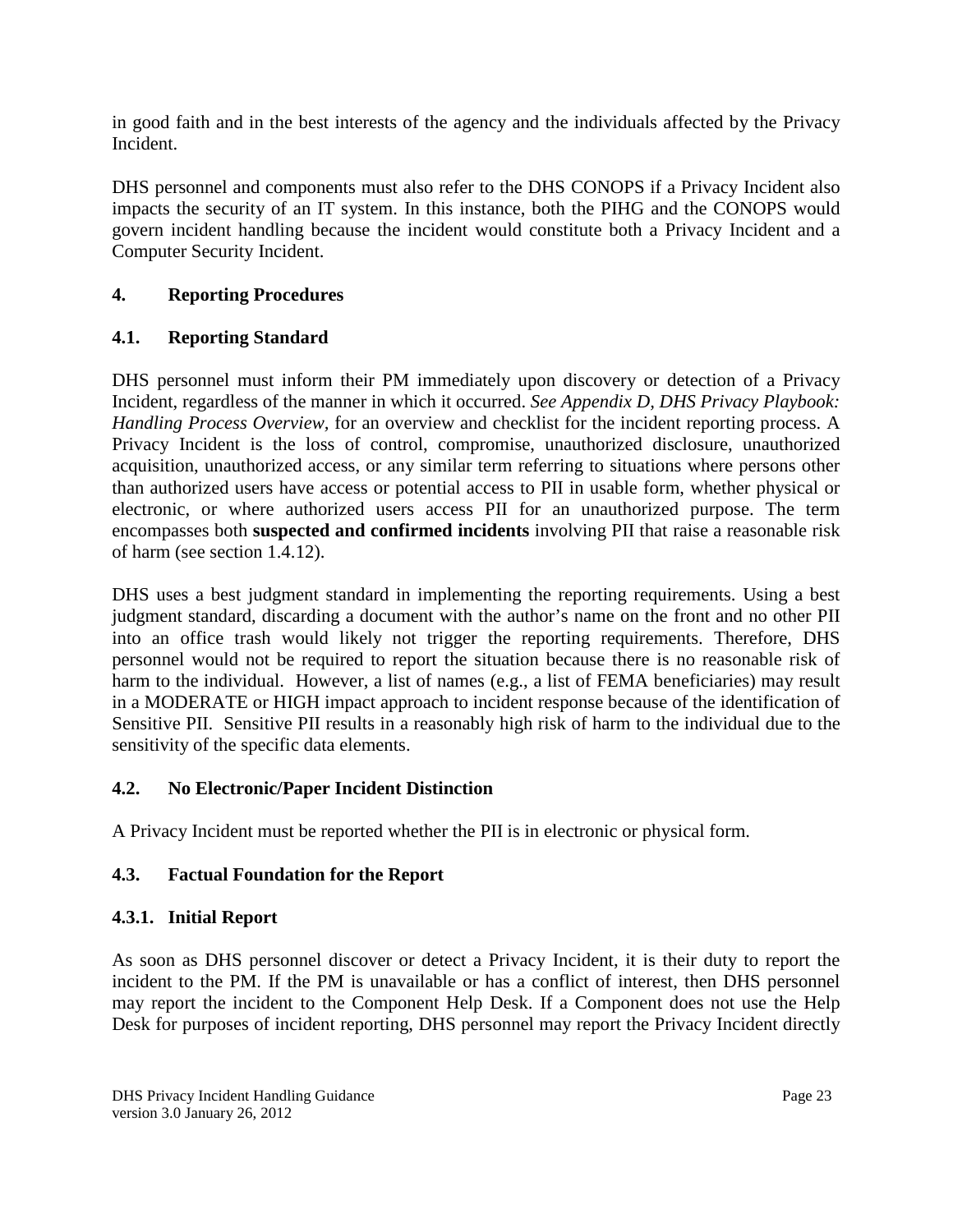to the Component Privacy Officer/PPOC or the Component IT Security Entity (e.g., Component ISSM, Component SOC, Component CSIRC).

# **4.3.2. Preliminary Written Report**

The PM or the Help Desk for the Component must immediately make a Preliminary Written Report. At a minimum, the PM or the Help Desk must provide the Component Privacy Officer/PPOC or the Component IT Security Entity with the following information:

- Component name in which the incident occurred
- Name, phone number, and email address of the individual who discovered the incident
- Date and time of the incident and a brief description of the circumstances surrounding the potential loss of PII, including the following:
	- o Summary of the type of PII potentially at risk (e.g., explain that an individual's full name, SSN, birth date, etc., may have been compromised but do not disclose specific PII in the report). Refer to the definition of PII for additional examples in Section 1.4
	- o Number of people who potentially received the PII and the estimate or actual number of records exposed
	- o Whether it was disclosed internally within DHS, externally, or both
	- o If external disclosure is involved, state to whom it was disclosed (e.g., public website, personal email address, other government entity)
	- o If applicable, whether the individual(s) had a legitimate need to know the information.

If the Component IT Security Entity, PM, or Help Desk is not available to handle reporting for the incident, or has a conflict of interest, the report may be sent directly to DHS SOC for Privacy Incident reporting.

## **4.3.3. Privacy Incident Report in the DHS EOC Online Incident Handling System**

Upon receipt of the Preliminary Written Report, the Component Privacy Officer/PPOC and the Component IT Security Entity (e.g., Component ISSM, Component SOC, or Component CSIRC) should immediately consult and evaluate the incident. If the facts contained in the Preliminary Written Report support the conclusion that a Privacy Incident *may have occurred*, then the Component Privacy Officer/PPOC or the Component IT Security Entity must open an incident report in the DHS EOC Online Incident Handling System at [https://eoconline.dhs.gov.](https://eoconline.dhs.gov/) The Component Privacy Officer/PPOC or the Component IT Security Entity has the responsibility to open and prepare the Privacy Incident Report.

Although the Component should not delay reporting in order to gain additional information, the report should contain as much of the following information as possible, **if applicable, and to the extent the information is immediately available**:

• System name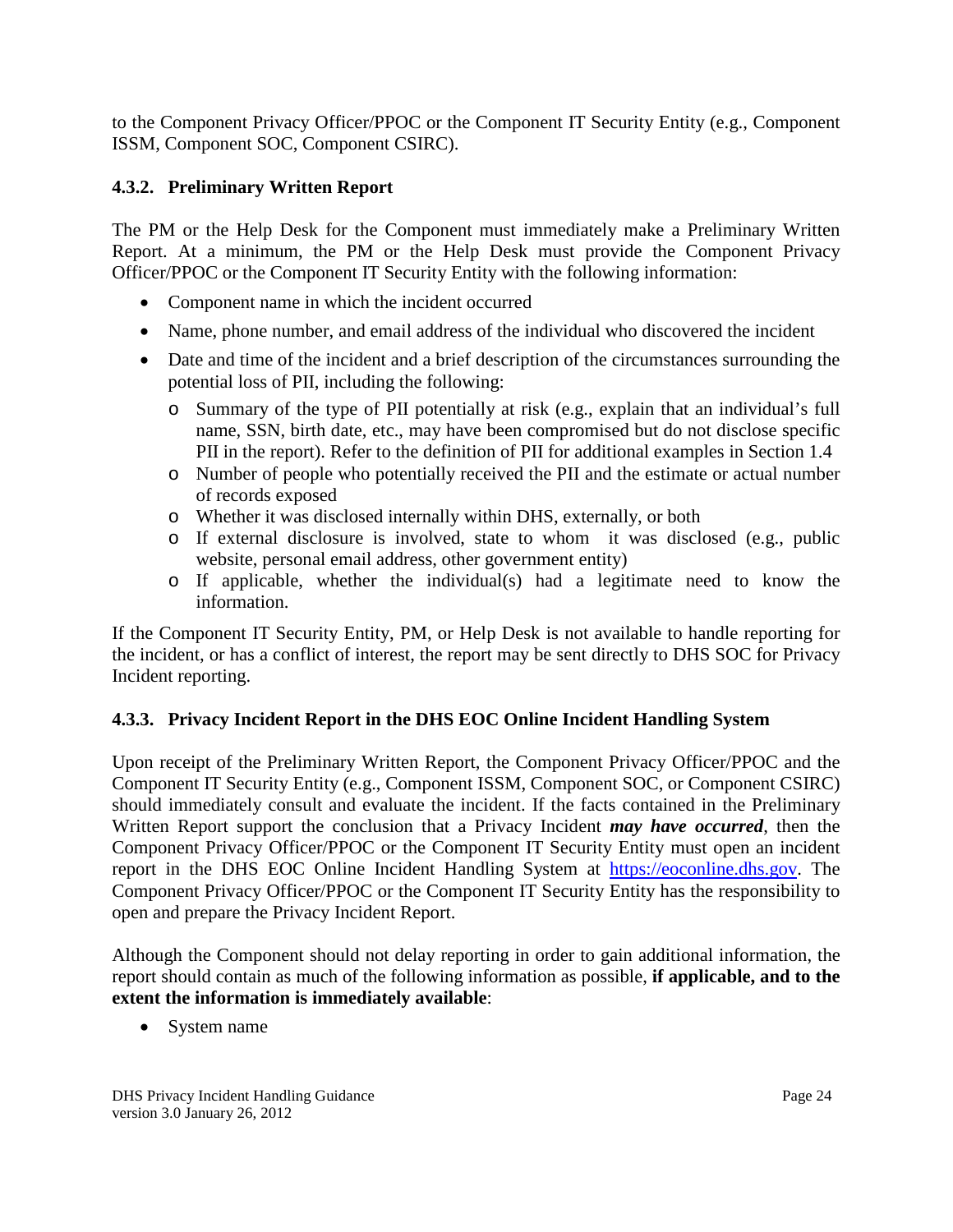- Component name in which the incident occurred
- System owner POC, DHS phone number, and DHS email address
- Name, phone number, and email address of the individual who discovered the incident
- Incident category type Privacy Incidents are generally categorized as: Alteration/Compromise of Information, Misuse, Unauthorized Access, and Malicious Logic and will be prioritized based on the nature and severity of the incident
- Date and time of incident, and a brief description of the circumstances surrounding the potential loss of PII, including:
	- o Summary of the type of PII that is potentially at risk (e.g., explain that an individual's full name, SSN, birth date, etc., may have been compromised, but do not disclose specific PII in the report). Refer to the definition PII for additional examples in Section 1.4
	- o Interconnectivity of the system to other systems
	- o Whether the incident is either suspected or confirmed
	- o How PII was disclosed (e.g., email attachment, hard copy, stolen or misplaced laptop, etc.)
	- o To whom it was disclosed and if the individual(s) had a legitimate need to know the information
	- o Whether it was disclosed internally, within DHS
	- o Whether it was disclosed externally
	- o Whether it was disclosed both internally and externally
	- o If external disclosure is involved, state to whom it was disclosed (e.g., public website, personal email address, other government entity)
	- o Risk of the PII being misused expressed in terms of impact and likelihood
	- o Security controls used to protect the information (e.g., password-protected, encryption)
	- o Steps that have already been taken to reduce the risk of harm
	- o Any additional steps that may be taken to mitigate the situation

# **4.4. Means of Reporting and Related Communications**

A Privacy Incident may be reported by the Component via telephone, email, or through the DHS SOC web site [\(www.eoconline.dhs.gov\)](http://www.eoconline.dhs.gov/).

Once a Privacy Incident Report has been opened in the DHS EOC Online Incident Handling System, factual updates and subsequent communications concerning any aspect of incident handling should be entered into the Privacy Incident Report to the extent possible.

# **4.5. Organizational Structure for Reporting a Privacy Incident within DHS**

All Privacy Incidents must be reported in accordance with this Section. Diagram A provides an overview of the internal Privacy Incident reporting process.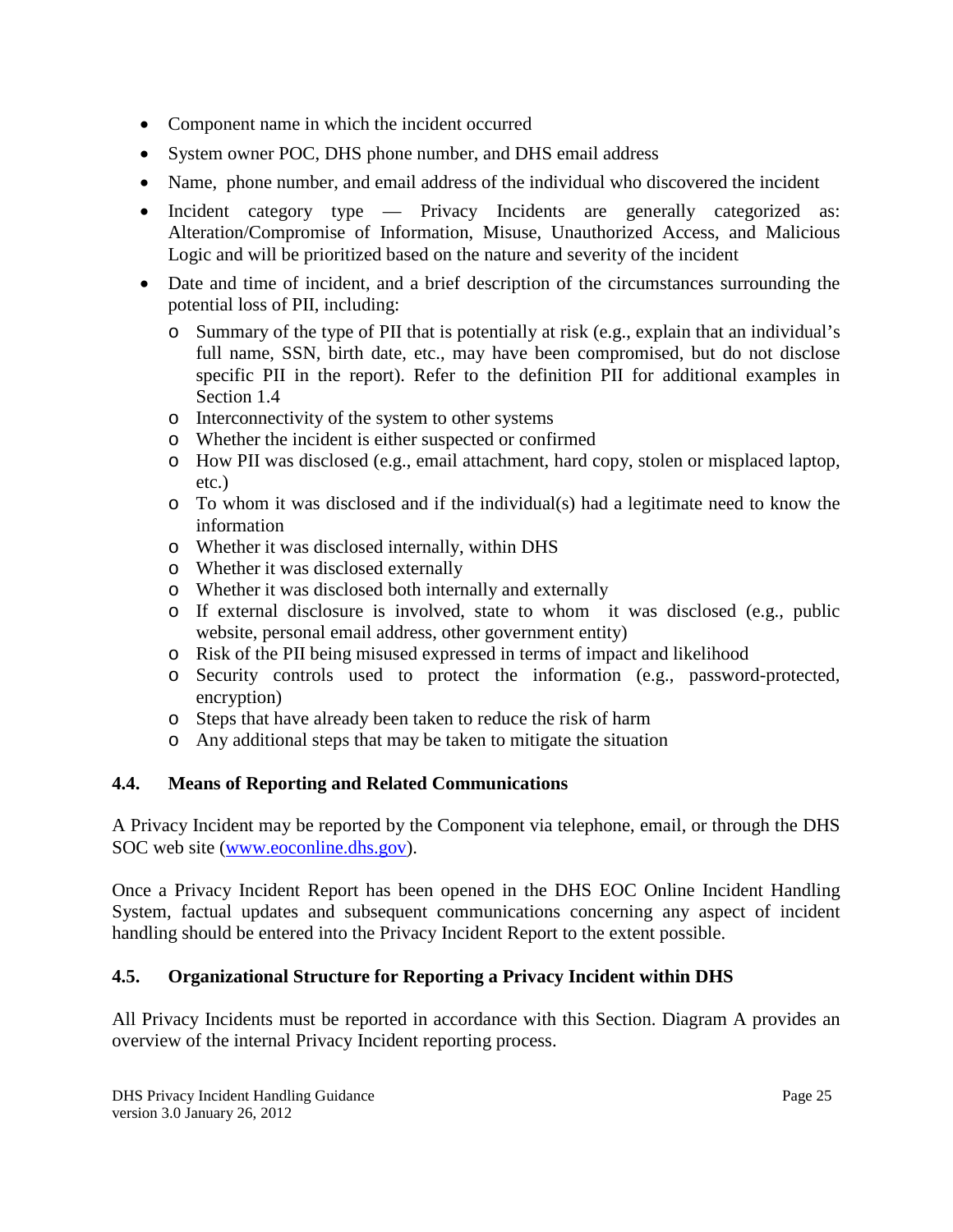#### **4.5.1. Tier 1 (DHS Personnel)**

Upon discovery or detection of a potential Privacy Incident, DHS personnel are responsible for immediately reporting the incident to the PM or to the Help Desk for the Component. If the PM or Help Desk is unavailable, DHS personnel may report the incident directly to the Component IT Security Entity or Component Privacy Officer/PPOC.

## **4.5.2. Tier 2 (PM or Help Desk)**

The PM or the Help Desk for the Component will evaluate the incident with assistance from Component Privacy Officer/PPOC for the Component in which the incident occurred. The PM or the Help Desk for the Component will make a Preliminary Written Report to the Component IT Security Entity, if available. If the Component IT Security Entity is not available to handle reporting for the incident, the report may be provided to the DHS SOC.

#### **4.5.3. Tier 3 (Component Privacy Officer/PPOC or Component IT Security Entity, or alternately DHS SOC)**

The Component Privacy Officer/PPOC and the Component IT Security Entity (e.g., Component ISSM, Component SOC, or Component CSIRC) must immediately consult and evaluate the factual basis of the incident. The Component Privacy Officer/PPOC and the Component IT Security Entity must develop the factual basis for an accurate and complete report.

The circumstances surrounding the incident will determine whether the Component Privacy Officer/PPOC or the Component IT Security Entity opens, prepares, and submits the Privacy Incident report of the incident in the DHS EOC Online Incident Handling System. If the Component IT Security Entity is unavailable, the DHS SOC will prepare and submit the report to meet the strict Privacy Incident reporting time requirements.

#### **4.5.4. Tier 4 (DHS SOC)**

The DHS SOC will review the Privacy Incident Report for factual sufficiency and transmit the report to US-CERT within one hour of receiving the Privacy Incident Report from the Component IT Security Entity.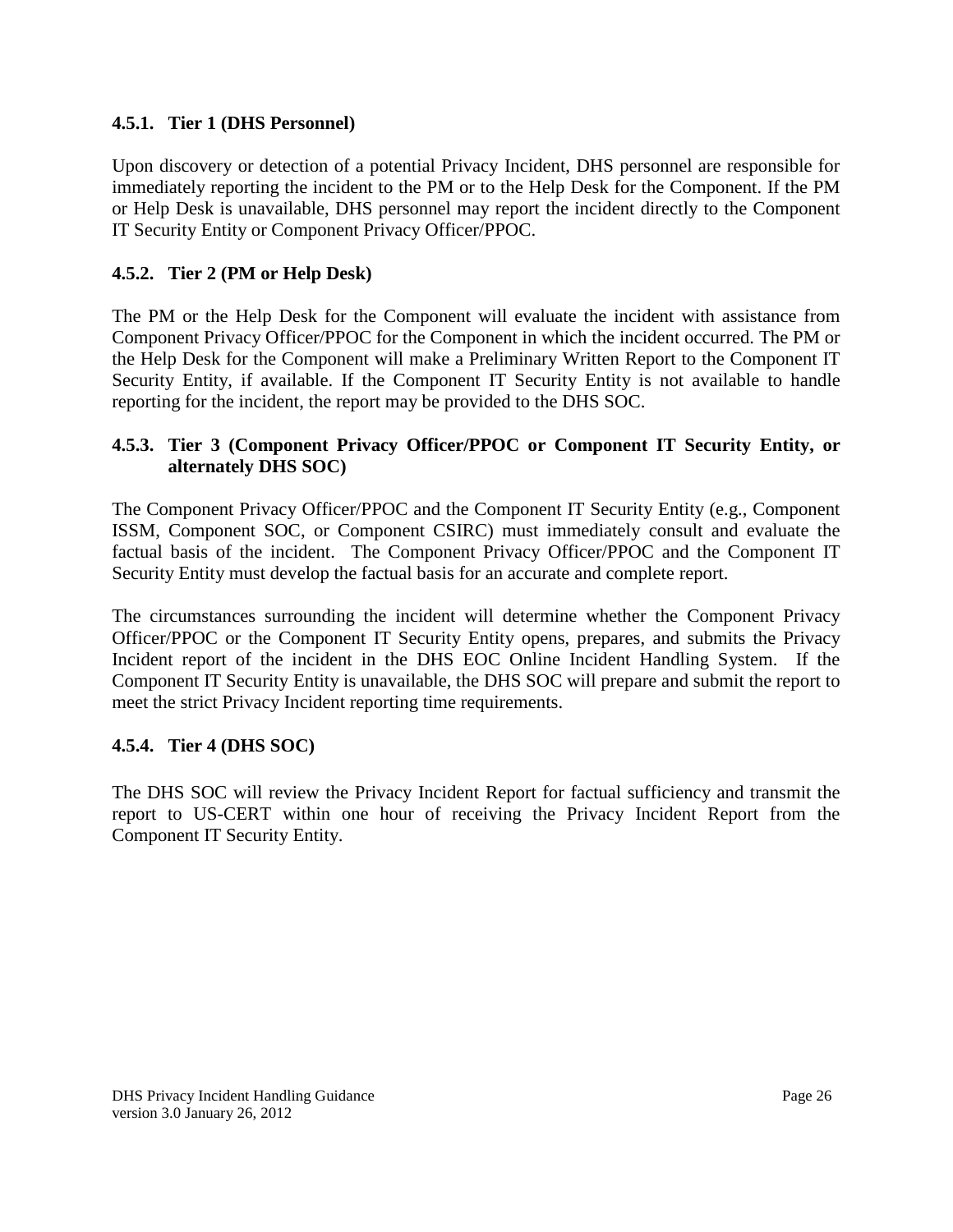

**Diagram A: Reporting Process for Privacy Incidents**

## **4.6. Supplementation of the Privacy Incident Report**

After DHS SOC has reported the Privacy Incident to US-CERT, the Component Privacy Officer/PPOC must supplement the Privacy Incident Report, as appropriate, with any further factual information that will facilitate the handling of the Privacy Incident. Supplemental information can include factual information solicited by US-CERT, or other information related to the escalation, investigation, notification, mitigation, or incident closure stages of incident handling.

DHS Privacy Incident Handling Guidance version 3.0 January 26, 2012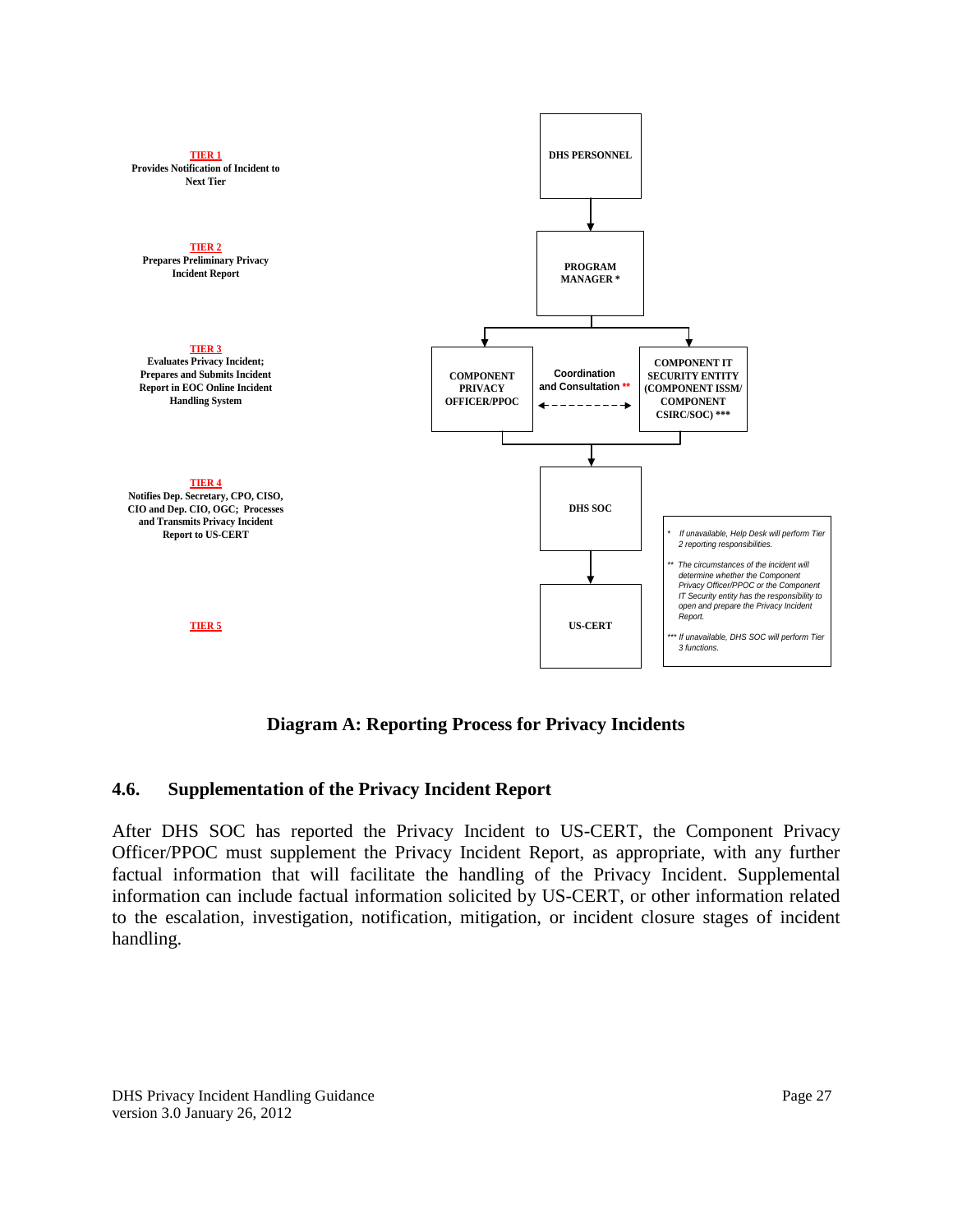## **4.7. Internal Notification of DHS Senior Officials**

## **4.7.1. Notification of the DHS Deputy Secretary, DHS CPO, DHS CIO, DHS Deputy CIO, DHS OGC, and DHS CISO**

When DHS SOC transmits the Privacy Incident Report to US-CERT, DHS SOC simultaneously and automatically issues a Privacy Incident Notification to senior officials including, but not limited to, the Deputy Secretary, DHS CPO, DHS CIO, DHS OGC, DHS Deputy CIO, DHS CISO, and DHS Privacy Office, Director of Privacy Incidents and Inquiries, alerting them of the transmission of the Privacy Incident report to US-CERT. All Tier 2 and 3 personnel from the affected Component are included in the notification. See Diagram B for an illustration of the DHS organizational process for notifying DHS senior officials and appropriate authorities at DHS of a Privacy Incident.

#### **4.7.2. Notification of the DHS Secretary, DHS CSO and DHS CFO**

The circumstances under which the DHS Secretary, DHS CSO and DHS CFO will be notified of a Privacy Incident are set forth in Section 5.4.5 of this guidance.

#### **4.8. Notification of External Entities**

#### **4.8.1. US-CERT Notifies and Coordinates with Appropriate Government Agencies**

Within one hour of its receipt of a Privacy Incident Report, US-CERT will coordinate with and notify appropriate officials. See Diagram B for an illustration of the DHS organizational process for notifying senior DHS officials and for notifying appropriate authorities of a Privacy Incident at DHS.

#### **4.8.2. DHS or Component CFO Notifies Affected Bank**

If the Privacy Incident involves government-issued credit cards, the DHS or Component CFO will promptly notify the issuing bank of the Privacy Incident. See Diagram B for an illustration of the DHS organization structure for this notification process. The DHS or Component CFO must also notify the bank or other entity involved when the Privacy Incident involves individuals' bank account numbers used for direct deposit of credit card reimbursements, government salaries, travel vouchers, or any benefit payment.

The DHS or Component CFO will inform the Component Privacy Officer/PPOC of the affected Component when the notification occurs. The Component Privacy Officer/PPOC will supplement the Privacy Incident Report to reflect the notification of affected bank(s).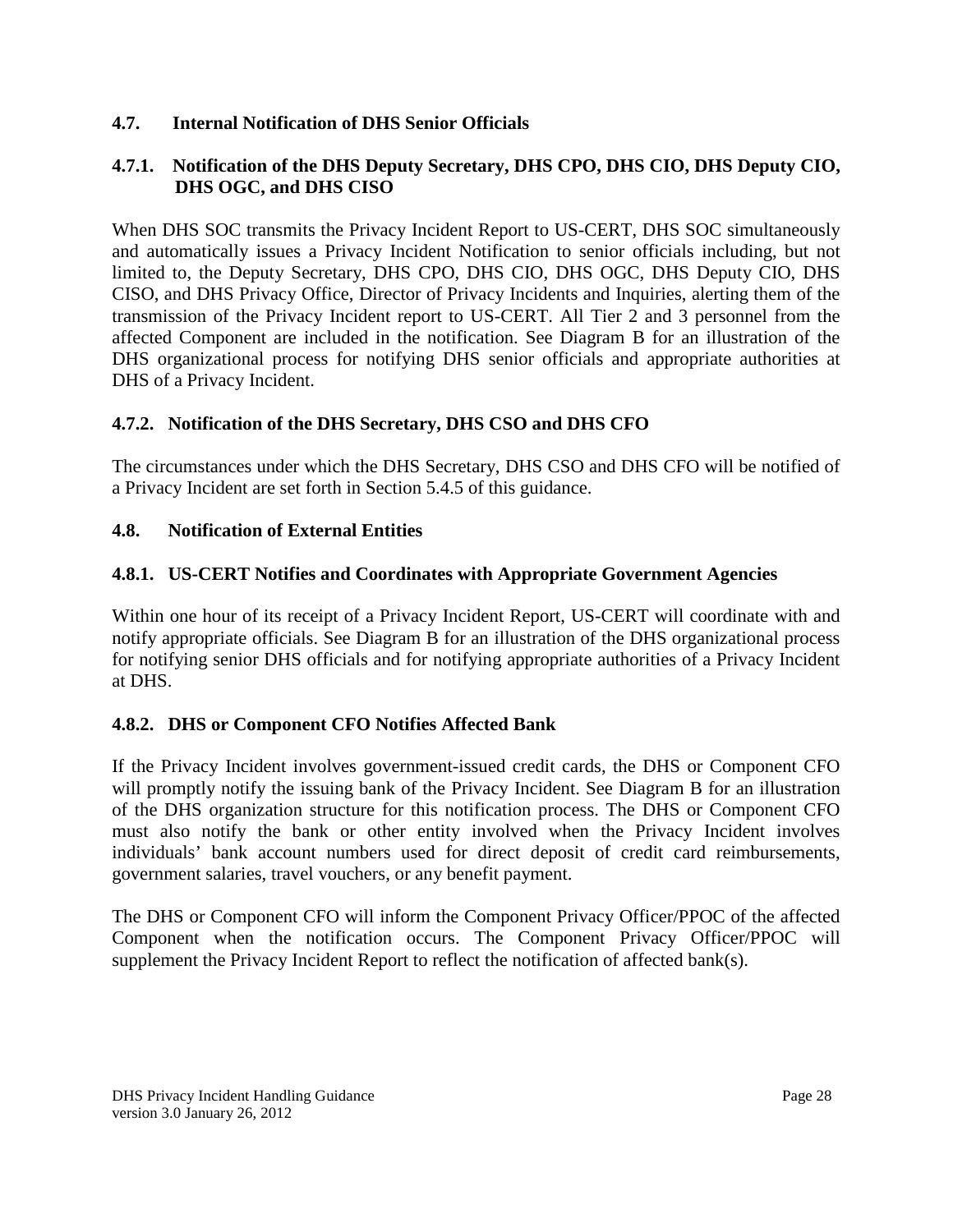

## **Diagram B: Organization Process for Notifying Senior DHS Officials and Notification of External Entities**

## **5. Escalation**

The escalation process involves a risk-based analysis that will enable DHS to tailor its response to a Privacy Incident based upon the severity of the incident. Using the PIHG, the Component Privacy Officer/PPOC will conduct a risk analysis of the incident, and will consult with the Component IT Security Entity if the incident impacts the security of a DHS IT system.

Once the Privacy Incident has been reported to DHS SOC, the Component Privacy Officer/PPOC must immediately evaluate the context of the incident and the PII that was potentially or actually lost or compromised in the incident. The Component Privacy Officer/PPOC must use their best judgment in using the following methodology:

- 1. Evaluate the five factors set forth in Section 5.3 to determine the likely risk of harm posed by the Privacy Incident;
- 2. Assign an impact level of low, moderate, or high to each risk factor;
- 3. Recommend who should handle the incident (e.g., Component Privacy Officer/PPOC, or specialized PIRT) for purposes of investigation, notification, mitigation, and closure;

DHS Privacy Incident Handling Guidance version 3.0 January 26, 2012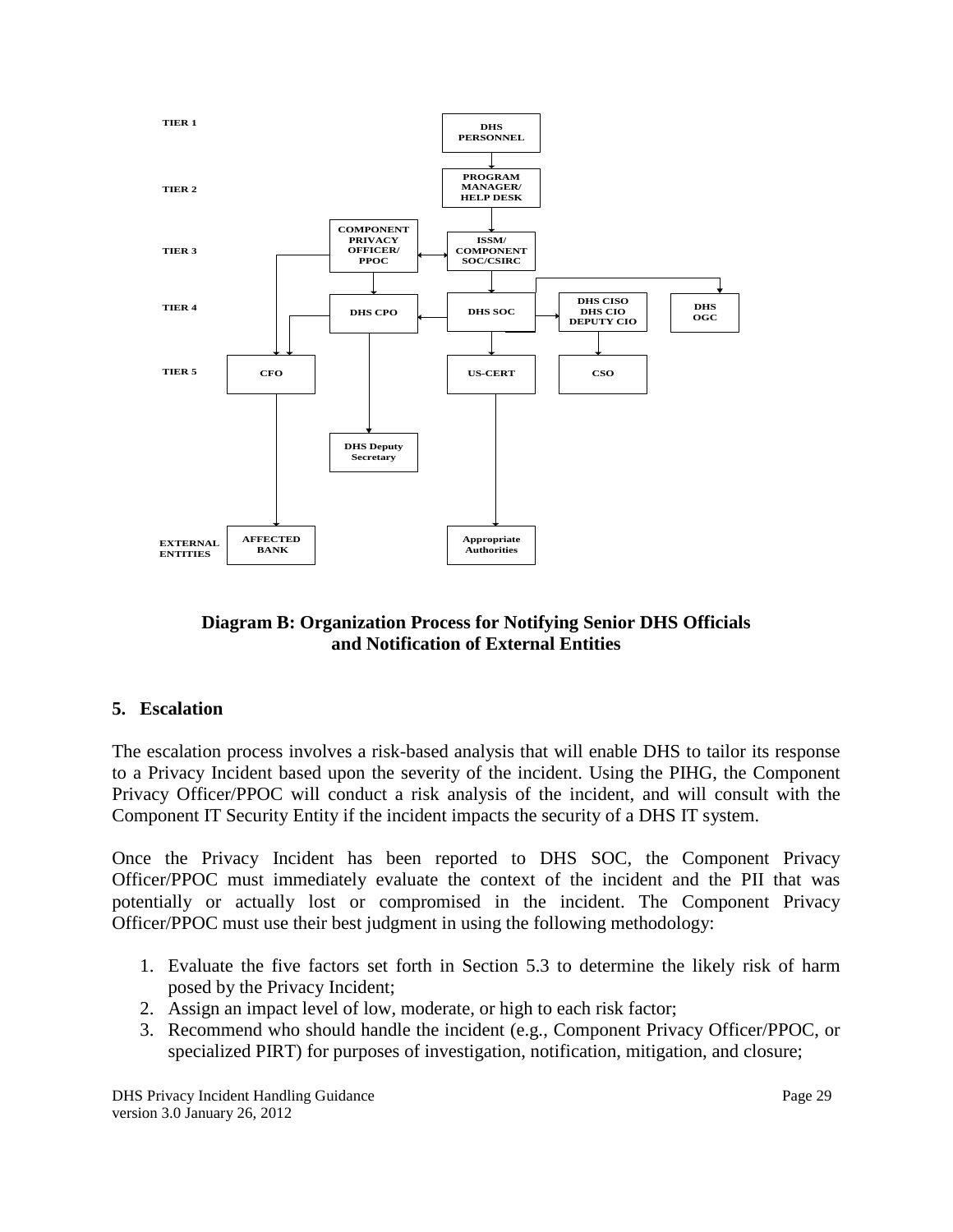- 4. Decide preliminarily whether notification is warranted; and
- 5. Identify the steps DHS should take to mitigate the risk of harm.

The Component Privacy Officer/PPOC may conduct the risk analysis using the Escalation Risk Assessment in the DHS EOC Online Incident Handling System. The Escalation Risk Assessment may be uploaded to the Privacy Incident Report in the DHS EOC Online Incident Handling System to supplement the report. *See Appendix E, Escalation Risk Assessment template,* and *Appendix D, DHS Privacy Playbook: Handling Process Overview,* for an overview of the escalation process.

The timing and sequence of events during escalation may vary from one incident to another. The requirements of incident handling necessitate prompt decision-making concerning the escalation. Therefore, the Component Privacy Officer/PPOC will be given a certain degree of flexibility and latitude. Escalation decisions that are verbal may be included in the DHS EOC Online Incident Handling System.

## **5.1. The Initial Risk Analysis – Five Risk Analysis Factors**

In developing the appropriate DHS response to a Privacy Incident, the Component Privacy Officer/PPOC must first assess the likely risk of harm caused by the incident and then assess the level of risk. This is a *preliminary assessment based upon the facts known at that time*. Therefore the assessment may change as additional facts develop during incident handling.

The factors that help address the likely risk of harm posed by a Privacy Incident are:

- The nature of the data elements involved (Section 5.3.1)
- The number of individuals affected (Section 5.3.2)
- The likelihood that PII is accessible and usable (Section 5.3.3)
- The likelihood that a Privacy Incident may lead to harm (Section 5.3.4)
- The ability to mitigate the risk of harm (Section 5.3.5)

In analyzing a Privacy Incident, the first step the Component Privacy Officer/PPOC should take is to evaluate whether the data elements constitute the type of information that may pose a risk of identity theft. If identity theft is not implicated, the Component Privacy Officer/PPOC will proceed with the assessment of the five factors with assistance, as needed from the DHS Privacy Office. If there is a risk of identity theft, specialized attention may be warranted. The Component Privacy Officer/PPOC should refer to Appendix F for substantive and procedural guidance concerning the handling of such incidents.

An impact level of low, moderate, or high will be assigned to each factor. The results will indicate who should handle the Privacy Incident (e.g., Component Privacy Officer/PPOC, Specialized PIRT).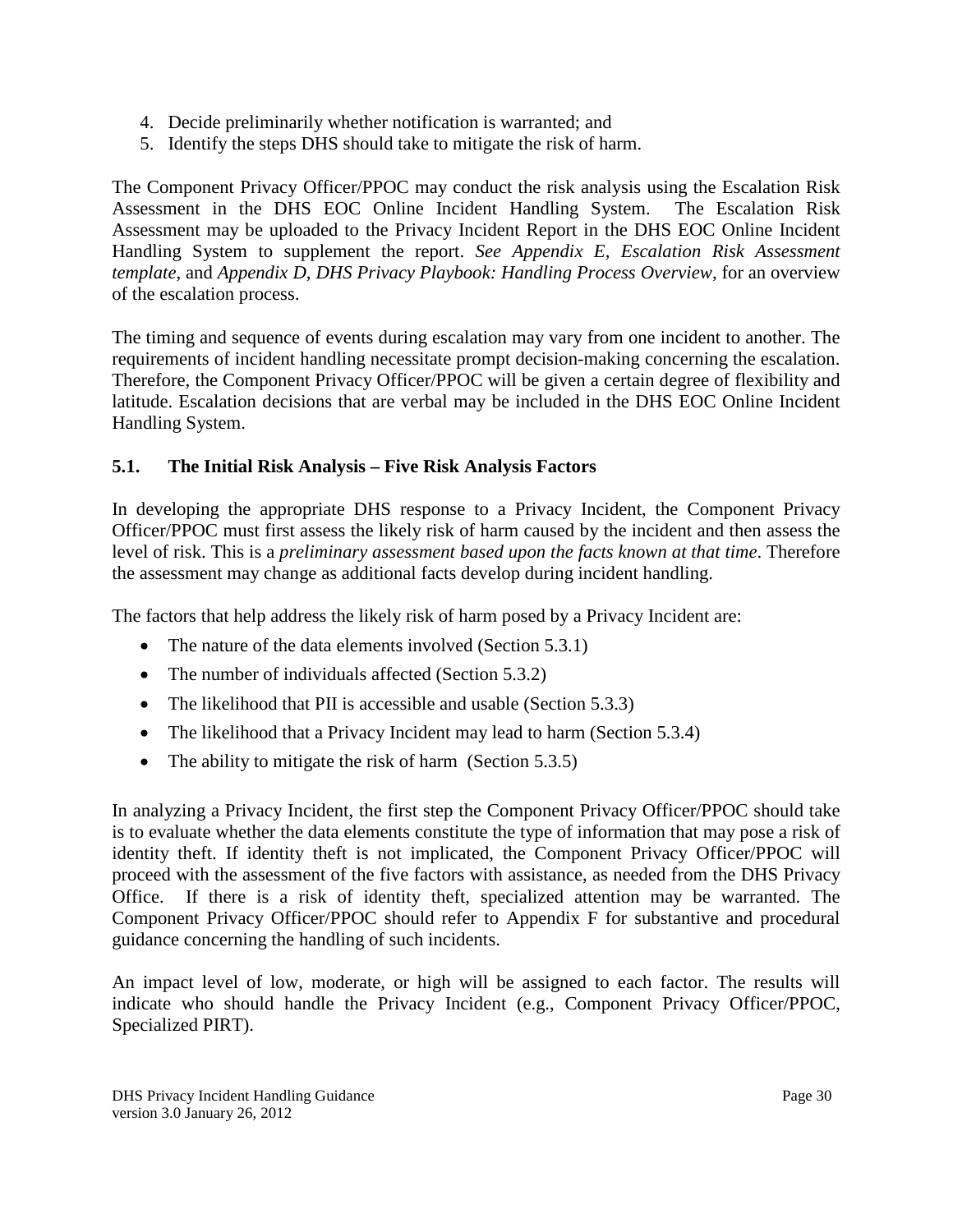#### **5.2. Standards for Categorization of Privacy Incident: Assessing the Likely Risk of Harm**

The Component Privacy Officer/PPOC will categorize the risk level of each factor as low, moderate, or high as follows:

|                 | <b>Level of Impact</b>                |                                                                                          |
|-----------------|---------------------------------------|------------------------------------------------------------------------------------------|
| Low             | of confidentiality,<br>The<br>loss    | (i) cause degradation in mission capability                                              |
|                 | availability<br>is<br>integrity, or   | an extent and duration that the<br>to                                                    |
|                 | have a <b>limited</b><br>expected to  | organization is able to perform its primary                                              |
|                 | adverse effect on organizational      | functions, but the effectiveness of the                                                  |
|                 | operations, organization assets or    | functions is noticeably reduced; (ii) result                                             |
|                 | individuals.                          | in minor damage to organizational assets;                                                |
|                 |                                       | (iii) result in minor financial loss; or (iv)                                            |
|                 |                                       | result in minor harm to individuals.                                                     |
| <b>Moderate</b> | of confidentiality,<br>The<br>loss    | (i) cause a significant degradation in                                                   |
|                 | availability<br>integrity, or<br>is   | mission capability to an extent and                                                      |
|                 | expected to have a serious            | duration that the organization is able to                                                |
|                 | adverse effect on organizational      | perform its primary functions, but the                                                   |
|                 | operations, organization assets or    | of the<br>effectiveness<br>functions<br>is                                               |
|                 | individuals.                          | significantly reduced; (ii)<br>result<br>in                                              |
|                 |                                       | significant damage to organizational                                                     |
|                 |                                       | assets; (iii) result in significant financial                                            |
|                 |                                       | loss; or (iv) result in significant harm to<br>individuals that does not involve loss of |
|                 |                                       | life or serious life threatening injuries                                                |
| <b>High</b>     | of<br>confidentiality,<br>The<br>loss | (i) cause a severe degradation in or loss of                                             |
|                 | availability<br>integrity, or<br>is   | mission capability to an extent and                                                      |
|                 | expected to have a severe or          | duration that the organization is not able                                               |
|                 | catastrophic adverse effect on        | to perform one or more of its primary                                                    |
|                 | organizational<br>operations,         | functions; (ii) result in major damage to                                                |
|                 | organization assets or individuals    | organizational assets; (iii) result in major                                             |
|                 |                                       | financial loss; or (iv) result in severe or                                              |
|                 |                                       | catastrophic harm to individuals involving                                               |
|                 |                                       | loss of life or serious life threatening                                                 |
|                 |                                       | injuries.                                                                                |

## **5.3. Risk Analysis of Five Factors**

#### **5.3.1. Factor One: Nature of the Data Elements Involved in the Privacy Incident**

The nature of the data elements compromised is a *key factor* in assessing whether escalation within DHS should occur, and in determining when and how DHS should provide notification to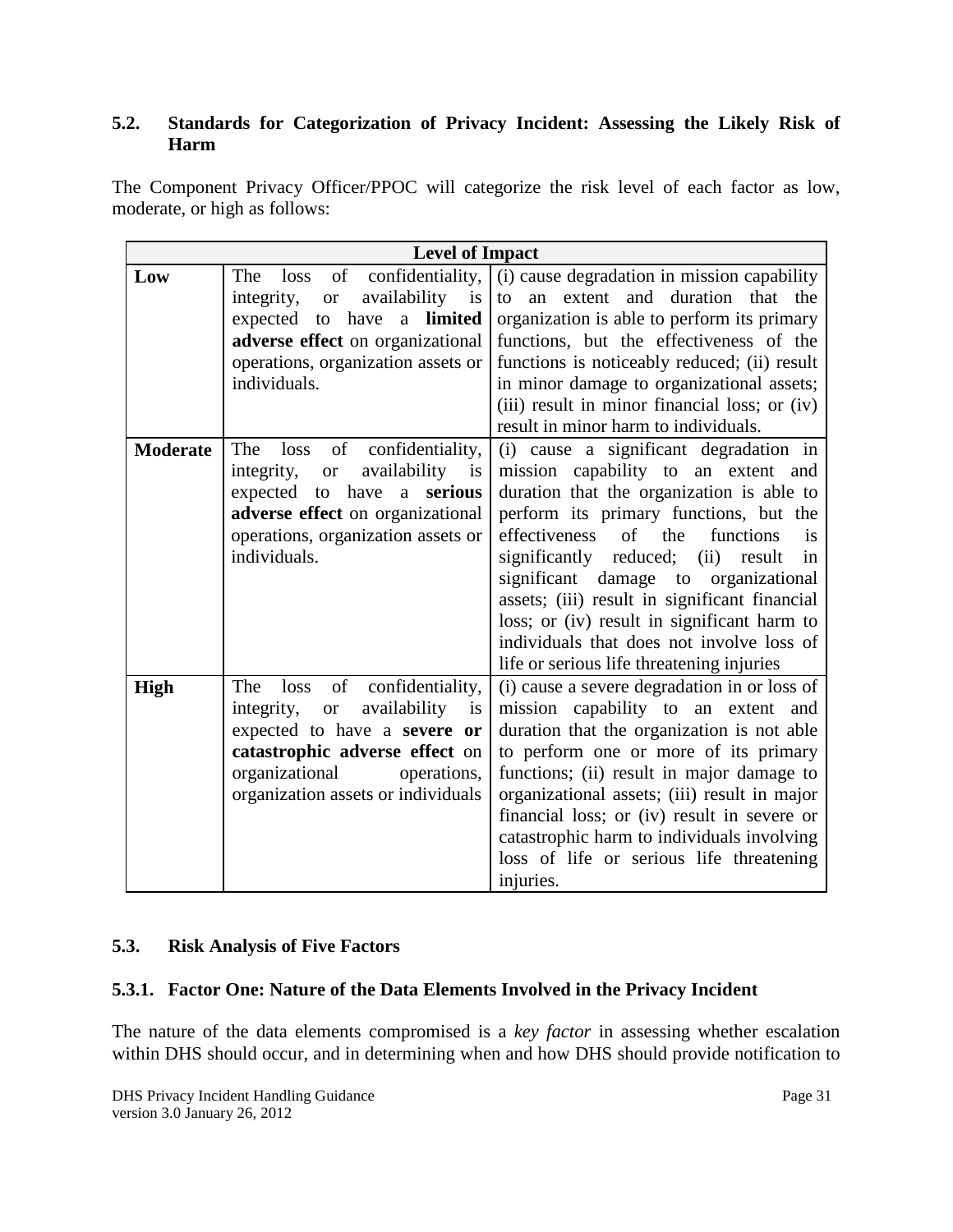affected individuals. It is difficult to characterize data elements as creating a low, moderate, or high risk simply based on the type of PII because the sensitivity of the data is determined by its use with other factors. A name in one context may be less sensitive than in another context. In assessing the levels of risk and harm, consider the data element(s) in light of their context and the broad range of potential harms flowing from their disclosure to unauthorized individuals. Therefore, the nature of the data elements depends upon the *sensitivity* of the information and the contextual environment.

DHS personnel must use a best judgment standard in assessing the sensitivity of PII in its context. For example, an office contact list contains PII (name, phone number, etc.). In this context, the information probably would not be considered sensitive. However, the same information in a roster of law enforcement personnel probably would be considered sensitive information. Sensitive PII results in a reasonably high risk of harm to the individual due to the sensitivity of the specific data elements. Some forms of PII are sensitive as stand-alone data elements. Examples of such PII include: SSN, driver's license or state identification number, passport number, Alien Registration Number, or financial account number. Other data elements such as citizenship or immigration status; medical information; ethnic, religious, sexual orientation, or lifestyle information; and account passwords, in conjunction with the identity of an individual (directly or indirectly inferred), are also Sensitive PII.

|             | <b>Risk Levels for Nature of Data Elements -- Examples</b>                                                                                                                  |  |
|-------------|-----------------------------------------------------------------------------------------------------------------------------------------------------------------------------|--|
| Low         | Compromise of a database containing the full names, office mailing addresses,<br>and job titles of subscribers to agency media alerts.                                      |  |
| Moderate    | Compromise of a database containing the full names, home mailing addresses,<br>and job titles of persons who had failed to complete DHS-required training for<br>this year. |  |
| <b>High</b> | Compromise of a database containing the full names, home mailing addresses,<br>and SSNs of individuals receiving disaster relief benefits.                                  |  |

## **5.3.2. Factor Two: Number of Individuals Affected**

Components may also choose to consider how many individuals are identified in the information (e.g., number of records). Incidents of 25 records and 25 million records may have different impacts, not only in terms of the collective harm to individuals, but also in terms of harm to the component's reputation and the cost to the component in addressing the incident. For this reason, components may choose to set a higher impact level for particularly large PII datasets than would otherwise be set. However, components should not set a lower impact level for a PII dataset simply because it contains a small number of records.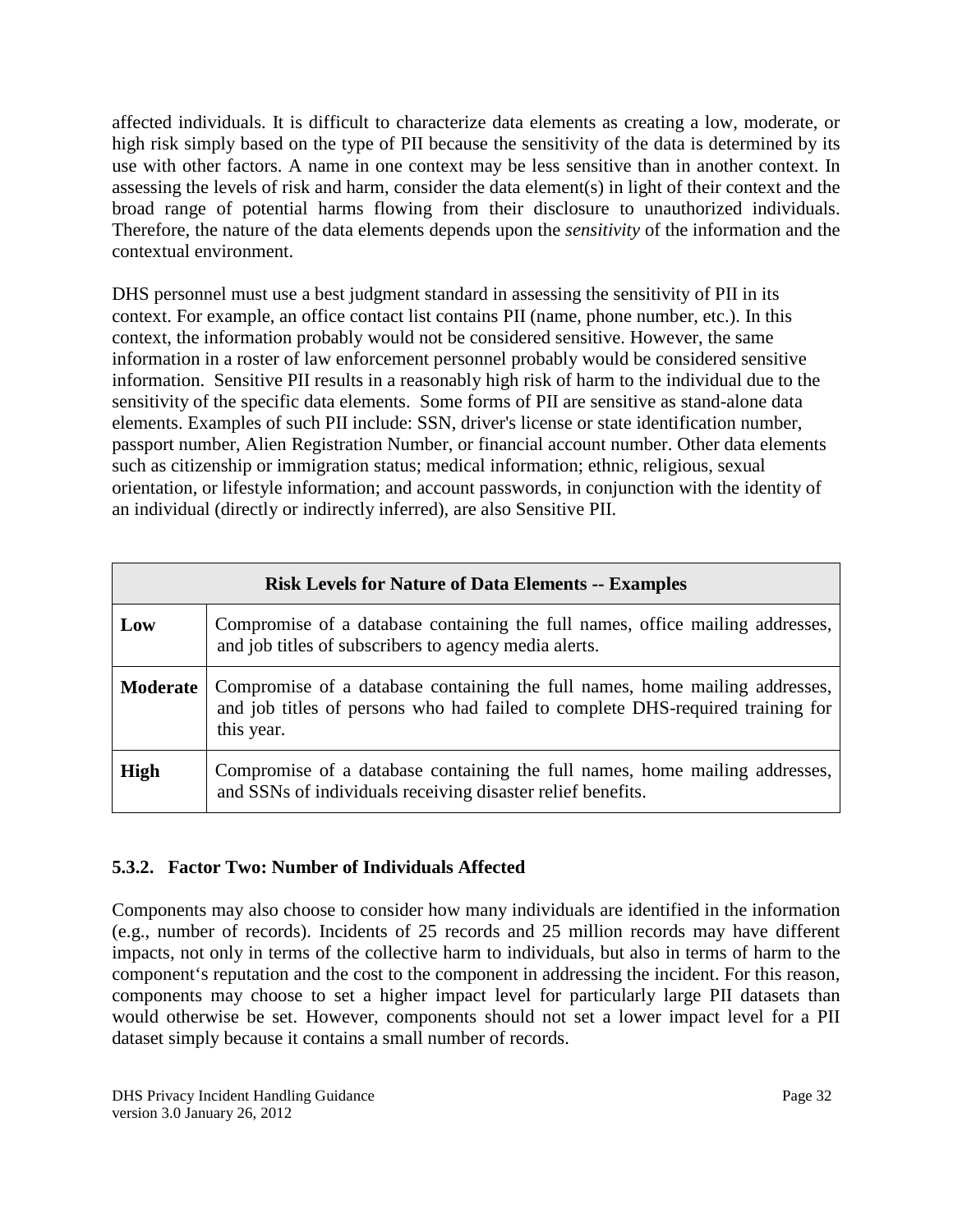This factor may directly impact the decision as to who should handle the Privacy Incident for purposes of investigation, notification, and mitigation. The magnitude of the number of affected individuals may dictate the methods chosen for providing notification, but should *not* be *the determining factor* for whether a component should provide notification. See Section 8.2.8 in Notification for a discussion of the means of notification.

Where notification to a large number of affected individuals may be warranted, a specialized PIRT should be convened to assist with logistical and substantive issues presented by the Privacy Incident.

# **5.3.3. Factor Three: Likelihood the PII is Accessible and Usable**

The likelihood that PII will be used by unauthorized individuals must also be assessed. An increased risk that the information will be used by unauthorized individuals should influence the impact level assigned to this factor and ultimately the decision to provide notification.

The fact that the information has been lost or stolen does not necessarily mean it has been or can be accessed depending upon a number of physical, technological, and procedural safeguards employed by the component. If the information is properly protected by a NIST-validated encryption method, the actual risk of compromise is low to non-existent.

The Component Privacy Officer/PPOC will first need to assess whether the PII is at a low, moderate, or high risk of being compromised. This assessment should be guided by NIST security standards and guidance. Other considerations may include the likelihood that any unauthorized individual will know the value of the information and either use the information or sell it to others.

| Likelihood the PII is Usable -- Examples |                                                                                                                                                                                                                                                                                                                                                               |
|------------------------------------------|---------------------------------------------------------------------------------------------------------------------------------------------------------------------------------------------------------------------------------------------------------------------------------------------------------------------------------------------------------------|
| Low                                      | Email was sent that contained the names and the last four digits of government-<br>issued credit card numbers of employees in the Component who have purchasing<br>authority. The email containing PII was protected by a strong password, but was<br>sent to an individual at another component who did not have a need to know the<br>information.          |
| <b>Moderate</b>                          | Laptop was lost that contained the names, government-issued credit card<br>numbers, and Personal Identification Numbers (PIN) of employees in the<br>Component who have purchasing authority. Although the database containing PII<br>was encrypted, the encryption used was the 40-bit secure socket layer (SSL)<br>standard which is not validated by NIST. |
| <b>High</b>                              | Laptop was stolen that contained the names, government-issued credit card<br>numbers, and PINs of employees in the Component who have purchasing                                                                                                                                                                                                              |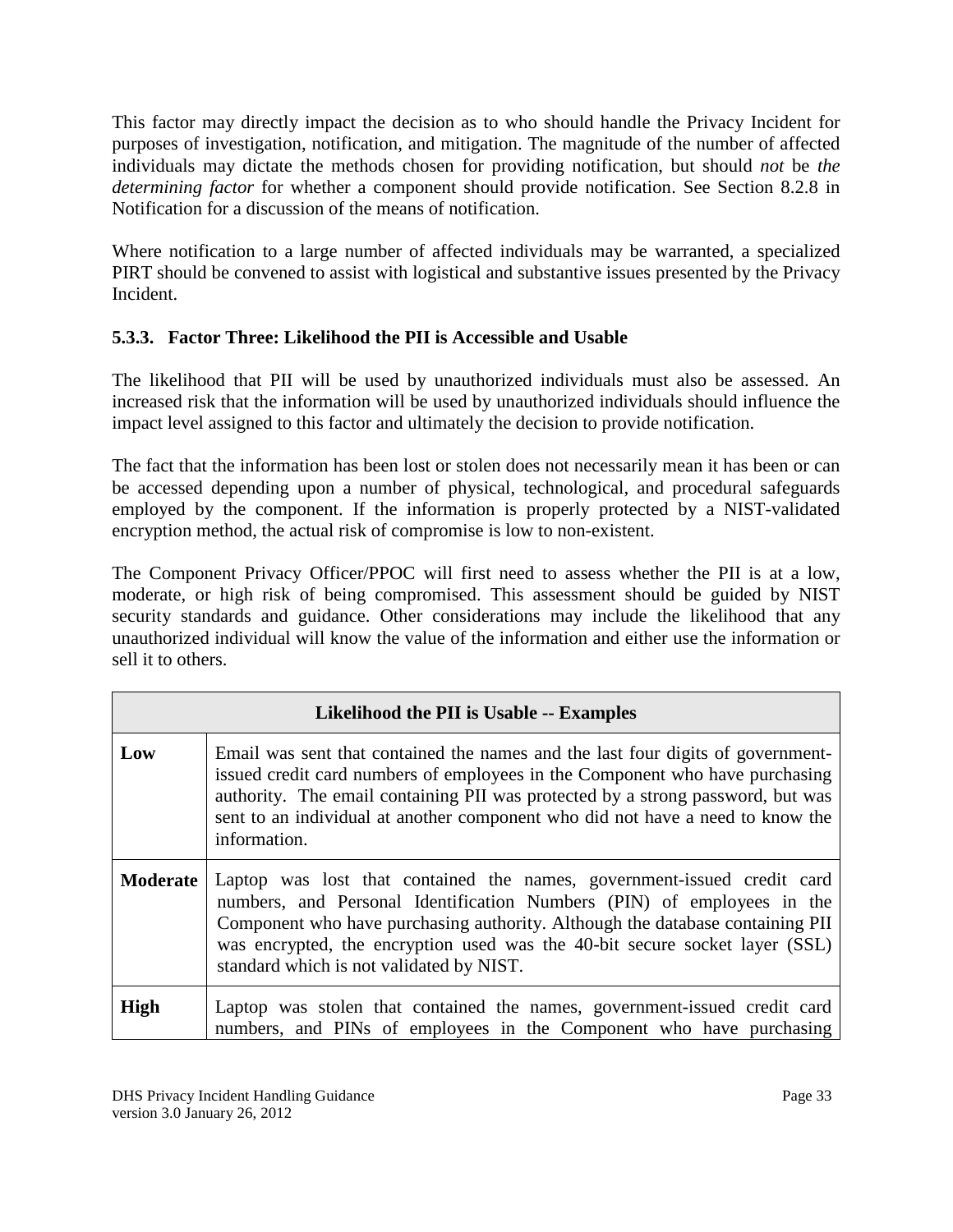| authority; laptop containing PII was not encrypted or password protected. |
|---------------------------------------------------------------------------|

#### **5.3.4. Factor Four: Likelihood that the Privacy Incident May Lead to Harm to the Individual or to the Agency**

#### **5.3.4.1. Broad Reach of Potential Harm**

A broad reach of potential harm must be considered. The Privacy Act of 1974 requires federal agencies to protect against any anticipated threats or hazards to the security or integrity of records that could result in "substantial harm, embarrassment, inconvenience, or unfairness to any individual on whom information is maintained." (5 U.S.C.  $\S$  552a(e)(10)). The range of potential harms associated with the loss or compromise of PII is broad. A number of possible harms associated with the loss or compromise of PII must be considered. Such harms may include:

- The effect of a breach of confidentiality or fiduciary responsibility;
- The potential for blackmail;
- The disclosure of private facts, mental pain and emotional distress;
- The disclosure of address information for victims of abuse;
- The potential for secondary uses of the information which could result in fear or uncertainty; or
- The unwarranted exposure leading to humiliation or loss of self-esteem.

## **5.3.4.2. Likelihood Harm Will Occur**

The likelihood an incident may result in harm depends on the manner of the actual or suspected loss or compromise of PII and the type(s) of PII involved in the incident.

|             | <b>Likelihood PII May Lead to Harm Examples</b>                                                                                        |  |
|-------------|----------------------------------------------------------------------------------------------------------------------------------------|--|
| Low         | List containing the names, office addresses, and badge numbers of individuals<br>who have completed DHS-required training.             |  |
| Moderate    | List containing the names, office addresses, and badge numbers of individuals<br>who failed to complete DHS-required training.         |  |
| <b>High</b> | List containing the names, components, and office addresses of individuals who<br>are under Departmental investigation for misconduct. |  |

If the Privacy Incident includes any of the following types of or combinations of Sensitive PII, the incident may pose a risk of harm to include identity theft:

• SSN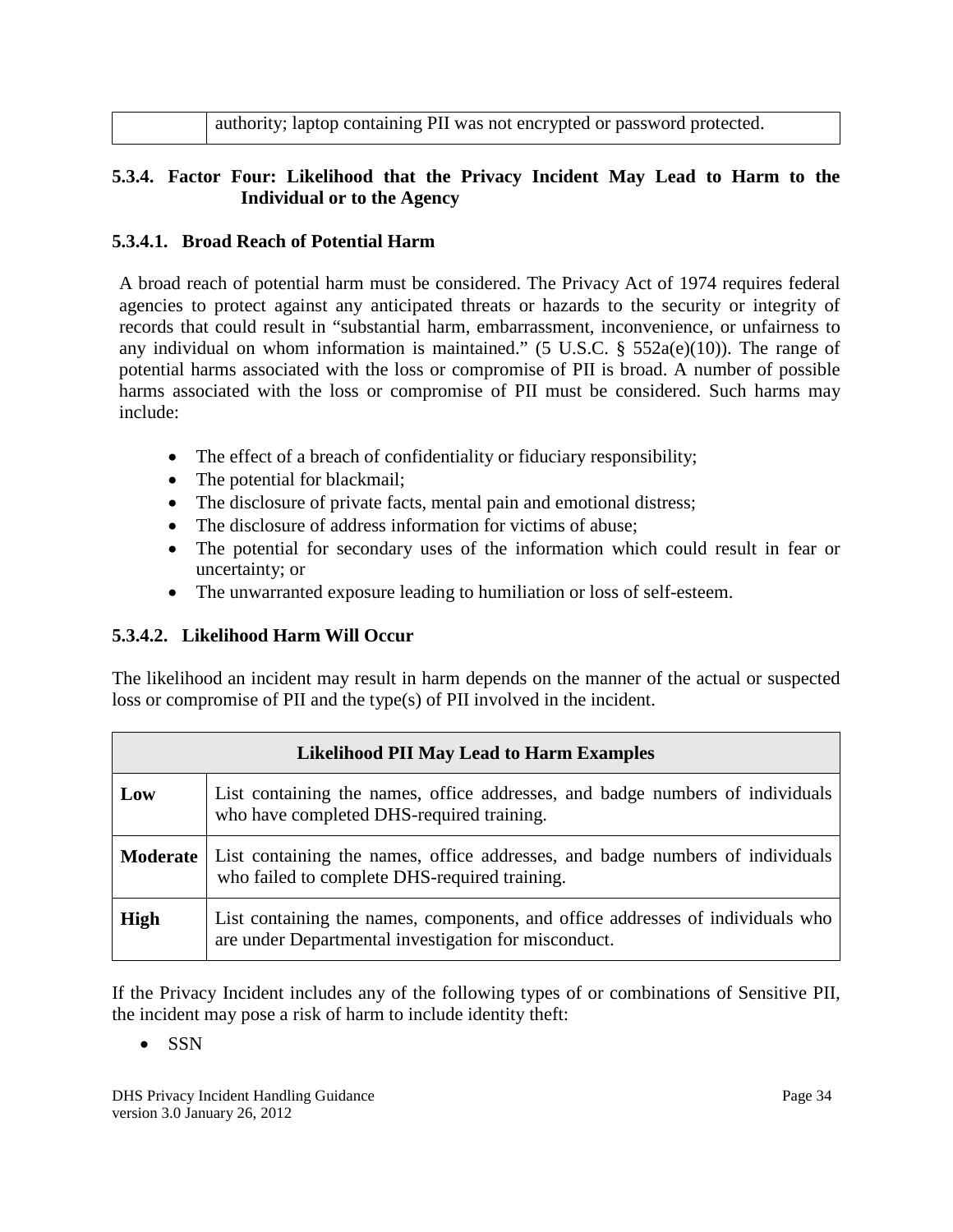- Any government-issued identification number (e.g., driver's license or state identification number, passport number)
- Alien Registration Number
- Financial account number
- Biometric identifier (e.g., fingerprint, iris scan, voice print)
- A name, address, or telephone number, combined with:
	- o Citizenship or immigration status;
	- o Other data used by DHS to identify or authenticate an individual's identity, such as a fingerprint identification number (FIN) or Student and Exchange Visitor Information System (SEVIS) identification number;
	- o Medical information; or
	- o Date of birth, password, or mother's maiden name

All Sensitive PII must be categorized as MODERATE or HIGH.

For additional information regarding Identity Theft, refer to Appendix F.

*See Handbook for Safeguarding Sensitive Personally Identifiable Information at DHS at* [http://www.dhs.gov/xlibrary/assets/privacy/privacy\\_guide\\_spii\\_handbook.pdf.](http://www.dhs.gov/xlibrary/assets/privacy/privacy_guide_spii_handbook.pdf)

## **5.3.5. Factor Five: Ability to Mitigate the Risk of Harm**

The risk of harm will depend on the ability of DHS to mitigate further compromise of the PII affected by the incident. Appropriate countermeasures such as monitoring systems to identify patterns of suspicious behavior should be taken. For example, if the information relates to disaster relief beneficiaries, monitoring the beneficiary database for duplicate requests may signal fraudulent activity. Such mitigation may not prevent the use of the PII for identity theft, but it could limit the associated harm. Some harm may be more difficult to mitigate than others, particularly where the potential injury is more individualized and may be difficult to determine.

|          | <b>Ability to Mitigate the Risk of Harm Examples</b>                                                                                                                                                                                                                                                                                                                                                                                             |
|----------|--------------------------------------------------------------------------------------------------------------------------------------------------------------------------------------------------------------------------------------------------------------------------------------------------------------------------------------------------------------------------------------------------------------------------------------------------|
| Low      | A document containing the name, weight, height, eye and hair color of several<br>new employees was mistakenly faxed from the Component's security office to a<br>government agency that was not authorized to receive the information. The<br>Component's security officer does not believe the information was compromised<br>because the unauthorized recipient promptly destroyed the information as<br>requested soon after it was received. |
| Moderate | An employee reports he had inadvertently acquired access to five other<br>employees' government credit card numbers located on travel vouchers in the                                                                                                                                                                                                                                                                                            |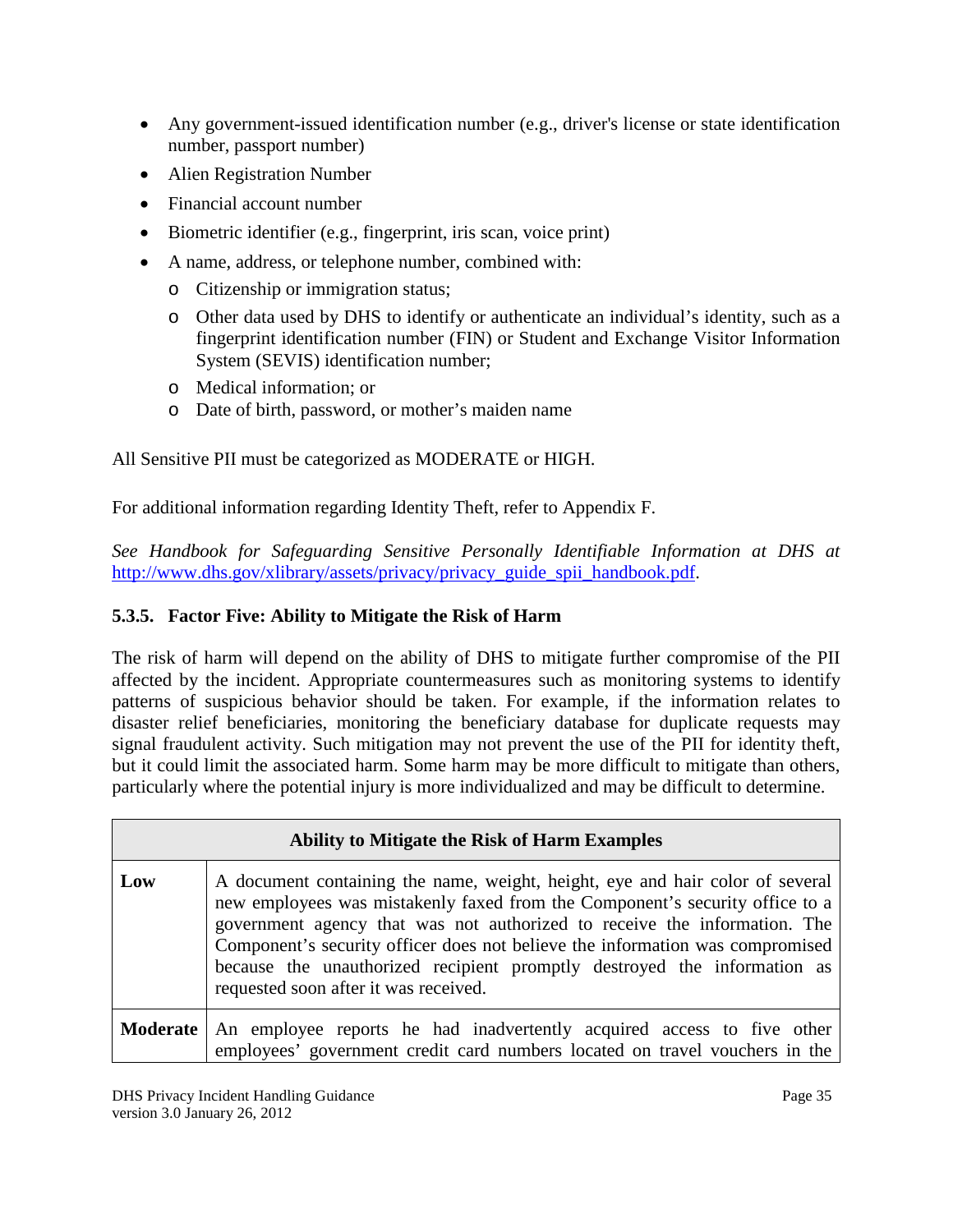|             | Component's Travel Management System. The Component CFO notifies the<br>issuing banks of the incident and the accounts are immediately closed.                                                                                                                                                                  |
|-------------|-----------------------------------------------------------------------------------------------------------------------------------------------------------------------------------------------------------------------------------------------------------------------------------------------------------------|
| <b>High</b> | A document containing the background investigation summary reports for a dozen<br>DHS employees is posted on the Component's intranet. Upon learning of the<br>incident, the Component immediately removes the posting from the intranet and<br>the server, and notifies the affected employees of the posting. |

#### **5.3.6. Balancing the Five Factors in Determining the Severity of Incident Based Upon the Likely Risk of Harm Posed by the Incident**

After the five risk analysis factors have been evaluated, the Component Privacy Officer/PPOC will balance the impact levels of the factors to ascertain the severity of the incident. Given that the nature of the data elements involved in the Privacy Incident is a *key factor* in the risk analysis, the impact level assigned to this factor should be the starting point for assessing the overall severity of the incident. The decision to provide notification should give greater weight to Factor Three (i.e., the likelihood the information is accessible and usable) and Factor Four (i.e., whether the Privacy Incident may lead to harm).

Consider the following example and related risk analysis:

|                 | <b>Balancing Risk Analysis Factors to Ascertain Severity of the Incident Example</b>                                                                                                                                                                                                                                       |  |
|-----------------|----------------------------------------------------------------------------------------------------------------------------------------------------------------------------------------------------------------------------------------------------------------------------------------------------------------------------|--|
| <b>Example</b>  | Package containing two Alien Files was temporarily lost that contained the names,<br>SSNs, Alien Registration Numbers, addresses, and dates of birth. The package was<br>located shortly thereafter. The investigation revealed that the package was not<br>opened and there was no access or distribution of information. |  |
| <b>Analysis</b> | The names, SSNs, Alien Registration Numbers, addresses, and dates of birth are<br>data elements that are commonly used in identity theft and thus warrant an impact<br>level of high.                                                                                                                                      |  |
|                 | Also, identity the ft is a substantial harm that could result from the compromise of<br>this information; therefore, Factor Four would be categorized as high as well.                                                                                                                                                     |  |
|                 | The PII was sent by certified mail and sealed in accordance with the Component's<br>mailing policies. There was no evidence that the information was accessed or<br>distributed. Therefore, Factor Three (i.e., the likelihood that the PII is accessible<br>and useable) would have an impact level of <b>low</b> .       |  |
|                 | Additionally, the package was promptly located and inspected to ensure that the<br>information was neither accessed nor distributed. Therefore, Factor Five (i.e., the<br>ability to mitigate the risk of harm) would have an impact level of <b>low</b> .                                                                 |  |
|                 | Although the factors related to the nature of the PII and likelihood the PII may lead                                                                                                                                                                                                                                      |  |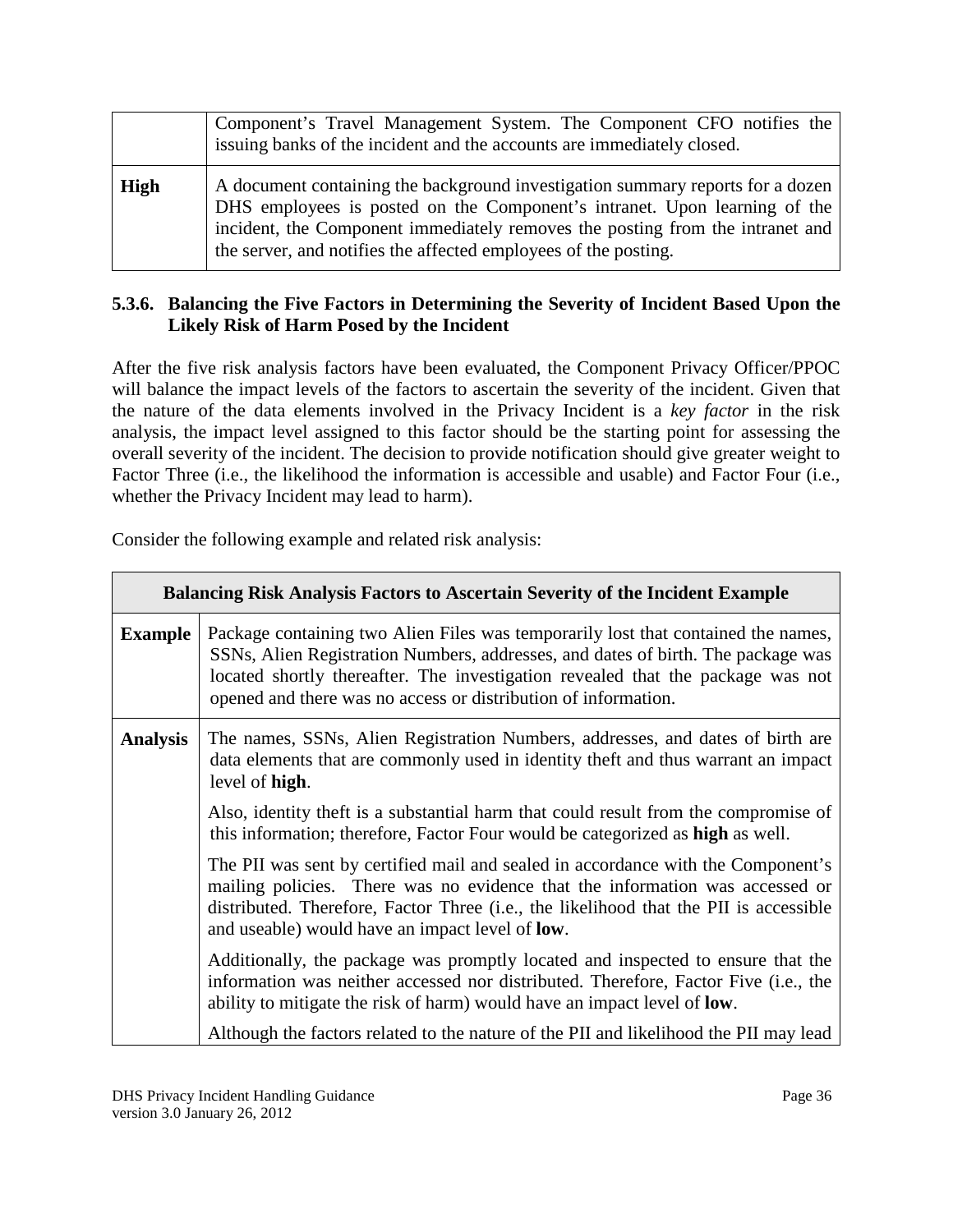to harm may have high impact levels, the overall severity of the incident is **adjusted downward** because of the low impact levels assigned to Factor Three (i.e., likelihood of compromise) and Factor Five (i.e., mitigation). Therefore, the **severity of the incident would be low**.

#### **5.4. Determining Who Will Handle the Privacy Incident**

The Component Privacy Officer/PPOC will determine who handles the remaining stages of the Privacy Incident based on the severity of the incident. This section describes who may handle a Low-, Moderate-, or High-Impact Privacy Incident and also identifies the DHS senior officials who must be notified of the incident. Diagram C displays the decision-making process for this section.



#### **PRIVACY INCIDENT HANDLING GUIDANCE:**

**Diagram C: Process Flow for Escalation of Privacy Inciden**t

DHS Privacy Incident Handling Guidance version 3.0 January 26, 2012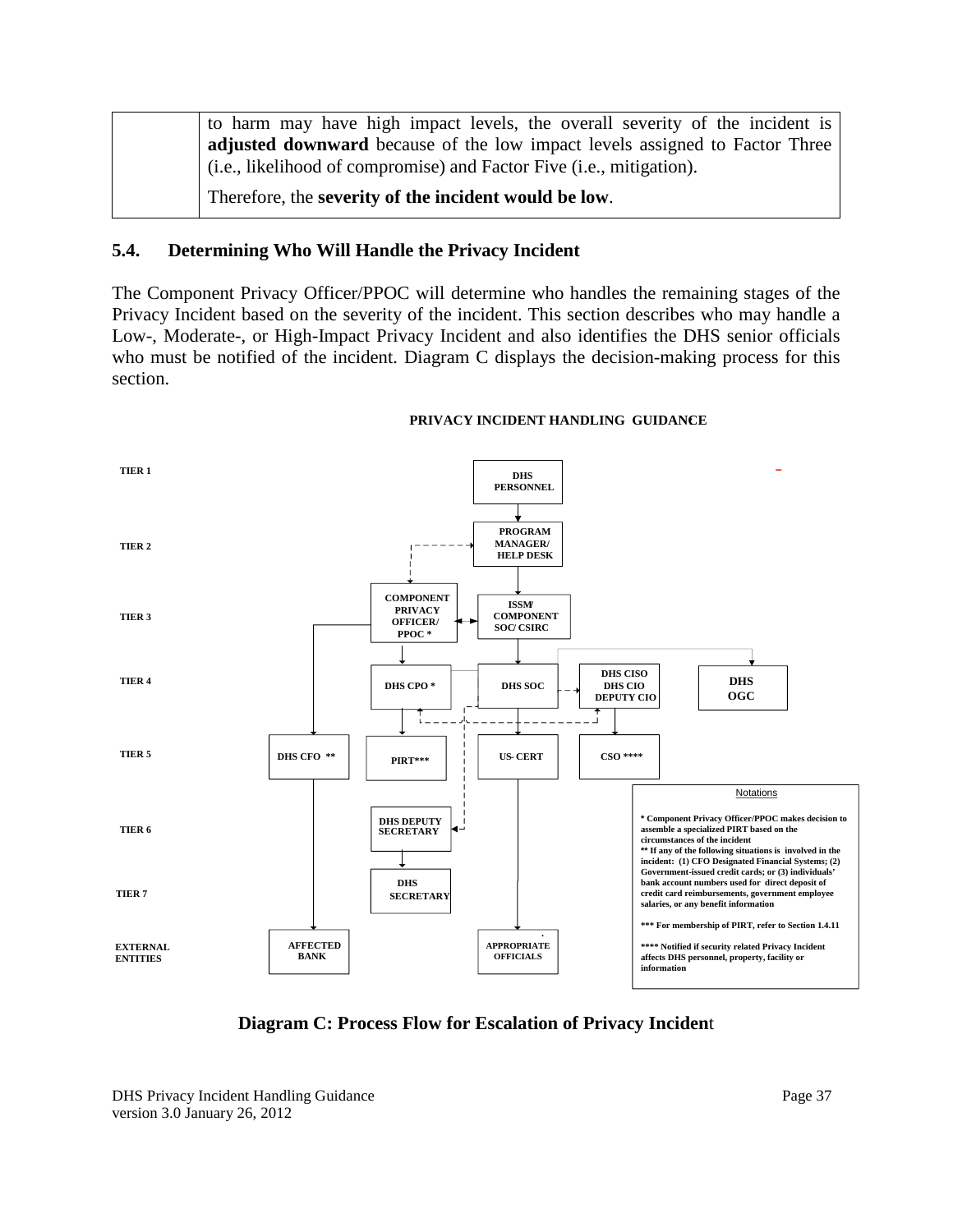#### **5.4.1. Privacy Incidents with a Low Potential Impact**

Privacy Incidents with a LOW potential impact do not create a reasonable risk of harm and can be handled with minimum resources by the Component Privacy Officer/PPOC. DHS has determined that certain low risks must be accepted in order to ensure that resources are available to address more serious incidents. Not all incidents necessitate the significant allocation of DHS resources for handling such as Low-Impact incidents. Therefore, the Component Privacy Officer/PPOC will be responsible for handling Low-Impact Privacy Incidents, with guidance, as needed, from the DHS Privacy Office.

# **5.4.2. Privacy Incidents with a Moderate or High Potential Impact**

If the incident meets or exceeds the reasonable risk of harm standard, its potential impact will be Moderate or High. The likely risk of harm for an incident in which criminal activity is suspected or confirmed is MODERATE or HIGH. Incidents involving Sensitive PII are always designated as MODERATE or HIGH impact.

The Component Privacy Officer/PPOC will use his or her best judgment in determining who would comprise the PIRT to handle a Moderate-Impact incident occurring at the Component level. A specialized PIRT may be convened when the *potential impact* of the Privacy Incident occurring at the Component level is MODERATE according to Section 5.2. See Section 1.4.11 when considering enhancing the PIRT. A specialized PIRT may be convened when the *potential impact* of the Privacy Incident is HIGH according to Section 5.2, or when the *potential impact* of the incident is MODERATE but occurred at DHS Headquarters. The PIRT members will provide advice and assistance as needed to address the incident.

#### **5.4.3. Special Circumstances Warranting Escalation to the DHS CFO or Component CFO**

The Component Privacy Officer/PPOC will notify the DHS or Component CFO of any Privacy Incident involving government-issued credit cards or individuals' bank account numbers used for direct deposit of credit card reimbursements, government employee salaries, or any benefit information. The DHS or Component CFO will notify the affected bank(s) and CHCO of the incident when appropriate. The Component Privacy Officer/PPOC will supplement the Privacy Incident Report to reflect the CFO's notification of the affected bank(s) and ensure the DHS or Component CFO is a part of a specialized PIRT as necessary.

Escalation to the CFO is warranted when the Privacy Incident involves CFO Designated Financial Systems. DHS CFO Designated Financial Systems are systems that require additional management accountability and effective internal control over financial reporting.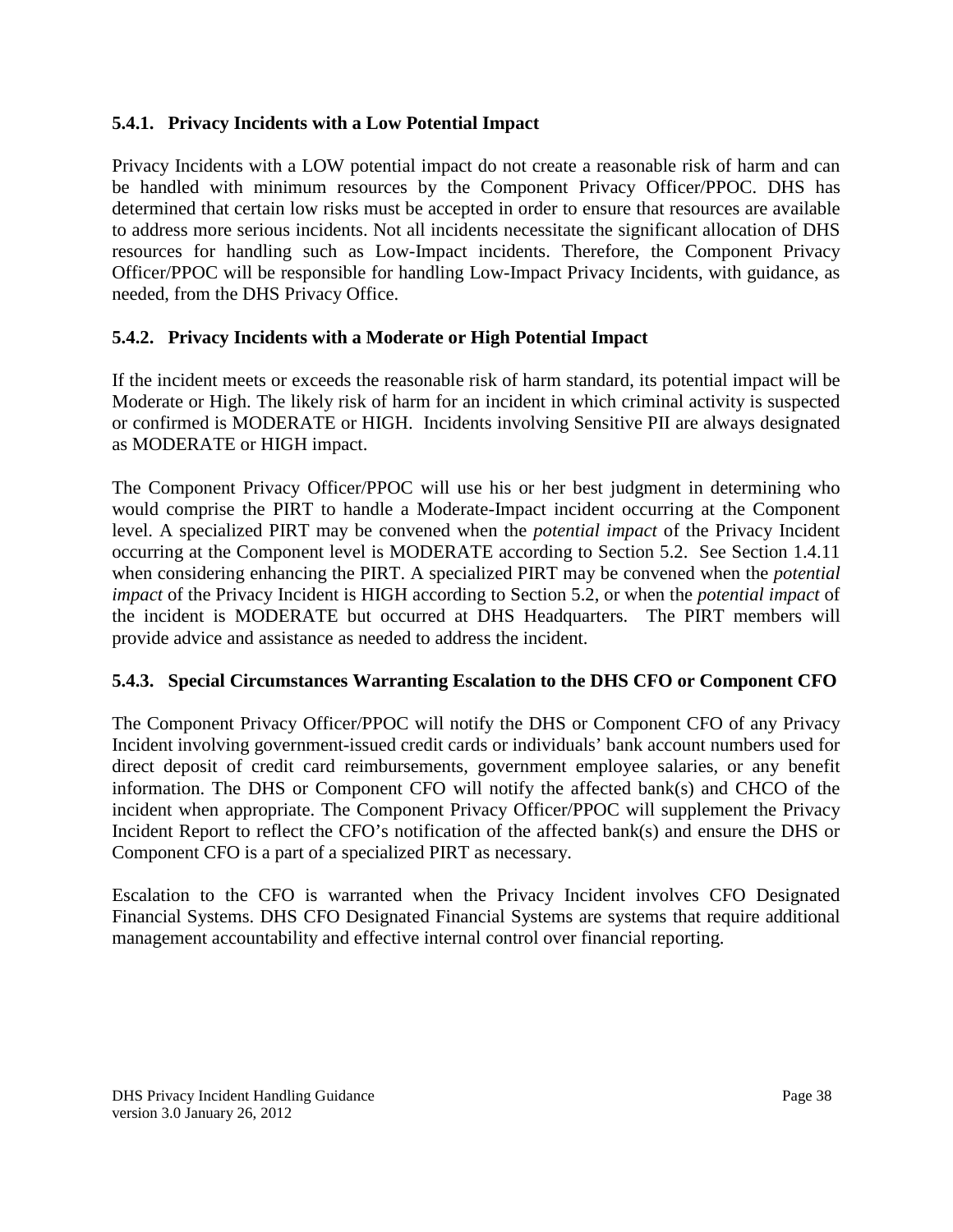#### **5.4.4. Special Circumstances Warranting Escalation to the DHS CSO**

The DHS CIO will notify the DHS CSO when the Privacy Incident involves security-related issues affecting DHS personnel, property, facilities, and information. Escalation steps taken must be documented in the Privacy Incident Report.

# **5.4.5. Escalation to and Notification of the DHS Deputy Secretary and the DHS Secretary**

The DHS SOC will notify the DHS Deputy Secretary of a Privacy Incident simultaneously with or immediately following the transmission of a Privacy Incident Report to US-CERT. The DHS Deputy Secretary will use his/her best judgment in determining whether the DHS Secretary should be notified of a Privacy Incident.

#### **5.4.6. Preliminary Recommendation Regarding External Notification of Affected Individuals**

In the Privacy Incident Report, the Component Privacy Officer/PPOC will make a preliminary recommendation of whether external notification is warranted. Privacy Incidents are fact-specific and context-dependant and notification is not always necessary or desired. Notification should only be given in those instances when there is a reasonable risk of harm and the decision will not lead to the overuse of notification.

To determine whether notification of an incident is required, the component should first assess the likely risk of harm caused by the incident, and then assess the level of risk. Components should consider a wide range of harms, such as harm to reputation and the potential for harassment or prejudice, particularly when health or financial benefits information is involved in the incident. Notification of those affected and/or the public allows affected individuals the opportunity to take steps to help protect themselves from the consequences of the Privacy Incident. Therefore, an increased risk that the PII will be used by unauthorized individuals should influence the decision to provide notification. Other considerations may include the likelihood that any unauthorized individual will know the value of the information and either use the information or sell it to others.

Under circumstances when notification could increase a risk of harm, the wise course of action may be to delay notification. Additionally, it is important that notification be consistent with the needs of law enforcement and national security, as well as any measures necessary for DHS to determine the scope of the incident and, if applicable, restore the reasonable integrity of the data system. See Section 8 for the procedure for external notification; Section 8.2 sets forth the timing, method, and means of notification.

The Component Privacy Officer/PPOC should give careful consideration in deciding whether notification is warranted. When there is little or no risk of harm, notification might create unnecessary concern and confusion. The cost to individuals of responding to notices when the risk of harm may be low should be considered. Moreover, sending too many notices based on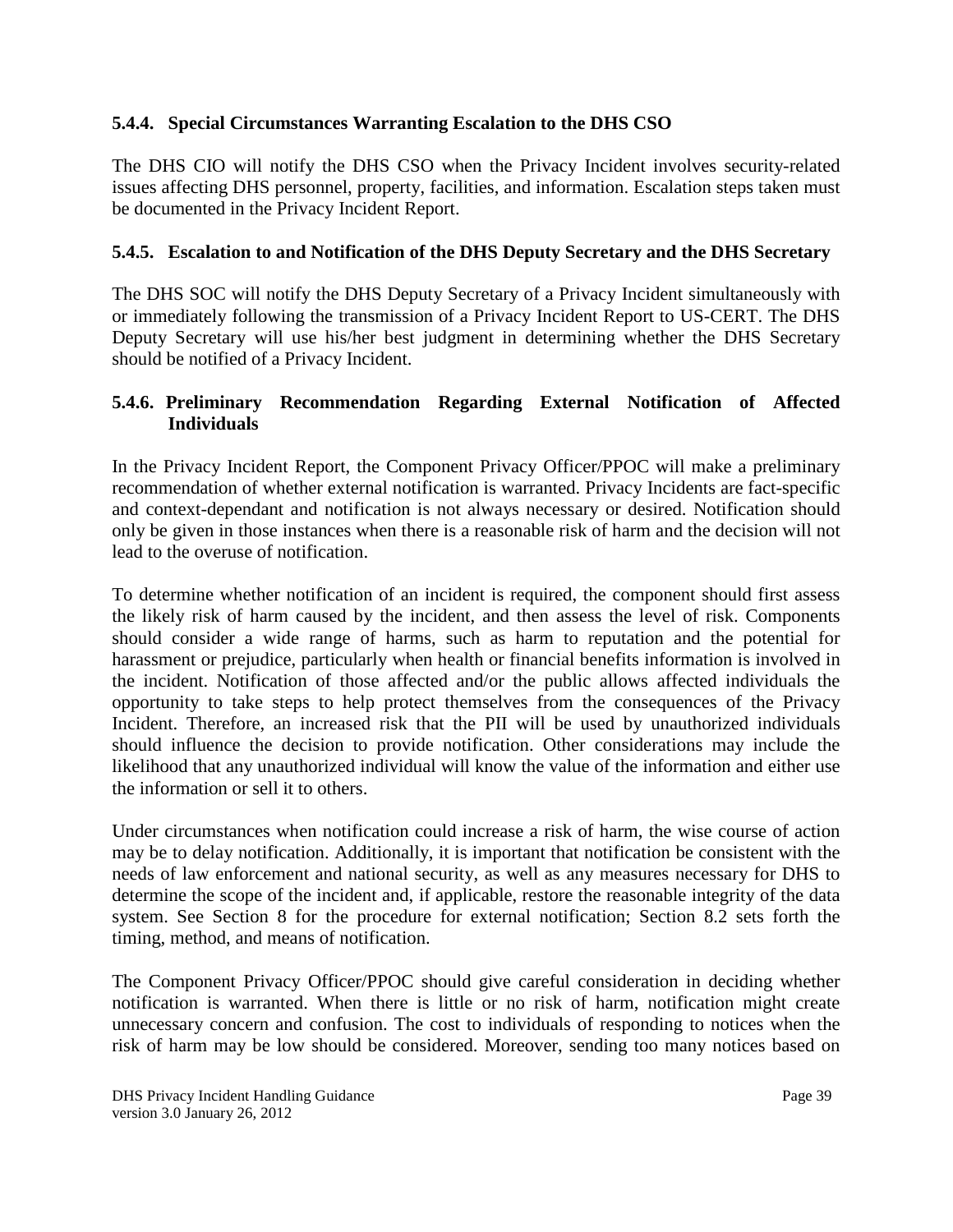overly strict criteria could render all such notices less effective because affected individuals could become desensitized and fail to act even when risks are truly significant.

#### **6. Mitigation**

#### **6.1. Purpose of Mitigation: Containment of Source and Prevention or Minimization of Consequential Harm**

DHS must be able to respond quickly and effectively to mitigate the adverse effects of a Privacy Incident. While assessing the level of risk in a particular incident, the Component should also consider options for reducing that risk. The Component Privacy Officer/PPOC, PIRT, Component IT Security Entity, and PM have a central role in implementing countermeasures to lessen the potential harm posed by the Privacy Incident. *See Appendix D, DHS Privacy Playbook: Handling Process Overview,* for an overview and checklist for the incident mitigation process. Mitigation is an essential aspect of the component's effort to contain the cause of the Privacy Incident, and identify and lessen the potential harm that the loss, compromise, or misuse of the PII may have on affected individuals.

#### **6.2. Identification of Steps DHS Can Take to Mitigate the Harm**

In the Privacy Incident Report, the Component Privacy Officer/PPOC and/or Component ISSM details whether and to what extent DHS may take countermeasures to mitigate the harm posed by the incident. Such steps may include eliminating unauthorized access to the PII, contacting the DHS OIG and law enforcement, notifying affected banks, and monitoring accounts for unauthorized use.

#### **6.3. Timing and Sequence of Mitigation**

Mitigation is not necessarily a linear process, but rather may occur concurrently with other processes (e.g., reporting, escalation, investigation, etc.), or repeatedly during the process of Privacy Incident handling. Mitigation measures should be implemented at varying times during the incident handling process as necessary.

#### **6.4. Harm Defined**

Harm is defined as:

Damage, fiscal damage, or loss or misuse of information that adversely affects one or more individuals or undermines the integrity of a system or program.

There is a wide range of harms that may be caused by a Privacy Incident, including anticipated threats or hazards to the security or integrity of records that could result in substantial harm, embarrassment, inconvenience, or unfairness to any individual about whom information is maintained. The range of harm includes: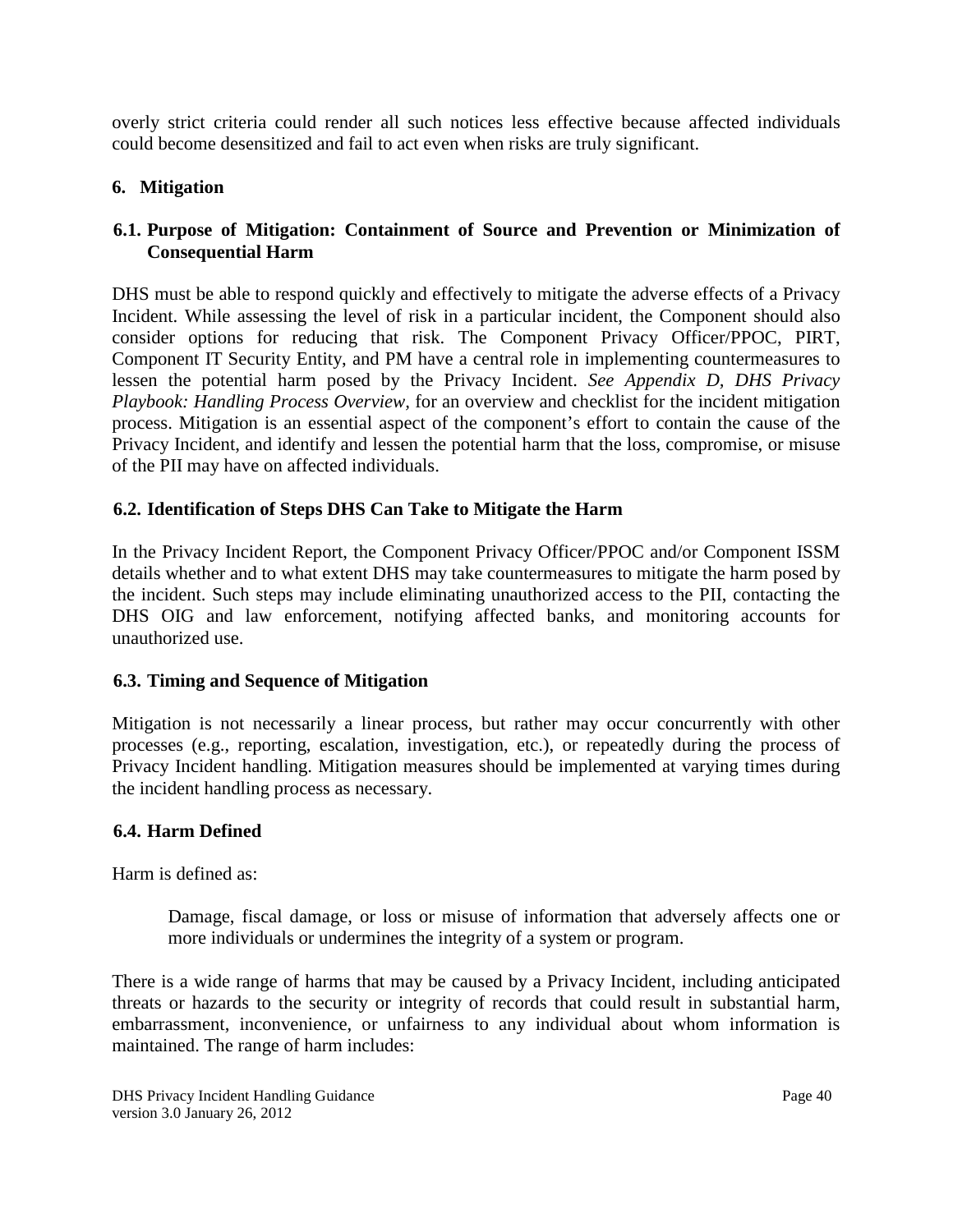- Harm to reputation and the potential for harassment or prejudice, particularly when health or financial benefits information is involved;
- the effect of a breach of confidentiality or fiduciary responsibility;
- the potential for blackmail;
- the disclosure of private facts, mental pain, and emotional distress;
- the disclosure of address information for victims of abuse; and
- the potential for secondary uses of the information, which could result in fear or uncertainty; or the unwarranted exposure leading to humiliation or loss of selfesteem.

# **6.5. Division of Mitigation Responsibilities**

The Component Privacy Officer/PPOC will work with the Component IT Security Entity, PIRT if convened, and PM to prevent or minimize any resulting harm. The first step of the mitigation process may be performed by the PMs by gathering, securing, and documenting evidence about the incident. Therefore, PMs will collaborate with the Component Privacy Officer/PPOC and the Component IT Security Entity regarding the identification of the source of the incident, and the implementation of measures to contain the initial harm resulting from the Privacy Incident.

The Component IT Security Entity will address IT security issues pertaining to the incident, and will implement containment measures for IT systems in accordance with the CONOPS and DHS 4300A Sensitive Systems Handbook. Responsibilities include:

- Containing the incident.
- Eliminating the incident.
- Identifying and mitigating all vulnerabilities that were exploited.
- Returning affected systems to an operationally ready state.
- Implementing additional monitoring to look for future related activity.

One goal of mitigation is to restore the integrity of the system, whether electronic or paper. Integrity for an electronic system includes the restoration of an affected system to an operationally ready state where the system is functioning normally. Integrity for a paper-based system includes the restoration of security measures protecting the paper information (e.g., replacement of locks, ensuring that all files are accounted for, etc.).

The Component Privacy Officer/PPOC will address the privacy ramifications of a Privacy Incident and focus on preventing or minimizing any subsequent harm to affected individuals. As such, mitigation will involve activity beyond the securing of the system (electronic or paper) and isolating the vulnerability. The Component Privacy Officer/PPOC should consider a broad range of defenses as determined by the nature and sensitivity of the PII. An effective response may call for disclosure of information regarding the incident to those individuals affected by it, as well as to persons and entities in a position to cooperate, either by assisting in notification to affected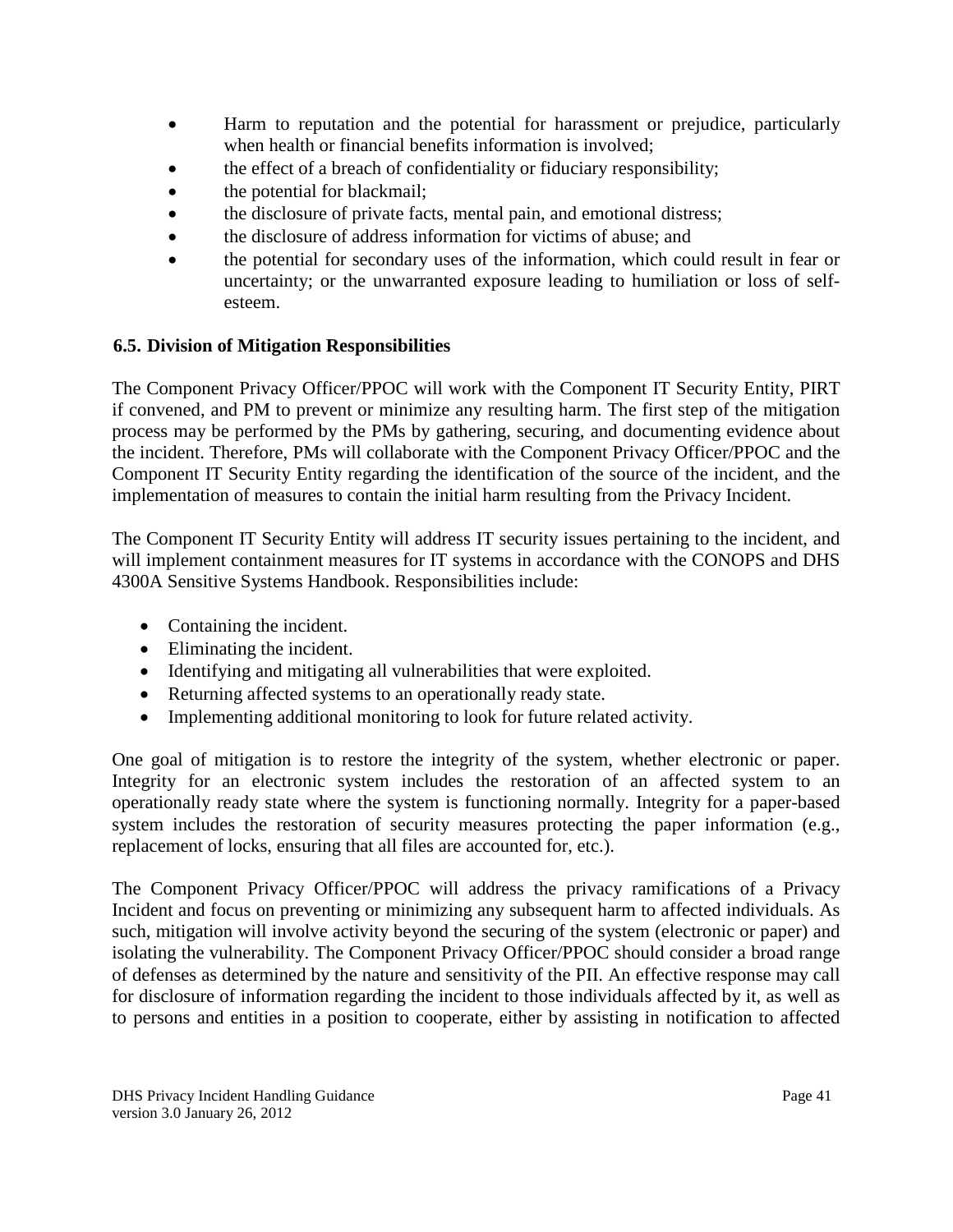individuals or playing a role in preventing or minimizing harms from the incident. Mitigation may include:

- Notification to affected individuals, the public, and other government entities (e.g. Congress) pursuant to the procedures in Section 8 of this guidance.
- Removing information from an Internet or intranet page.
- Component Privacy Officer/PPOC in coordination with Component SOC or DHS SOC Government Watch Officer will ensure external notification to law enforcement for incidents that do not impact physical security. Such notification should be handled in consultation with the DHS CPO. If criminal activity impacting physical security is suspected, the Component Privacy Officer/PPOC in coordination with Component SOC or DHS SOC Government Watch Officer will ensure consultation and reporting with the Component CSO. Component CSO will determine whether contacting internal or external law enforcement is necessary.
- Notification and involvement of external law enforcement must be documented in the Privacy Incident Report.
- Contacting banks for incidents involving credit cards or bank accounts pursuant to Sections 4 and 5.
- Offering credit monitoring services or providing information on such services to mitigate the misuse of the PII and identify patterns of suspicious behavior.

#### **6.6. Mitigation: Reducing the Risk after Disclosure**

While assessing the level of risk in a given situation, the component should also consider options for reducing that risk. Certain options are available to components to help potential victims:

#### **6.6.1. Mitigation: Protective Measures that DHS HQ Offices and Components Can Take**

For Privacy Incidents where the compromised information presents a risk of new accounts being opened, components can consider protective measures, but they may involve additional expense. First, technology can help analyze whether a particular incident appears to result in identity theft. This analysis may be a useful intermediate protective action, especially when the component is uncertain about whether the identity theft risk warrants implementing more costly steps such as credit monitoring, or when the risk is such that components may want to do more than rely on the individual's action(s).

Second, components may provide credit monitoring services. Credit monitoring is a commercial service that can assist individuals in early detection of instances of identity theft. Although credit monitoring cannot guarantee that identity theft will not occur, it allows individuals to take steps to minimize the harm. A credit monitoring service notifies individuals of changes that appear in their credit report, such as creation of new accounts, changes to their existing accounts or personal information, or new inquiries for credit.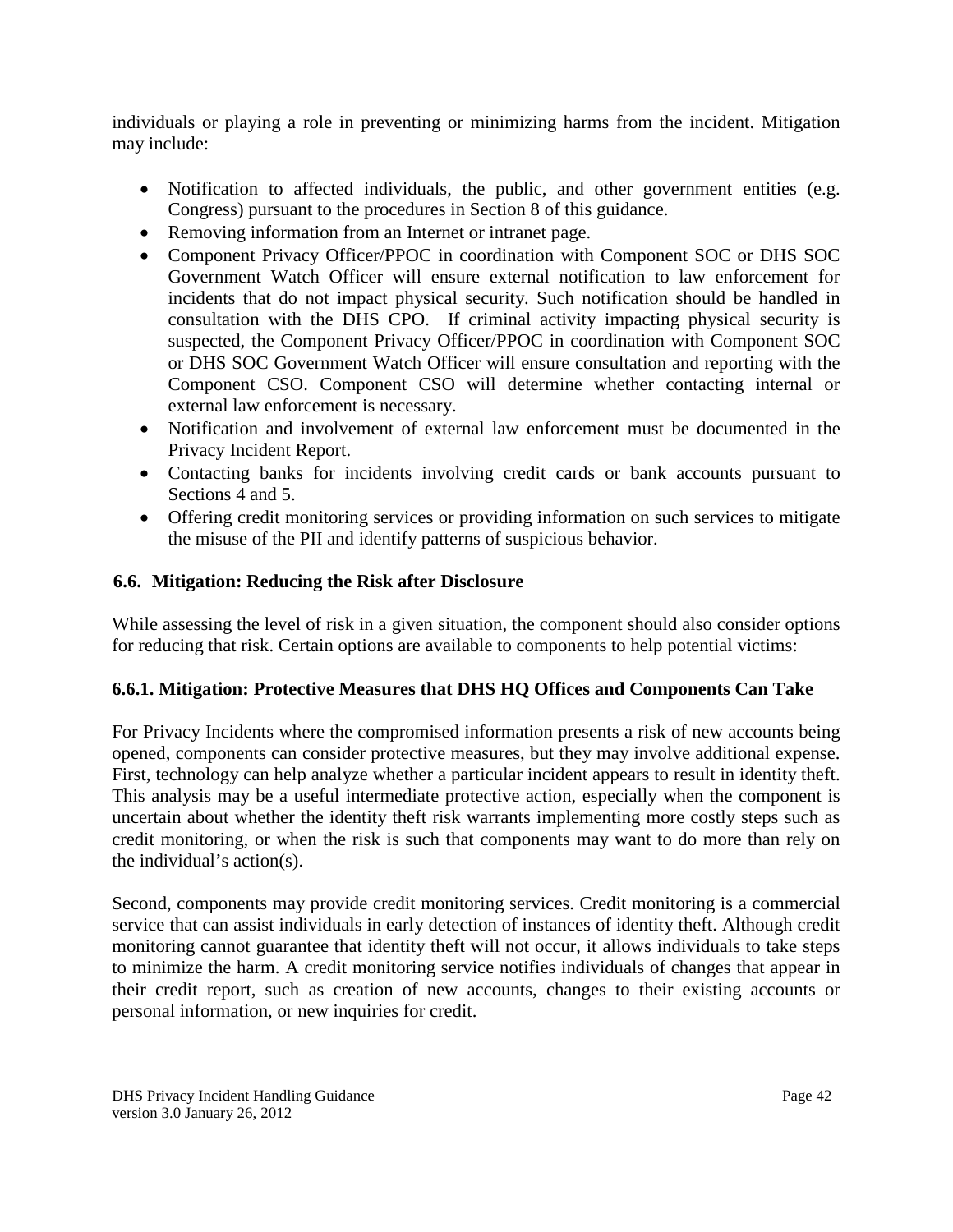When deciding whether to offer credit monitoring services, including the type and length of service, components should consider the seriousness of the risk of identity theft arising from the Privacy Incident. Particularly important is whether use of the information has already been detected, and the cost of providing the service.

Finally, notification to law enforcement is an important way for a component to mitigate the risks faced by the potentially affected individuals. External notification to law enforcement when criminal activity is suspected or confirmed should be handled by Component CSO and/or DHS CSO depending on the level and severity of criminal activity. The Component Privacy Officer/PPOC will coordinate with Component SOC or DHS SOC Government Watch Officer. Notification and involvement of external law enforcement must be documented in the Privacy Incident Report. Because a Privacy Incident may be related to other incidents or other criminal activity, the DHS OIG and other DHS senior officials should coordinate with appropriate law enforcement to look for potential links, and to effectively investigate criminal activity that may result from, or be connected to, the Privacy Incident. See Section 7 for the investigation procedure.

# **6.7. Providing Notice to Those Affected**

The notification procedures set forth in Section 8 of this guidance govern the decision to provide external notification.

#### **6.8. Mitigation Countermeasures Must be Documented**

All mitigation measures implemented must be documented in the Privacy Incident Report in the DHS EOC Online Incident Handling System.

# **7. Incident Investigation**

All Privacy Incidents reported to US-CERT will be investigated to the extent warranted by the facts of the incident. *See Appendix D, DHS Privacy Playbook: Handling Process Overview,* for an overview and checklist for the investigation process. The Component Privacy Officer/PPOC or Component IT Security Entity will coordinate the following investigation procedures unless or until a lead investigator is designated:

- Limit internal notifications and access to those who have a legitimate need to know.
- Review what has occurred:
	- o Gather and document all information necessary to describe and respond to the incident.
	- o Review the Privacy Incident Report submitted to US-CERT and identify what additional information is necessary.
	- o Confirm what personal information is lost or at risk.
	- o Identify what steps have been taken to reduce the risk of harm.
- Develop a plan of action: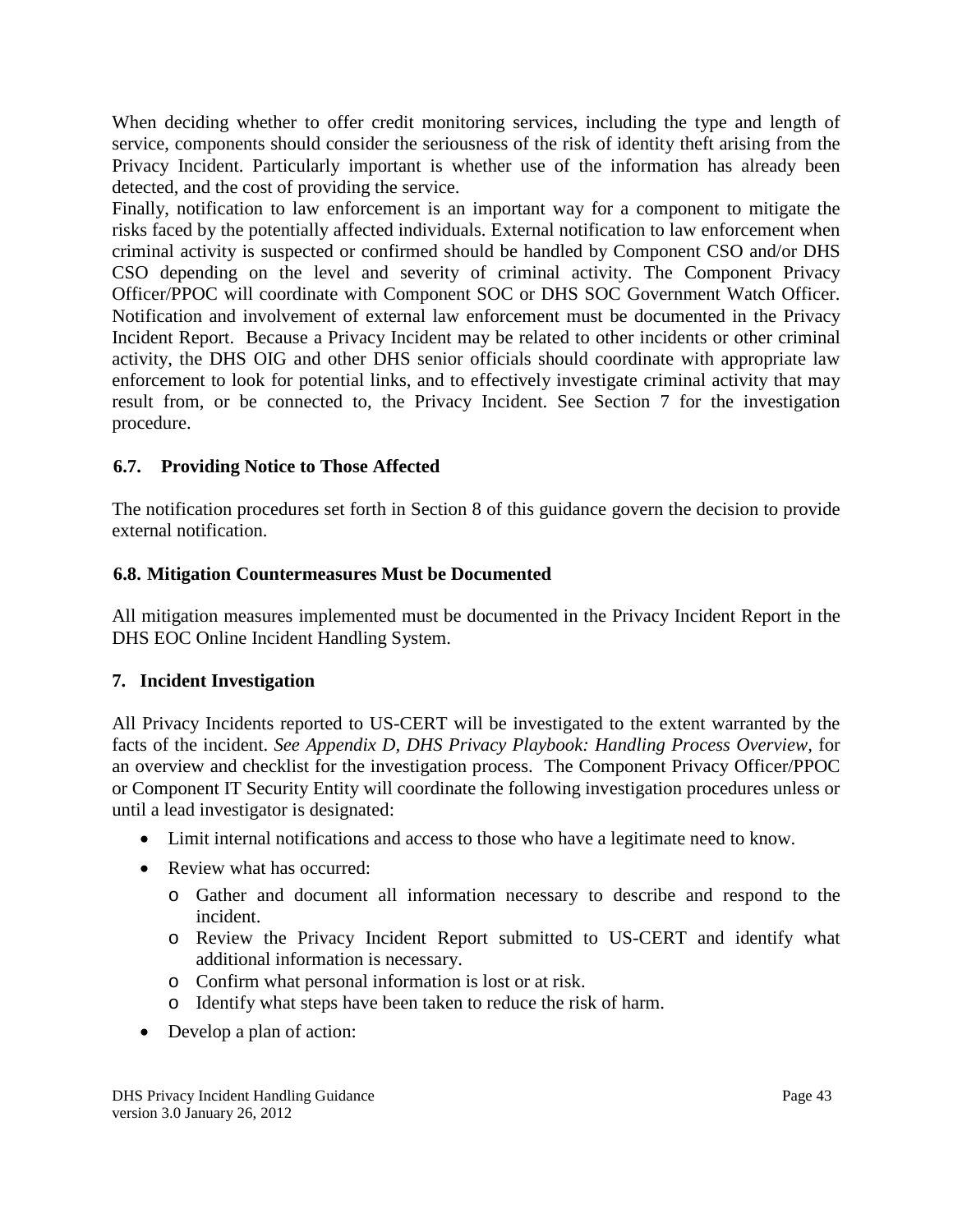- o If a specialized PIRT is convened, clearly define the responsibilities of each PIRT member based upon the capability, expertise, and authority of the member in order to ensure proper handling of the Privacy Incident and to avoid duplicative efforts.
- o Identify the lead investigator for a particular Privacy Incident. It should be someone who is trained or familiar with incident response procedures, and the complexities involved with the potential loss or compromise of PII.
	- If no specialized PIRT is convened, the lead investigator will report to the Component Privacy Officer/PPOC or Component IT Security Entity. If the incident involves physical security, the lead investigator may report to the Component CSO. If a Moderate-Impact or High-Impact Privacy Incident is involved, the lead investigator may also report to the DHS OIG and DHS OGC.
	- The lead investigator should consult with Component OCC or DHS OGC before initiating an investigation into issues involving the handling of evidence and chain of custody.
- o Follow the DHS internal incident handling procedures:
	- Identify what further steps must be taken to formulate any further response by DHS.
	- **IDENTIFY Information resources that have been affected and identify additional** resources that might be affected.
	- Estimate the current and potential technical impact (e.g., data, database, system, or network) of the incident.
	- Back up the system in accordance with the standards and procedures set forth in DHS 4300A Sensitive Systems Handbook.
- Adhere to standard investigation procedures:
	- o Create and maintain a complete record of the investigation.
	- o Protect and preserve all evidence.
		- Consult with Component OCC or DHS OGC to address issues involving the handling of evidence and chain of custody.
		- Take precautions to prevent destruction or corruption of evidence that may be needed to support criminal prosecution.
		- Identify and properly secure all evidence to maintain its validity in court.
	- o Create and maintain a chain of custody log of everyone who has access to the evidence. Keep a record of the individuals who have touched each piece of evidence. The record should include the date, time, and locations of where the evidence is stored.
	- o Component Privacy Officer/PPOC, in coordination with Component SOC or DHS SOC Government Watch Officer, will ensure external notification of law enforcement for incidents that do not impact physical security. If criminal activity impacting physical security is suspected, the Component Privacy Officer/PPOC, in coordination with Component SOC or DHS SOC Government Watch Officer, will ensure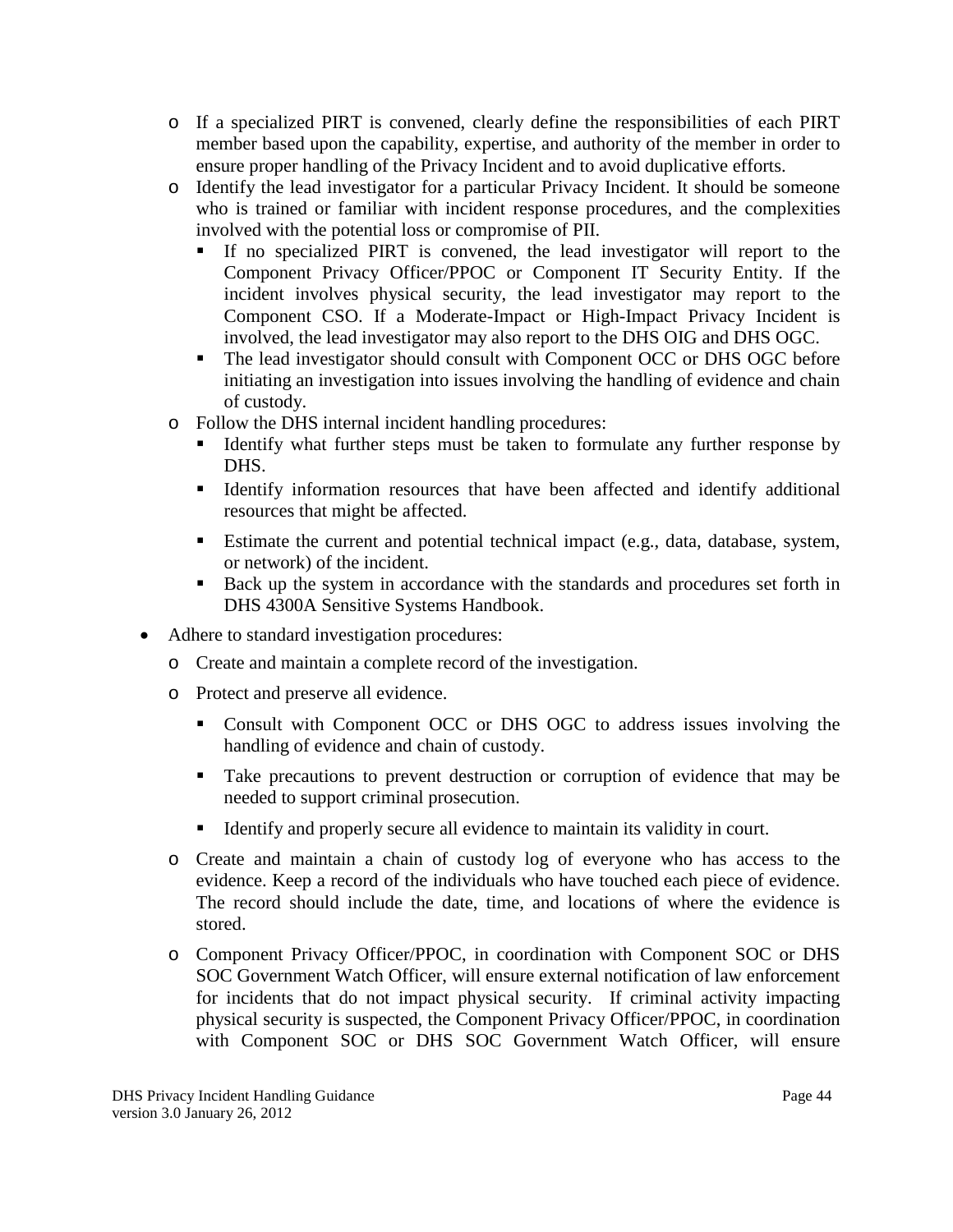consultation and reporting with the Component CSO. Component CSO determines whether contacting internal or external law enforcement is necessary.

- o Notification and involvement of internal or external law enforcement must be documented in the Privacy Incident Report.
- o Protect the chain of custody of the backup data. Store the data in a secure location.
- Law enforcement will consult with the lead investigator and other PIRT members as warranted. For incidents where criminal activity is suspected or confirmed, the lead investigator will consult with law enforcement, DHS OIG, and the Component CSO regarding the closure of the investigation.
- Review events and actions at the conclusion of the incident and make recommendations to the DHS CPO, DHS CIO, and PIRT members regarding any suggested changes in the DHS technology and incident handling plan.
- Advise the DHS Deputy Secretary, DHS CPO, DHS CIO, DHS Deputy CIO, DHS OIG, and DHS CISO about the investigation as circumstances warrant. The DHS CPO will consult with DHS senior officials as needed.

Upon completion of the investigation, the Component Privacy Officer/PPOC will update the Privacy Incident Report at [https://eoconline.dhs.gov](https://eoconline.dhs.gov/) to indicate closure of the investigation, subject to review by the DHS CPO and DHS CIO.

# **8. Notifications and Communications Concerning Privacy Incidents**

An effective and meaningful response to the incident requires prompt notification to DHS senior officials at various stages of the Privacy Incident handling process. DHS components, employees, and officials must follow the procedures set forth in Section 8.1 governing internal notification to DHS senior officials and in Section 8.2 governing the authorization of external notification. *See Appendix D, DHS Privacy Playbook: Handling Process Overview,* for an overview and checklist for the incident notification process.

#### **8.1. Internal DHS Notification Procedures**

Internal notifications may take two forms: (1) Privacy Incident Notifications automatically generated by the DHS EOC Online Incident Handling System; or (2) Notifications sent by email or voicemail. Internal notifications and access must be limited to those who have a legitimate need to know.

# **8.1.1. Privacy Incident Notifications Automatically Sent to Officials by the DHS EOC Online Incident Handling System**

When DHS SOC transmits the Privacy Incident Report to US-CERT, DHS SOC simultaneously and automatically issues a Privacy Incident Notification to senior officials including, but not limited to, the Deputy Secretary, DHS CPO, DHS CIO, DHS OGC, DHS Deputy CIO, DHS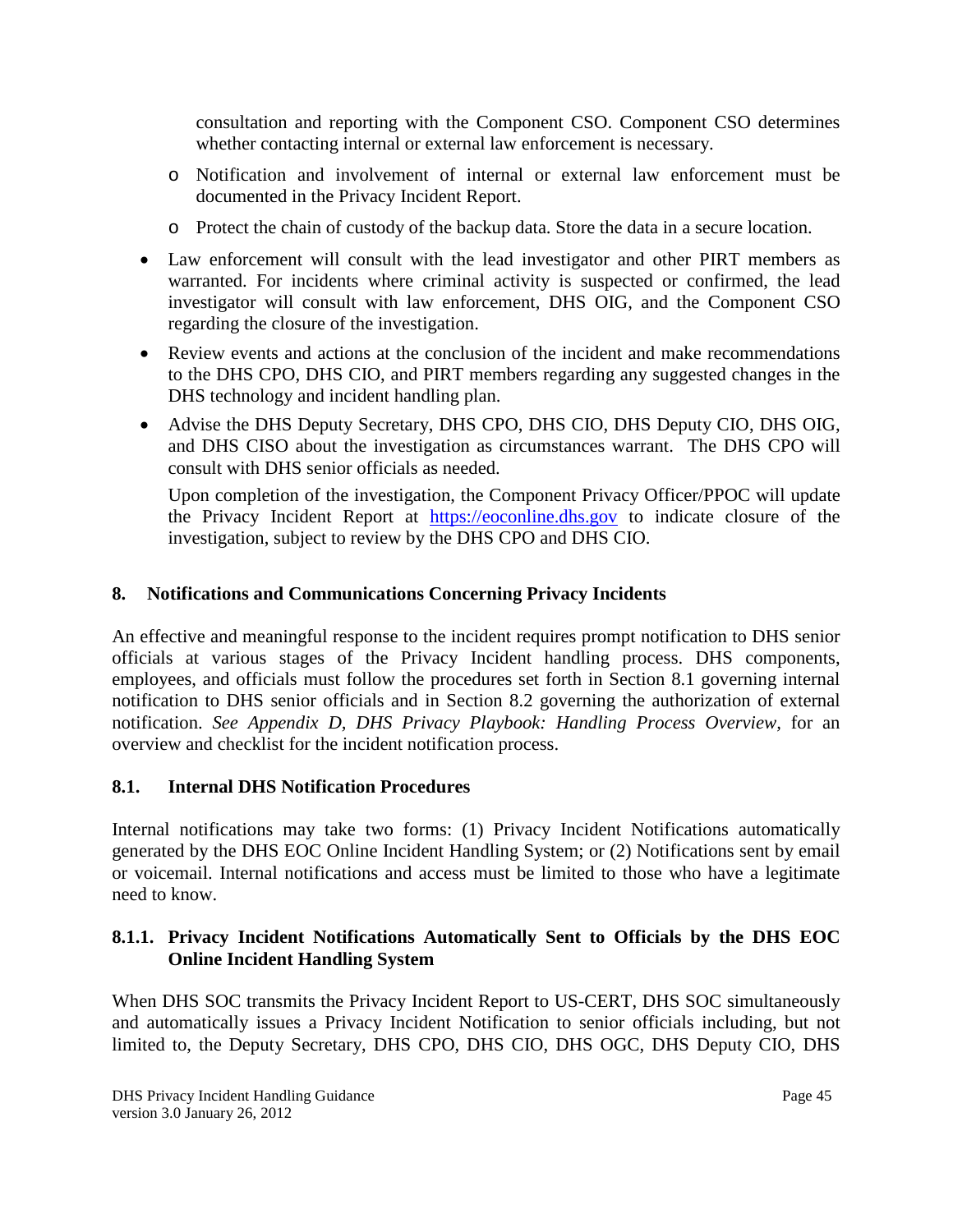CISO, and DHS Privacy Office, Director of Privacy Incidents and Inquiries, alerting them of the transmission of the Privacy Incident report to US-CERT. All Tier 2 and 3 personnel from the affected Component are included in the notification. See Section 4.5 for additional information regarding the Tiers.

# **8.1.2. Internal Notification by Email and/or Phone Call**

Notification must be provided under the following circumstances:

- After DHS SOC reports the Privacy Incident to US-CERT, a specialized PIRT may be convened for incident handling. The Component Privacy Officer/PPOC will notify members of this PIRT by email or phone that a Privacy Incident has been reported to US-CERT, and that they are responsible for handling the investigation, notification, and mitigation for the Privacy Incident.
- When DHS SOC has reported an incident solely as a Computer Security Incident and then subsequently determines that the incident involved the potential compromise of PII, DHS SOC will notify the DHS Deputy Secretary, DHS CPO, DHS CIO, DHS Deputy CIO, DHS CISO, and DHS OGC of the change in categorization of the incident.
- If it is determined that additional Components are affected by the Privacy Incident, the Component Privacy Officer/PPOC must notify those components directly and document notification in the Privacy Incident Report.

#### **8.2. External Notification Procedures**

#### **8.2.1. Disclosure of Privacy Incident Information by DHS Personnel Prohibited**

Unless authorized pursuant to this guidance, DHS personnel should not disclose or cause to be disclosed any information pertaining to an ongoing or closed Privacy Incident to any person who does not have an authorized need to know the information.

#### **8.2.2. Public Inquiries About Privacy Incidents**

With respect to all media-related inquiries about Privacy Incidents, the DHS Public Affairs Office or the Component's Public Affair Office will be the point of contact.

For all non-media-related inquiries concerning the status of Privacy Incidents or the implementation of this guidance, the DHS CPO or DHS Privacy Office, Director of Privacy Incidents and Inquiries, will determine who will handle the inquiry.

#### **8.2.3. Internal Decision-Making Process for External Notification**

Once the Component Privacy Officer/PPOC has completed the Privacy Incident Report, a decision to publicly release information may be reached through collaboration with the Component Head and specialized PIRT if convened. If notification is warranted, the Component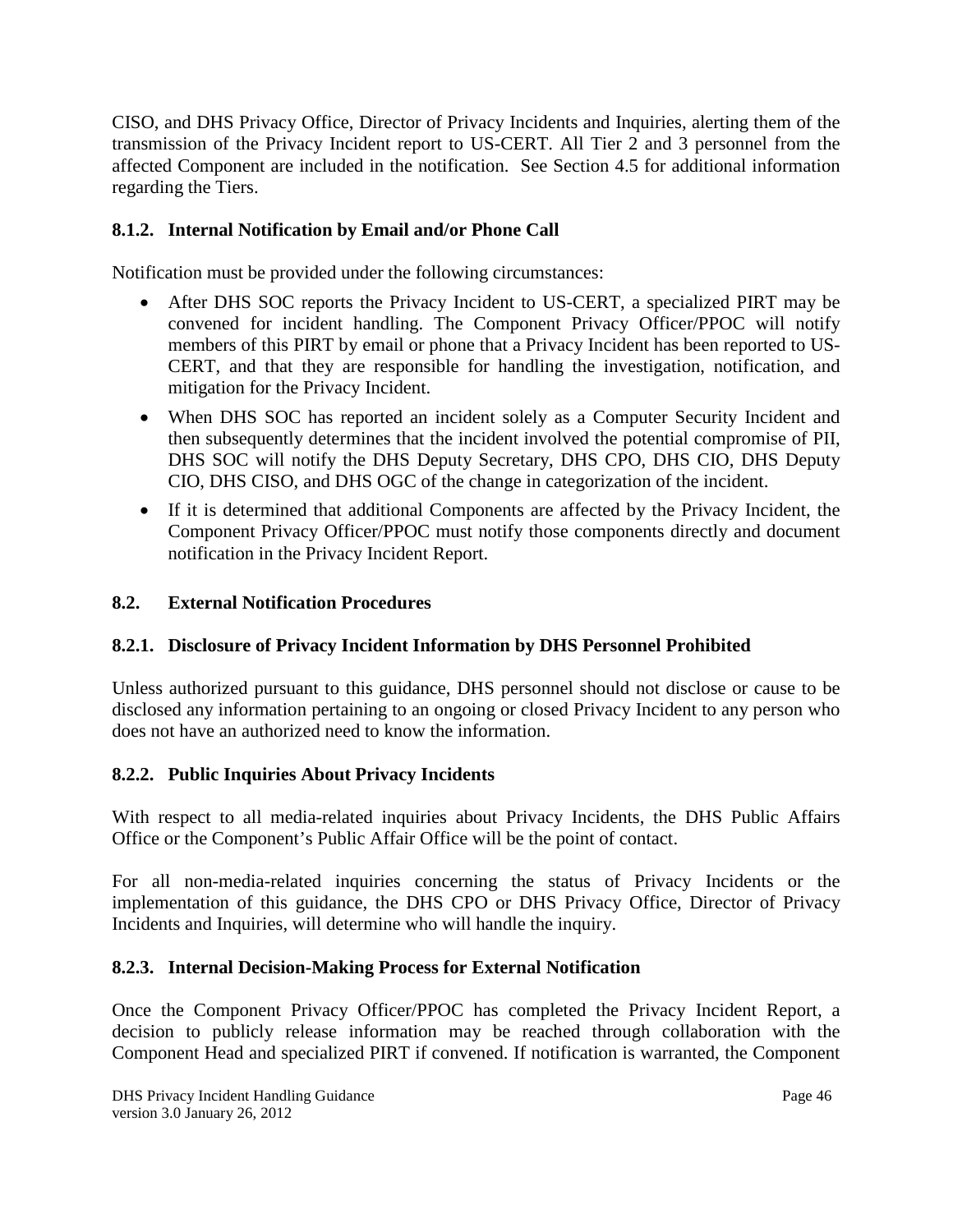Privacy Officer/PPOC, and specialized PIRT members, will assess the following issues concerning how and when notification outside DHS should be given:

- Timeliness of the Notification (Section 8.2.5)
- Source of the Notification (Section 8.2.6)
- Contents of the Notification (Section 8.2.7)
- Means of Providing the Notification (Section 8.2.8)
- Who Receives Notification: Public Outreach in Response to a Privacy Incident (Section 8.2.9)

On occasion, the DHS CPO or DHS Privacy Office, Director of Privacy Incidents and Inquiries, may need to coordinate with the DHS Public Affairs Office to provide *reasonable advance internal notice* to DHS senior officials by email or voicemail of a notification decision before external notification is made.

#### **8.2.4. Authorization Required for External Communications**

Authorization is required for external communications. This restriction is subject to Section 8.2.1 and applies to all external communications, including congressional notifications, press releases, and notifications to individuals potentially affected by the Privacy Incident.

#### **8.2.5. Timeliness of the Notification**

Before external notification may be issued, DHS must first determine the scope of the Privacy Incident, and if applicable, restore the reasonable integrity of the system or information compromised. Affected persons should be notified without unreasonable delay following the discovery of a Privacy Incident, consistent with the needs of law enforcement and national security, and any measures necessary for DHS to assess the scope of the Privacy Incident and implement containment measures.

Decisions to delay notification should be made by the DHS Secretary or a senior-level official that he/she designates in writing. In some circumstances, law enforcement or national security considerations may require a delay in notification if it seriously impedes the investigation of the Privacy Incident.

#### **8.2.6. Source of Notification**

As a general rule, notification to individuals affected by the Privacy Incident will be issued by the Component Head or the Component Privacy Officer/PPOC if appropriate. If warranted by the circumstances, the DHS CPO or the DHS Privacy Office, Director of Privacy Incidents and Inquiries, will issues the notification.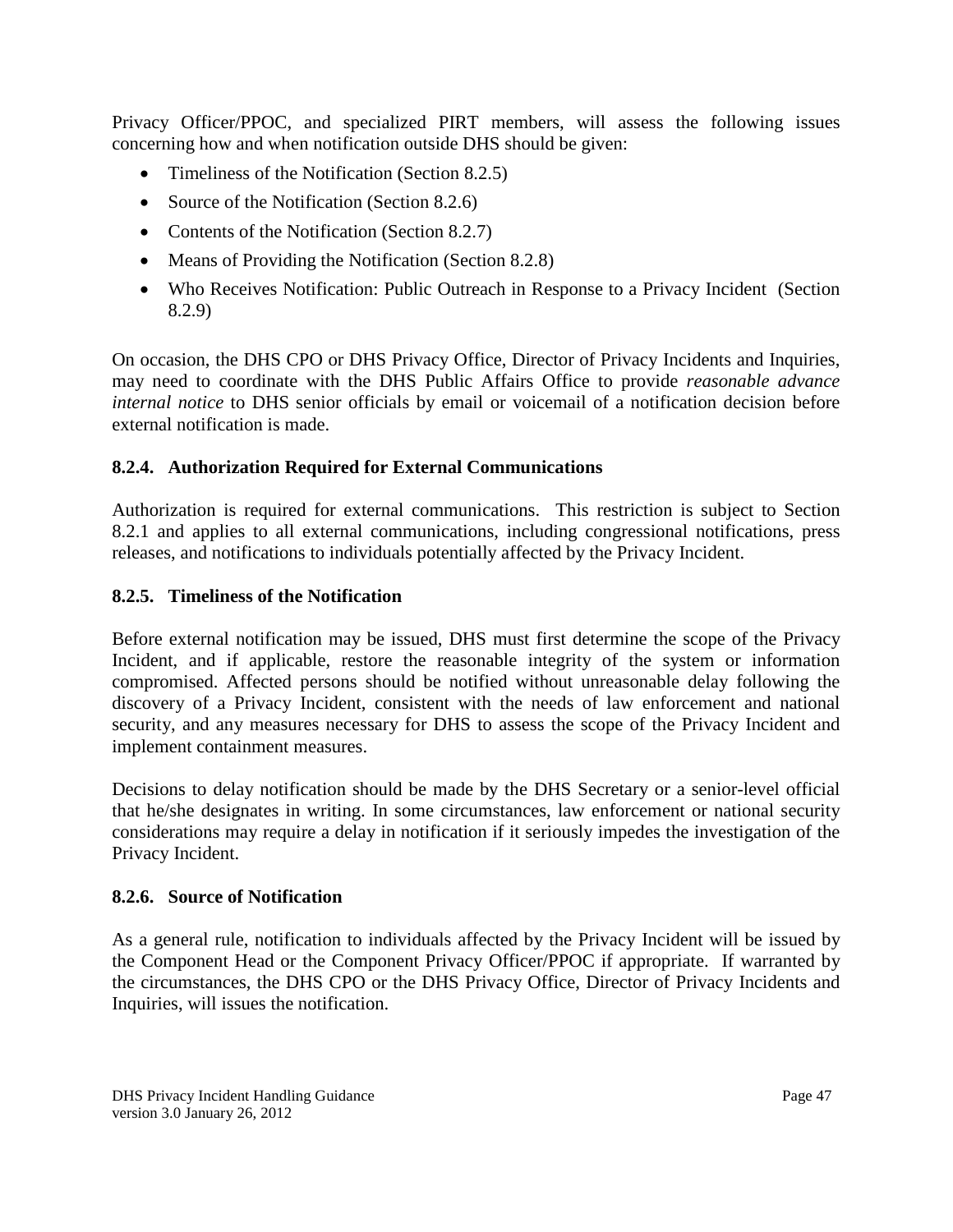When the Privacy Incident involves a federal contractor or a public-private partnership operating a system of records on behalf of the component, DHS is responsible for ensuring that any notification and corrective action is taken. The roles, responsibilities, and relationships with contractors or partners should be reflected in the system certification and accreditation (C&A) documentation, as well as contracts and other documents.

# **8.2.7. Contents of the Notification**

#### **8.2.7.1. General Requirements**

The notification should be provided in writing and be in concise, plain language. The notice should include the following elements:

- Brief description of what happened, including the date(s) of the Privacy Incident and of discovery
- To the extent possible, a description of the types of personal information involved in the Privacy Incident (e.g., full name, SSN, date of birth, home address, account number, alien registration number/file, etc.)
- Statement whether the information was encrypted or protected by other means, when determined that such information would be beneficial and would not compromise the security of the system
- Steps individuals can take to protect themselves from potential harm
- What the component is doing to investigate the Privacy Incident, mitigate losses, and protect against a likely recurrence
- Who affected individuals should contact at the component for more information, including a telephone number, email address, and postal address.

A copy of a sample notification letter is attached to this guidance in Appendix G.

# **8.2.7.2. Translation of Notice into Other Languages**

Effective Privacy Incident handling necessitates that individuals affected by the Privacy Incident understand the importance of the notification. Therefore, if the Component's records show that the affected individuals are not English speaking, notice should also be provided in the appropriate language(s).

#### **8.2.8. Means of Providing Notification**

The best means for providing notification will depend on the number of individuals affected and the contact information available about the affected individuals. The means selected by the Component to notify affected individuals must be based on the number of persons affected by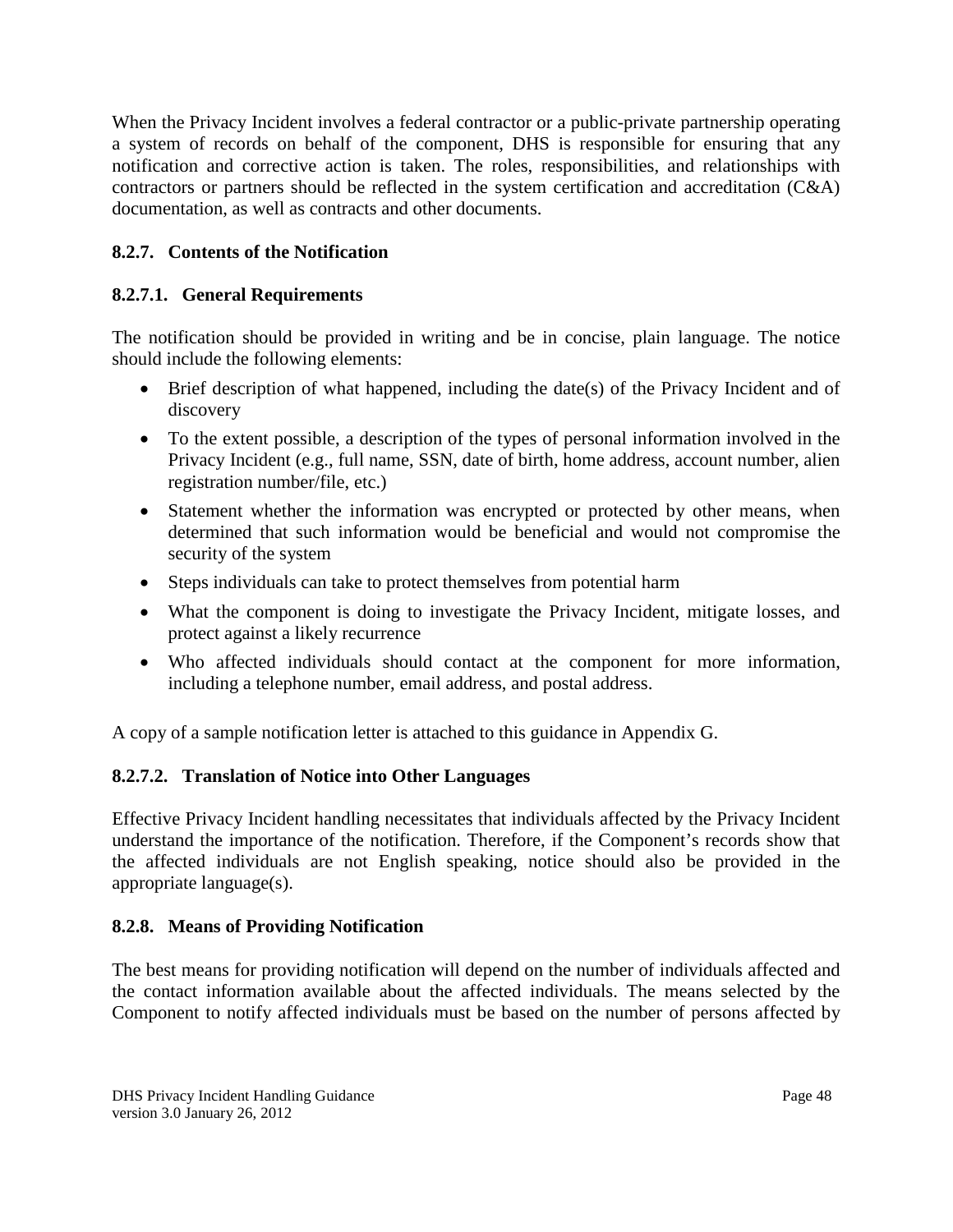the Privacy Incident, and the urgency with which they need to receive notice. The following examples are types of notice which may be considered.

# **8.2.8.1. Telephone**

Telephone notification may be appropriate in those cases where urgency may dictate immediate and personal notification, and/or when a limited number of individuals are affected. Telephone notification, however, should be followed by written notification by first-class mail.

# **8.2.8.2. First-Class Mail**

First-class mail should be the primary means of notification, and should be sent independent of other correspondence to the individual's last known mailing address in DHS records. When there is reason to believe the address is no longer current, reasonable steps must be taken to update the address by consulting with other agencies such as the U.S. Postal Service. The front of the envelope should be labeled with the name of your component as the sender to reduce the likelihood that the recipient thinks it is advertising mail.

# **8.2.8.3. Email**

Notification to DHS employees via their government email addresses can also be considered as a primary means of notification. Email notification to individuals' personal email addresses can be problematic because they change their email addresses and often do not notify third parties of the change. However, when an individual has provided an email address to DHS, and has expressly given consent to email as the primary means of communication with DHS or with the affected component, and no known mailing address is available, notification by email may be appropriate. Email notification may include links to the component and [www.USA.gov](http://www.usa.gov/) web sites, where the notice may be "layered" so the most important summary facts are provided first with additional information provided under link headings.

# **8.2.8.4. Existing Government Wide Services**

The affected Component(s) should use government-wide services already in place to provide support services needed, such as USA Services including toll free number of 1-800-FedInfo and [www.USA.gov.](http://www.usa.gov/)

# **8.2.8.5. Newspapers or other Public Media Outlets**

Additionally, individual notification may be supplemented by placing notifications in newspapers or other public media outlets. The affected Component may set up toll-free call centers staffed by trained personnel to handle inquiries from the affected individuals and the public. *See Appendix H for a Sample Press Release.*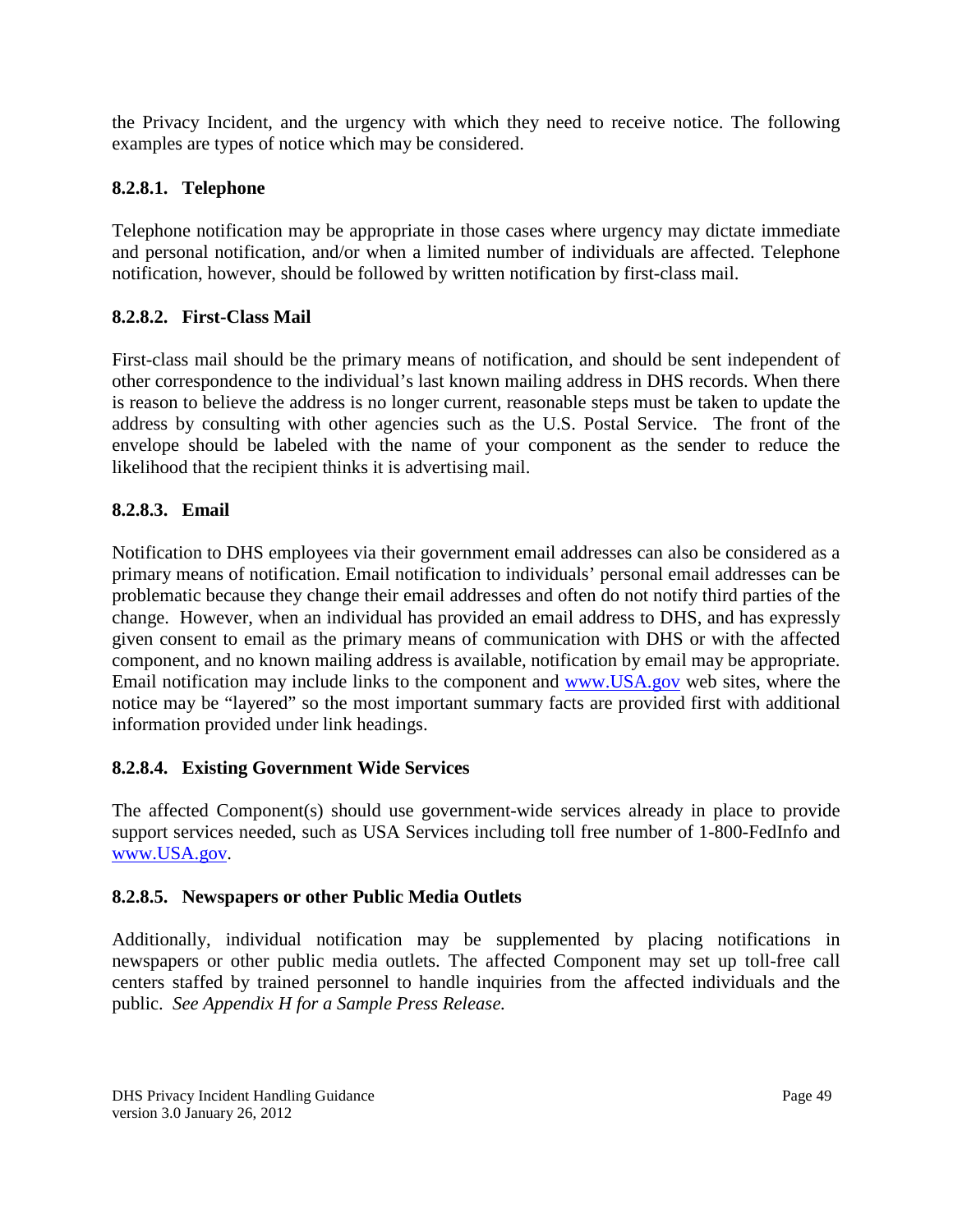#### **8.2.8.6. Substitute Notice**

Substitute notice may be appropriate in instances where DHS does not have sufficient contact information to provide notification. Substitute notice should include a prominent posting of the notice on the DHS home page or the affected Component's website. Substitute notification can also be made to major print and broadcast media, including major media in areas where the affected individuals reside. The notice to media should include a telephone number where an individual can learn whether or not his/her personal information is included in the Privacy Incident.

#### **8.2.8.7. Accommodations**

Special consideration should be given to provide notification to individuals who are visually or hearing impaired consistent with Section 508 of the Rehabilitation Act of 1973. Accommodations may include establishing a telecommunications device for the deaf (TDD) or posting a large type notice on the DHS or affected Component's website.

#### **8.2.9. Who Receives Notification: Public Outreach in Response to a Privacy Incident**

#### **8.2.9.1. Notification of Individuals**

The final consideration in the notification process is to whom the affected Component(s) should provide notification – the affected individuals, the public media, and/or other third parties affected by the Privacy Incident or the notification. Unless notification to individuals is delayed or barred due to law enforcement or national security reasons, all affected individuals should receive prompt notification. *See Appendix G for a copy of a sample notification letter.*

#### **8.2.9.2. Notification of Third Parties including the Media**

DHS and its Components should consider the following guidelines when communicating with third parties regarding a Privacy Incident.

#### **8.2.9.2.1. Careful Planning**

The decision to notify the public media requires careful planning and execution so as not to unnecessarily alarm the public. When appropriate, public media should be notified as soon as practicable after the discovery of an incident and informed that a handling plan, including the notification, has been developed. Notification should focus on providing information, including links to resources, to aid the public in its response to the Privacy Incident. Notification may be delayed at the request of law enforcement or national security agencies as described above in Section 8.2.5. To the extent possible, prompt public media disclosure is generally preferable because delayed notification may erode public trust. Contact with the media should be coordinated through DHS or the Component's Office of Public Affairs. *See Appendix H for a copy of a sample press release.*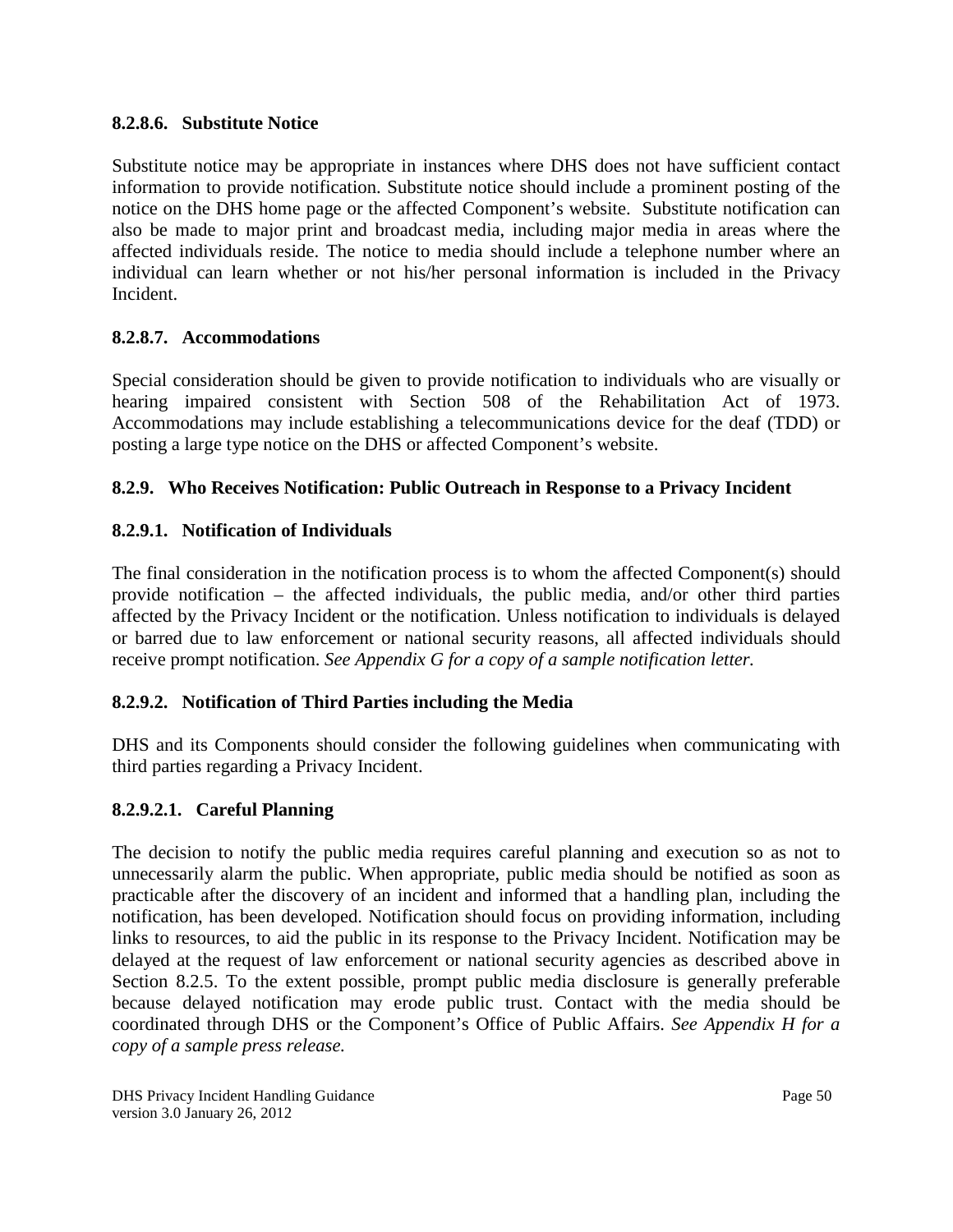# **8.2.9.2.2. Web Posting**

DHS can post information about the Privacy Incident and notification in a prominent location on the home pages of DHS or the Component's website as soon as possible after the discovery of a Privacy Incident, and the decision to provide notification to the affected individuals. The posting should include a link to Frequently Asked Questions (FAQs) and other talking points to ensure the public understands the Privacy Incident and the notification process. The information may also appear on the [www.USA.gov](http://www.usa.gov/) website. The affected Component may also consult with General Services Administration (GSA) USA Services to use their call center.

# **8.2.9.2.3. Notification of other Public and Private Sector Agencies**

The Component Head and Component Privacy Officer/PPOC for the affected Component will work in consultation with the DHS CPO and DHS CIO to determine whether other public and private sector agencies may need to be notified on a need to know basis, particularly those who may be affected by the Privacy Incident, or may play a role in mitigating the potential harms stemming from the Privacy Incident. For example, a Privacy Incident involving medical information may warrant notification of the Privacy Incident to health care providers and insurers through the public or specialized health media; and a Privacy Incident of financial information may warrant notification to financial institutions through the federal banking agencies. It is imperative that DHS components and personnel avoid further unnecessary disclosure of personal information, and limit the disclosure of Sensitive PII to those with a legitimate need to know.

# **8.2.9.2.4. Congressional Inquiries**

DHS should be prepared to respond to inquiries from other governmental agencies such as the Government Accountability Office (GAO) and Congress. The Component Head, DHS CPO, DHS CIO and DHS Legislative Affairs Office will work closely to determine when notification of the incident should be provided to congressional oversight committee chairs. With respect to a High-Impact Privacy Incident, DHS Legislative Affairs Office and DHS Public Affairs Office will coordinate so that notification to the appropriate committee chair(s) is issued either in advance of or along with the issuance of a press release or notification to affected individuals.

#### **8.2.9.3. Reassess the Level of Impact Assigned to the Information**

After evaluating each of these factors, the previous levels of impact assigned to the information under NIST standards must be reviewed and reassessed. The impact levels – low, moderate, and high - describe the potential impact of the incident on the component or affected individual. The determination of potential impact of loss of information is made by DHS during an information system's C&A process. See FIPS Pub 199, February 2004; [http://csrc.nist.gov/publications/fips/fips199/FIPS-PUB-199-final.pdf.](http://csrc.nist.gov/publications/fips/fips199/FIPS-PUB-199-final.pdf)

• **Low** is defined as the loss of confidentiality, integrity, or availability, which could have a **limited** adverse effect on organizational operations, organizational assets or individuals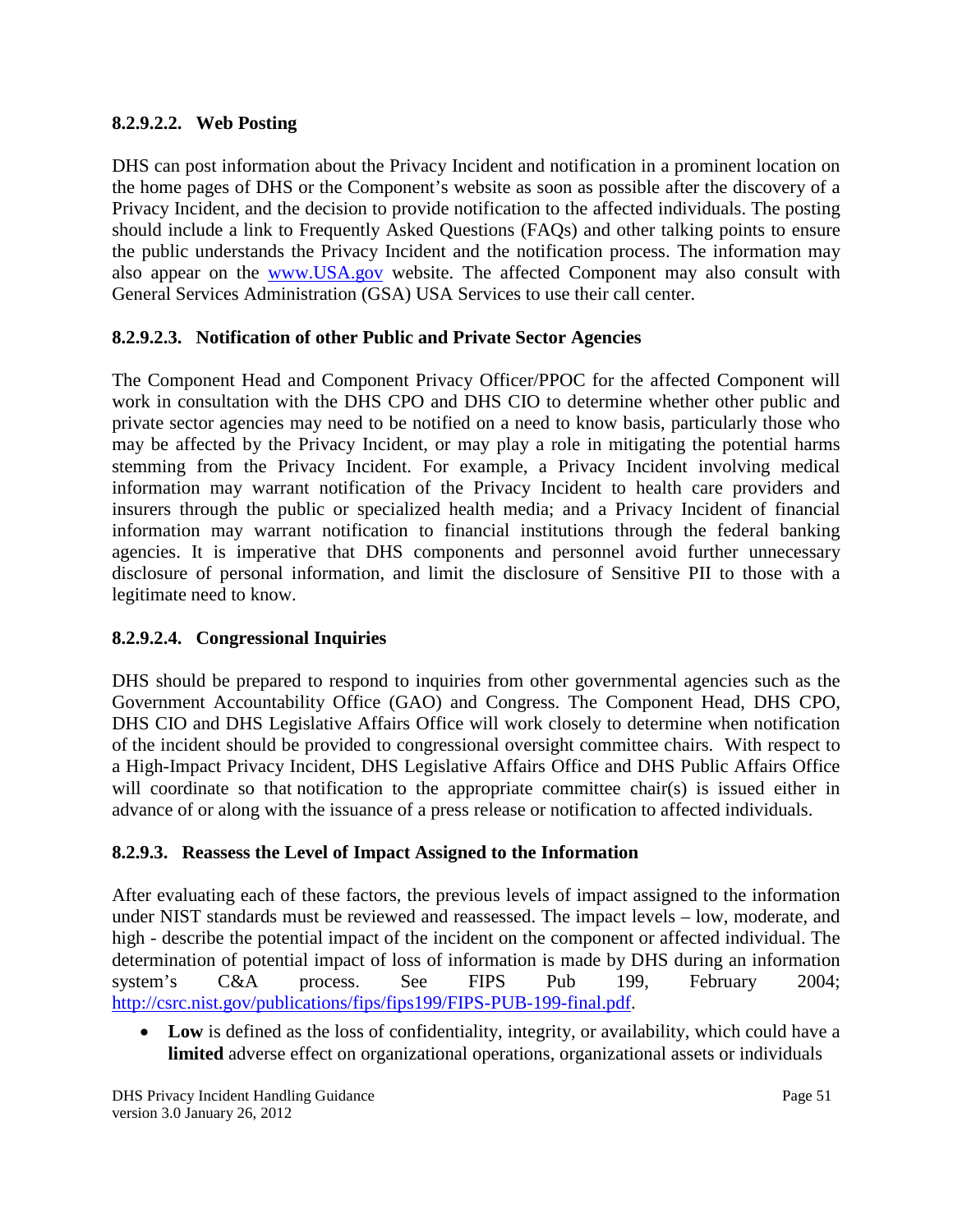- **Moderate** is defined as the loss of confidentiality, integrity, or availability, which could have a **serious** adverse effect on organizational operations, organizational assets, or individuals.
- **High** is defined as the loss of confidentiality, integrity, or availability, which could have a **severe or catastrophic** adverse effect on organizational operations, organizational assets, or individuals.

The impact levels will help determine when and how notification should be provided. Where there is a range of risk levels attributed to the factors, the decision to provide notification should give greater weight to the likelihood that the information is accessible and usable, and whether the Privacy Incident may lead to harm. If agencies appropriately apply the five risk factors discussed in Section 5.3 within the fact-specific context, it is likely that notification will only be given when there is a reasonable risk of harm and when it will not lead to the overuse of notification.

#### **8.3. Documentation of External Notification in DHS EOC Online Incident Handling System**

Documents pertaining to the internal decision-making process (e.g., External Notification Assessment, press release, notification letter to affected individual(s)) can be attached to the Privacy Incident Report in the DHS EOC Online Incident Handling System.

#### **9. Consequences and Accountability for Violation of Federal Laws, Regulations, or Directives or DHS Policy**

#### **9.1. Overview**

DHS personnel, including employees, supervisors, managers, and contractors, have privacy and security responsibilities to safeguard PII in accordance with federal laws, regulations, and directives, and Departmental directives and guidance. *See listing of authorities in Section 1.3.*

# **9.2. Privacy and Data Security Policies**

Numerous regulations place restrictions on the government's collection, use, maintenance, and release of information about individuals. Regulations also place requirements on agencies to protect PII, which is defined as information in a system or online collection that directly or indirectly identifies an individual. For a comprehensive definition of PII, refer to Section 1.4.9.

# **9.3. Basis for Disciplinary or Corrective Action**

Individuals who fail to implement such safeguards will face the consequences and will be held accountable through disciplinary or corrective action. The definitions of disciplinary and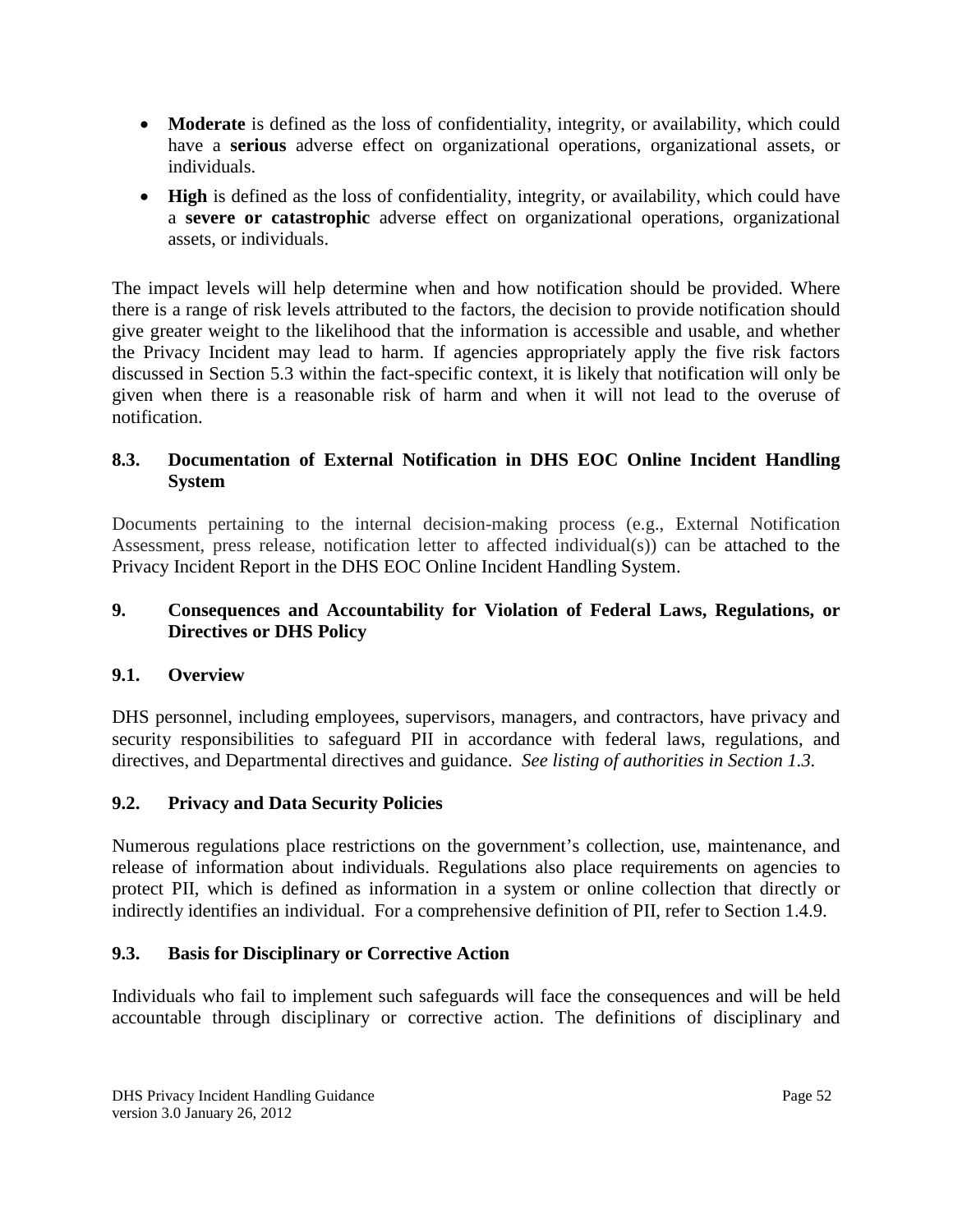corrective action are set forth in the *Standards of Ethical Conduct for Employees of the Executive Branch* and are:

- *Disciplinary Action* includes those disciplinary actions referred to in Office of Personnel Management (OPM) regulations and instructions implementing provisions of title 5 of the United States Code or provided for in comparable provisions applicable to employees not subject to title 5, including but not limited to reprimand, suspension, demotion, and removal. In the case of a military officer, comparable provisions may include those in the Uniform Code of Military Justice.
- *Corrective Action* includes any action necessary to remedy a past violation or prevent a continuing violation, including but not limited to restitution, change of assignment, disqualification, termination of an activity, waiver, or counseling.

*Standards of Ethical Conduct for Employees of the Executive Branch*, 5 C.F.R. §§ 2635.102(e) and (g); **[http://www.usoge.gov](http://www.usoge.gov/)**; see also *Ethics/Standards of Conduct*, DHS MD 0480.1 (March 1, 2003).

Disciplinary or corrective action regarding DHS personnel (i.e., employees, supervisors, and managers) may be based on the following:

- Failure to implement and maintain security controls, for which an employee is responsible and aware, for PII regardless of whether such action results in the loss of control or unauthorized disclosure of PII;
- Exceeding authorized access to, or intentional disclosure to unauthorized persons of, PII;
- Failure to report any known or suspected loss of control or unauthorized disclosure of PII;
- For managers and supervisors, failure to adequately instruct, train, or supervise employees in their responsibilities; and
- For managers and supervisors, failure to take appropriate action pursuant to PII handling requirements upon discovering a Privacy Incident or failure to implement and maintain required security controls and to prevent a Privacy Incident from occurring.

#### **9.4. Consequences**

Applicable consequences may include reprimand, suspension, removal, or other actions in accordance with applicable law and agency policy. At a minimum, DHS will remove the authority to access information or systems from any individual who demonstrates egregious disregard or a pattern of error in safeguarding PII.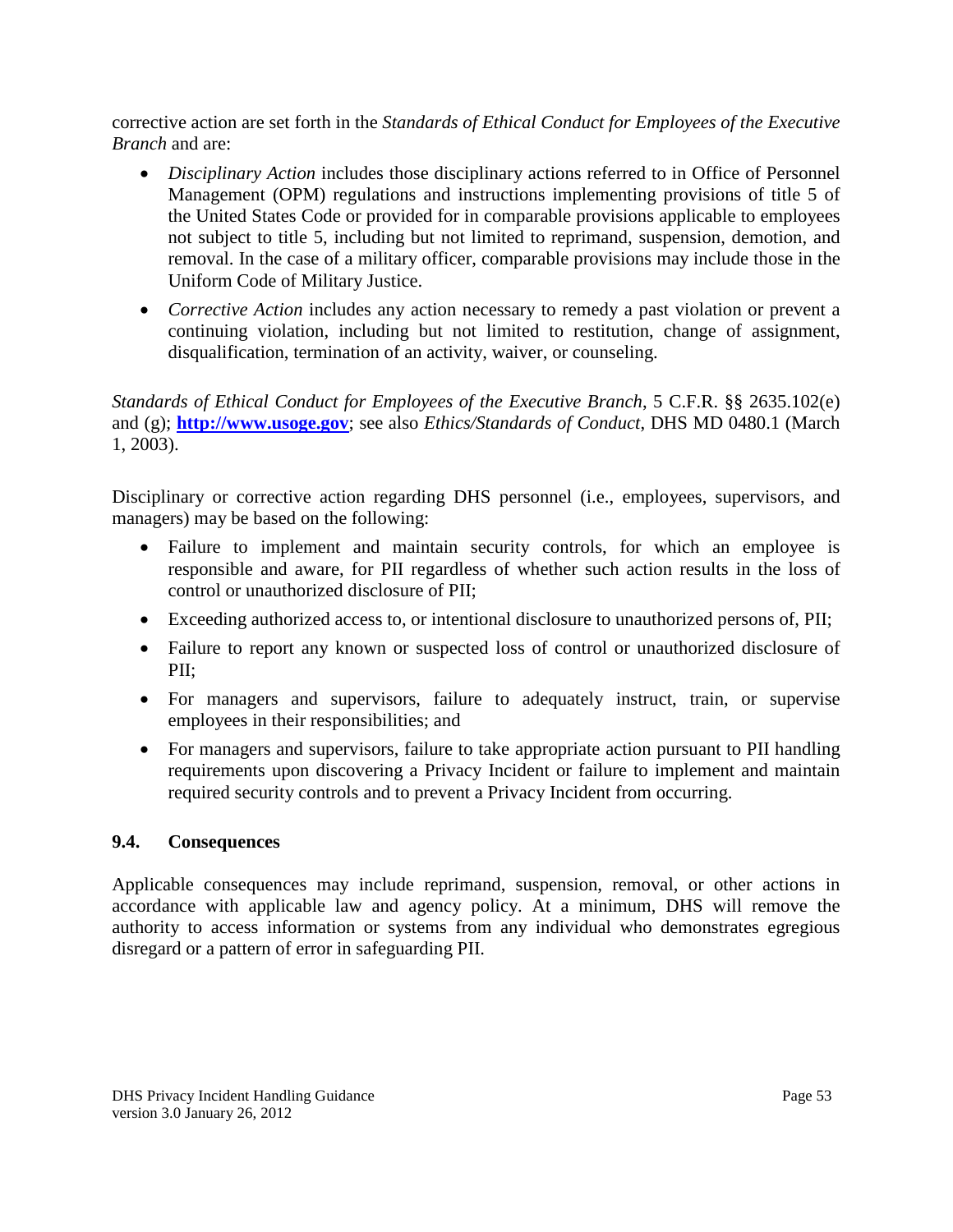# **DHS Policy**

**a.** IT security-related and privacy-related violations are addressed in the *Standards of Ethical Conduct for Employees of the Executive Branch,* 5 CFR § 2635, and DHS employees may be subject to disciplinary action for failure to comply with DHS security and privacy policy, whether or not the failure results in criminal prosecution.

**b.** Non-DHS federal employees or contractors who fail to comply with Department security and privacy policies are subject to termination of their access to DHS IT systems and facilities, whether or not the failure results in criminal prosecution.

**c.** Any person who improperly discloses sensitive information is subject to criminal and civil penalties and sanctions.

# **9.5. Procedure**

The Component Privacy Officer/PPOC may inform the head of the Component, DHS OGC, and Component OCC, when DHS personnel have failed to implement safeguards to protect PII, or when a Privacy Incident arose from a violation or potential violation by DHS personnel of applicable laws, regulations, policies or directives governing the protection of PII. The DHS OGC or Component OCC will consult with the Component Privacy Officer/PPOC, Component Head, and CHCO on legal issues pertaining to disciplinary or corrective action.

Component Heads are responsible for taking corrective and disciplinary actions when security or Privacy Incidents and violations occur, and for holding personnel accountable for intentional transgressions. Consequences should be equal to the level of responsibility and type of PII involved. As with any disciplinary or corrective action, the particular facts and circumstances, including whether the incident was intentional, will be considered in taking appropriate action. Any action taken must be consistent with law, regulation, applicable case law, and any relevant collective bargaining agreement. The head of the Component will work with the Designated Agency Ethics Officials, as well as DHS OIG, DHS OGC and CHCO, in the event that the Privacy Incident arises from violations or potential violations of the ethics statutes or regulations. *See DHS 4300A Sensitive Systems Handbook; see also Appendix D, DHS Privacy Playbook: Handling Process Overview, for an overview and checklist for the process for pursuing disciplinary or corrective action.*

#### **9.6. Privacy Incident Report May Include Description of the Violations of Law, Regulation, or Policy and Explanation of Corrective or Disciplinary Action Taken**

The Component Privacy Officer/PPOC may document in the Privacy Incident Report any violation(s) or potential violation(s) that caused or contributed to, in part or whole, the Privacy Incident without naming personnel. No specific PII may be disclosed in the Privacy Incident Report. The Privacy Incident Report can contain, if known, an explanation of the following:

• Violation(s) of federal laws or regulations, DHS policy set forth in this guidance or DHS 4300A Sensitive Systems Handbook, or DHS management directives.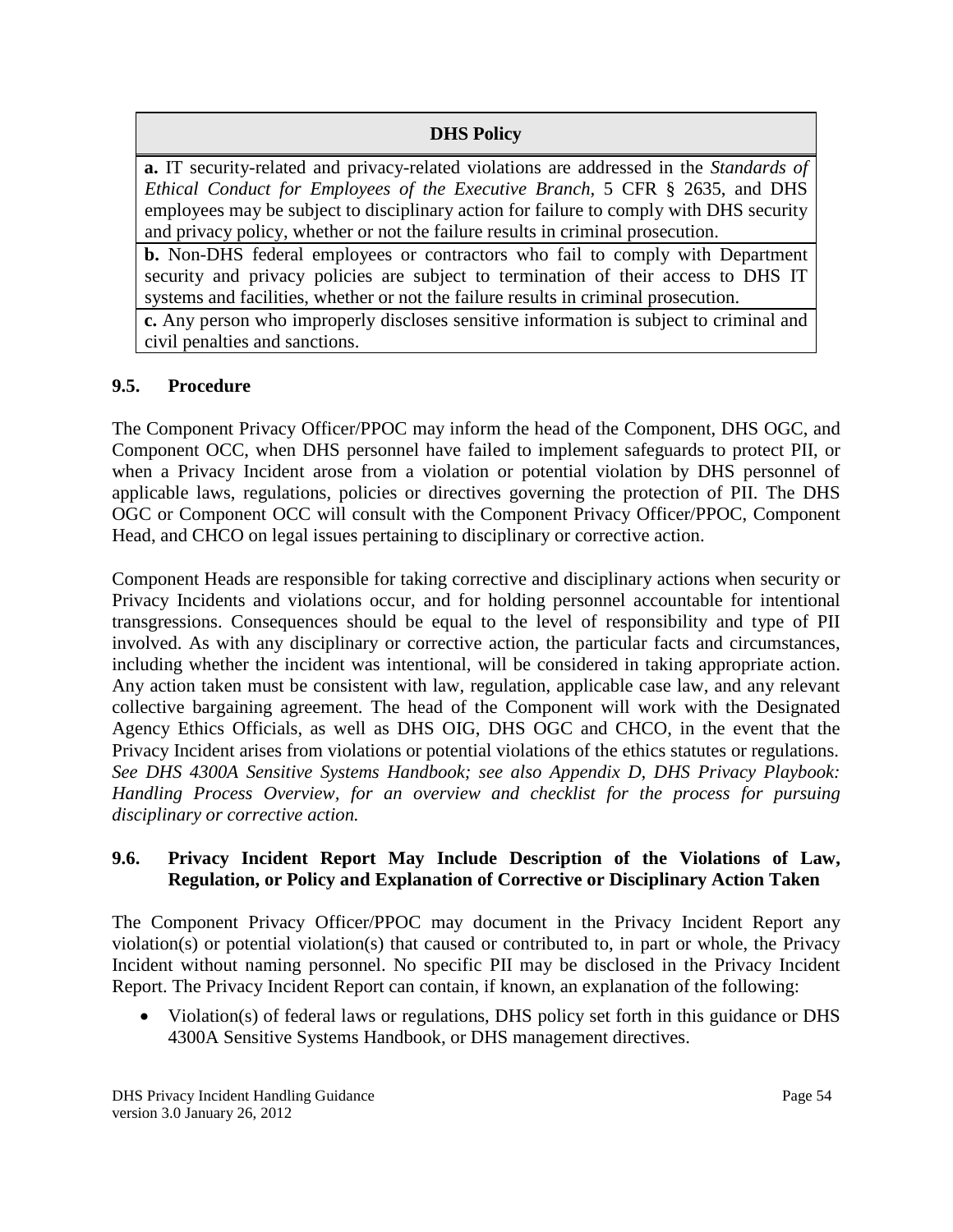- Corrective or disciplinary action(s) taken; if no action is taken, then a statement to that effect is required.
- If the Privacy Incident involves potential criminal activity and has been turned over to internal or external law enforcement, this fact should be reported.

Any DHS personnel subject to corrective or disciplinary action arising out of a Privacy Incident must not be identified or identifiable in the Privacy Incident Report. The Privacy Incident Report should simply contain a statement that corrective or disciplinary action was taken without providing identifiable information about the employee(s) involved and without providing any specifics. The CHCO must maintain a record of all disciplinary or corrective actions taken against DHS personnel that arise out of a Privacy Incident.

#### **10. Closure of the Privacy Incident**

Closure is warranted after completion of the investigation of the incident, the issuance of external notification if appropriate, and the implementation of all suitable privacy and IT security mitigation measures. If a portion of one or more of these stages is ongoing, the incident cannot be closed. *See Appendix D, DHS Privacy Playbook: Handling Process Overview, for an overview and checklist for the incident closure process.*

The Component Privacy Officer/PPOC will update the Privacy Incident Report [https://eoconline.dhs.gov](https://eoconline.dhs.gov/) to recommend incident closure, subject to review by the DHS Privacy Office, Director of Privacy Incidents and Inquiries, and DHS CIO. The Privacy Incident Report is closed unless DHS Privacy Office, Director of Incidents and Inquiries, or DHS CIO notifies the DHS SOC that the incident must remain open for review or further incident handling.

#### **11. Annual Program Review of the Implementation of the PIHG**

Members of the PIRT and other designated DHS senior officials are responsible for conducting an annual review of the implementation of the PIHG at the Departmental and Component levels. This annual program review occurs at the annual Core Management Group meeting. The review process includes:

- Review of Privacy Incidents that occurred during the preceding 12-month period and the manner in which they were handled;
- Identification of Privacy Incident handling procedures and practices that can be revised in order to strengthen DHS safeguards for PII;
- Identification and adoption of best practices that can be incorporated in the PIHG; and
- Examination of training programs pertaining to the implementation of the PIHG and safeguarding of PII.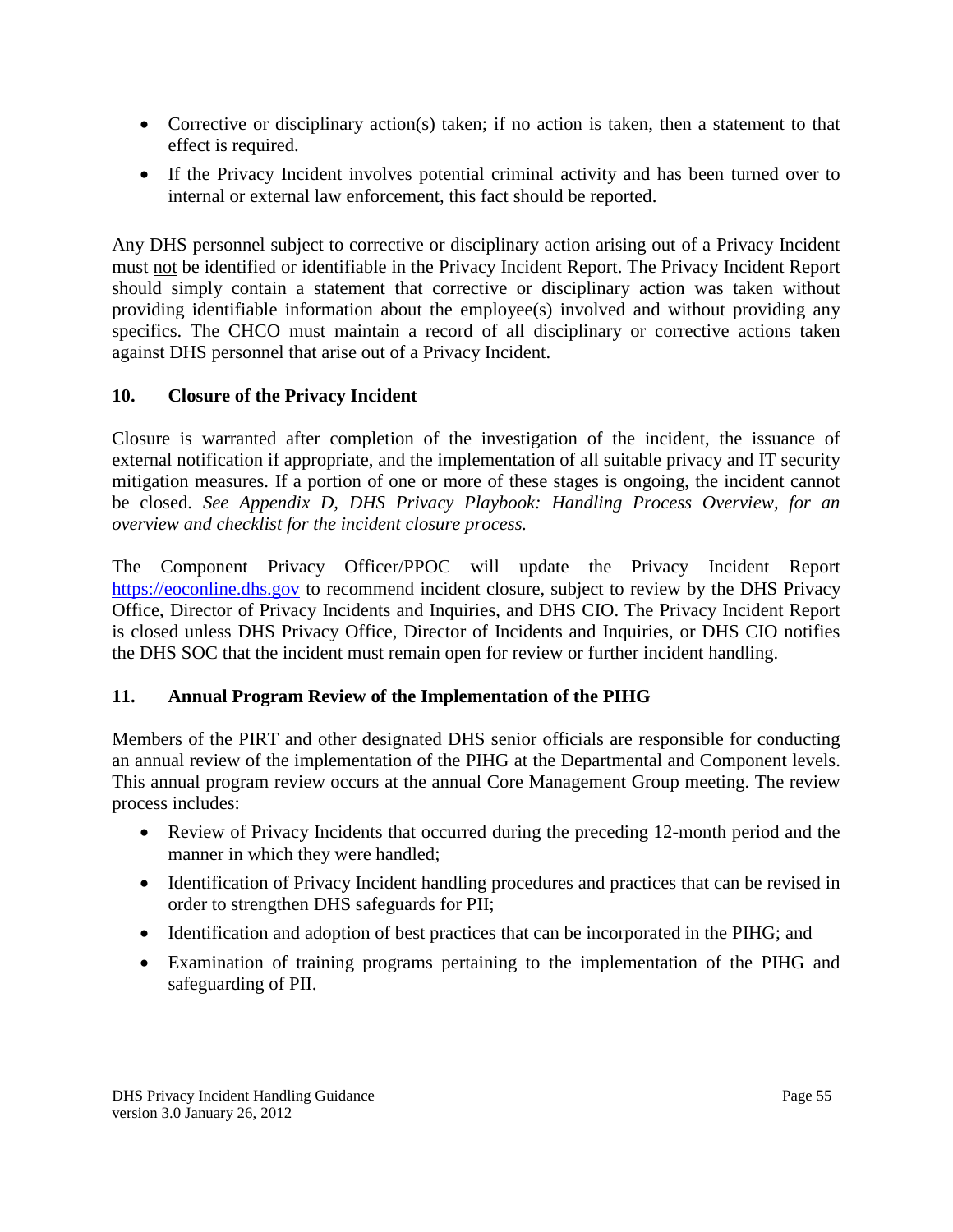The DHS CPO will chair the review process, and the DHS Privacy Office, Director of Privacy Incidents and Inquiries, will prepare the Annual Report for the Program Review of the PIHG, known as the Core Management Group Privacy Incident After Action Report.

# **12. Privacy and IT Security Awareness Training Concerning the Implementation of the PIHG and Responsibilities to Safeguard PII**

Fairness requires that DHS personnel be informed and trained regarding their respective responsibilities relative to safeguarding PII, and the consequences and accountability for violation of these responsibilities. *See Appendix D, DHS Privacy Playbook: Handling Process Overview,* for an overview and checklist for the incident handling process. The DHS Privacy Office, DHS CIO, and DHS CISO continue to implement training programs that address these responsibilities.

Such programs will ensure that DHS employees (including managers) who use or who have access to DHS information resources receive training on their privacy and security responsibilities *before* they are permitted access to agency information and information systems. DHS requires an annual refresher training course to ensure that employees continue to understand their responsibilities**.** Such programs also remind supervisors of their responsibility to instruct, train, and supervise employees on safeguarding PII.

Component Heads must ensure that all individuals with authorized access to PII and their supervisors annually sign a document clearly describing their responsibilities.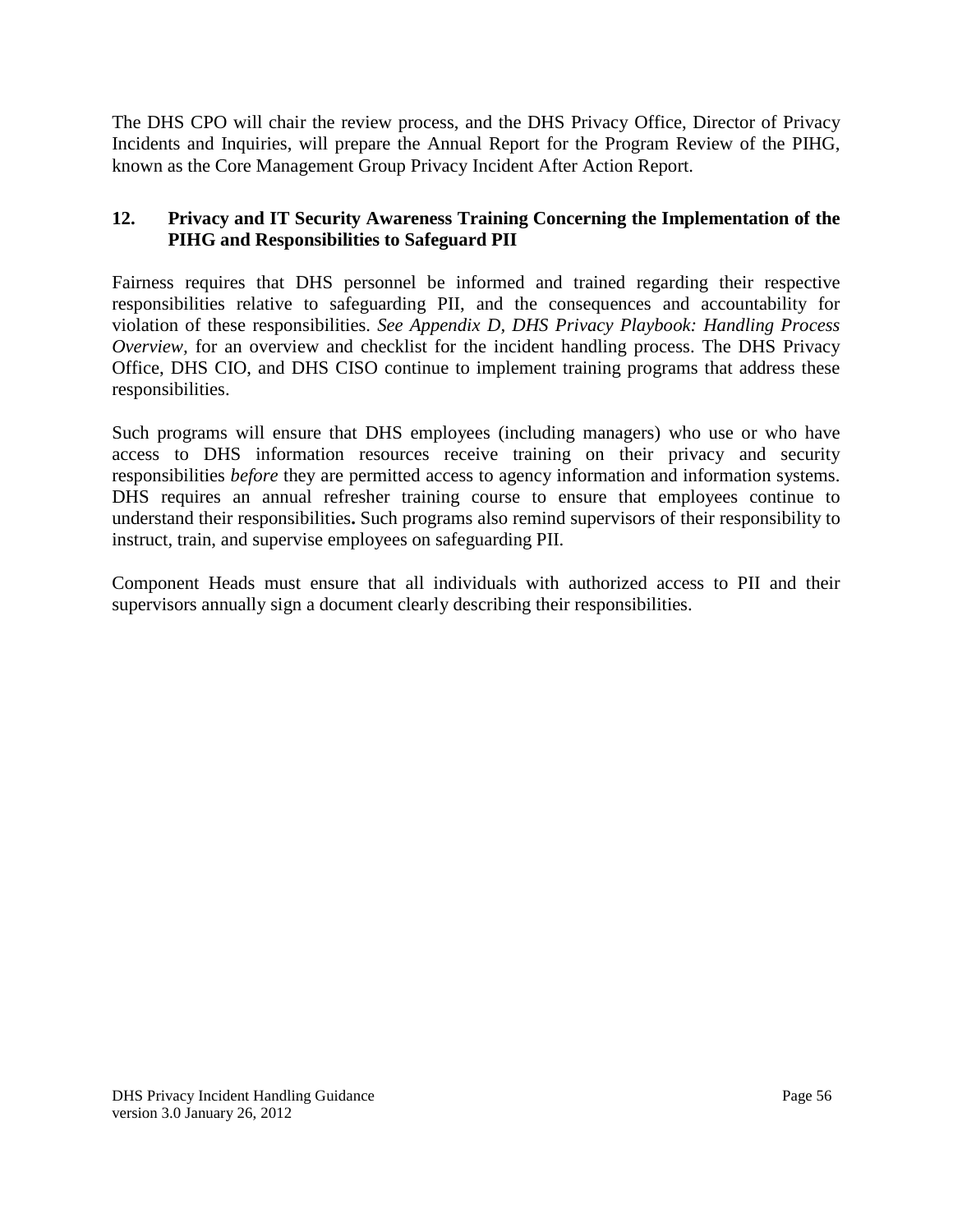

# **Privacy Incident Handling Guidance**

# Appendices

*Revised January 26, 2012*

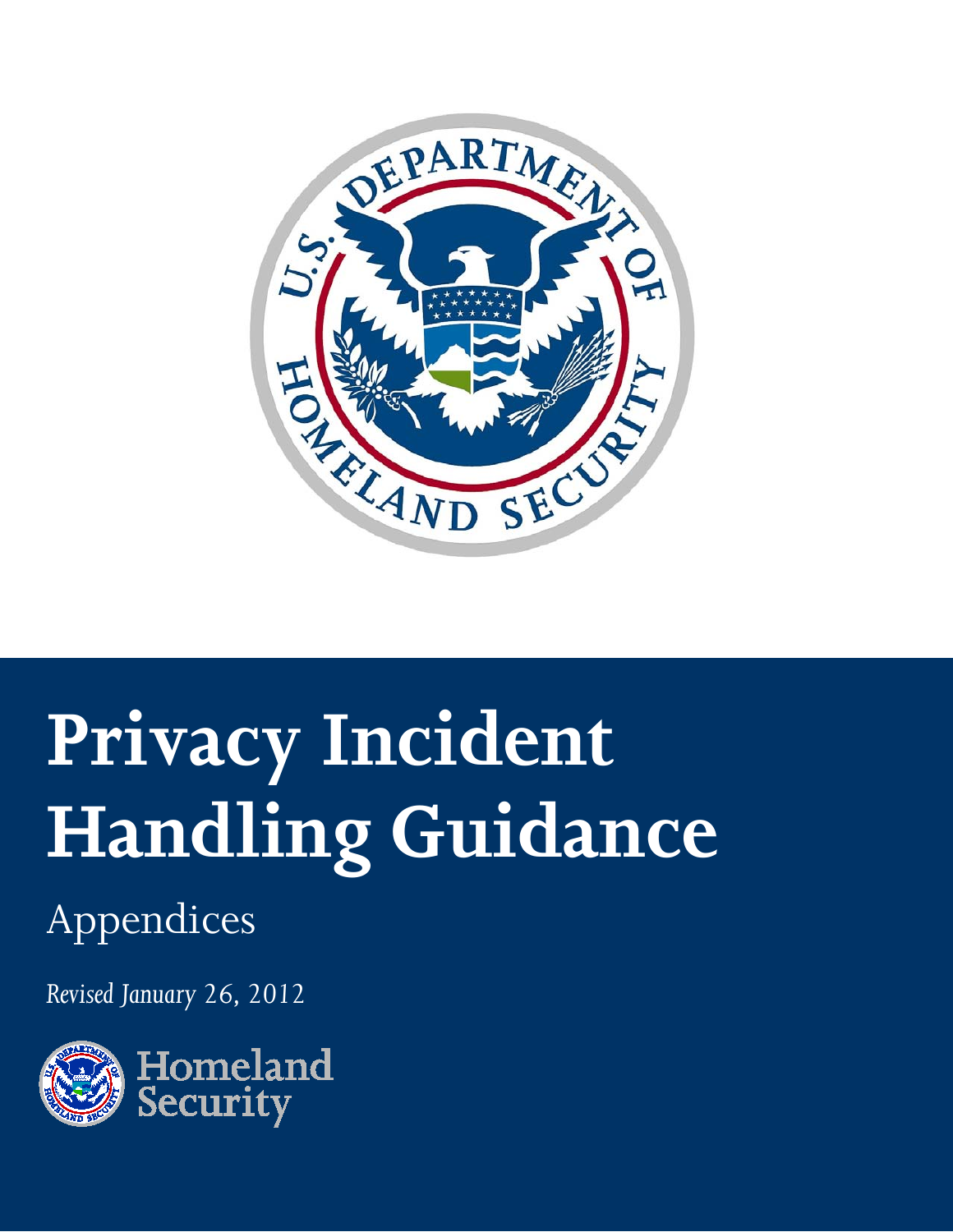# **TABLE OF CONTENTS**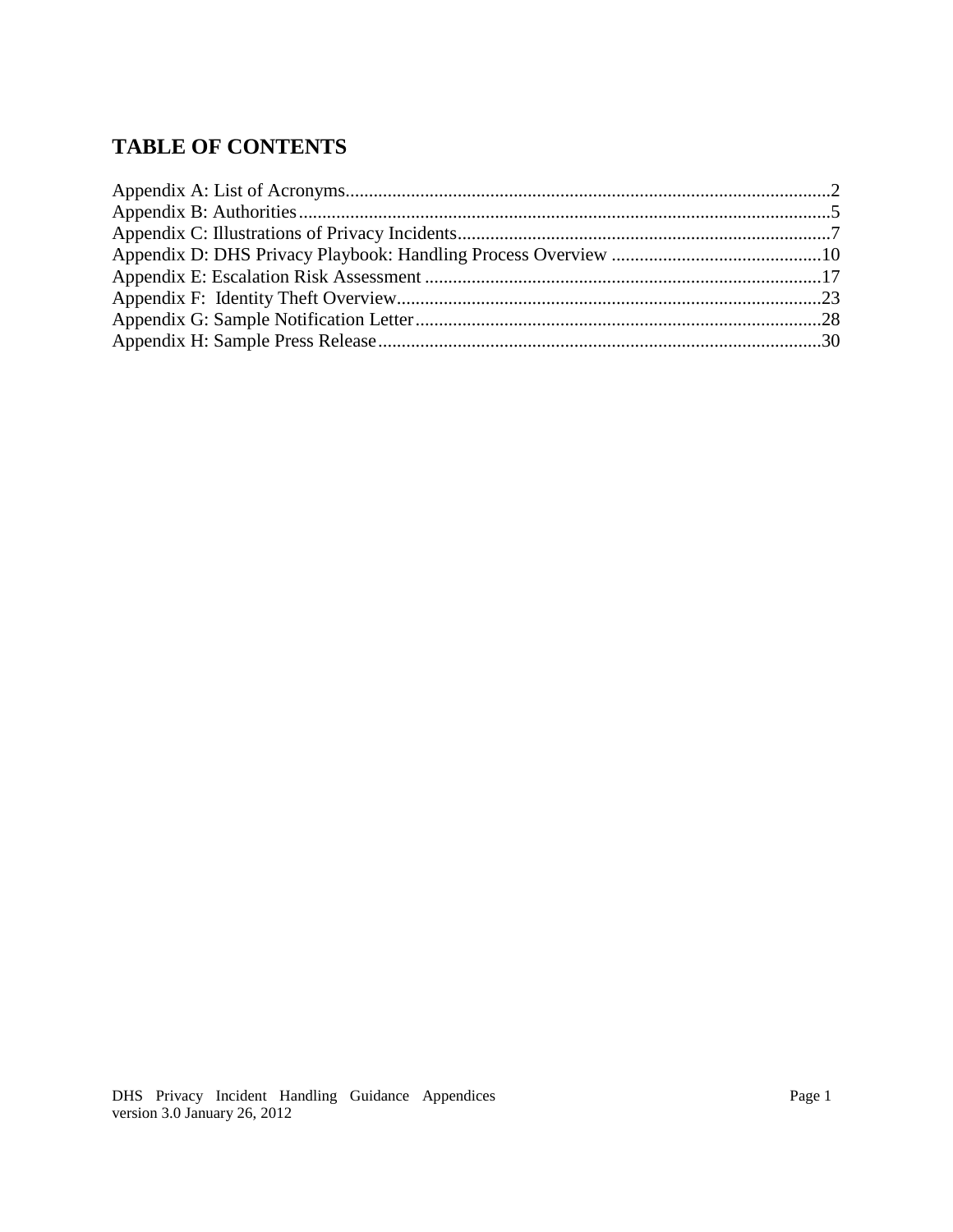# **Appendix A: List of Acronyms**

**CFO** Chief Financial Officer **CFR** Code of Federal Regulations **CHCO** Chief Human Capital Officer **CIO** Chief Information Officer **CISO** Chief Information Security Officer **CMG** Core Management Group **CONOPS** Concept of Operations **CPO** Chief Privacy Officer **CSIRC** Computer Security Incident Response Center **CSO** Chief Security Office **DAA** Designed Accrediting Authority **DHS** Department of Homeland Security **EOP** Executive Office of the President **FEMA** Federal Emergency Management Agency **FIPS** Federal Information Processing Standard **FISMA** Federal Information Security Management Act **FOUO** For Official Use Only **FTC** Federal Trade Commission GAO **Government Accountability Office** 

**C&A** Certification and Accreditation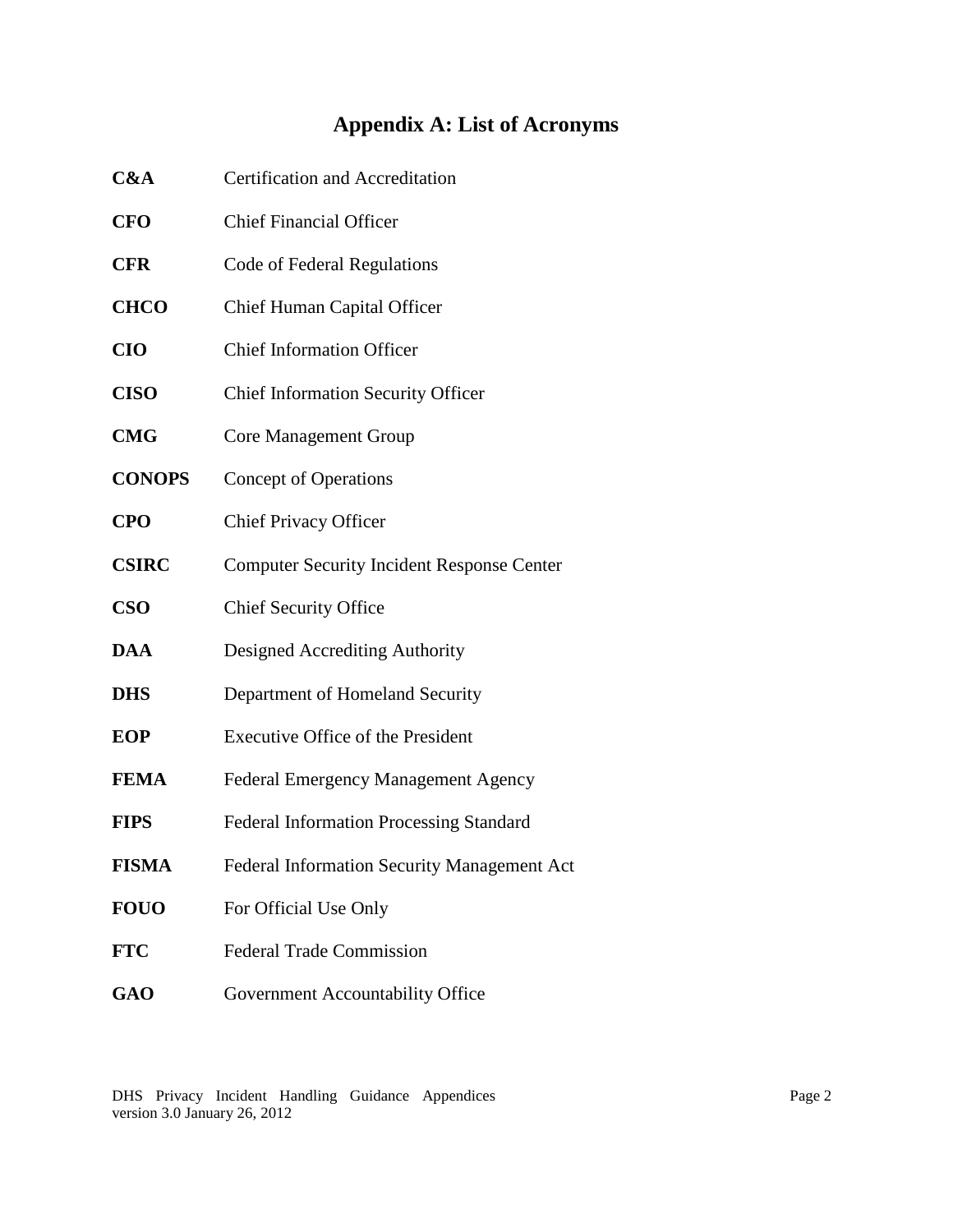| <b>GSA</b>  | <b>General Services Administration</b>         |
|-------------|------------------------------------------------|
| <b>HSPD</b> | Homeland Security Presidential Directive       |
| <b>ISSM</b> | <b>Information Systems Security Manager</b>    |
| <b>IT</b>   | <b>Information Technology</b>                  |
| <b>MD</b>   | <b>Management Directive</b>                    |
| <b>NIST</b> | National Institute of Standards and Technology |
| <b>OCC</b>  | Office of the Chief Counsel                    |
| <b>OGC</b>  | <b>Office of General Counsel</b>               |
| <b>OIG</b>  | Office of Inspector General                    |
| <b>OMB</b>  | Office of Management and Budget                |
| <b>OPM</b>  | <b>Office of Personnel Management</b>          |
| <b>PIHG</b> | Privacy Incident Handling Guidance             |
| <b>PIA</b>  | <b>Privacy Impact Assessment</b>               |
| PII         | Personally Identifiable Information            |
| <b>PIN</b>  | <b>Personal Identification Number</b>          |
| <b>PIRT</b> | Privacy Incident Response Team                 |
| PM          | Program Manager                                |
| <b>PPOC</b> | Privacy Point of Contact                       |
| <b>PTA</b>  | Privacy Threshold Analysis                     |
| <b>SOC</b>  | <b>Security Operations Center</b>              |
| SP          | <b>Special Publication</b>                     |
| <b>SSA</b>  | Social Security Administration                 |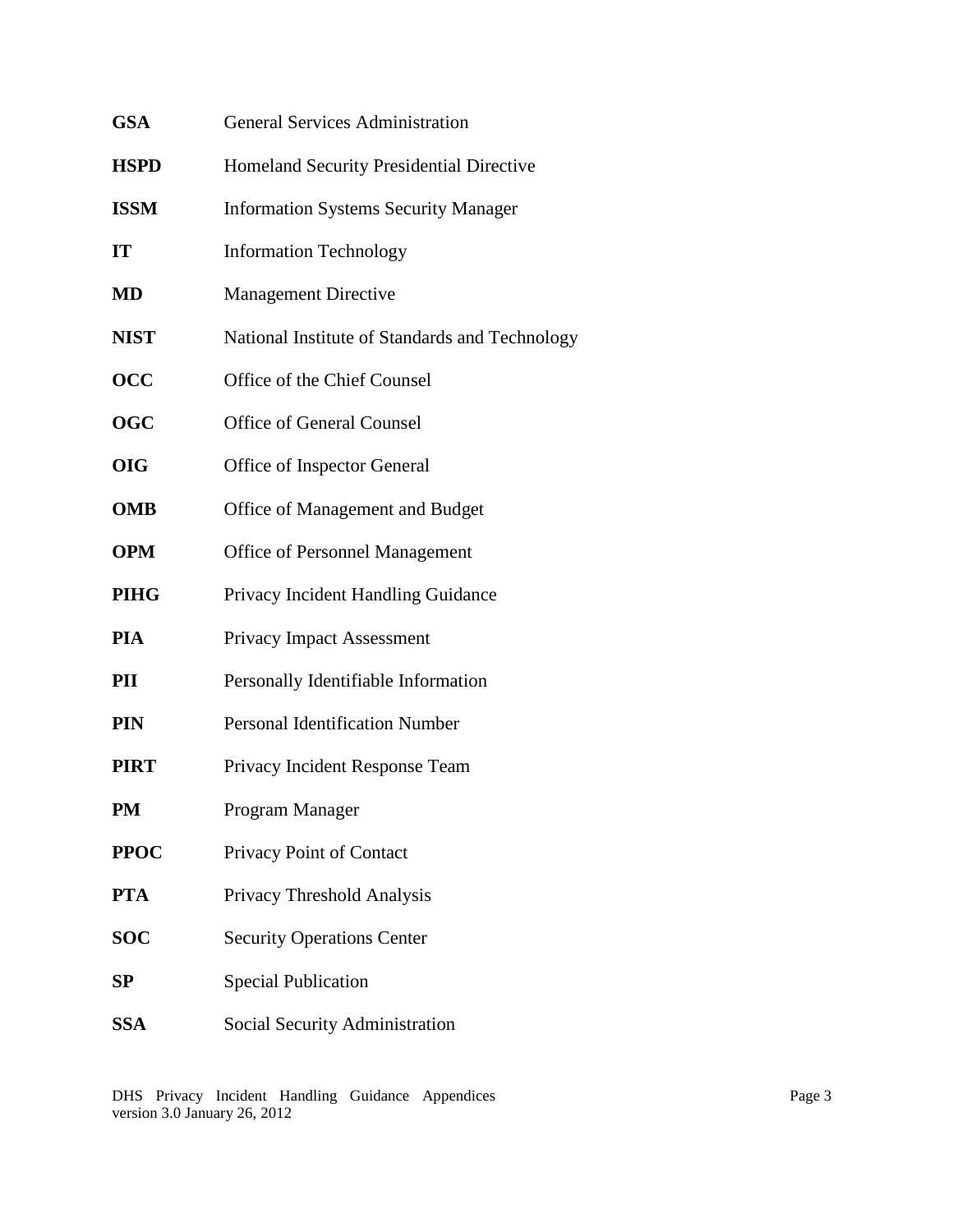| SSL            | Secure Socket Layer                             |
|----------------|-------------------------------------------------|
| <b>SSN</b>     | Social Security number                          |
| <b>TSA</b>     | <b>Transportation Security Administration</b>   |
| <b>URL</b>     | <b>Uniform Resource Locator</b>                 |
| <b>U.S.C.</b>  | United States Code                              |
| <b>US-CERT</b> | United States Computer Emergency Readiness Team |
| <b>VPN</b>     | Virtual Private Network                         |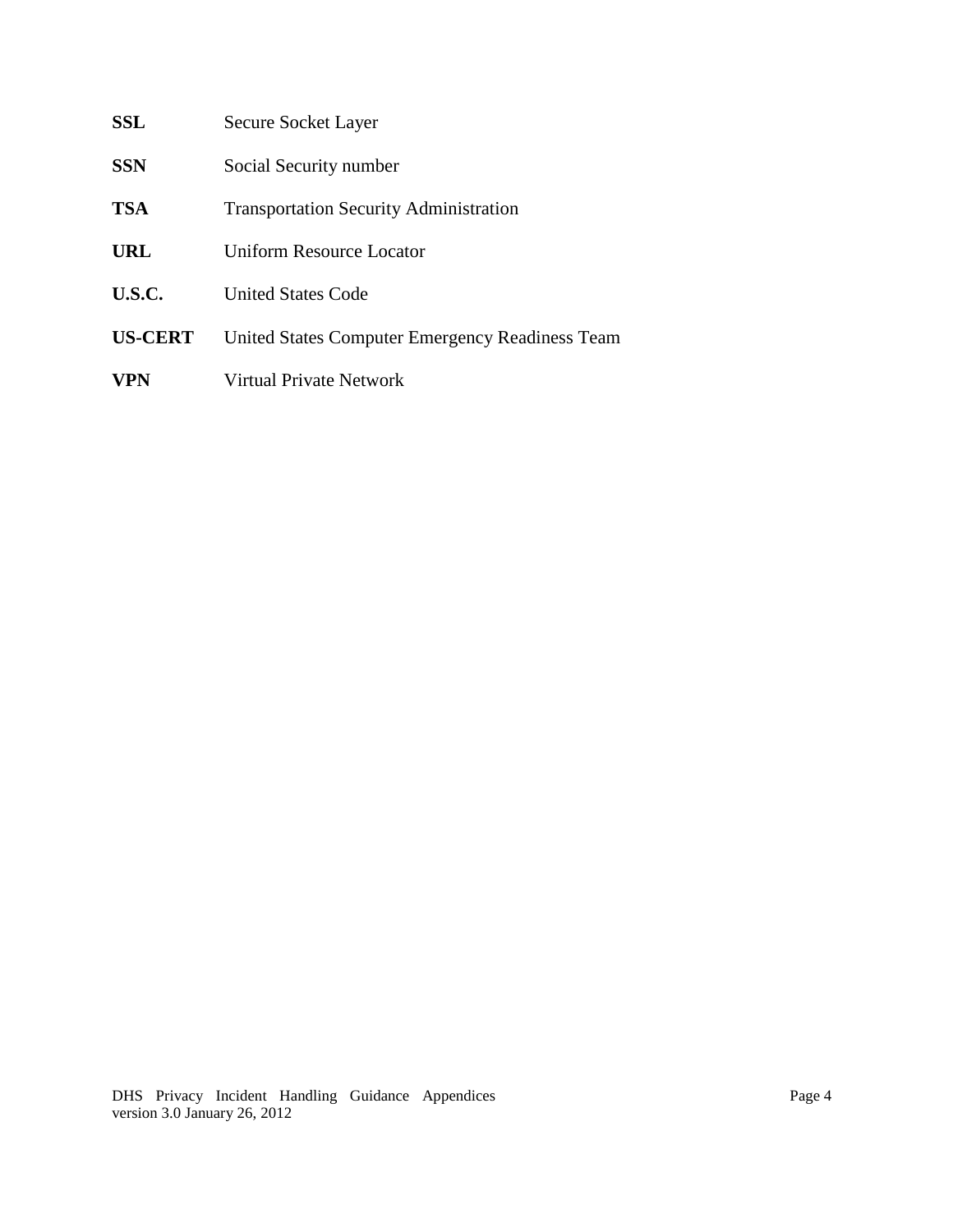# **Appendix B: Authorities**

The DHS information security and privacy programs are based upon public laws, external guidance, and internal DHS guidance.

#### **Public Laws and U.S. Code**

- The Privacy Act of 1974, 5 U.S.C. § 552a, provides privacy protections for records containing information about individuals (i.e., citizens and legal permanent residents) that are collected and maintained by the federal government and are retrieved by a personal identifier. The Act requires agencies to safeguard information contained in a system of records.
- The E-Government Act of 2002 (Public Law 107–347) requires federal agencies to conduct Privacy Impact Assessments (PIAs) for electronic IT systems that collect, maintain, or disseminate PII and to make these assessments publicly available.
- 5 CFR § 2635, Office of Government Ethics, *Standards of Ethical Conduct for Employees of the Executive Branch*, establishes standards of ethical conduct for employees of the Executive Branch of the United States Government.
- Section 222 of the Homeland Security Act of 2002 (Public Law 107-296) mandates that the Secretary of DHS appoint a senior official in the Department to assume primary responsibility for privacy policy.
- Homeland Security Presidential Directive (HSPD) 7 directs that each department and agency will identify critical infrastructure and key resources and provide information security protections that are "commensurate with the risk and magnitude of the harm resulting from the unauthorized access, use, disclosure, disruption, modification, or destruction of information."
- The Federal Information Security Management Act of 2002 (FISMA) directs that a program for detecting, reporting, and responding to security incidents be established in each department. FISMA also requires the establishment of a central federal information security incident center. The US-CERT center was established within DHS in 2003.

#### **Office of Management and Budget Directives**

- OMB Circular A-130 specifies that federal agencies will "[e]nsure there is a capability to provide help to users when a security incident occurs in the system and to share information concerning common vulnerabilities and threats."
- OMB Memorandum M-06-15 (M-06-15), *Safeguarding Personally Identifiable Information* (May 22, 2006) reiterates and emphasizes agency responsibilities under law and policy to appropriately safeguard sensitive PII and train employees regarding their responsibilities for protecting privacy.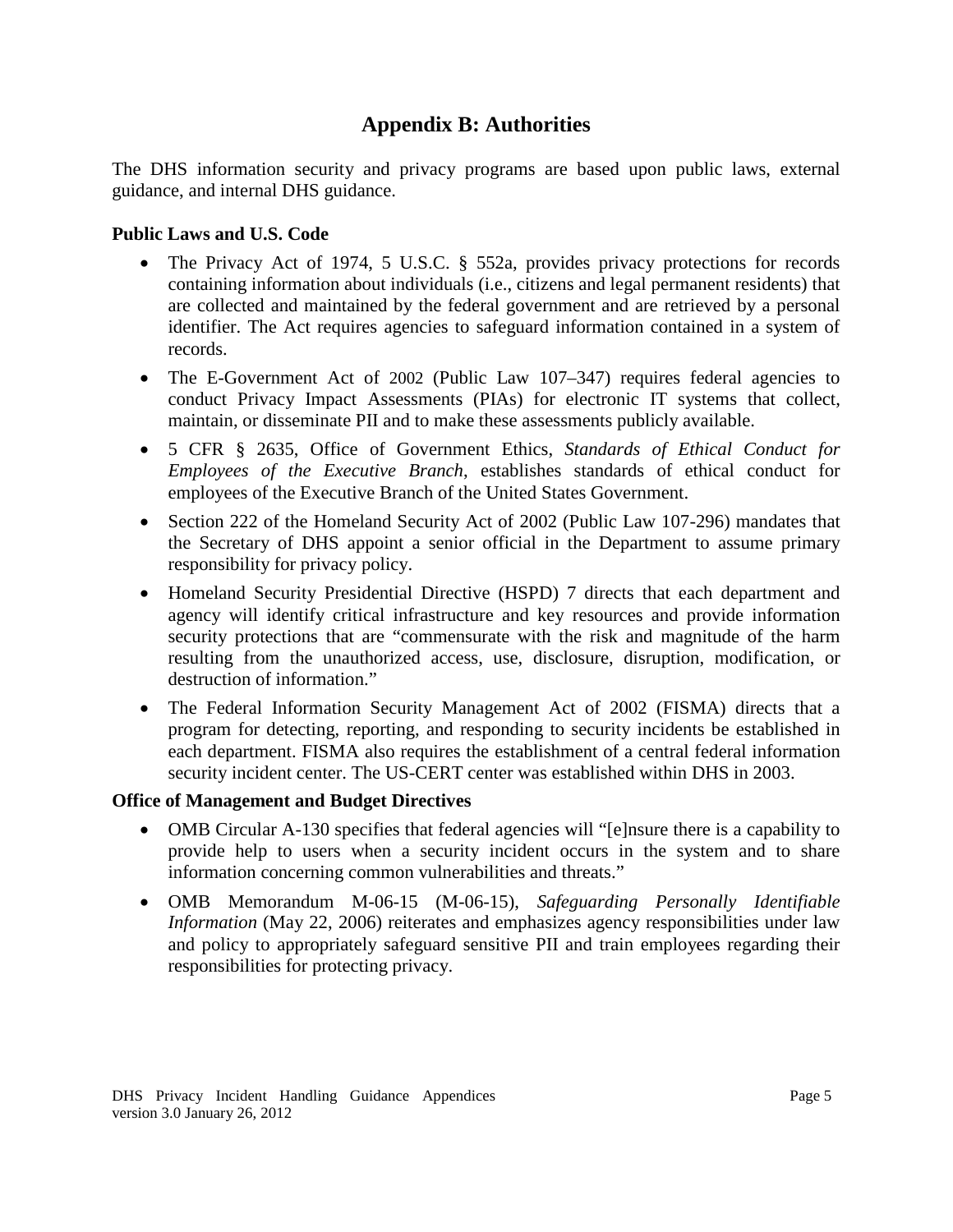- OMB Memorandum M-06-16 (M-06-16), *Protection of Sensitive Agency Information* (June 23, 2006) requires agencies to implement encryption protections for PII being transported and/or stored offsite.
- OMB Memorandum M-06-19 (M-06-19)*, Reporting Incidents Involving Personally Identifiable Information and Incorporating the Cost for Security in Agency Information Technology Investments* (July 12, 2006) requires agencies to report all incidents involving PII to US-CERT within one hour of discovery of the incident.
- OMB Memorandum M-06-20 (M-06-20), *FY 2006 Reporting Instructions for the Federal Information Security Management Act and Agency Privacy Management* (July 17, 2006) requires agencies to provide updated information on the agency's privacy management program (including incident response).
- OMB's Memorandum *Recommendations for Identity Theft Related Data Breach Notification* (September 20, 2006) outlines recommendations to agencies from the President's Identity Theft Task Force for developing agency planning and response procedures for addressing PII breaches that could result in identify theft.
- OMB Memorandum M-07-16 (M-07-16), *Safeguarding Against and Responding to the Breach of Personally Identifiable Information* (May 22, 2007) identifies existing procedures and establishes several new actions agencies should take to safeguard PII and to respond to Privacy Incidents.

#### **Other External Guidance**

• FIPS Pub 199, *Standards for Security Categorization of Federal Information and Information Systems,* February, 2004 establishes standards to be used by all federal agencies to categorize all information collected or information systems maintained by or on behalf of each agency based on the objectives of providing appropriate levels of information security according to a range of risk levels.

#### **Internal Guidance**

- DHS Management Directive (MD) 0480.1, *Ethics/Standards of Conduct*, March 1, 2003.
- DHS Management Directive (MD) 4900, *Individual Use and Operation of DHS Information Systems/Computer*, undated.
- DHS Management Directive (MD) 11042.1, *Safeguarding Sensitive But Unclassified (For Official Use Only) Information*, January 6, 2005.
- DHS Privacy Policy Guidance Memorandum 2007-02, *Use of Social Security Numbers at the Department of Homeland Security*, June 4, 2007.
- DHS Privacy Office's *Handbook for Safeguarding Sensitive Personally Identifiable Information*, January 19, 2011.
- DHS Management Directive (MD) 4300A, *DHS Sensitive Systems Policy*, January 20, 2011.
- DHS Management Directive (MD) 047-01, *Privacy Policy and Compliance*, July 7, 2011.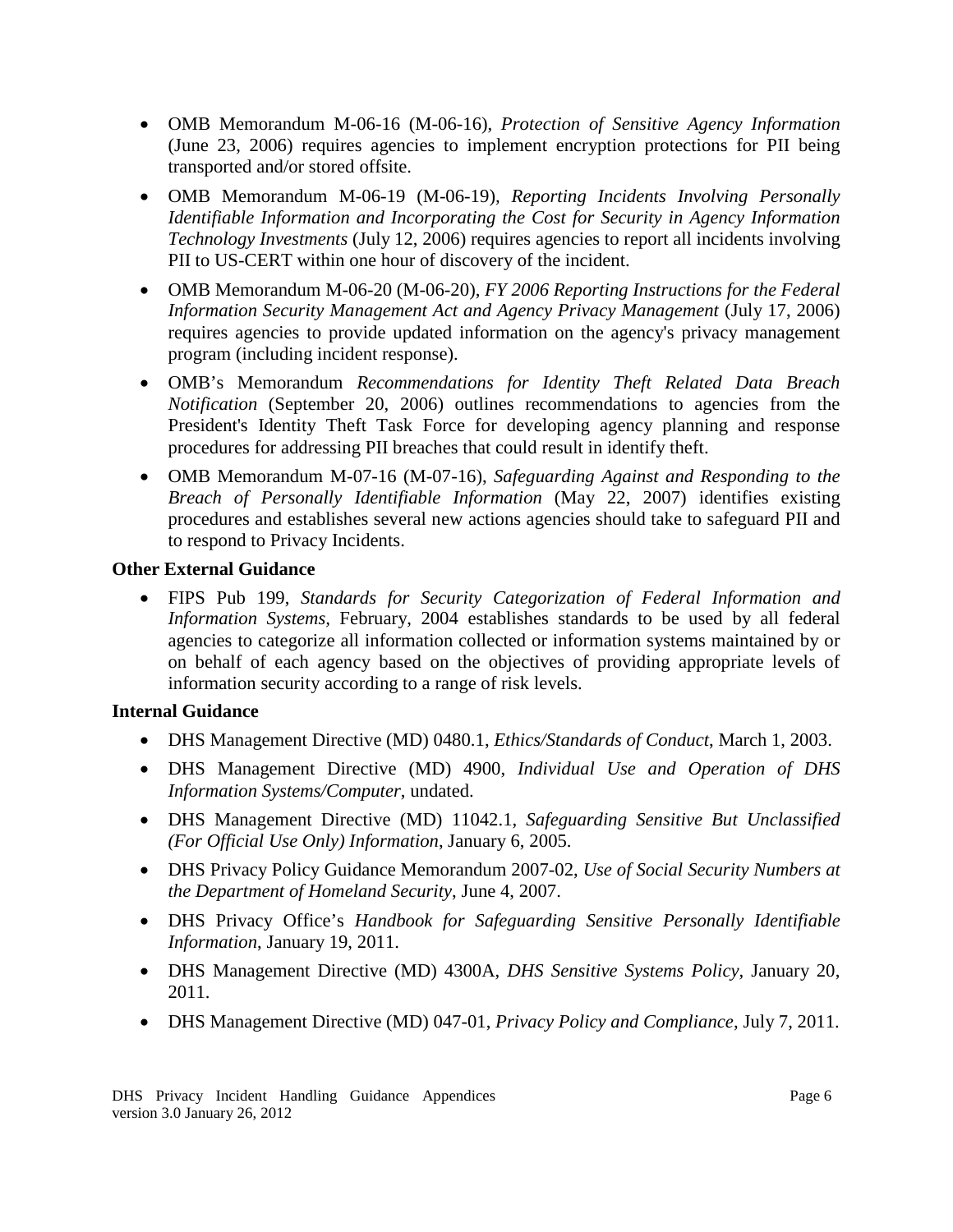# **Appendix C: Illustrations of Privacy Incidents**

#### **Definition of Privacy Incident**

A **Privacy Incident** is defined by DHS as the loss of control, compromise, unauthorized disclosure, unauthorized acquisition, unauthorized access, or any similar term referring to situations where persons other than authorized users have access or potential access to personally identifiable information (PII) in usable form, whether physical or electronic, or where authorized users access PII for an unauthorized purpose. The term encompasses both **suspected and confirmed incidents** involving PII.

Privacy Incident handling requirements apply to all federal information and information systems in an unclassified environment, including "information in both electronic and paper format, personal and PII, and information maintained in a system of records as defined by the Privacy Act." See M-07-16.

#### **Definition of Personally Identifiable Information**

**Personally Identifiable Information (PII)** is any information that permits the identity of an individual to be directly or indirectly inferred, including any other information that is linked or linkable to that individual regardless of whether the individual is a United States citizen, legal permanent resident, or a visitor to the U.S. PII includes any item, collection, or grouping of information about an individual that is maintained by an agency, including, but not limited to, education, financial transactions, medical history, and criminal or employment history.

Examples of PII include: name, date of birth, mailing address, telephone number, Social Security number (SSN), email address, zip code, account numbers, certificate/license numbers, vehicle identifiers including license plates, uniform resource locators (URLs), Internet protocol (IP) addresses, biometric identifiers (e.g., fingerprints), photographic facial images, or any other unique identifying number or characteristic; and any information where it is reasonably foreseeable that the information will be linked with other information to identify the individual. See *Privacy Impact Assessments, The Privacy Office Official Guidance*, June 2010.

#### **Definition of Sensitive Personally Identifiable Information**

**Sensitive Personally Identifiable Information** is personally identifiable information, which if lost, compromised, or disclosed without authorization, could result in substantial harm, embarrassment, inconvenience, or unfairness to an individual.

Some forms of PII are sensitive as stand-alone data elements. Examples of such PII include: SSN, driver's license or state identification number, passport number, Alien Registration Number, or financial account number. Other data elements such as citizenship or immigration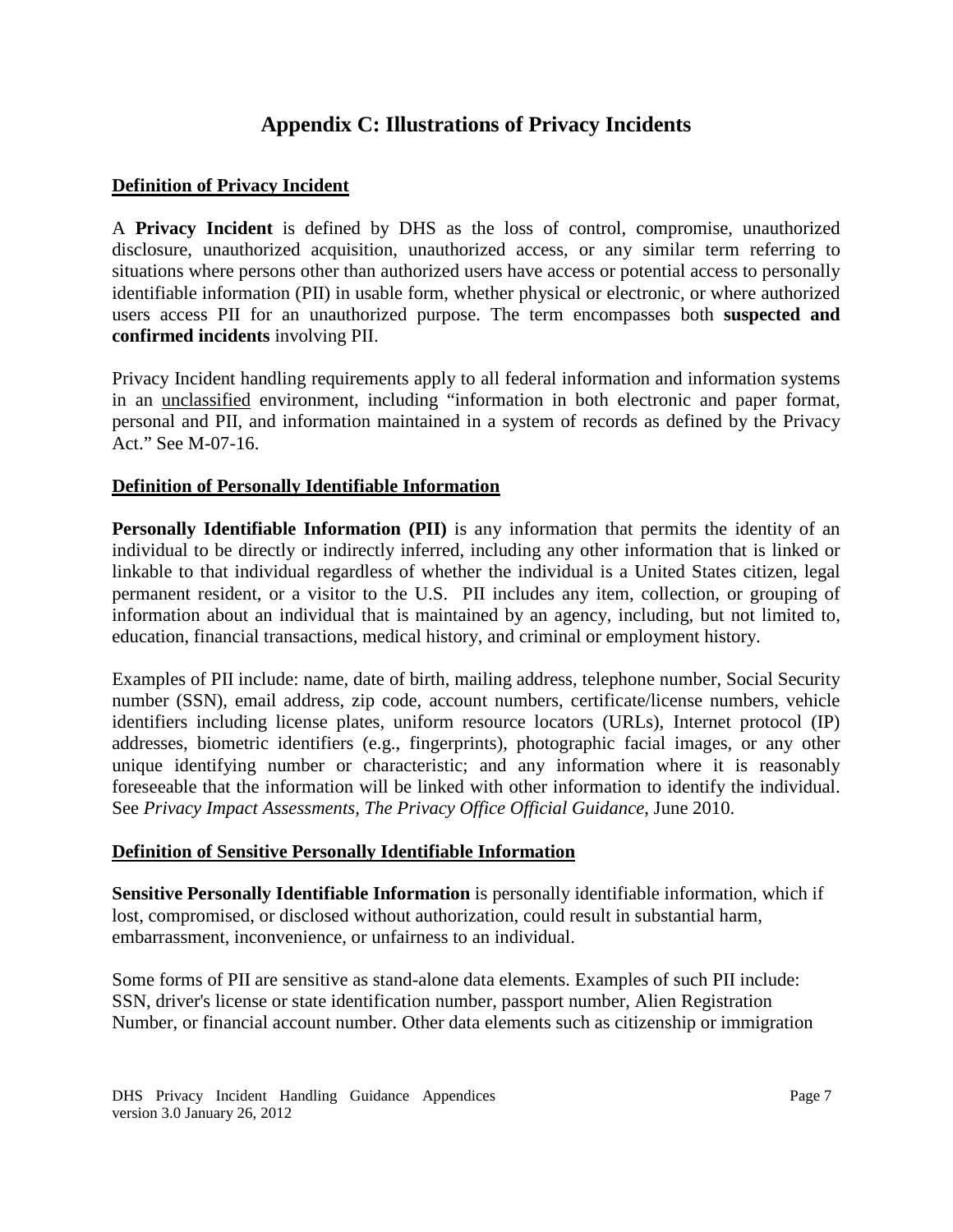status; medical information; ethnic, religious, sexual orientation, or lifestyle information; and account passwords, in conjunction with the identity of an individual (directly or indirectly inferred), are also Sensitive PII. Additionally, the context of the PII may determine whether it is sensitive, such as a list of names of employees with poor performance ratings.

All Sensitive PII must be designated as MODERATE or HIGH impact for purposes of incident handling.

#### **Illustrations**

The following examples demonstrate instances in which a Privacy Incident may occur. This list is not exhaustive and is intended for illustration purposes only.

#### **Loss of Control**

- Lost shipment: A package of paper personnel files and CD-ROMs containing a *password-protected zip file* of a personnel database is lost during shipment. The paper files contain Sensitive PII about 120 component employees who have recently separated or retired from federal service. These paper records include *full names, dates of birth, SSNs, and financial information (including salary and bank information)*.
- Lost thumb drive: An employee reports a lost unencrypted thumb drive that contained a file *listing the names, telephone numbers, and badge numbers of contractors* working on a component project. The file was *not encrypted nor was it password protected*.
- Lost laptop: An employee reports a lost laptop used to enter time and attendance. The amount of PII stored on the laptop is unknown, but it is assumed that *employee names, ID numbers, grade and salary information, home addresses, and truncated SSNs* are present. The hard drive of the laptop was *not encrypted*, but any files on the hard drive could be *password protected*. During the subsequent investigation, it is discovered that while no PII was present on the laptop hard-drive, the laptop did attempt to *connect back to the component's network*.

#### **Compromise**

- Three systems are hacked into, potentially making available the *names, SSNs, and biometric information, including photographs and fingerprints*, of 26,000 employees, contractors, and retirees. There is no conclusive evidence regarding whether the data was compromised.
- A supervisor reports that a paper file is missing from her desk. The file contains employee evaluations which included *names, SSNs, and performance ratings* belonging to employees under her supervision.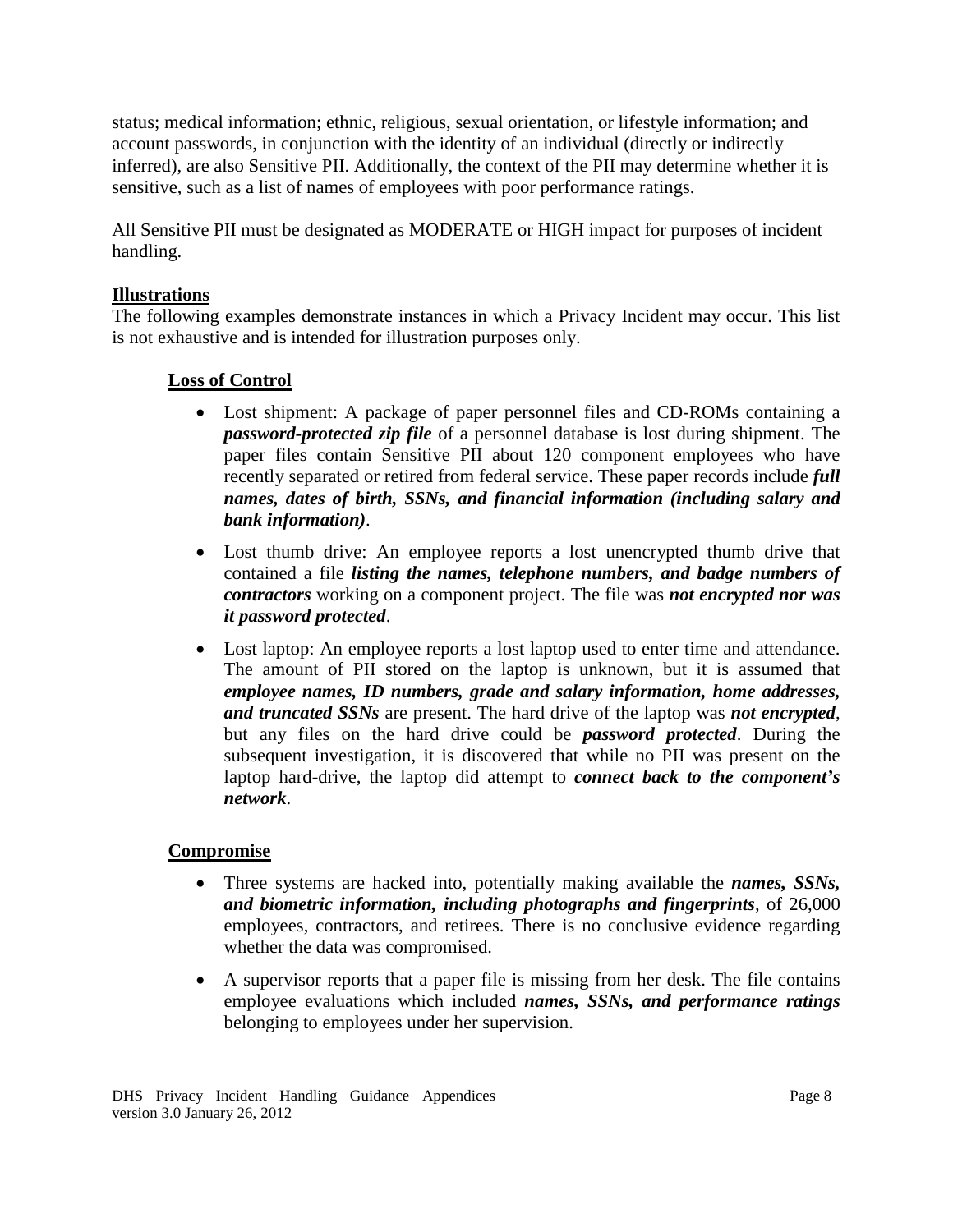#### **Unauthorized Disclosure**

- A document containing internal recommendations for *grade level promotions and award bonuses* for several employees assigned to agency headquarters is posted on the Component's intranet.
- An employee disposed of boxes containing sensitive information in a dumpster; the boxes contained a *user password* for a sensitive information technology (IT) pilot program, as well as copies of *completed Standard Form (SF)-86 forms which contained SSNs, criminal history information and sensitive information about dependents*.
- A glitch on the Component's internet web page allows unauthorized read-only access to a database containing *benefits information* on 3,000 individuals.
- Documents containing the *name, weight, height, eye and hair color* of several new employees were mistakenly faxed from one component's security office to a government agency that was not authorized to receive the information.

#### **Unauthorized Acquisition**

- An employee reports that he inadvertently acquired access to five other employees' *government credit card numbers and Personal Identification Numbers* (PIN) located on the travel vouchers in the component's Travel Management System.
- An employee finds a box of documents outside of a storage closet with sensitive files containing the *names, credit reports, authorization files, and signatures* of several department employees under investigation for abuse of their government credit cards.
- A keylogger program was installed on an employee's unencrypted DHS laptop, allowing the *capture of login and password information*.

#### **Unauthorized Access (Internal and External)**

• A contractor who misused administrator privileges gained unauthorized access to a procurement system and posted sensitive information on *contract bids, government procurement card numbers, and tax identification numbers* on the Component's internet web site, exposing an unknown amount of PII.

An unknown person gained unauthorized access to a component field office. This intruder installed malicious software in the system that caused the transfer of files containing *names, home addresses, salaries, and bank account numbers* of 1700 individuals.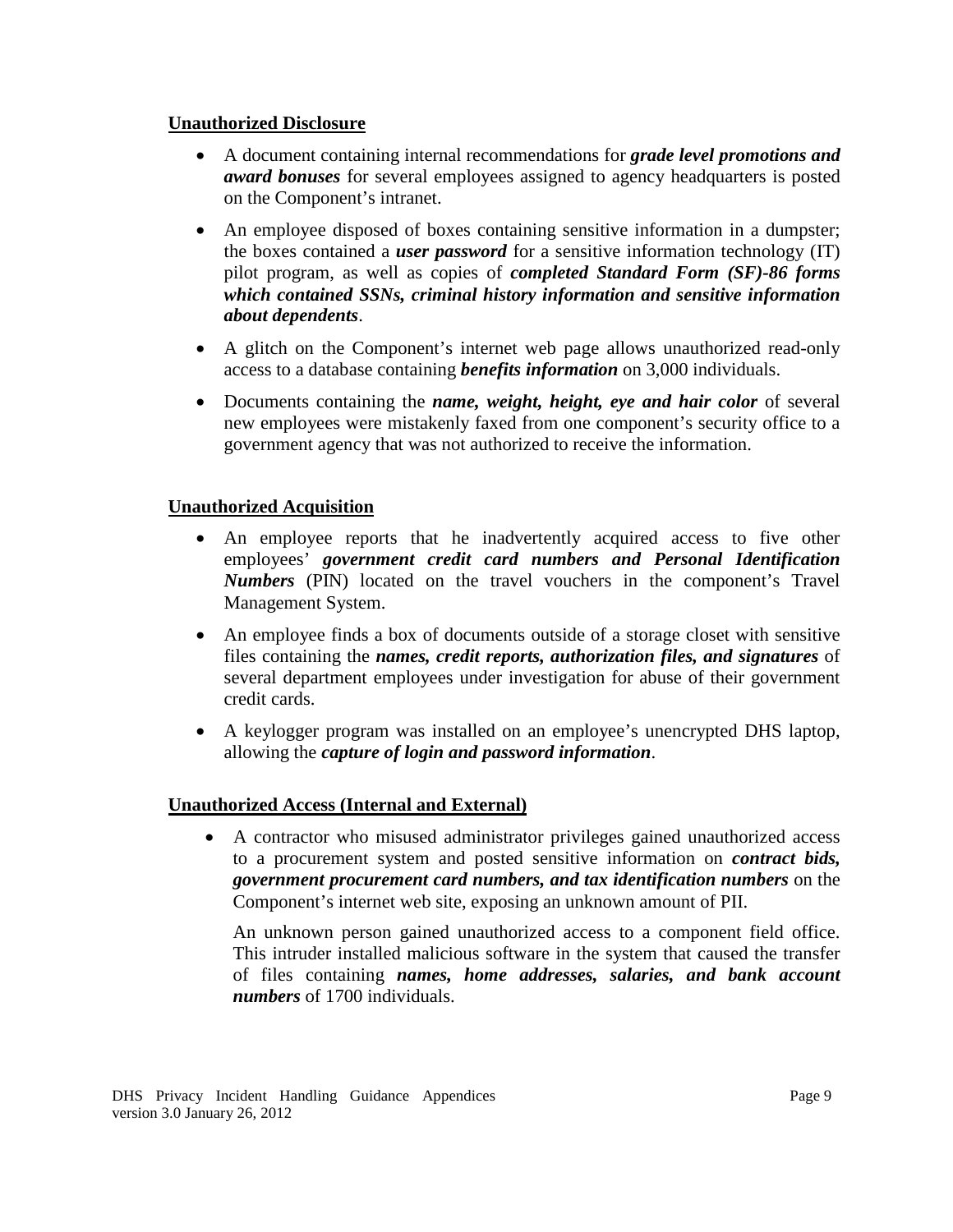# **Appendix D: DHS Privacy Playbook: Handling Process Overview**

This checklist provides the critical steps to be performed in the handling of a Privacy Incident. **Upon detection, DHS personnel must immediately report ALL suspected and confirmed incidents involving PII. DHS must officially report the incident to the U.S.-Computer Emergency Response Team (US-CERT) within one hour of notice to the DHS Chief Information Security Officer (CISO).** 

DHS personnel must expedite reporting to ensure compliance with the mandatory OMB onehour requirement. The incident handler must prioritize the activities identified in the following Process Overview as circumstances warrant.

#### **Handling Process Overview**

| <b>Reporting (Section 4)</b>                                                                                                                                                                                                                                                                                                             |  |
|------------------------------------------------------------------------------------------------------------------------------------------------------------------------------------------------------------------------------------------------------------------------------------------------------------------------------------------|--|
| DHS personnel detect incident that may involve PII.                                                                                                                                                                                                                                                                                      |  |
| DHS personnel notify Program Manager (PM) of suspected or confirmed incident. If PM is not available,<br>DHS personnel contact Component Help Desk.                                                                                                                                                                                      |  |
| PM evaluates facts and determines whether an incident involving PII may have occurred.                                                                                                                                                                                                                                                   |  |
| PM makes preliminary report to Component IT Security Entity (e.g., Component Information Systems<br>Security Manager [ISSM] / Component Security Operations Center [SOC] / Computer Security Incident<br>Response Center [CSIRC]) if PM determines an incident may have occurred.                                                        |  |
| Component IT Security Entity consults with Component Privacy Officer/Privacy Office Point of Contact<br>(PPOC) to confirm whether Privacy Incident has occurred and to coordinate incident handling.                                                                                                                                     |  |
| Component Privacy Officer/PPOC or Component IT Security Entity enters report data into DHS EOC Online<br>Incident Handling System at https://eoconline.dhs.gov.                                                                                                                                                                          |  |
| DHS SOC analyst reviews report for accuracy and completeness and transmits report to US-CERT.                                                                                                                                                                                                                                            |  |
| DHS SOC automatically transmits Privacy Incident Notification to the DHS Deputy Secretary, DHS CPO,<br>DHS Privacy Office, Director of Privacy Incidents and Inquiries, DHS Chief Information Officer (CIO), DHS<br>Deputy CIO, DHS CISO, and DHS Office of General Counsel (OGC) alerting DHS senior officials of report<br>to US-CERT. |  |
| Component Privacy Officer/PPOC notifies DHS or Component Chief Financial Officer (CFO) of any Privacy<br>Incident involving CFO Designated Financial Systems and government-issued credit cards.                                                                                                                                         |  |
| DHS or Component CFO notifies the affected bank(s) of the incident when appropriate.                                                                                                                                                                                                                                                     |  |
| The Component Privacy Officer/PPOC supplements the Privacy Incident Report to reflect the CFO's<br>notification of the affected bank(s).                                                                                                                                                                                                 |  |
| Component Privacy Officer/PPOC notifies the DHS or Component CFO of any Privacy Incident involving<br>individuals' bank account numbers used for direct deposit of credit card reimbursements, government<br>employee salaries, or any benefit information.                                                                              |  |
| The DHS or Component CFO notifies the Chief Human Capital Officer (CHCO) and the affected<br>$bank(s)$ of the incident when appropriate.                                                                                                                                                                                                 |  |
| DHS or Component CFO informs the Component Privacy Officer/PPOC of such notification.                                                                                                                                                                                                                                                    |  |
| Component Privacy Officer/PPOC supplements the Privacy Incident Report to reflect the CFO's<br>notification of affected bank(s).                                                                                                                                                                                                         |  |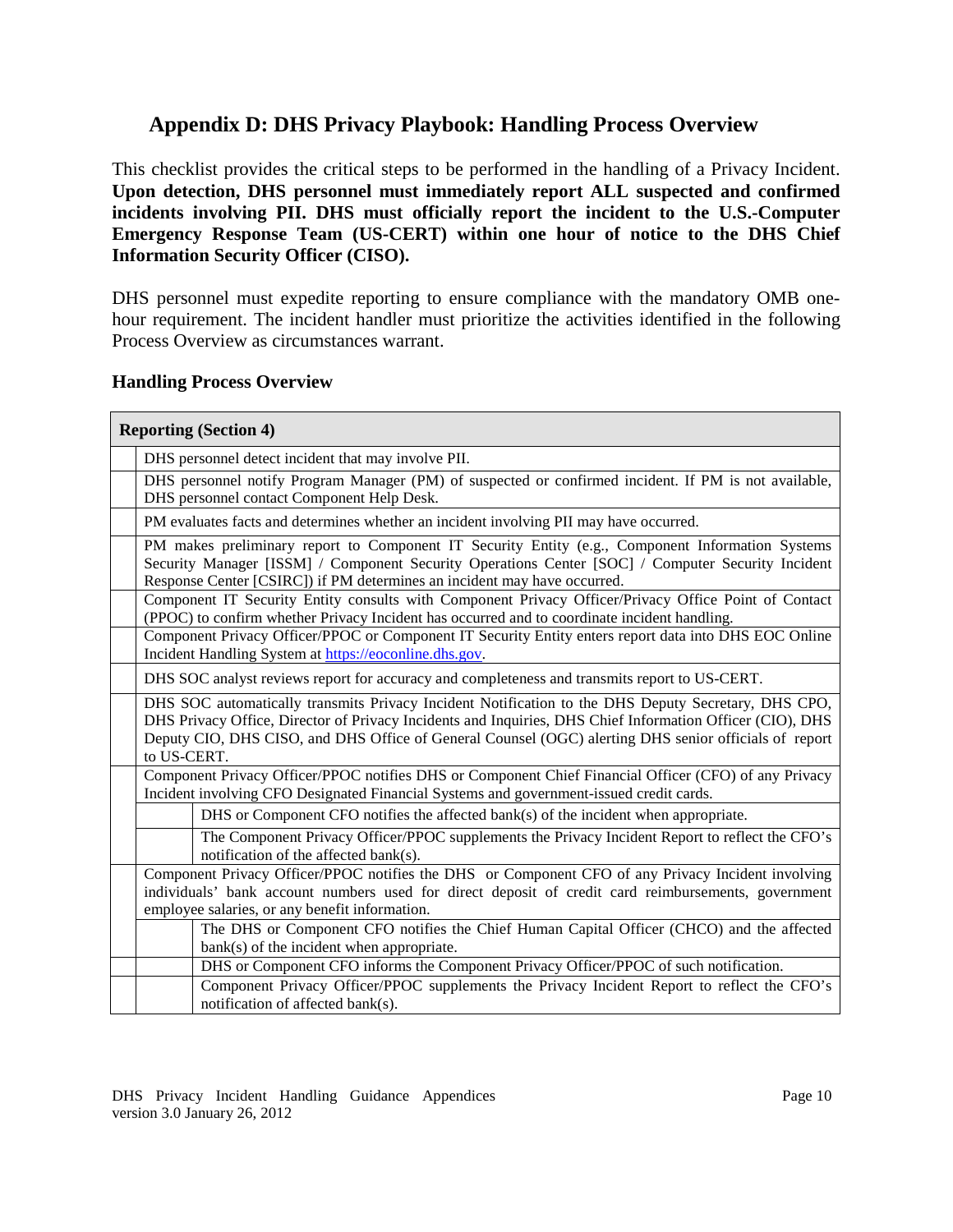| If an incident was initially reported as a Computer Security Incident and DHS SOC subsequently determines  |  |  |
|------------------------------------------------------------------------------------------------------------|--|--|
| that the incident is also a Privacy Incident, the Component Privacy Officer/PPOC is notified. DHS SOC then |  |  |
| notifies the DHS Deputy Secretary, DHS CPO, DHS CIO, DHS Deputy CIO, DHS CISO, and DHS OGC of              |  |  |
| the change in categorization.                                                                              |  |  |
| $\Box$                                                                                                     |  |  |
| If a Privacy Incident impacts the security of an IT system, the PM refers to the DHS SOC                   |  |  |
| CONOPS document for incident handling requirements.                                                        |  |  |
| If the Component Privacy Officer/PPOC determines that the incident affects additional components, the      |  |  |
| Component Privacy Officer/PPOC must notify components directly and document notification in Privacy        |  |  |
| Incident Report. In addition, the Component Privacy Officer/PPOC must notify DHS SOC.                      |  |  |
| DHS CIO notifies the DHS Chief Security Office (CSO) when the incident involves security-related issues    |  |  |
| affecting DHS personnel, property, facilities, and information.                                            |  |  |
|                                                                                                            |  |  |
| US-CERT reports the incident to the appropriate external government entities.                              |  |  |
| Component Privacy Officer/PPOC responds to inquiries from US-CERT regarding the Privacy Incident.          |  |  |
| Component Privacy Officer/PPOC supplements report at https://eoconline.dhs.gov as needed.                  |  |  |
| Escalation to Determine Who Handles Incident and To Make Preliminary Recommendation                        |  |  |
| <b>Regarding Notification (Section 5)</b>                                                                  |  |  |
| Component Privacy Officer/PPOC conducts a risk analysis of the incident and documents the analysis in the  |  |  |
|                                                                                                            |  |  |
| Privacy Incident Report in the DHS EOC Online Incident Handling System.                                    |  |  |
| Component Privacy Officer/PPOC consults with the Component IT Security Entity if the incident impacts the  |  |  |
| security of a DHS IT system.                                                                               |  |  |
| Once the Privacy Incident has been reported to the DHS SOC, the Component Privacy Officer/PPOC             |  |  |
| immediately evaluates the context of the incident and the PII that was potentially or actually lost or     |  |  |
| compromised.                                                                                               |  |  |
| Component Privacy Officer/PPOC identifies the type of risk involved in the incident.                       |  |  |
| The Component Privacy Officer/PPOC evaluates whether the data elements constitute the                      |  |  |
| type of information that may pose a risk of identity theft (e.g., types include: (1) SSN; or               |  |  |
| (2) name, address, or telephone number combined with: (a) any government-issued                            |  |  |
| identification number; (b) biometric record; (c) financial account number; or (d) any                      |  |  |
| additional specific factor that adds to the personally identifying profile of a specific                   |  |  |
| individual; (3) date of birth, password, and mother's maiden name; or (4) Sensitive PII,                   |  |  |
|                                                                                                            |  |  |
| such as SSN, Alien Registration Number, driver's license or state identification number,                   |  |  |
| passport number, financial account number, citizenship or immigration status, or medical                   |  |  |
| information.                                                                                               |  |  |
| If the Component Privacy Officer/PPOC neither suspects nor confirms that<br>П                              |  |  |
| identity theft is implicated, then the Component Privacy Officer/PPOC proceeds                             |  |  |
| with the evaluation of the five factors determining the likely risk of harm.                               |  |  |
| If identity theft is implicated, the Component Privacy Officer/PPOC creates a plan<br>Ц                    |  |  |
| that is tailored to the nature and scope of the risk. This may involve convening a                         |  |  |
| specialized PIRT.                                                                                          |  |  |
|                                                                                                            |  |  |
| Component Privacy Officer/PPOC evaluates the five factors to determine the likely risk of harm             |  |  |
| posed by the Privacy Incident:                                                                             |  |  |
| The nature of the data elements involved;<br>п                                                             |  |  |
| The number of individuals affected;<br>П                                                                   |  |  |
| The likelihood the PII is accessible and usable;<br>П                                                      |  |  |
| The likelihood the Privacy Incident may lead to harm;<br>◻                                                 |  |  |
| The ability to mitigate the risk of harm.<br>□                                                             |  |  |
| Component Privacy Officer/PPOC assigns an impact level of low, moderate, or high to each risk factor.      |  |  |
|                                                                                                            |  |  |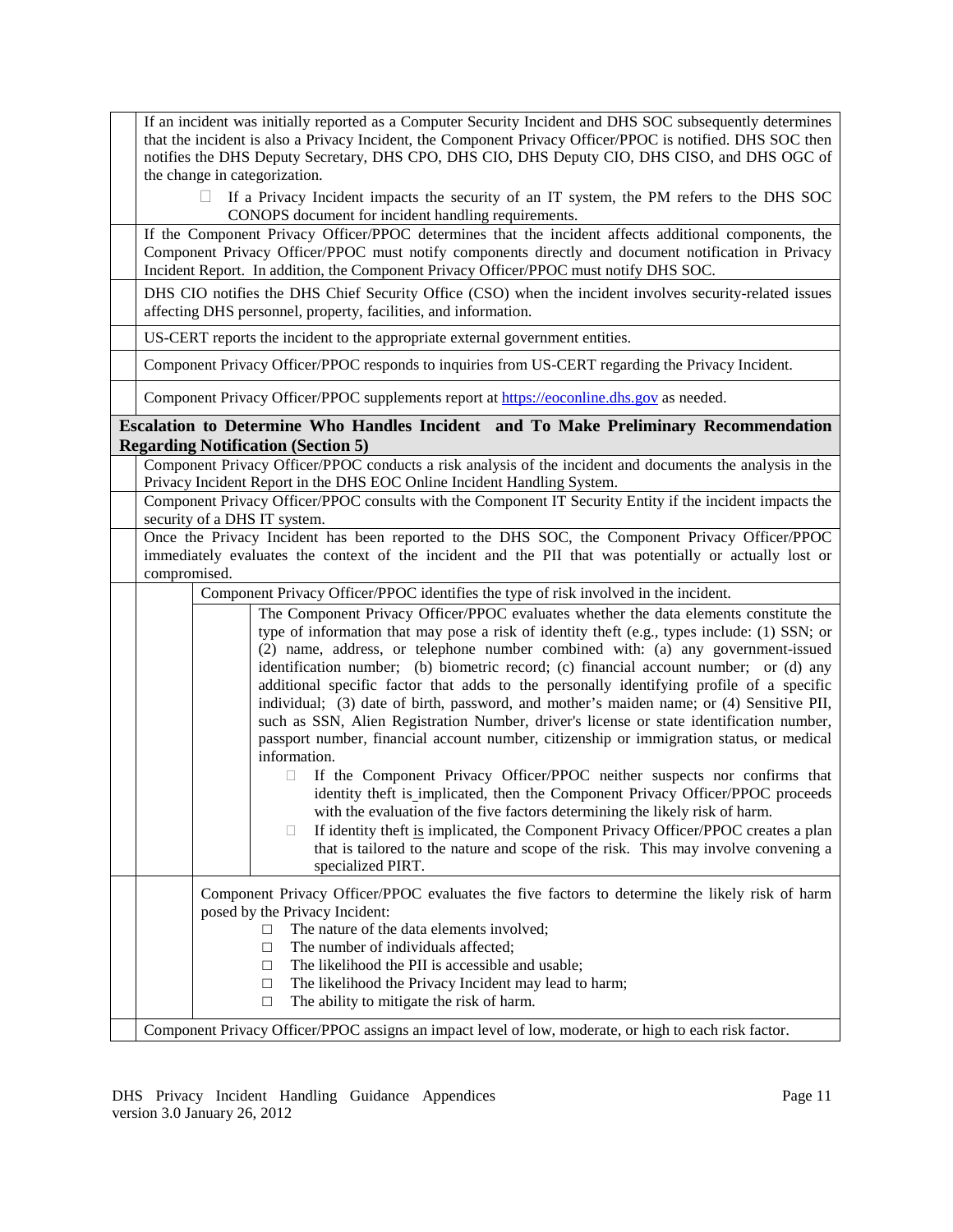|                                                                                                                                                                                                                                                                                                                                                                                                | The likely risk of harm is LOW when the risk of identity theft or other harm is unlikely (e.g., the<br>compromise of the PII could not lead to identity theft or other risk of harm; the PII has been<br>recovered and determined that there was no access or distribution of information; the PII was<br>encrypted in accordance with DHS Policy for Laptop Computer and Other Mobile Computing<br>Devices and validated by the National Institute of Standards and Technology [NIST]).<br>The likely risk of harm is MODERATE or HIGH when criminal activity is suspected or<br>confirmed.                                                                                                                                                             |
|------------------------------------------------------------------------------------------------------------------------------------------------------------------------------------------------------------------------------------------------------------------------------------------------------------------------------------------------------------------------------------------------|----------------------------------------------------------------------------------------------------------------------------------------------------------------------------------------------------------------------------------------------------------------------------------------------------------------------------------------------------------------------------------------------------------------------------------------------------------------------------------------------------------------------------------------------------------------------------------------------------------------------------------------------------------------------------------------------------------------------------------------------------------|
|                                                                                                                                                                                                                                                                                                                                                                                                | Component Privacy Officer/PPOC, in coordination with Component SOC or<br>П<br>DHS SOC Government Watch Officer, will ensure external notification of law<br>enforcement for incidents that do not impact physical security; such notification<br>should be handled in consultation with the DHS CPO.<br>If criminal activity impacts physical security, the Component Privacy<br>u<br>Officer/PPOC, in coordination with Component SOC or DHS SOC Government<br>Watch Officer, will ensure consultation and reporting with the Component                                                                                                                                                                                                                 |
|                                                                                                                                                                                                                                                                                                                                                                                                | CSO; Component CSO will determine whether contacting internal or external<br>law enforcement is necessary.<br>Notification and involvement of internal or external law enforcement must be<br>П.<br>documented in the Privacy Incident Report.<br>All Sensitive PII must be designated as MODERATE or HIGH impact.                                                                                                                                                                                                                                                                                                                                                                                                                                       |
|                                                                                                                                                                                                                                                                                                                                                                                                | Component Privacy Officer/PPOC recommends who should handle the incident (i.e., Component Privacy<br>Officer/PPOC or specialized PIRT) for purposes of investigation, notification, mitigation, and closure.                                                                                                                                                                                                                                                                                                                                                                                                                                                                                                                                             |
|                                                                                                                                                                                                                                                                                                                                                                                                | Privacy Incidents with a LOW potential impact do not create a reasonable risk of harm and can be<br>handled with minimum resources by the Component Privacy Officer/PPOC. Therefore, the<br>Component Privacy Officer/PPOC will be responsible for handling Low-Impact Privacy Incidents,<br>with guidance, as needed, from the DHS Privacy Office.                                                                                                                                                                                                                                                                                                                                                                                                      |
|                                                                                                                                                                                                                                                                                                                                                                                                | If the incident meets or exceeds the reasonable risk of harm standard, its potential will be moderate<br>or high. The likely risk of harm for an incident in which criminal activity is suspected or confirmed<br>is MODERATE or HIGH. Incidents involving Sensitive PII are always designated as MODERATE<br>or HIGH impact.                                                                                                                                                                                                                                                                                                                                                                                                                            |
|                                                                                                                                                                                                                                                                                                                                                                                                | The Component Privacy Officer/PPOC will use their best judgment in determining who would<br>comprise the PIRT to handle a Moderate-Impact incident occurring at the Component level. A<br>specialized PIRT may be convened when the <i>potential impact</i> of the Privacy Incident occurring at<br>the Component level is MODERATE according to Section 5.2. See Section 1.4.11 when<br>considering enhancing the PIRT. A specialized PIRT may be convened when the <i>potential impact</i> of<br>the Privacy Incident is HIGH according to Section 5.2, or when the <i>potential impact</i> of the incident<br>is MODERATE but occurred at DHS Headquarters. The PIRT members will provide advice and<br>assistance as needed to address the incident. |
| If the incident involves government-issued credit cards, individuals' bank account numbers used for direct<br>deposit of credit card reimbursements, government employee salaries, or any benefit information, or CFO<br>Designated Financial Systems, the Component Privacy Officer/PPOC determines whether the DHS or<br>Component CFO should be included if a specialized PIRT is convened. |                                                                                                                                                                                                                                                                                                                                                                                                                                                                                                                                                                                                                                                                                                                                                          |
|                                                                                                                                                                                                                                                                                                                                                                                                | DHS CIO notifies DHS CSO when the incident involves security-related issues affecting DHS personnel,<br>property, facilities, and information.                                                                                                                                                                                                                                                                                                                                                                                                                                                                                                                                                                                                           |
| warranted                                                                                                                                                                                                                                                                                                                                                                                      | Component Privacy Officer/PPOC makes a preliminary recommendation as to whether notification is                                                                                                                                                                                                                                                                                                                                                                                                                                                                                                                                                                                                                                                          |
|                                                                                                                                                                                                                                                                                                                                                                                                | Component Privacy Officer/PPOC recommends notification when there is a reasonable risk of harm<br>and the decision will not lead to the overuse of notification.                                                                                                                                                                                                                                                                                                                                                                                                                                                                                                                                                                                         |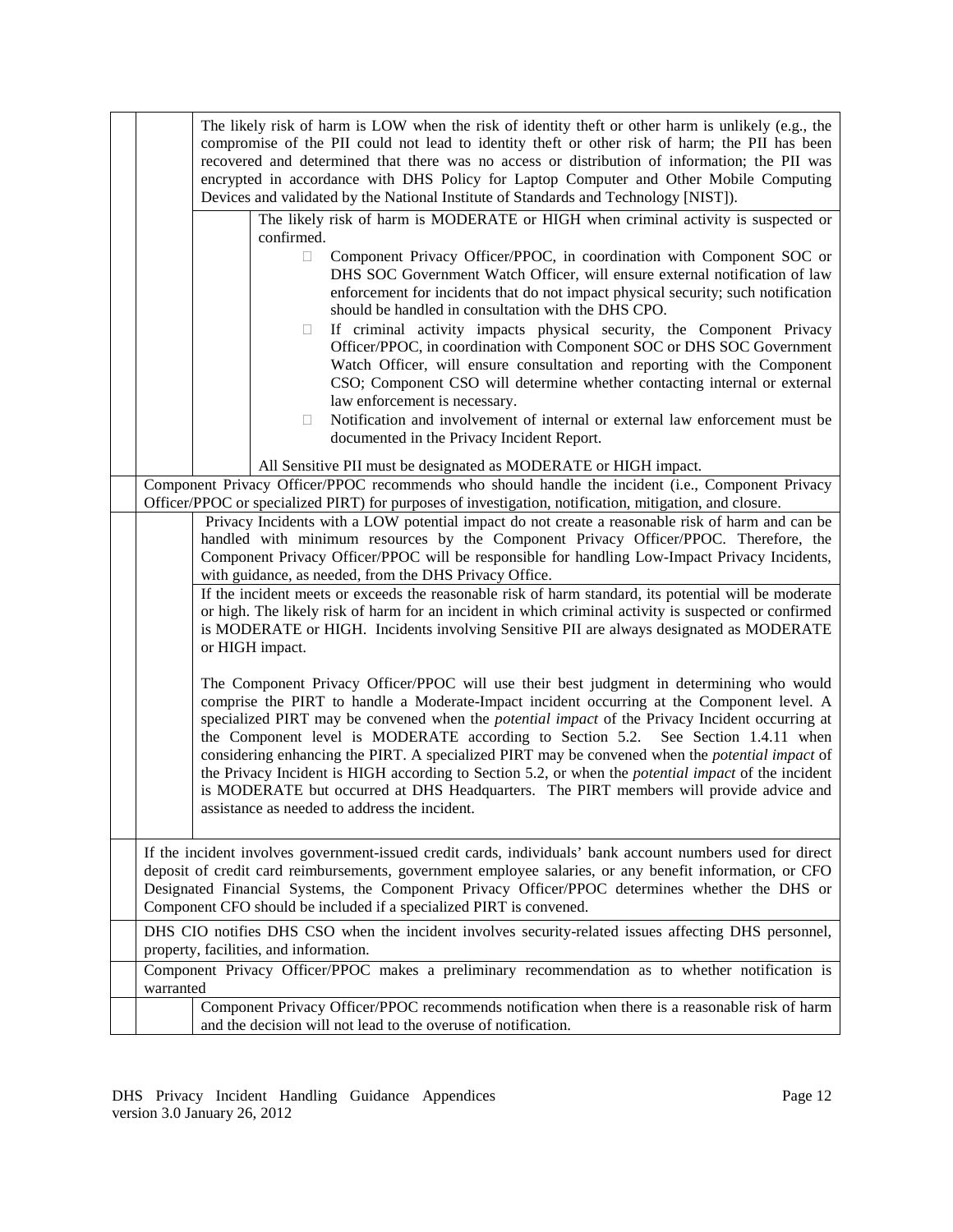| Component Privacy Officer/PPOC identifies the steps DHS should take to mitigate the risk of harm.<br><b>Mitigation (Section 6)</b><br>Component Privacy Officer/PPOC works in consultation with the Component IT Security Entity, specialized<br>PIRT (if convened), and PM to prevent or minimize any consequent harm.<br>PM gathers, secures, and documents evidence of the incident.<br>PMs collaborate with Component Privacy Officer/PPOC and Component IT Security Entity regarding<br>containment measures.<br>Component IT Security Entity and Component Privacy Officer/PPOC manage and contain the incident.<br>Component IT Security Entity and Component Privacy Officer/PPOC implement actions to correct and prevent<br>further risks stemming from the incident.<br>Component Privacy Officer/PPOC secures paper records, if applicable.<br>Component IT Security Entity and Component Privacy Officer/PPOC identify and mitigate exploited<br>vulnerabilities.<br>Component IT Security Entity removes malicious code or compromised or inappropriate materials from the<br>network (including intranet) and/or Internet.<br>Component IT Security Entity returns affected systems to an operationally ready state and confirms that the<br>affected systems are functioning normally.<br>Component Privacy Officer/PPOC restores security measures protecting paper information, if applicable.<br>Component IT Security Entity and Component Privacy Officer/PPOC consider countermeasures as dictated by the<br>nature and sensitivity of the PII, including but not limited to:<br>Notification of affected individuals, the public, and other government entities (Section 8);<br>□<br>Offering credit monitoring services to mitigate the misuse of the PII and identify patterns of suspicious<br>□<br>behavior;<br>Removal of information from an Internet or intranet page;<br>□<br>Notification of the DHS CPO, DHS OIG, DHS CSO, and DHS OGC if criminal activity is suspected or<br>□<br>confirmed and consultation to determine whether law enforcement should be notified; and<br>Notification of the affected bank for incidents involving credit cards or bank accounts (Sections 4 and 5).<br>Component IT Security Entity and Component Privacy Officer/PPOC document all implemented mitigation<br>measures in the Privacy Incident Report.<br>Investigation [PIRT members, Component Privacy Officer/PPOC, or Component IT Security<br>Entity serve as investigators unless or until a lead investigator is designated] (Section 7)<br>Investigators limit internal notifications and access to individuals who have a legitimate need to know.<br>Investigators review what has occurred:<br>Document the investigation and gather all information necessary to describe and respond to the<br>П.<br>incident.<br>Review the Privacy Incident Report submitted to US-CERT and identify what additional information<br>$\Box$<br>is necessary.<br>Confirm what personal information is lost or at risk.<br>$\Box$<br>Identify what steps have been taken to reduce the risk of harm.<br>П<br>Investigators develop a plan of action.<br>If a specialized PIRT is convened, clearly define investigative responsibilities of each PIRT member<br>based upon the capability, expertise, and authority of the member in order to ensure proper handling<br>of the Privacy Incident and to avoid duplicative efforts.<br>Identify the lead investigator for a particular Privacy Incident. It should be someone who is trained | Notification must be consistent with the needs of law enforcement, national security, and any<br>measures necessary for DHS to determine the scope of the incident, and if applicable, restore the<br>reasonable integrity of the data system. |
|----------------------------------------------------------------------------------------------------------------------------------------------------------------------------------------------------------------------------------------------------------------------------------------------------------------------------------------------------------------------------------------------------------------------------------------------------------------------------------------------------------------------------------------------------------------------------------------------------------------------------------------------------------------------------------------------------------------------------------------------------------------------------------------------------------------------------------------------------------------------------------------------------------------------------------------------------------------------------------------------------------------------------------------------------------------------------------------------------------------------------------------------------------------------------------------------------------------------------------------------------------------------------------------------------------------------------------------------------------------------------------------------------------------------------------------------------------------------------------------------------------------------------------------------------------------------------------------------------------------------------------------------------------------------------------------------------------------------------------------------------------------------------------------------------------------------------------------------------------------------------------------------------------------------------------------------------------------------------------------------------------------------------------------------------------------------------------------------------------------------------------------------------------------------------------------------------------------------------------------------------------------------------------------------------------------------------------------------------------------------------------------------------------------------------------------------------------------------------------------------------------------------------------------------------------------------------------------------------------------------------------------------------------------------------------------------------------------------------------------------------------------------------------------------------------------------------------------------------------------------------------------------------------------------------------------------------------------------------------------------------------------------------------------------------------------------------------------------------------------------------------------------------------------------------------------------------------------------------------------------------------------------------------------------------------------------------------------------------------------------------------------------------------------------------------------------------------------------------------------------------------------------------------------------------------------|------------------------------------------------------------------------------------------------------------------------------------------------------------------------------------------------------------------------------------------------|
|                                                                                                                                                                                                                                                                                                                                                                                                                                                                                                                                                                                                                                                                                                                                                                                                                                                                                                                                                                                                                                                                                                                                                                                                                                                                                                                                                                                                                                                                                                                                                                                                                                                                                                                                                                                                                                                                                                                                                                                                                                                                                                                                                                                                                                                                                                                                                                                                                                                                                                                                                                                                                                                                                                                                                                                                                                                                                                                                                                                                                                                                                                                                                                                                                                                                                                                                                                                                                                                                                                                                                                |                                                                                                                                                                                                                                                |
|                                                                                                                                                                                                                                                                                                                                                                                                                                                                                                                                                                                                                                                                                                                                                                                                                                                                                                                                                                                                                                                                                                                                                                                                                                                                                                                                                                                                                                                                                                                                                                                                                                                                                                                                                                                                                                                                                                                                                                                                                                                                                                                                                                                                                                                                                                                                                                                                                                                                                                                                                                                                                                                                                                                                                                                                                                                                                                                                                                                                                                                                                                                                                                                                                                                                                                                                                                                                                                                                                                                                                                |                                                                                                                                                                                                                                                |
|                                                                                                                                                                                                                                                                                                                                                                                                                                                                                                                                                                                                                                                                                                                                                                                                                                                                                                                                                                                                                                                                                                                                                                                                                                                                                                                                                                                                                                                                                                                                                                                                                                                                                                                                                                                                                                                                                                                                                                                                                                                                                                                                                                                                                                                                                                                                                                                                                                                                                                                                                                                                                                                                                                                                                                                                                                                                                                                                                                                                                                                                                                                                                                                                                                                                                                                                                                                                                                                                                                                                                                |                                                                                                                                                                                                                                                |
|                                                                                                                                                                                                                                                                                                                                                                                                                                                                                                                                                                                                                                                                                                                                                                                                                                                                                                                                                                                                                                                                                                                                                                                                                                                                                                                                                                                                                                                                                                                                                                                                                                                                                                                                                                                                                                                                                                                                                                                                                                                                                                                                                                                                                                                                                                                                                                                                                                                                                                                                                                                                                                                                                                                                                                                                                                                                                                                                                                                                                                                                                                                                                                                                                                                                                                                                                                                                                                                                                                                                                                |                                                                                                                                                                                                                                                |
|                                                                                                                                                                                                                                                                                                                                                                                                                                                                                                                                                                                                                                                                                                                                                                                                                                                                                                                                                                                                                                                                                                                                                                                                                                                                                                                                                                                                                                                                                                                                                                                                                                                                                                                                                                                                                                                                                                                                                                                                                                                                                                                                                                                                                                                                                                                                                                                                                                                                                                                                                                                                                                                                                                                                                                                                                                                                                                                                                                                                                                                                                                                                                                                                                                                                                                                                                                                                                                                                                                                                                                |                                                                                                                                                                                                                                                |
|                                                                                                                                                                                                                                                                                                                                                                                                                                                                                                                                                                                                                                                                                                                                                                                                                                                                                                                                                                                                                                                                                                                                                                                                                                                                                                                                                                                                                                                                                                                                                                                                                                                                                                                                                                                                                                                                                                                                                                                                                                                                                                                                                                                                                                                                                                                                                                                                                                                                                                                                                                                                                                                                                                                                                                                                                                                                                                                                                                                                                                                                                                                                                                                                                                                                                                                                                                                                                                                                                                                                                                |                                                                                                                                                                                                                                                |
|                                                                                                                                                                                                                                                                                                                                                                                                                                                                                                                                                                                                                                                                                                                                                                                                                                                                                                                                                                                                                                                                                                                                                                                                                                                                                                                                                                                                                                                                                                                                                                                                                                                                                                                                                                                                                                                                                                                                                                                                                                                                                                                                                                                                                                                                                                                                                                                                                                                                                                                                                                                                                                                                                                                                                                                                                                                                                                                                                                                                                                                                                                                                                                                                                                                                                                                                                                                                                                                                                                                                                                |                                                                                                                                                                                                                                                |
|                                                                                                                                                                                                                                                                                                                                                                                                                                                                                                                                                                                                                                                                                                                                                                                                                                                                                                                                                                                                                                                                                                                                                                                                                                                                                                                                                                                                                                                                                                                                                                                                                                                                                                                                                                                                                                                                                                                                                                                                                                                                                                                                                                                                                                                                                                                                                                                                                                                                                                                                                                                                                                                                                                                                                                                                                                                                                                                                                                                                                                                                                                                                                                                                                                                                                                                                                                                                                                                                                                                                                                |                                                                                                                                                                                                                                                |
|                                                                                                                                                                                                                                                                                                                                                                                                                                                                                                                                                                                                                                                                                                                                                                                                                                                                                                                                                                                                                                                                                                                                                                                                                                                                                                                                                                                                                                                                                                                                                                                                                                                                                                                                                                                                                                                                                                                                                                                                                                                                                                                                                                                                                                                                                                                                                                                                                                                                                                                                                                                                                                                                                                                                                                                                                                                                                                                                                                                                                                                                                                                                                                                                                                                                                                                                                                                                                                                                                                                                                                |                                                                                                                                                                                                                                                |
|                                                                                                                                                                                                                                                                                                                                                                                                                                                                                                                                                                                                                                                                                                                                                                                                                                                                                                                                                                                                                                                                                                                                                                                                                                                                                                                                                                                                                                                                                                                                                                                                                                                                                                                                                                                                                                                                                                                                                                                                                                                                                                                                                                                                                                                                                                                                                                                                                                                                                                                                                                                                                                                                                                                                                                                                                                                                                                                                                                                                                                                                                                                                                                                                                                                                                                                                                                                                                                                                                                                                                                |                                                                                                                                                                                                                                                |
|                                                                                                                                                                                                                                                                                                                                                                                                                                                                                                                                                                                                                                                                                                                                                                                                                                                                                                                                                                                                                                                                                                                                                                                                                                                                                                                                                                                                                                                                                                                                                                                                                                                                                                                                                                                                                                                                                                                                                                                                                                                                                                                                                                                                                                                                                                                                                                                                                                                                                                                                                                                                                                                                                                                                                                                                                                                                                                                                                                                                                                                                                                                                                                                                                                                                                                                                                                                                                                                                                                                                                                |                                                                                                                                                                                                                                                |
|                                                                                                                                                                                                                                                                                                                                                                                                                                                                                                                                                                                                                                                                                                                                                                                                                                                                                                                                                                                                                                                                                                                                                                                                                                                                                                                                                                                                                                                                                                                                                                                                                                                                                                                                                                                                                                                                                                                                                                                                                                                                                                                                                                                                                                                                                                                                                                                                                                                                                                                                                                                                                                                                                                                                                                                                                                                                                                                                                                                                                                                                                                                                                                                                                                                                                                                                                                                                                                                                                                                                                                |                                                                                                                                                                                                                                                |
|                                                                                                                                                                                                                                                                                                                                                                                                                                                                                                                                                                                                                                                                                                                                                                                                                                                                                                                                                                                                                                                                                                                                                                                                                                                                                                                                                                                                                                                                                                                                                                                                                                                                                                                                                                                                                                                                                                                                                                                                                                                                                                                                                                                                                                                                                                                                                                                                                                                                                                                                                                                                                                                                                                                                                                                                                                                                                                                                                                                                                                                                                                                                                                                                                                                                                                                                                                                                                                                                                                                                                                |                                                                                                                                                                                                                                                |
|                                                                                                                                                                                                                                                                                                                                                                                                                                                                                                                                                                                                                                                                                                                                                                                                                                                                                                                                                                                                                                                                                                                                                                                                                                                                                                                                                                                                                                                                                                                                                                                                                                                                                                                                                                                                                                                                                                                                                                                                                                                                                                                                                                                                                                                                                                                                                                                                                                                                                                                                                                                                                                                                                                                                                                                                                                                                                                                                                                                                                                                                                                                                                                                                                                                                                                                                                                                                                                                                                                                                                                |                                                                                                                                                                                                                                                |
|                                                                                                                                                                                                                                                                                                                                                                                                                                                                                                                                                                                                                                                                                                                                                                                                                                                                                                                                                                                                                                                                                                                                                                                                                                                                                                                                                                                                                                                                                                                                                                                                                                                                                                                                                                                                                                                                                                                                                                                                                                                                                                                                                                                                                                                                                                                                                                                                                                                                                                                                                                                                                                                                                                                                                                                                                                                                                                                                                                                                                                                                                                                                                                                                                                                                                                                                                                                                                                                                                                                                                                |                                                                                                                                                                                                                                                |
|                                                                                                                                                                                                                                                                                                                                                                                                                                                                                                                                                                                                                                                                                                                                                                                                                                                                                                                                                                                                                                                                                                                                                                                                                                                                                                                                                                                                                                                                                                                                                                                                                                                                                                                                                                                                                                                                                                                                                                                                                                                                                                                                                                                                                                                                                                                                                                                                                                                                                                                                                                                                                                                                                                                                                                                                                                                                                                                                                                                                                                                                                                                                                                                                                                                                                                                                                                                                                                                                                                                                                                |                                                                                                                                                                                                                                                |
|                                                                                                                                                                                                                                                                                                                                                                                                                                                                                                                                                                                                                                                                                                                                                                                                                                                                                                                                                                                                                                                                                                                                                                                                                                                                                                                                                                                                                                                                                                                                                                                                                                                                                                                                                                                                                                                                                                                                                                                                                                                                                                                                                                                                                                                                                                                                                                                                                                                                                                                                                                                                                                                                                                                                                                                                                                                                                                                                                                                                                                                                                                                                                                                                                                                                                                                                                                                                                                                                                                                                                                |                                                                                                                                                                                                                                                |
|                                                                                                                                                                                                                                                                                                                                                                                                                                                                                                                                                                                                                                                                                                                                                                                                                                                                                                                                                                                                                                                                                                                                                                                                                                                                                                                                                                                                                                                                                                                                                                                                                                                                                                                                                                                                                                                                                                                                                                                                                                                                                                                                                                                                                                                                                                                                                                                                                                                                                                                                                                                                                                                                                                                                                                                                                                                                                                                                                                                                                                                                                                                                                                                                                                                                                                                                                                                                                                                                                                                                                                |                                                                                                                                                                                                                                                |
|                                                                                                                                                                                                                                                                                                                                                                                                                                                                                                                                                                                                                                                                                                                                                                                                                                                                                                                                                                                                                                                                                                                                                                                                                                                                                                                                                                                                                                                                                                                                                                                                                                                                                                                                                                                                                                                                                                                                                                                                                                                                                                                                                                                                                                                                                                                                                                                                                                                                                                                                                                                                                                                                                                                                                                                                                                                                                                                                                                                                                                                                                                                                                                                                                                                                                                                                                                                                                                                                                                                                                                |                                                                                                                                                                                                                                                |
|                                                                                                                                                                                                                                                                                                                                                                                                                                                                                                                                                                                                                                                                                                                                                                                                                                                                                                                                                                                                                                                                                                                                                                                                                                                                                                                                                                                                                                                                                                                                                                                                                                                                                                                                                                                                                                                                                                                                                                                                                                                                                                                                                                                                                                                                                                                                                                                                                                                                                                                                                                                                                                                                                                                                                                                                                                                                                                                                                                                                                                                                                                                                                                                                                                                                                                                                                                                                                                                                                                                                                                |                                                                                                                                                                                                                                                |
|                                                                                                                                                                                                                                                                                                                                                                                                                                                                                                                                                                                                                                                                                                                                                                                                                                                                                                                                                                                                                                                                                                                                                                                                                                                                                                                                                                                                                                                                                                                                                                                                                                                                                                                                                                                                                                                                                                                                                                                                                                                                                                                                                                                                                                                                                                                                                                                                                                                                                                                                                                                                                                                                                                                                                                                                                                                                                                                                                                                                                                                                                                                                                                                                                                                                                                                                                                                                                                                                                                                                                                |                                                                                                                                                                                                                                                |
|                                                                                                                                                                                                                                                                                                                                                                                                                                                                                                                                                                                                                                                                                                                                                                                                                                                                                                                                                                                                                                                                                                                                                                                                                                                                                                                                                                                                                                                                                                                                                                                                                                                                                                                                                                                                                                                                                                                                                                                                                                                                                                                                                                                                                                                                                                                                                                                                                                                                                                                                                                                                                                                                                                                                                                                                                                                                                                                                                                                                                                                                                                                                                                                                                                                                                                                                                                                                                                                                                                                                                                |                                                                                                                                                                                                                                                |
|                                                                                                                                                                                                                                                                                                                                                                                                                                                                                                                                                                                                                                                                                                                                                                                                                                                                                                                                                                                                                                                                                                                                                                                                                                                                                                                                                                                                                                                                                                                                                                                                                                                                                                                                                                                                                                                                                                                                                                                                                                                                                                                                                                                                                                                                                                                                                                                                                                                                                                                                                                                                                                                                                                                                                                                                                                                                                                                                                                                                                                                                                                                                                                                                                                                                                                                                                                                                                                                                                                                                                                |                                                                                                                                                                                                                                                |
|                                                                                                                                                                                                                                                                                                                                                                                                                                                                                                                                                                                                                                                                                                                                                                                                                                                                                                                                                                                                                                                                                                                                                                                                                                                                                                                                                                                                                                                                                                                                                                                                                                                                                                                                                                                                                                                                                                                                                                                                                                                                                                                                                                                                                                                                                                                                                                                                                                                                                                                                                                                                                                                                                                                                                                                                                                                                                                                                                                                                                                                                                                                                                                                                                                                                                                                                                                                                                                                                                                                                                                |                                                                                                                                                                                                                                                |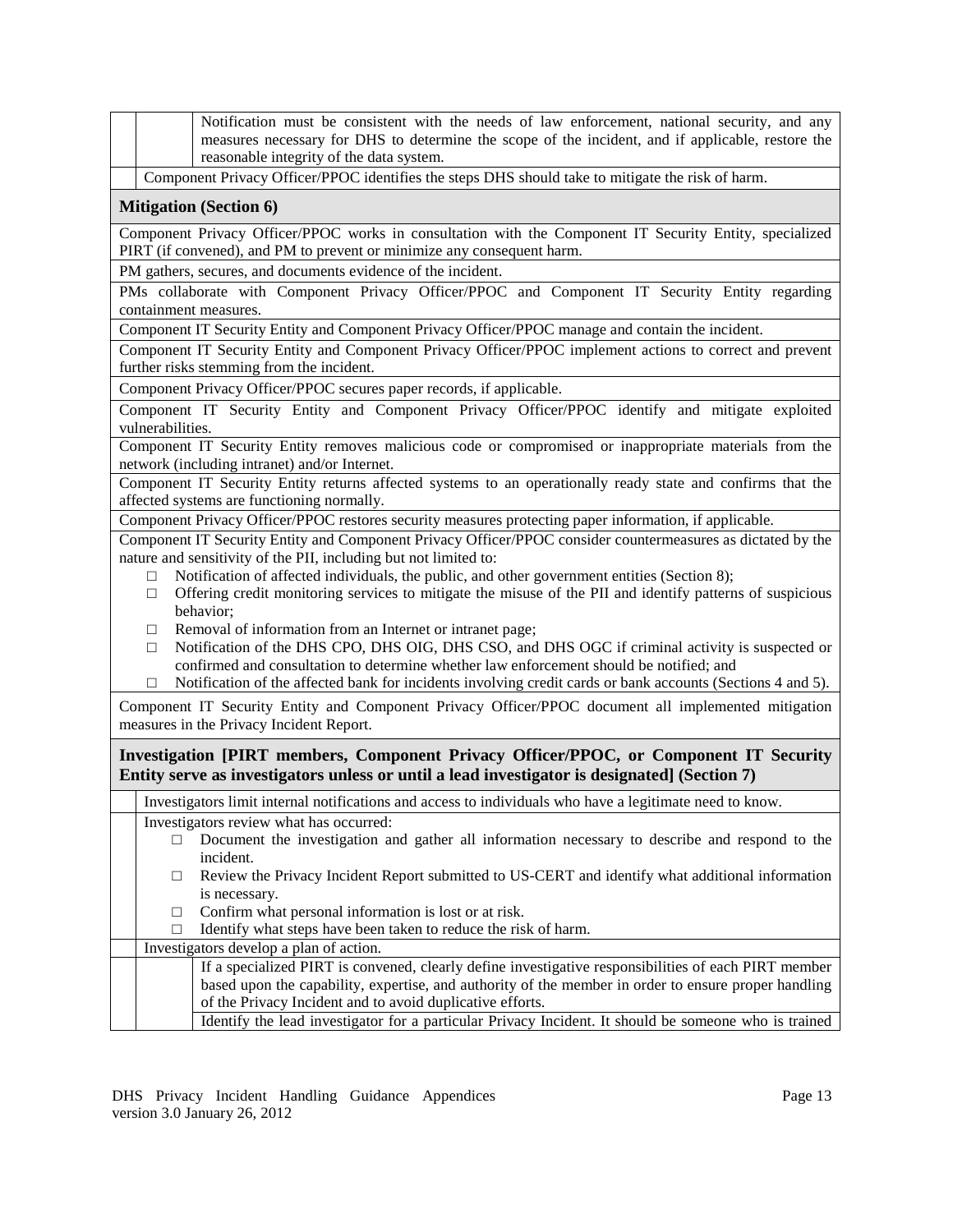|  | or familiar with incident response procedures, and the complexities involved with the potential loss                                                                                                       |
|--|------------------------------------------------------------------------------------------------------------------------------------------------------------------------------------------------------------|
|  | or compromise of PII:                                                                                                                                                                                      |
|  | If no specialized PIRT is convened, the lead investigator will report to the Component<br>П.<br>Privacy Officer/PPOC or Component IT Security Entity. If the incident involves physical                    |
|  | security, the lead investigator may report to the Component CSO. If a Moderate-Impact                                                                                                                      |
|  | Privacy Incident is involved, the lead investigator may also report to the DHS OIG and                                                                                                                     |
|  | DHS OGC.                                                                                                                                                                                                   |
|  | The lead investigator should consult with Component OCC or DHS OGC before initiating<br>Ц                                                                                                                  |
|  | investigation into issues involving the handling of evidence and chain of custody.                                                                                                                         |
|  | Investigators follow the DHS internal incident handling procedures:                                                                                                                                        |
|  | Identify what further steps must be taken to formulate any further response by DHS.<br>П                                                                                                                   |
|  | Identify information resources that have been affected and identify additional resources that<br>□                                                                                                         |
|  | might be affected.                                                                                                                                                                                         |
|  | Estimate the current and potential technical impact (e.g., data, database, system or network)<br>Ц                                                                                                         |
|  | of the incident.                                                                                                                                                                                           |
|  | Back up the system in accordance with the standards and procedures set forth in DHS<br>Ц<br>4300A Sensitive Systems Handbook.                                                                              |
|  | Investigators adhere to standard investigation procedures.                                                                                                                                                 |
|  | Investigators create and maintain a complete record of the investigation.                                                                                                                                  |
|  | Investigators protect and preserve all evidence as follows:                                                                                                                                                |
|  | Consult with Component OCC or DHS OGC to address issues involving the handling of<br>П                                                                                                                     |
|  | evidence and chain of custody.                                                                                                                                                                             |
|  | Take precautions to prevent destruction or corruption of evidence that may be needed to<br>$\mathbf{L}$                                                                                                    |
|  | support criminal prosecution.                                                                                                                                                                              |
|  | Identify and properly secure all evidence to maintain its validity in court.                                                                                                                               |
|  | Investigators create and maintain a chain of custody log of everyone who has access to the evidence.<br>Investigators keep a record of the individuals who have touched each piece of evidence. The record |
|  | should include the date, time, and locations of where the evidence is stored.                                                                                                                              |
|  | The Component Privacy Officer/PPOC, in coordination with Component SOC or DHS SOC                                                                                                                          |
|  | Government Watch Officer will ensure external notification of law enforcement for incidents that do                                                                                                        |
|  | not impact physical security. If criminal activity impacting physical security is suspected, the                                                                                                           |
|  | Component Privacy Officer/PPOC, in coordination with Component SOC or DHS SOC Government<br>Watch Officer, will ensure consultation and reporting with the Component CSO, who will determine               |
|  | whether contacting law enforcement is necessary. Notification and involvement of internal or                                                                                                               |
|  | external law enforcement must be documented in the Privacy Incident Report.                                                                                                                                |
|  | Protect the chain of custody of the backup data. Store the data in a secure location.                                                                                                                      |
|  | Law enforcement will consult with the lead investigator and other PIRT members as warranted. For incidents                                                                                                 |
|  | where criminal activity is suspected or confirmed, the lead investigator will consult with law enforcement,                                                                                                |
|  | DHS OIG, and the Component CSO regarding the closure of the investigation.                                                                                                                                 |
|  | Investigators review events and actions at the conclusion of the incident and make recommendations to the                                                                                                  |
|  | DHS CPO, DHS SOC and PIRT members regarding any suggested changes in the DHS technology and                                                                                                                |
|  | incident handling plan.                                                                                                                                                                                    |
|  | Upon completion of the investigation, the Component Privacy Officer/PPOC updates the Privacy Incident                                                                                                      |
|  | Report at https://eoconline@dhs.gov to indicate the closure of the investigation, subject to review by the DHS                                                                                             |
|  | CPO and DHS SOC.                                                                                                                                                                                           |
|  |                                                                                                                                                                                                            |
|  | <b>Notification (Section 8)</b>                                                                                                                                                                            |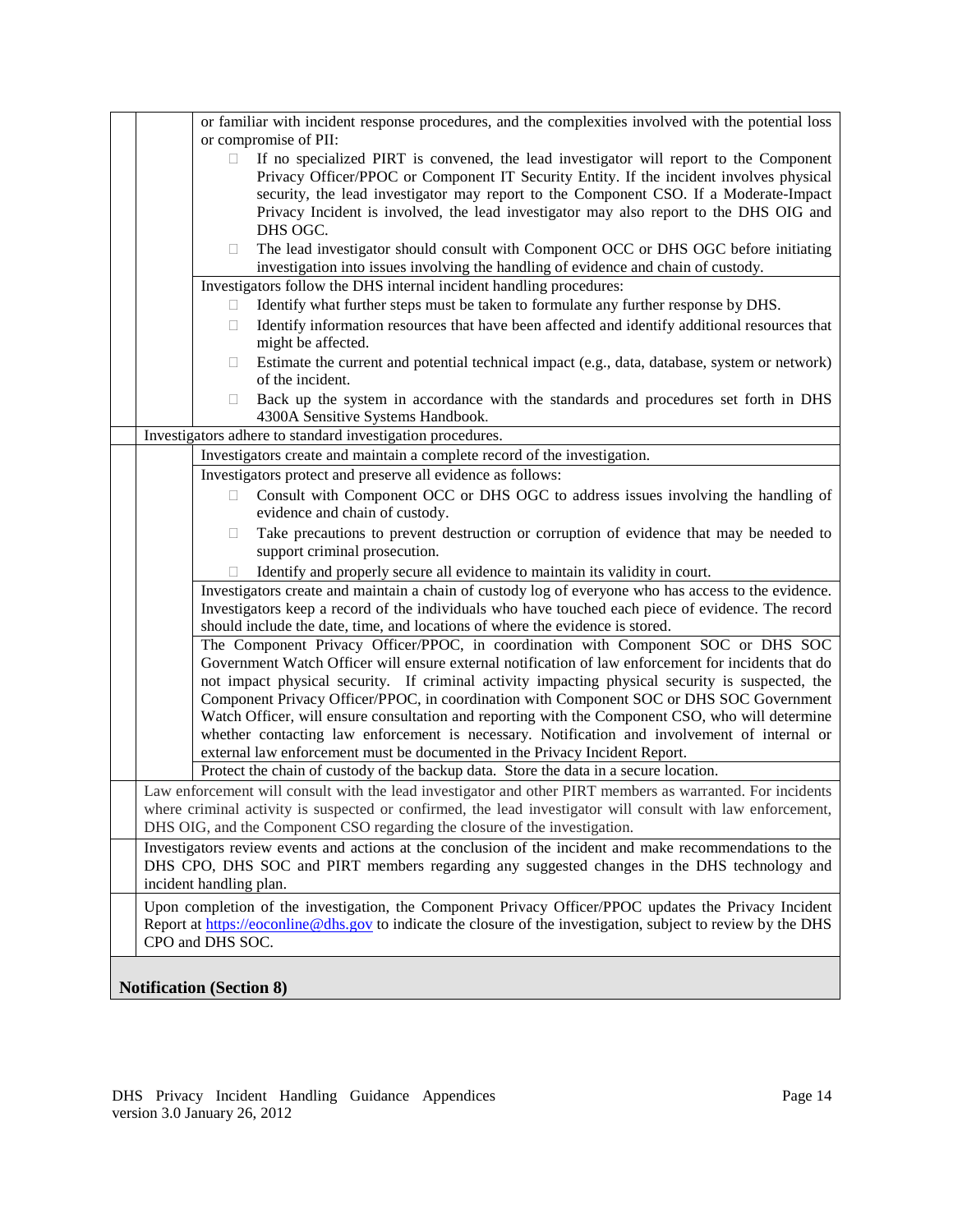| Once the Component Privacy Officer/PPOC has completed the Privacy Incident Report, a decision to publicly<br>release information may be reached through collaboration with the Component Head and specialized PIRT if<br>convened.                                                                                                                                                                                                                                                                                                                                                                                                                                                                                                                                                                                                |  |  |
|-----------------------------------------------------------------------------------------------------------------------------------------------------------------------------------------------------------------------------------------------------------------------------------------------------------------------------------------------------------------------------------------------------------------------------------------------------------------------------------------------------------------------------------------------------------------------------------------------------------------------------------------------------------------------------------------------------------------------------------------------------------------------------------------------------------------------------------|--|--|
| If notification is warranted, the Component Privacy Officer/PPOC, and specialized PIRT members,<br>will assess how and when notification outside DHS should be given (e.g., timing of notification,<br>source of notification, means for providing notification, and who should receive notification).                                                                                                                                                                                                                                                                                                                                                                                                                                                                                                                            |  |  |
| If the Component Privacy Officer/PPOC determines that external notification is warranted, the following<br>occur:<br>Component Privacy Officer/PPOC prepares the notification letter and the draft press release, if any,<br>$\Box$<br>and consults the Component Head if necessary.<br>On occasion, the DHS CPO or DHS Privacy Office, Director of Privacy Incidents and Inquiries, may<br>$\Box$<br>need to coordinate with DHS Public Affairs Office to provide reasonable advance internal notice to<br>DHS senior officials by email or voicemail of a notification decision before external notification is<br>made.<br>The Component Head, DHS CPO, DHS CIO and DHS Legislative Affairs Office will work closely<br>$\Box$<br>to determine when notification of the incident should be provided to congressional oversight |  |  |
| committee chairs. With respect to a High-Impact Privacy Incident, DHS Legislative Affairs Office<br>and DHS Public Affairs Office will coordinate so that notification to the appropriate committee<br>chair(s) is issued either in advance of or along with the issuance of a press release or notification to<br>affected individuals.                                                                                                                                                                                                                                                                                                                                                                                                                                                                                          |  |  |
| Component Privacy Officer/PPOC sends notification letter to affected third parties.                                                                                                                                                                                                                                                                                                                                                                                                                                                                                                                                                                                                                                                                                                                                               |  |  |
| Component Privacy Officer/PPOC may attach notification documents to the Privacy Incident Report in the<br>DHS EOC Online Incident Handling System (e.g., External Notification Assessment, press release,<br>notification letter to affected individuals).                                                                                                                                                                                                                                                                                                                                                                                                                                                                                                                                                                        |  |  |
| Consequences and Accountability for Violation of Federal Laws, Regulations, or Directives, or<br><b>DHS Policy (Section 9)</b>                                                                                                                                                                                                                                                                                                                                                                                                                                                                                                                                                                                                                                                                                                    |  |  |
| Component Privacy Officer/PPOC informs the Component Head when DHS personnel have failed to<br>implement safeguards to protect PII, or when a Privacy Incident arose from a violation or potential violation<br>by DHS personnel of applicable laws, regulations, policies, or directives governing the protection of PII.                                                                                                                                                                                                                                                                                                                                                                                                                                                                                                        |  |  |
| Component Heads take corrective and disciplinary actions when security or Privacy Incidents and violations<br>occur and hold personnel accountable for intentional transgressions.                                                                                                                                                                                                                                                                                                                                                                                                                                                                                                                                                                                                                                                |  |  |
| Component Heads work with the Designated Agency Ethics Officials as well as the OIG, OGC, and CHCO in<br>the event that the Privacy Incident arises from violations or potential violations of the ethics statutes or<br>regulations.                                                                                                                                                                                                                                                                                                                                                                                                                                                                                                                                                                                             |  |  |
| Component Privacy Officer/PPOC notifies the DHS OGC and Component OCC when DHS personnel<br>(including employees, supervisors, and managers) fail to implement safeguards to protect PII or when a<br>Privacy Incident arose from a violation or potential violation by DHS personnel of applicable laws,<br>regulations, policies, or directives governing the protection of PII.                                                                                                                                                                                                                                                                                                                                                                                                                                                |  |  |
| DHS OGC or Component OCC consults with the Component Privacy Officer/PPOC or other specialized<br>PIRT members, Component Head, and CHCO on legal issues pertaining to disciplinary or corrective action.                                                                                                                                                                                                                                                                                                                                                                                                                                                                                                                                                                                                                         |  |  |
| Component Privacy Officer/PPOC may document in the Privacy Incident Report any violation(s) or potential<br>violation(s) that caused or contributed to, in part or whole, the Privacy Incident without naming personnel.                                                                                                                                                                                                                                                                                                                                                                                                                                                                                                                                                                                                          |  |  |
| CHCO maintains a record of all disciplinary or corrective actions taken against DHS personnel that arise out<br>of a Privacy Incident.                                                                                                                                                                                                                                                                                                                                                                                                                                                                                                                                                                                                                                                                                            |  |  |
| <b>Closure of the Privacy Incident (Section 10)</b>                                                                                                                                                                                                                                                                                                                                                                                                                                                                                                                                                                                                                                                                                                                                                                               |  |  |
| Component Privacy Officer/PPOC and Component IT Security Entity update the incident report at                                                                                                                                                                                                                                                                                                                                                                                                                                                                                                                                                                                                                                                                                                                                     |  |  |

Component Privacy Officer/PPOC and Component IT Security Entity update the incident report at [https://eoconline.dhs.gov](https://eoconline.dhs.gov/) to recommend incident closure, subject to review by the DHS Privacy Office,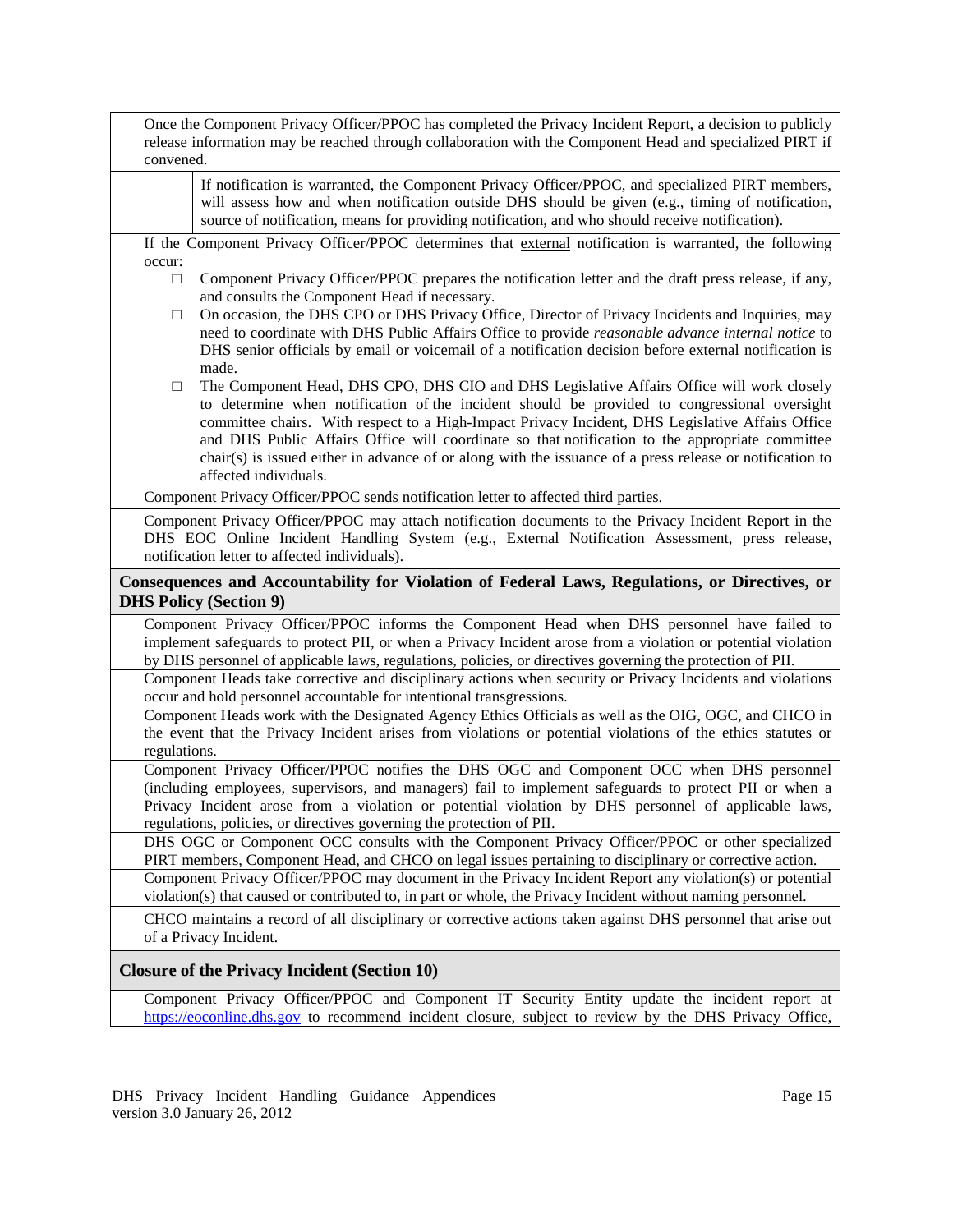Director of Privacy Incidents and Inquiries, and DHS CISO.

Incident report is closed unless DHS Privacy Office, Director of Incidents and Inquiries, or DHS CIO notifies DHS SOC that the incident must remain open for review or further incident handling.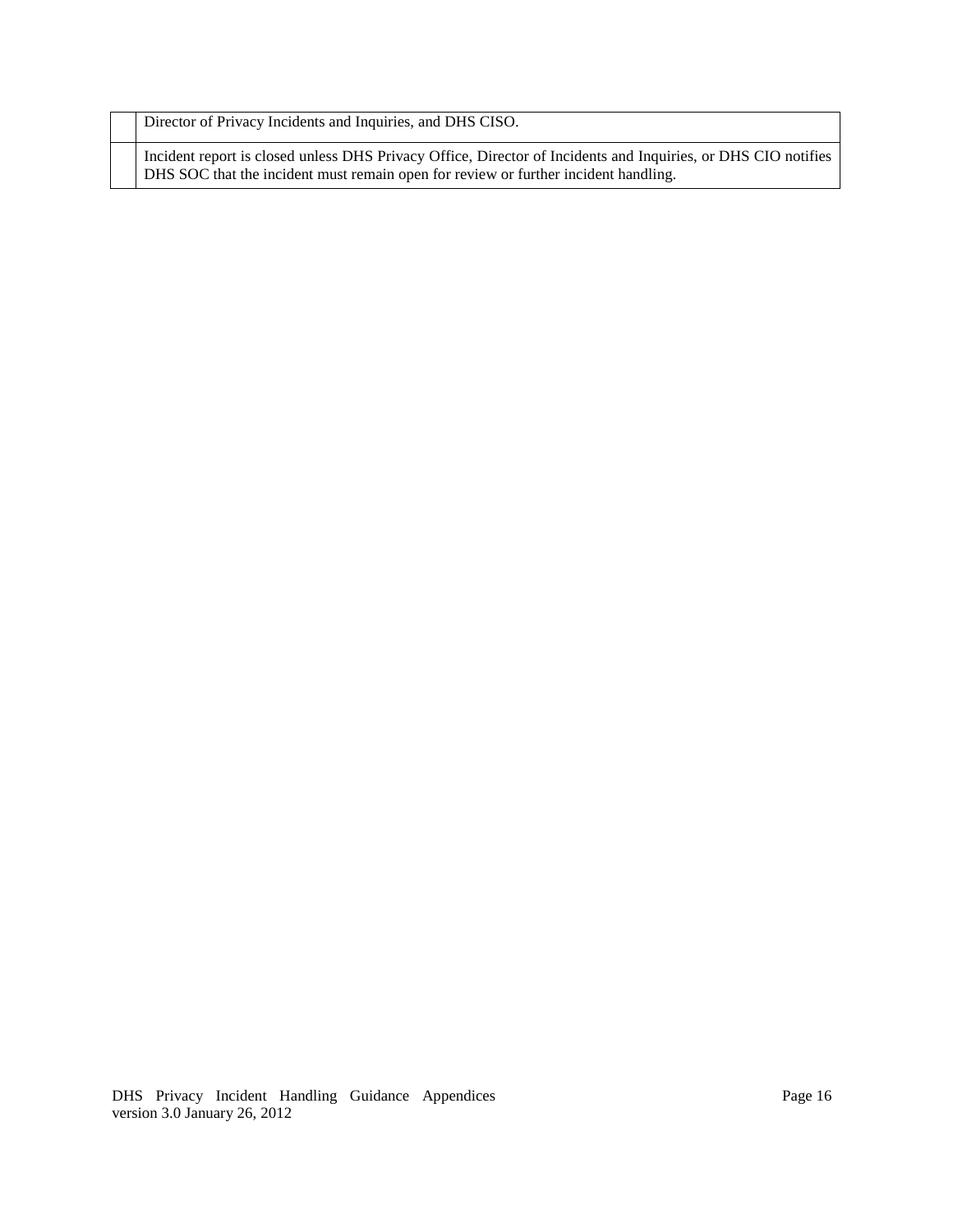# **Appendix E: Escalation Risk Assessment**

# (To be completed by the Component Privacy Officer/PPOC)

| <b>Incident Number:</b>                                                                                                                                                                    | Prepared by:                                                             | <b>Position:</b>                                                                                                                                                                                                              |
|--------------------------------------------------------------------------------------------------------------------------------------------------------------------------------------------|--------------------------------------------------------------------------|-------------------------------------------------------------------------------------------------------------------------------------------------------------------------------------------------------------------------------|
| Date:                                                                                                                                                                                      | In Consultation with:                                                    | <b>Position:</b>                                                                                                                                                                                                              |
| <b>Component:</b>                                                                                                                                                                          |                                                                          | Program:                                                                                                                                                                                                                      |
| process if the incident impacts the security of a DHS IT system.                                                                                                                           |                                                                          | The Component Privacy Officer/PPOC may use this form as a framework for analyzing the likely risk of<br>harm posed by the Privacy Incident. The Component IT Security Entity should be consulted during this                  |
| modified as the factual basis for the incident develops during incident handling.                                                                                                          |                                                                          | Caution: Do NOT disclose actual PII on this form (e.g., SSN, name, etc.). This assessment may be                                                                                                                              |
|                                                                                                                                                                                            |                                                                          |                                                                                                                                                                                                                               |
|                                                                                                                                                                                            |                                                                          | Section 1: Brief Description of the Circumstances Surrounding the Potential Loss of PII                                                                                                                                       |
|                                                                                                                                                                                            |                                                                          |                                                                                                                                                                                                                               |
| Specify data elements potentially<br>at risk.                                                                                                                                              | Name<br>Email address<br><b>URLs</b><br>IP addresses<br>Other (Specify): | Date of birth<br>Mailing address<br>$\vert$ SSN<br><b>Alien Registration Number</b><br>Telephone number<br>$Zip code$ $\Box$ Account numbers<br>  Vehicle identifiers<br>Certificate/license numbers<br>Biometric identifiers |
| Indicate whether the incident is<br>suspected or confirmed.                                                                                                                                |                                                                          |                                                                                                                                                                                                                               |
| <b>Explain how the information</b><br>was potentially compromised.<br>State the media (e.g., paper,<br>email, shared drive) used and<br>identify to whom the<br>information was disclosed. |                                                                          |                                                                                                                                                                                                                               |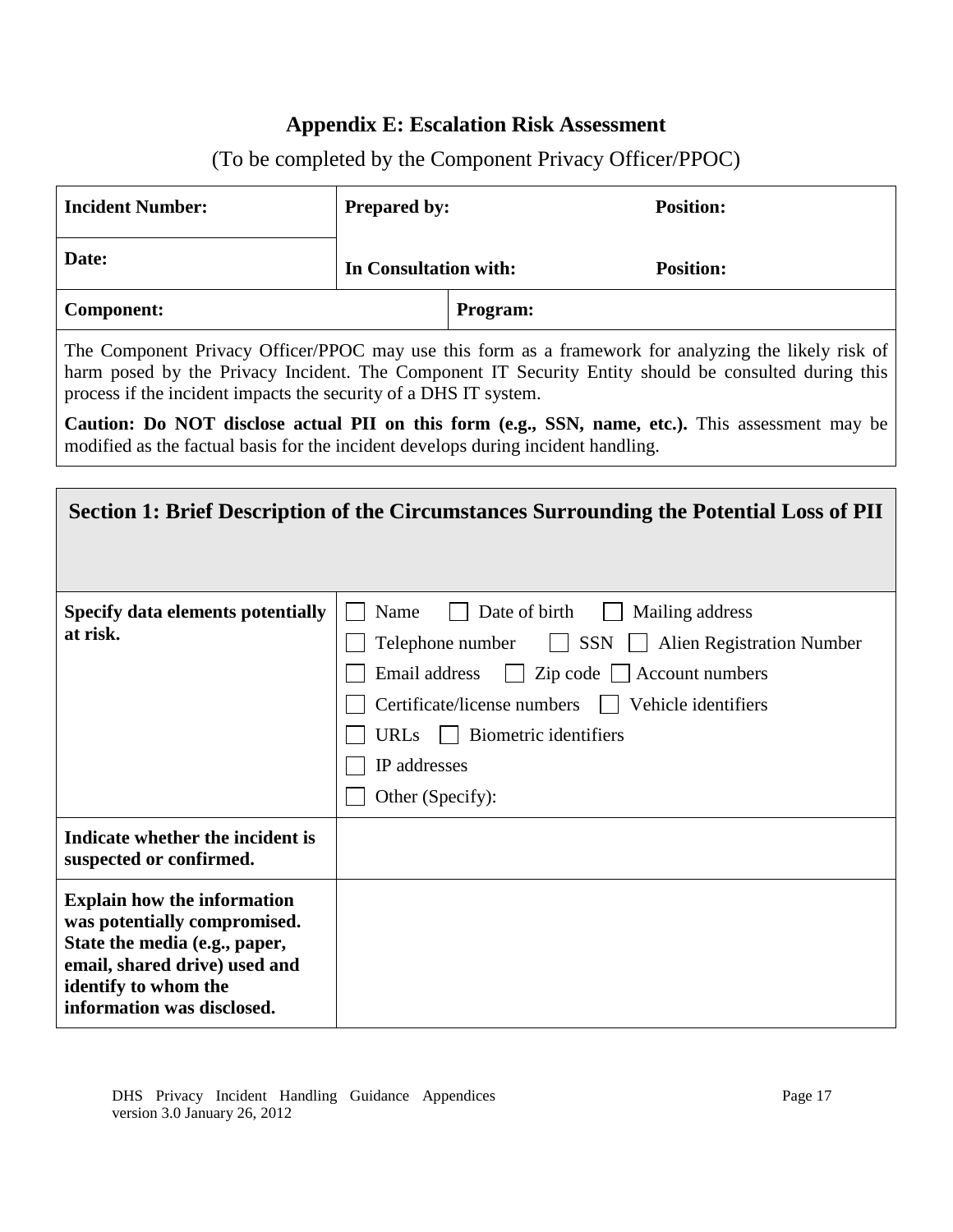|                      | Specify mitigation steps that |  |
|----------------------|-------------------------------|--|
| reduce risk of harm. | have already been taken to    |  |
|                      |                               |  |

| <b>Section 2: Identify Type of Risk</b>                                                                                                                                                                                                                                                                                                                                                                                                                                                          |  |  |
|--------------------------------------------------------------------------------------------------------------------------------------------------------------------------------------------------------------------------------------------------------------------------------------------------------------------------------------------------------------------------------------------------------------------------------------------------------------------------------------------------|--|--|
| To identify if the Privacy Incident involves identity theft concerns, check the appropriate boxes. Indicate<br>whether the incident involves any of the following data elements:                                                                                                                                                                                                                                                                                                                 |  |  |
| <b>SSN</b>                                                                                                                                                                                                                                                                                                                                                                                                                                                                                       |  |  |
| <b>Alien Registration Number</b>                                                                                                                                                                                                                                                                                                                                                                                                                                                                 |  |  |
| Biometric Identifier (e.g., fingerprint, iris scan, voice print)                                                                                                                                                                                                                                                                                                                                                                                                                                 |  |  |
| Any government-issued identification number (e.g., driver's license or state identification number,<br>passport number).                                                                                                                                                                                                                                                                                                                                                                         |  |  |
| Financial account number.                                                                                                                                                                                                                                                                                                                                                                                                                                                                        |  |  |
| A name, address, or telephone number, combined with:                                                                                                                                                                                                                                                                                                                                                                                                                                             |  |  |
| Citizenship or immigration status.                                                                                                                                                                                                                                                                                                                                                                                                                                                               |  |  |
| Other data used by DHS to identify or authenticate an individual's identity, such as a<br>fingerprint identification number (FIN) or Student and Exchange Visitor Information System<br>(SEVIS) identification number;                                                                                                                                                                                                                                                                           |  |  |
| Date of birth, password, or mother's maiden name.                                                                                                                                                                                                                                                                                                                                                                                                                                                |  |  |
| This will help identify the type of risk involved. If the incident does not involve data elements that<br>implicate identity theft concerns, the identity theft risk is minimal and it is unlikely that further steps<br>designed to address identity theft risks are necessary. If such data elements are not involved, use the<br>impact levels set forth in Section 3 to assess the likely risk of harm in Section 3(b). Complete the table<br>in Section 3(b) and then proceed to Section 4. |  |  |
| If the incident does involve data elements that implicate identity theft concerns, immediately notify the<br>DHS Privacy Office. The Component Privacy Office/PPOC in close consultation with the DHS OIG<br>and DHS Privacy Office will prepare and complete the Escalation Risk Assessment. Use the impact<br>levels set forth in Section 3 to assess the likely risk of harm in Section 3(b). Complete the table in<br>Section 3(b), then proceed to Section 4.                               |  |  |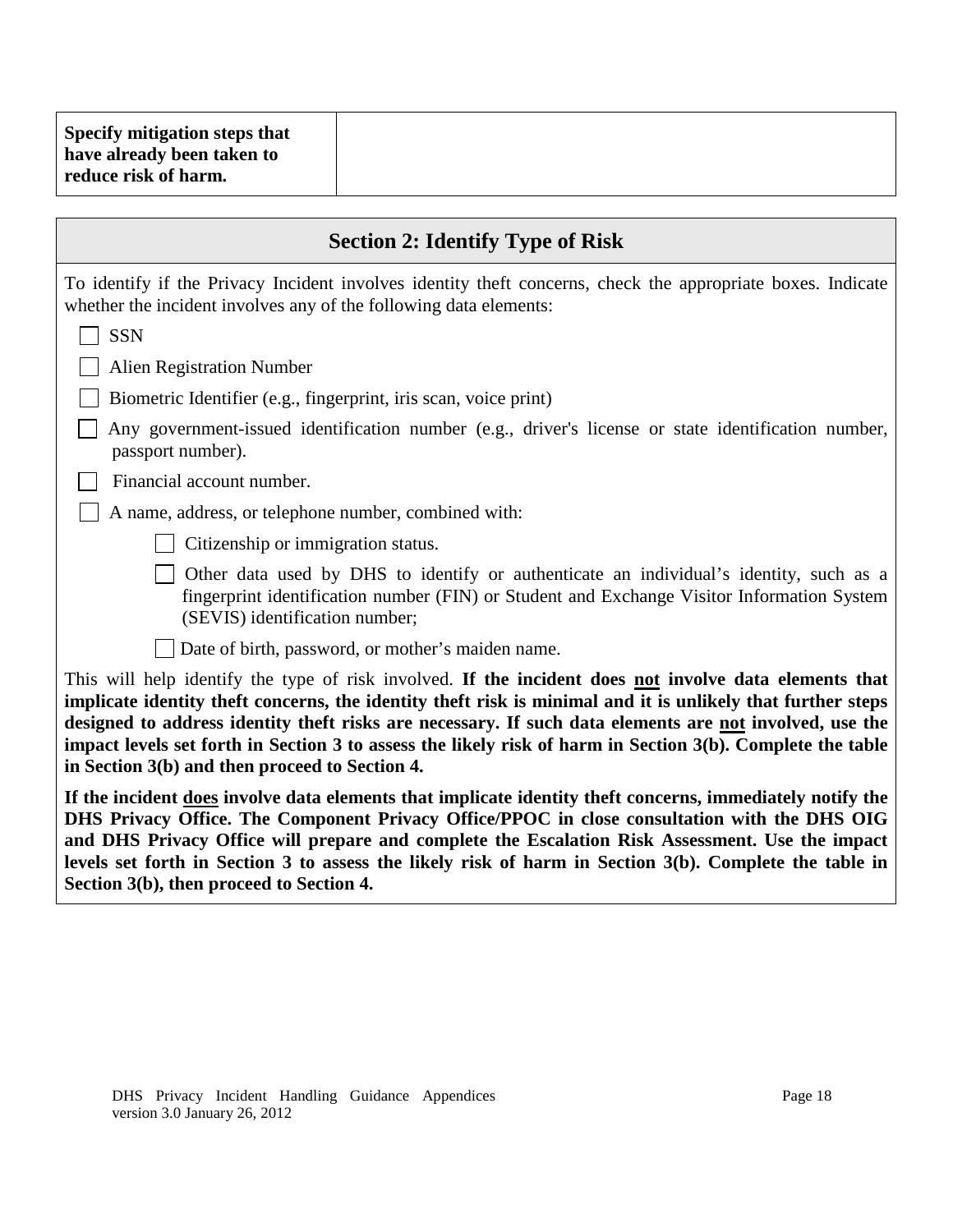# **Section 3(a): Standards for Analysis of Risk**

# **Impact Levels Used for Categorization**

## **The likely risk of harm is LOW if the Privacy Incident:**

- (1) Could result in limited or no harm, embarrassment, inconvenience, or unfairness to any individual on whom information is maintained; or
- (2) Could have limited or no adverse effect on organizational operations or organizational assets.

The likely risk of harm is LOW for *de minimus* risks. *De minimus* risks include those instances in which the PII was inadvertently compromised but posed no reasonable risk of harm.

# **The likely risk of harm is MODERATE if the Privacy Incident:**

- (1) Could result in significant harm, embarrassment, inconvenience, or unfairness to any individual on whom information is maintained; or
- (2) Could have a serious adverse effect on organizational operations or organizational assets; or
- (3) The incident involves Sensitive PII (see PIHG Section 1.4.13).

# **The likely risk of harm is HIGH if the Privacy Incident:**

- (1) Could result in severe or catastrophic harm, embarrassment, inconvenience, or unfairness to any individual on whom information is maintained; or
- (2) Could have a severe or catastrophic adverse effect on organizational operations or organizational assets; or
- (3) The incident involves Sensitive PII (see PIHG Section 1.4.13.)

| <b>Section 3(b): Analysis of Risk: Five Factors</b><br><b>Privacy Incidents That Pose Risk of Identity Theft</b><br>(Component Privacy Officer/PPOC Assesses the Level of Risk) |                                                                                                                                                                |  |
|---------------------------------------------------------------------------------------------------------------------------------------------------------------------------------|----------------------------------------------------------------------------------------------------------------------------------------------------------------|--|
| <b>Type of Factor</b>                                                                                                                                                           | Identify Risk Level (e.g., Low, Moderate, High) and Provide Brief, Specific<br><b>Explanation</b>                                                              |  |
| <b>Nature of data elements</b><br>involved                                                                                                                                      | Consider the data elements in its context. Were the data elements compromised<br>PII? Yes $\vert \vert$<br>(See Section 1)<br>$\overline{N_0}$    <br>Explain: |  |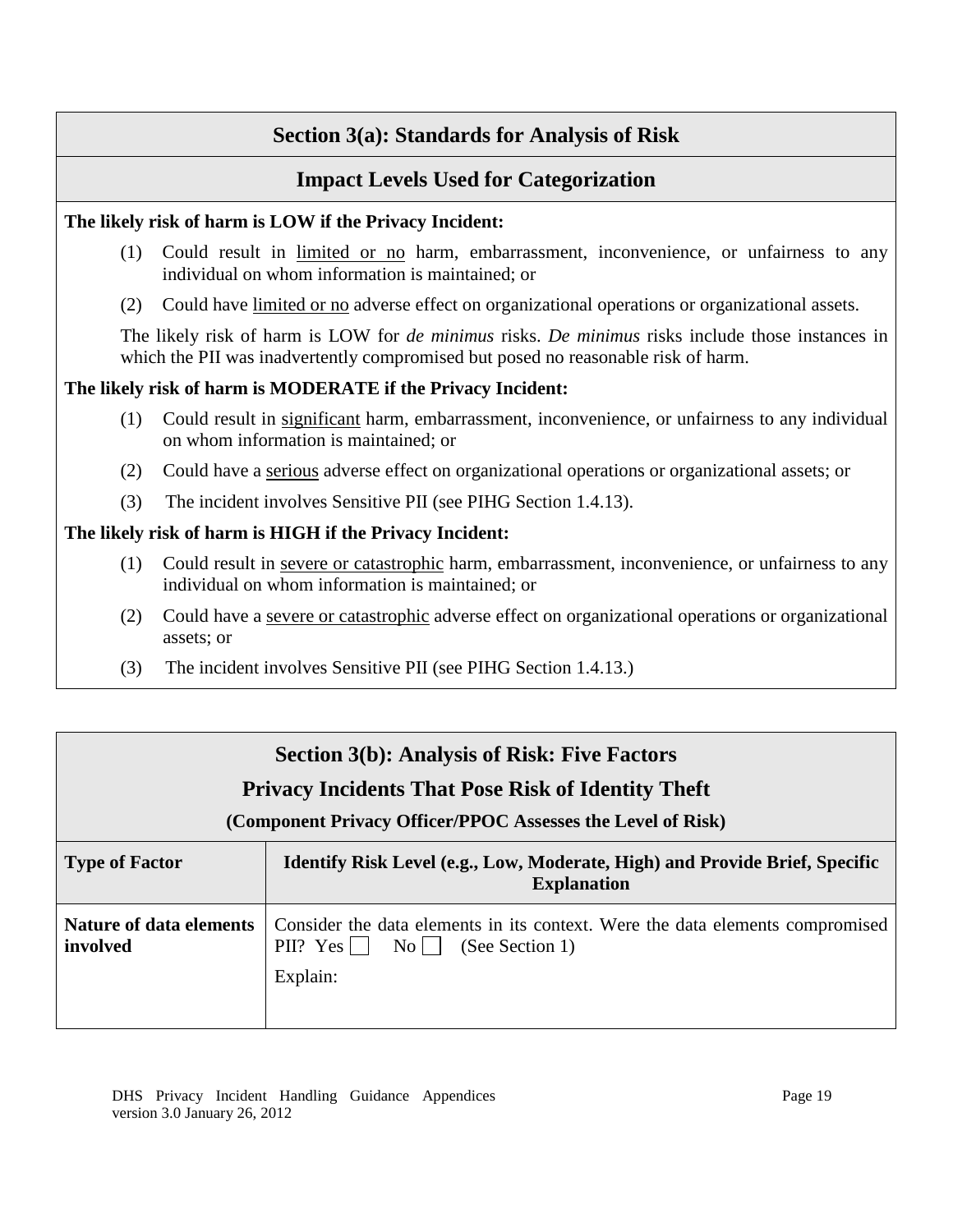| <b>Number of individuals</b><br>affected          | Is there a way to identify the number of the individuals impacted by the incident?<br>(For example, is there a recent computer backup of all information or is there a<br>hard copy of the information?) Yes $\Box$<br>$\rm{No}$    <br>Identify the total number of affected individuals (if known):                                                                                                                                                                                                                                                                                                                                                                                                                                             |  |  |
|---------------------------------------------------|---------------------------------------------------------------------------------------------------------------------------------------------------------------------------------------------------------------------------------------------------------------------------------------------------------------------------------------------------------------------------------------------------------------------------------------------------------------------------------------------------------------------------------------------------------------------------------------------------------------------------------------------------------------------------------------------------------------------------------------------------|--|--|
|                                                   | Explain how the identity of affected individuals is known.                                                                                                                                                                                                                                                                                                                                                                                                                                                                                                                                                                                                                                                                                        |  |  |
| <b>Likelihood PII is</b><br>accessible and usable | Is the information $\Box$ Electronic or $\Box$ Hardcopy?<br>How difficult is it for an unauthorized person to gain access to protected<br>information?<br>Was it locked or secured? Yes $\Box$ No $\Box$ If secured, identify what physical or<br>electronic protections for electronic or hardcopy, if any, apply.<br>Summarize the risk of whether an unauthorized individual will know the value of<br>the information and either use the information or sell it to others.                                                                                                                                                                                                                                                                    |  |  |
| Likelihood incident<br>may lead to harm           | Will substantial harm, embarrassment, inconvenience, or unfairness occur from<br>this loss? Yes $\Box$<br>$\overline{N_0}$  <br>Explain why.                                                                                                                                                                                                                                                                                                                                                                                                                                                                                                                                                                                                      |  |  |
|                                                   | Determine the likelihood the incident is the result of or could result in criminal<br>activity. Focus on the way the loss or compromise of PII occurred.<br>Was it the result of a criminal act (e.g., PII stolen was targeted by a<br>computer hacker)? Yes $\Box$<br>No<br>Is it likely to result in criminal activity? Yes<br>$\mathrm{No}$    <br>Was the storage device, rather than the PII itself, the target of the theft?<br>$Yes \mid \top$<br>$\overline{N_{O}}$<br>Is there evidence that the compromised information is being used to<br>commit identity theft? $Yes$<br>$\mathrm{No}$    <br>NOTE: If the answer is yes to any of these questions, the Component<br>Privacy Officer/PPOC should categorize the incident as either a |  |  |
|                                                   | Moderate- or a High-Impact Privacy Incident. A specialized PIRT may<br>be convened for incident handling. Under these circumstances,                                                                                                                                                                                                                                                                                                                                                                                                                                                                                                                                                                                                              |  |  |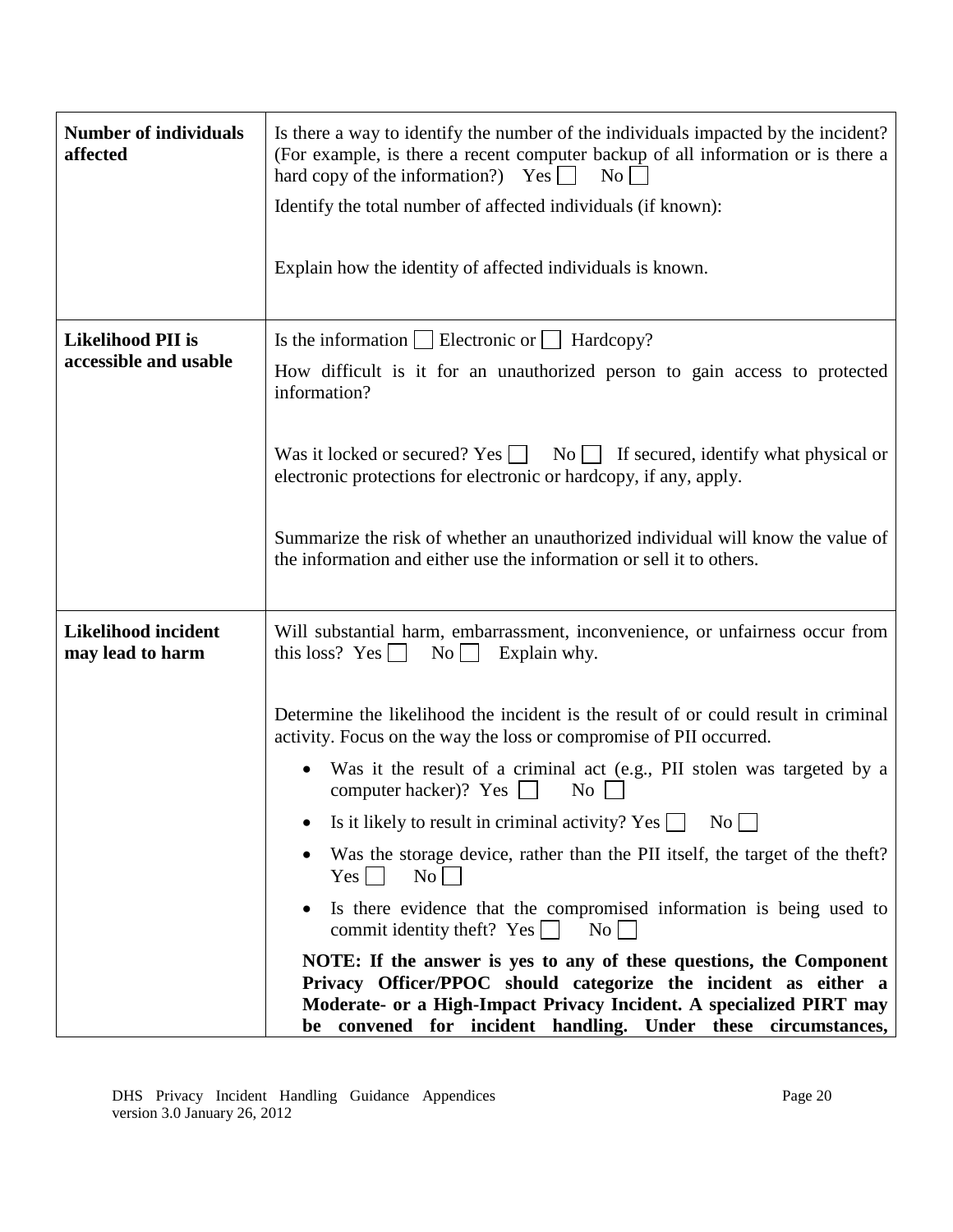|                                     | Component Privacy Officer/PPOC, in coordination with Component<br>SOC or DHS SOC Government Watch Officer, will ensure external<br>notification to law enforcement for incidents that do not impact physical<br>security. Such notification should be handled in consultation with the<br>DHS CPO. If criminal activity impacts physical security, the Component<br>Privacy Officer/PPOC, in coordination with Component SOC or DHS<br>SOC Government Watch Officer, will ensure consultation with the<br>Component CSO. Component CSO will determine whether contacting<br>internal or external law enforcement is necessary. |  |
|-------------------------------------|--------------------------------------------------------------------------------------------------------------------------------------------------------------------------------------------------------------------------------------------------------------------------------------------------------------------------------------------------------------------------------------------------------------------------------------------------------------------------------------------------------------------------------------------------------------------------------------------------------------------------------|--|
| Ability to mitigate risk<br>of harm | Please explain to what extent the component has the capabilities to take<br>countermeasures.                                                                                                                                                                                                                                                                                                                                                                                                                                                                                                                                   |  |
|                                     | Does the incident involve government-issued credit cards? $Yes \mid \text{No} \mid$                                                                                                                                                                                                                                                                                                                                                                                                                                                                                                                                            |  |
|                                     | If so, has DHS notified the affected bank? Yes $ $  No                                                                                                                                                                                                                                                                                                                                                                                                                                                                                                                                                                         |  |
|                                     | Does the incident involve individuals' bank account numbers used for direct<br>deposit of credit card reimbursements, government employee salaries, or any<br>benefit payment?                                                                                                                                                                                                                                                                                                                                                                                                                                                 |  |
|                                     | $Yes \Box No \Box$                                                                                                                                                                                                                                                                                                                                                                                                                                                                                                                                                                                                             |  |
|                                     | If so, has DHS notified the affected bank? Yes $\Box$ No $\Box$                                                                                                                                                                                                                                                                                                                                                                                                                                                                                                                                                                |  |
|                                     | Can DHS monitor and prevent attempts to misuse the affected information?<br>No<br>Yes                                                                                                                                                                                                                                                                                                                                                                                                                                                                                                                                          |  |
|                                     | Does the compromised information present a risk of new accounts being<br>opened? Yes $\Box$ No $\Box$                                                                                                                                                                                                                                                                                                                                                                                                                                                                                                                          |  |
|                                     | If so, is incident monitoring appropriate (e.g., volume of persons affected<br>or law enforcement evidence)? Yes $\Box$<br>$\overline{N_0}$                                                                                                                                                                                                                                                                                                                                                                                                                                                                                    |  |
|                                     | Would credit monitoring be more appropriate? Yes $\Box$<br>$\overline{N_0}$                                                                                                                                                                                                                                                                                                                                                                                                                                                                                                                                                    |  |
|                                     | Have appropriate law enforcement agencies been contacted to participate in the<br>investigation of the incident?                                                                                                                                                                                                                                                                                                                                                                                                                                                                                                               |  |
|                                     | $Yes \mid \mid$<br>$\overline{N_0}$  <br>If so, state who has been contacted.                                                                                                                                                                                                                                                                                                                                                                                                                                                                                                                                                  |  |
|                                     |                                                                                                                                                                                                                                                                                                                                                                                                                                                                                                                                                                                                                                |  |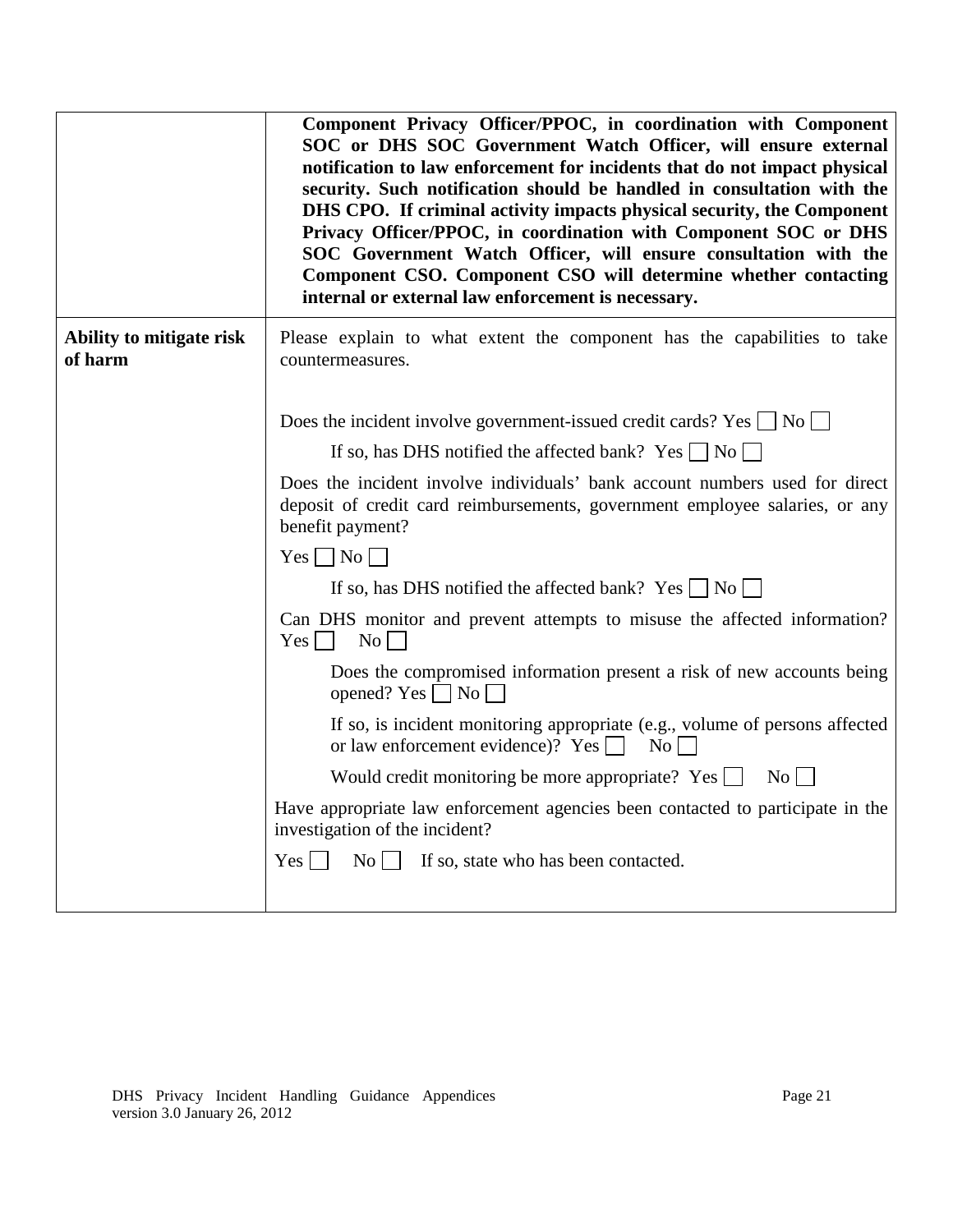| <b>Section 4: Escalation Risk Assessment and Plan of Action</b> |                                                                                                                                                                                                                                                                                                                                                                                    |                                                                                                                                                                                                                             |  |  |
|-----------------------------------------------------------------|------------------------------------------------------------------------------------------------------------------------------------------------------------------------------------------------------------------------------------------------------------------------------------------------------------------------------------------------------------------------------------|-----------------------------------------------------------------------------------------------------------------------------------------------------------------------------------------------------------------------------|--|--|
|                                                                 | by the Component Privacy Officer/PPOC                                                                                                                                                                                                                                                                                                                                              |                                                                                                                                                                                                                             |  |  |
| <b>Categorization of</b><br><b>Privacy Incident</b>             | Low<br>Moderate                                                                                                                                                                                                                                                                                                                                                                    | Explain which factors were given greater weight and why.                                                                                                                                                                    |  |  |
|                                                                 | High                                                                                                                                                                                                                                                                                                                                                                               | Explain complexity of incident.                                                                                                                                                                                             |  |  |
|                                                                 |                                                                                                                                                                                                                                                                                                                                                                                    | Analyze logistical challenges in handling incident.                                                                                                                                                                         |  |  |
|                                                                 |                                                                                                                                                                                                                                                                                                                                                                                    | Note: In an incident involving a risk of identity theft<br>where there is likelihood that the incident is the result of<br>or could result in criminal activity, then categorization<br>should be at least moderate impact. |  |  |
| <b>Responsibility for</b>                                       | Privacy Officer/PPOC for Component experiencing incident                                                                                                                                                                                                                                                                                                                           |                                                                                                                                                                                                                             |  |  |
| <b>Handling Incident</b>                                        | needed)                                                                                                                                                                                                                                                                                                                                                                            | Specialized PIRT (based on their capability, expertise, and authority as                                                                                                                                                    |  |  |
| <b>Suggested mitigation</b><br>measures                         | Briefly explain what, if any, privacy and IT security controls can be implemented<br>to mitigate the risks associated with incident.                                                                                                                                                                                                                                               |                                                                                                                                                                                                                             |  |  |
|                                                                 | Briefly outline all other steps DHS should take to mitigate the risk of harm.<br>Explain immediate mitigation steps taken (e.g., identify senior officials at DHS,<br>law enforcement agencies or other institutions that should be notified; state<br>containment measures that should be implemented).                                                                           |                                                                                                                                                                                                                             |  |  |
| <b>Recommendation:</b><br>preliminary assessment                | Based on the facts known at the time of escalation, make a preliminary<br>recommendation whether external notification is necessary.                                                                                                                                                                                                                                               |                                                                                                                                                                                                                             |  |  |
| of whether external<br>notification is<br>warranted             | NOTE: The final decision regarding external notification will be made by<br>Component Privacy Officer/PPOC in consultation with the Component<br>Head if appropriate.                                                                                                                                                                                                              |                                                                                                                                                                                                                             |  |  |
|                                                                 | If appropriate, notification should be provided without unreasonable delay<br>following the discovery of a Privacy Incident, consistent with the needs of<br>law enforcement and national security, and any measures necessary for DHS<br>to determine the scope of the incident and, if applicable, to restore the<br>reasonable integrity of the information system compromised. |                                                                                                                                                                                                                             |  |  |
| DHS senior officials must be given.                             |                                                                                                                                                                                                                                                                                                                                                                                    | Prior to the issuance of external notification, reasonable advance notice to                                                                                                                                                |  |  |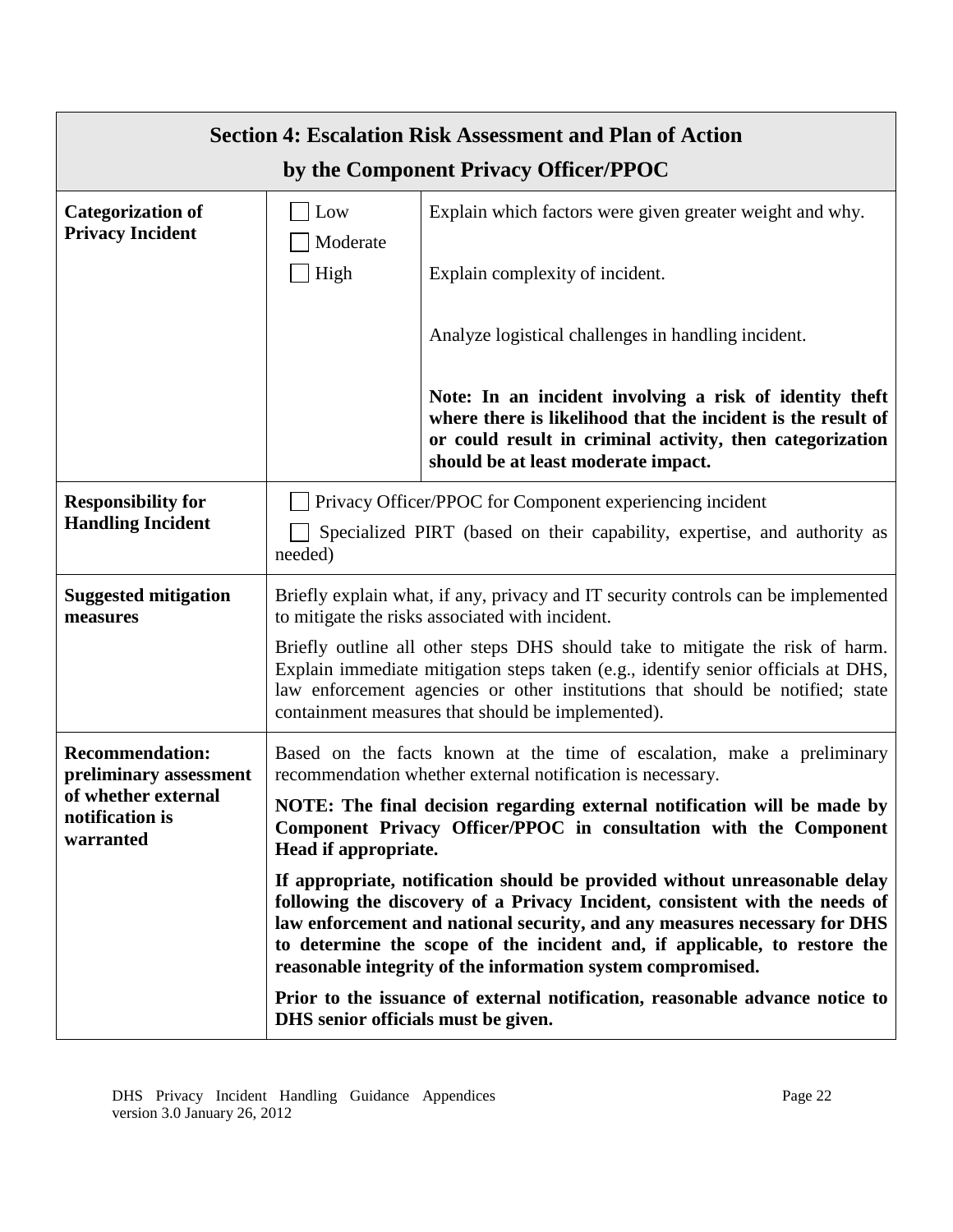# **Appendix F: Identity Theft Overview**

#### **Overview of Identity Theft**

Although a Privacy Incident may pose many types of harm, special attention must be given to the harm resulting from identity theft. Recovering from identity theft can be a lengthy, costly, and stressful process. It is essential that the incident handling plan be designed to minimize the damage caused by the loss or compromise of PII. Therefore, a Privacy Incident that raises identity theft concerns may necessitate a specialized PIRT.

In analyzing a Privacy Incident, the Component Privacy Officer/PPOC should evaluate whether the incident involves the type of information that poses a risk of identity theft, and review the nature of the data elements involved in the incident. Once the incident has been evaluated, the Component Privacy Officer/PPOC will create a plan that is tailored to the nature and scope of the risk.

#### **Standards for Categorization of Privacy Incident Posing Risk of Identity Theft**

The Preliminary Risk Analysis will be used to gauge the severity of the incident (i.e., likely risk of harm), which will determine who will handle the Privacy Incident on behalf of DHS. The results of this analysis will also be used as the basis for the decision of whether notification is warranted. *See Appendix E for the Escalation Risk Assessment* template.

The severity of the Privacy Incident will be categorized as low, moderate, or high in accordance with the standards set forth in Section 5.2 of this guidance. With respect to Privacy Incidents involving identity theft concerns, the following considerations also apply:

**The likely risk of harm is LOW when the risk of identity theft or other harm is unlikely.**  Low-Impact Privacy Incidents should not lead to identity theft or other risk of harm such as embarrassment, inconvenience, or unfairness. LOW potential impact may include Privacy Incidents when:

- The compromise of the PII could not lead to identity theft or other risk of harm;
- The PII has been recovered and determined there was no access or distribution of information; or
- The PII was encrypted in accordance with DHS Policy for Laptop Computers and Other Mobile Computing Devices and validated by NIST.

**The likely risk of harm is MODERATE or HIGH when the criminal activity is suspected or confirmed.** Under these circumstances, the Component Privacy Officer/PPOC, in coordination with Component SOC or DHS SOC Government Watch Officer, will ensure external notification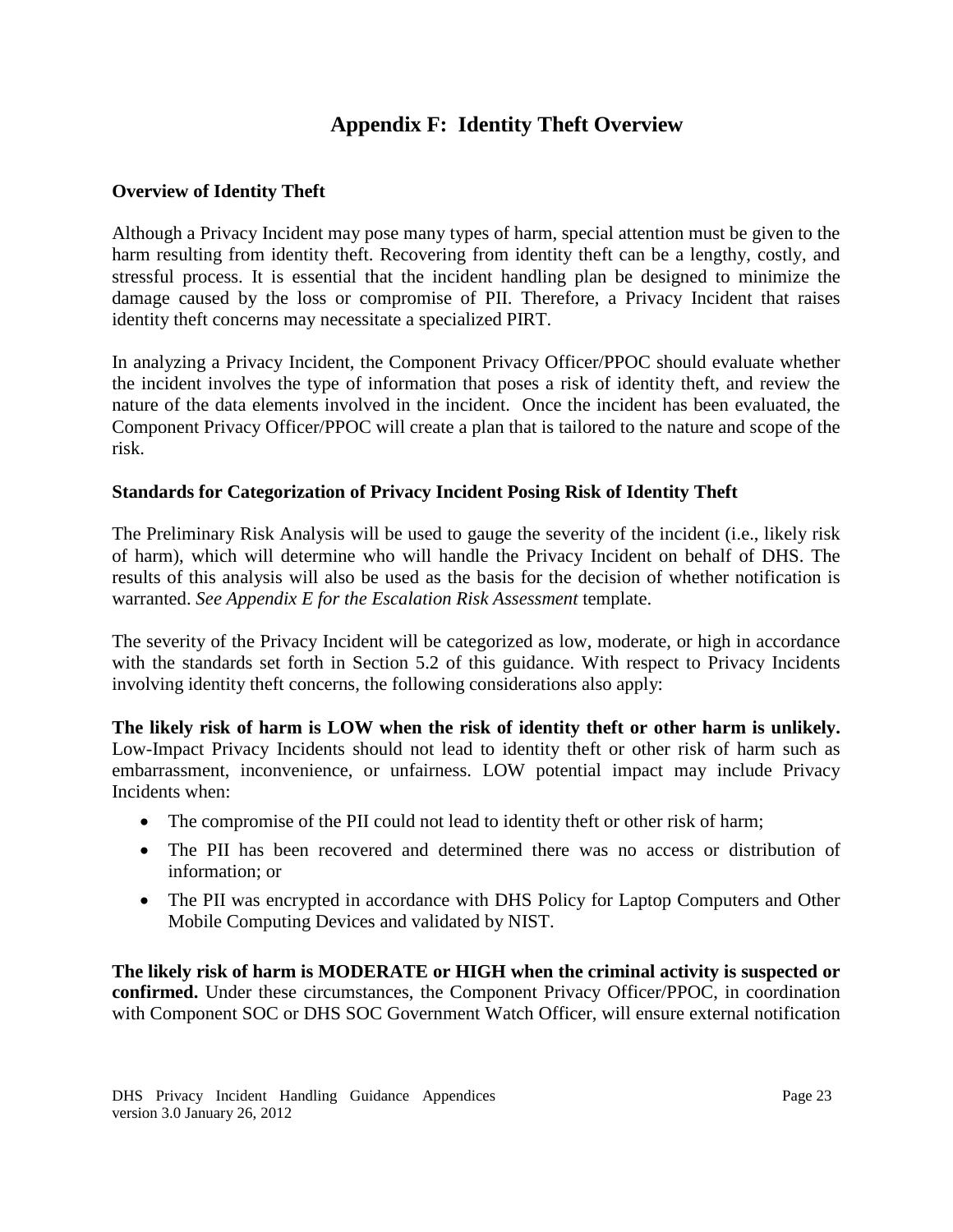to law enforcement for incidents that do not impact physical security. Such notification should be handled in consultation with the DHS CPO. If criminal activity impacting physical security is suspected, the Component Privacy Officer/PPOC, in coordination with Component SOC or DHS SOC Government Watch Officer, will ensure consultation with and reporting to the Component CSO. Component CSO will determine whether contacting internal or external law enforcement is necessary.

Sensitive PII results in a reasonably high risk of harm to the individual due to the sensitivity of the specific data elements. Incidents involving Sensitive PII are always designated as MODERATE or HIGH impact.

## **Escalation Risk Assessment**

Consumer information is the currency of identity thieves, and perhaps the most valuable piece of information is the SSN. The SSN can be used to open new accounts and obtain credit or other benefits. Other information, such as account numbers, PINs, and passwords, are also valuable because they enable thieves to access existing consumer accounts. The President's Identity Theft Task Force, *Combating Identity Theft: A Strategic Plan* (April 23, 2007)<sup>[1](#page-81-0)</sup>

## **Nature of the Data Elements**

If the Privacy Incident includes any of the following types of or combinations of Sensitive PII, the incident may pose a risk of harm to include identity theft:

- SSN
- Alien Registration Number
- Any government-issued identification number (e.g., driver's license or state identification number, passport number);
- Financial account number
- Biometric identifier (e.g., fingerprint, iris scan, voice print)
- A name, address, or telephone number, combined with:
	- o Citizenship or immigration status;
	- o Other data used by DHS to identify or authenticate an individual's identity, such as a fingerprint identification number (FIN) or Student and Exchange Visitor Information System (SEVIS) identification number;
	- o Medical information;
	- o Date of birth, password, or mother's maiden name

<span id="page-81-0"></span> <sup>1</sup> [http://www.idtheft.gov/reports/StrategicPlan.pdf.](http://www.idtheft.gov/reports/StrategicPlan.pdf)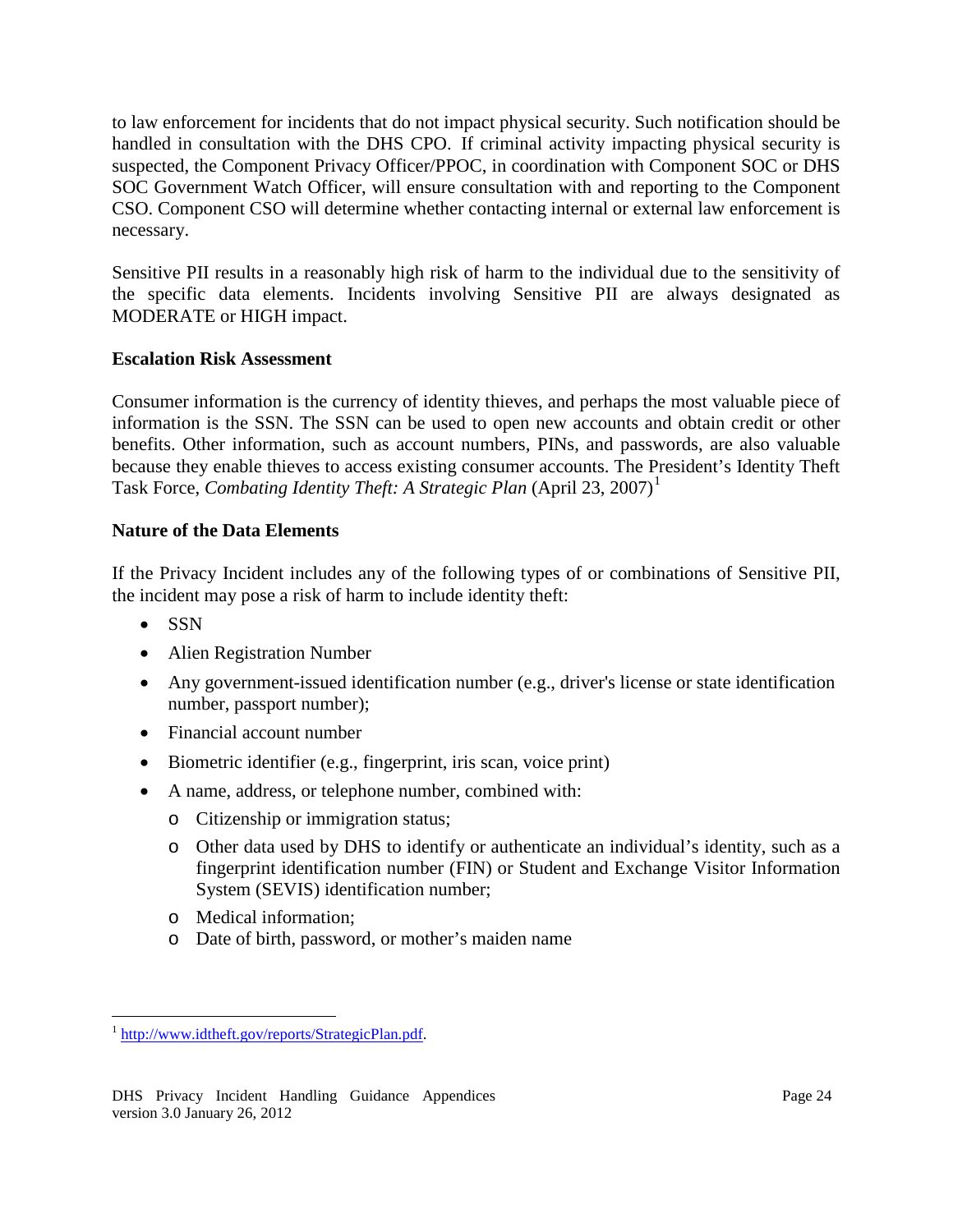#### All Sensitive PII must be categorized as MODERATE or HIGH.

*See Handbook for Safeguarding Sensitive Personally Identifiable Information at DHS at* [http://www.dhs.gov/xlibrary/assets/privacy/privacy\\_guide\\_spii\\_handbook.pdf.](http://www.dhs.gov/xlibrary/assets/privacy/privacy_guide_spii_handbook.pdf)

#### **Other Factors Influencing the Determination of Whether the Information Accessed Could Result in Identity Theft**

When PII has been compromised, additional factors should be considered in determining whether the information accessed could result in identity theft. In determining the level of risk of identity theft, the agency should consider not only the data that was compromised, but all of the circumstances of the data loss, including:

- How easy or difficult it would be for an unauthorized person to access the PII in light of the manner in which the data elements were protected;
	- o For example, information on a computer laptop that is adequately protected by encryption is less likely to be accessed, while paper copies are unprotected.
- The means by which the loss occurred, including whether the incident might be the result of a criminal act or is likely to result in criminal activity;
	- o For example, the risk of identity theft is greater if data was stolen by a thief who was targeting the data (such as a computer hacker), rather than if the information was inadvertently left unprotected in a public location. In some cases of theft, the circumstances might indicate that the data-storage device, such as a laptop left in a car rather than the information itself, was the target of the theft. An opportunistic criminal may exploit information once it comes into his/her possession, and this possibility must be considered when determining a response, along with the recognition that risks vary with the circumstances.
	- o In making this assessment, law enforcement may need to be consulted. If criminal activity is suspected or confirmed, the Component Privacy Officer/PPOC should categorize the incident as either Moderate- or High-Impact, and must notify the DHS SOC and DHS CSO (if incident impacts physical security), and a specialized PIRT may be convened for handling.
- The ability of the component to mitigate identity theft;
	- o The ability of the component or other affected entities to monitor for and prevent attempts to misuse the compromised information can be a factor in determining the risk of identity theft. For example, if the information relates to disaster relief beneficiaries, monitoring the beneficiary database for duplicate requests may signal fraudulent activity. Likewise, alerting financial institutions in cases of a Privacy Incident involving financial account information can allow them to monitor or close the compromised accounts.
- Evidence that the compromised information is being used to commit identity theft or has been sold.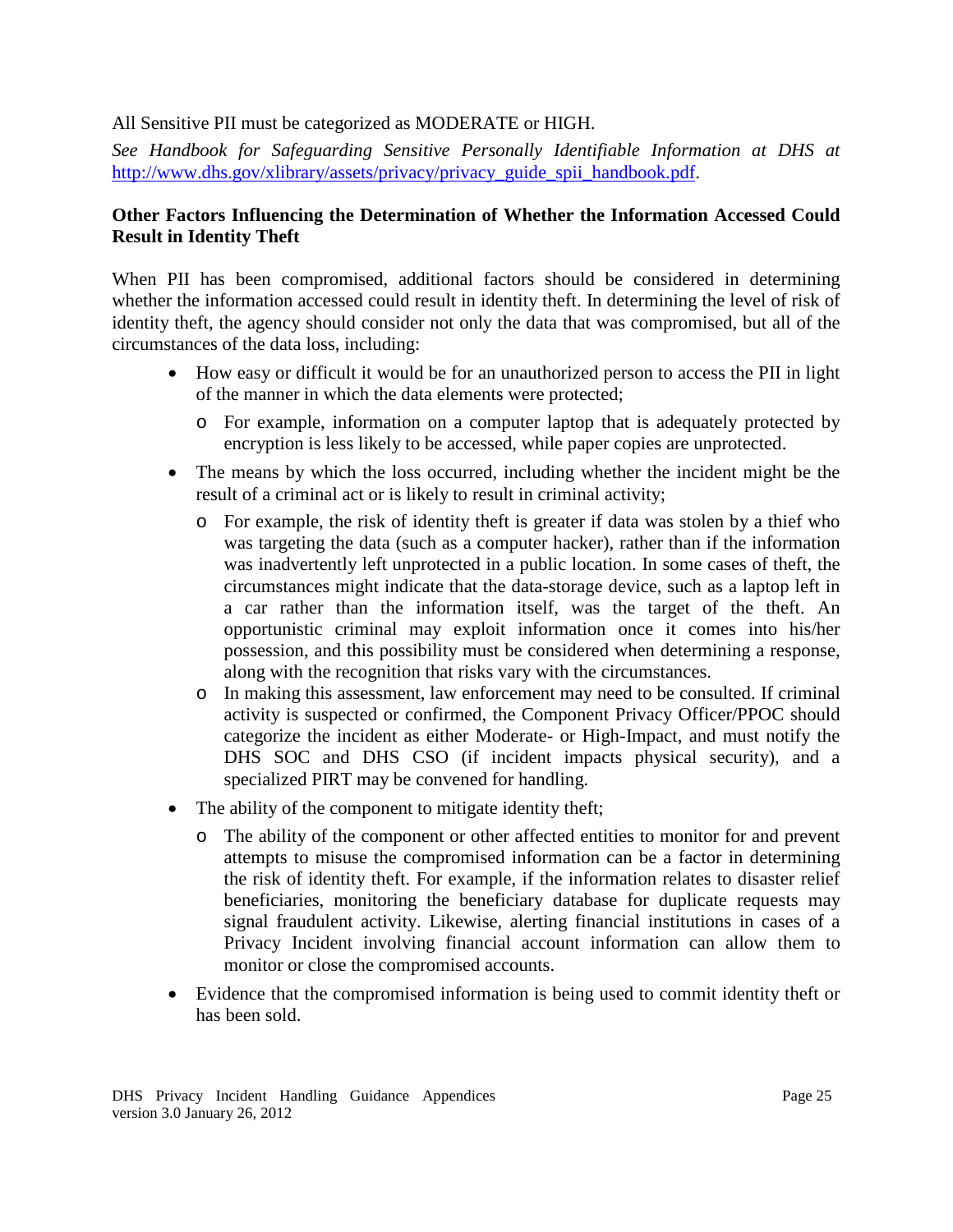Considering these factors together should permit the Component Privacy Officer/PPOC to determine where the identity-theft risk occurred. This assessment should guide the component's additional actions. If it is determined that an identity theft risk is present, DHS should tailor its response, which may include advice to those potentially affected, services the agency may provide to those affected, and public notice, to the nature and scope of the risk presented.

#### **Actions that Individuals Can Routinely Take**

Steps that individuals can take to protect themselves depend upon the type of information compromised. In notifying potentially affected individuals about steps they can take following an incident, components should focus on the steps that are relevant to the particular circumstances, which include the following:

- Affected individuals can contact their financial institution to determine whether their account(s) should be closed. This option should be taken when financial account information such as credit card or bank account information is part of the incident.
- Affected individuals can monitor their financial account statements, and immediately report any suspicious or unusual activity to their financial institution or the credit reporting agencies. Suspicious activities can include:
	- o Inquiries from companies the affected individual has not contacted or done business with;
	- o Purchases or charges on the affected individual's accounts that he or she did not make;
	- o New accounts that the affected individual did not open or changes to existing accounts that he or she did not make;
	- o Bills that do not arrive as expected;
	- o Unexpected credit cards or account statements that arrive in the mail;
	- o Denials of credit for no apparent reason; and
	- o Calls or letters about purchases that the affected individual did not make.
- First, affected individuals may wish to consider placing a fraud alert in their credit file to let creditors know to contact them before opening a new account in their name. The individual simply needs to call any one of the three credit reporting agencies at the phone numbers listed below.
	- o Equifax: 1-800-525-6285
	- o Experian: 1-888-397-3742
	- o TransUnion: 1-800-680-7289

They should:

- 1. Request that a fraud alert be placed on their account; and
- 2. Order a free credit report from the agency once they receive notice that the alert has been placed.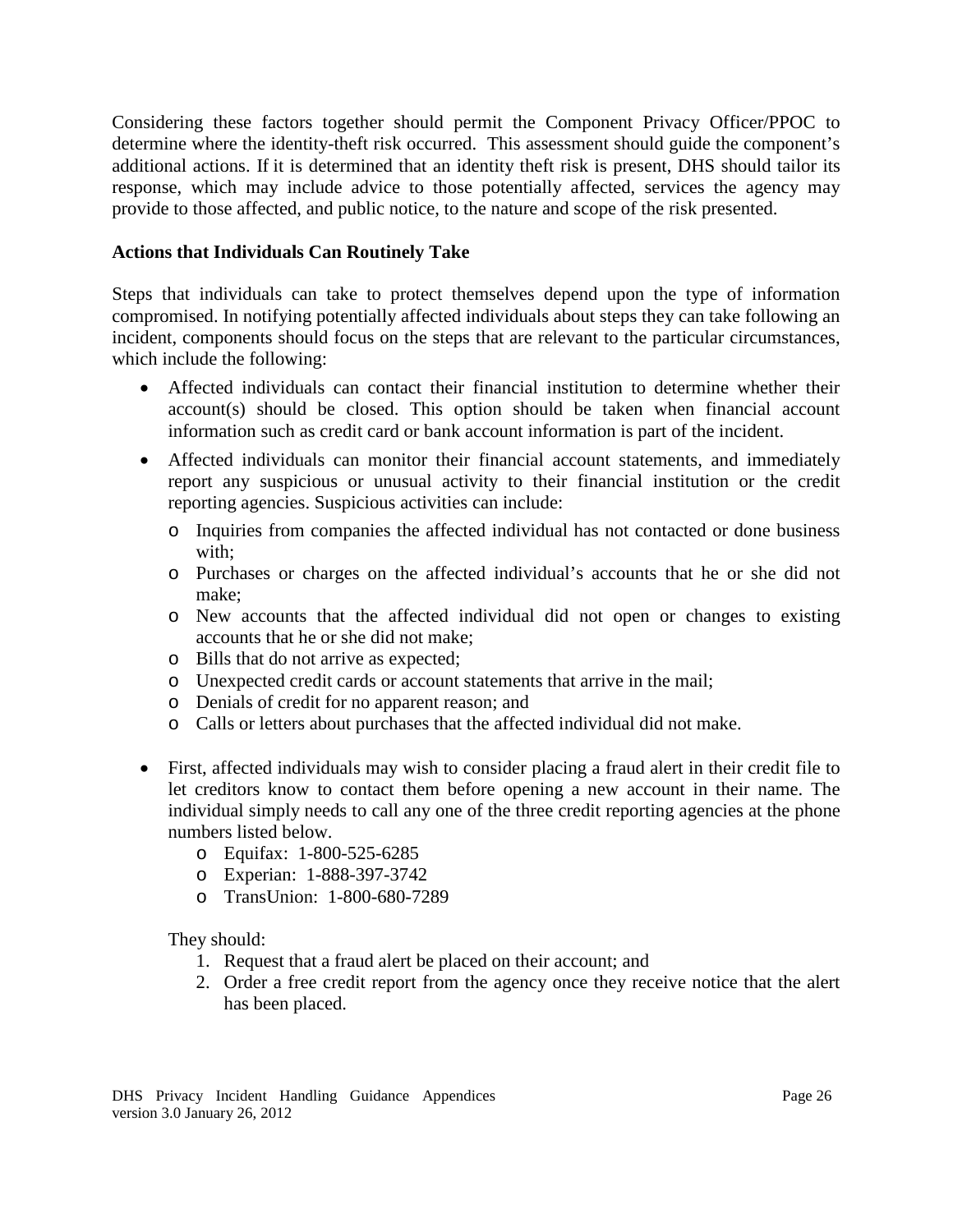We recommend that the affected individual request a free credit report from each agency with a 4-month interval between requests. In other words, make a request to one agency, wait 4 months, then submit a request to the next agency, and so on. The affected individual should continue to do so for a period of 12-24 months.

- Second, when the affected individual receives their credit reports, they should review them carefully for accounts that they did not open or for inquiries from creditors that they did not initiate. Also, they should review their PII for accuracy. If the individual sees anything that they do not recognize or understand, they should immediately call the credit agency at the number on the report.
- Third, if the affected individual finds any suspicious activity on their credit reports, they should promptly file a report with their local police office and the Federal Trade Commission (FTC). Suspicious activities could include the following:
	- o Inquiries from companies they have not contacted or done business with;
	- o Additional addresses, dates of birth, or names on their report that do not belong to them;
	- o Purchases or charges on their accounts they did not make; and
	- o New accounts they did not open or changes to existing accounts they did not make.
- Affected individuals may consider placing a credit freeze on their credit file at no cost. This option is most useful when the incident includes information that can be used to open a new account, such as SSNs.
- Affected individuals can review resources and file an identity theft complaint at the Federal Trade Commission's (FTC) identity theft web site, [www.ftc.gov/idtheft,](http://www.ftc.gov/idtheft) or can call to speak with a counselor at 1-877-438-4338.
- Components need to be aware that a public announcement of the Privacy Incident can allow criminals engaged in fraud to use various techniques to deceive affected individuals into disclosing their credit card numbers, bank account information, SSNs, passwords, or other sensitive personal information.
- For deployed members of the military, including the National Guard, individuals should consider placing an active duty alert in their credit file. The Active Duty alert is placed in the credit file for a period of one year and allows for the individual to designate a power of attorney to deal with any issues that come up. Such active duty alerts serve a similar function as initial fraud alerts, causing creditors to be more cautious in extending new credit.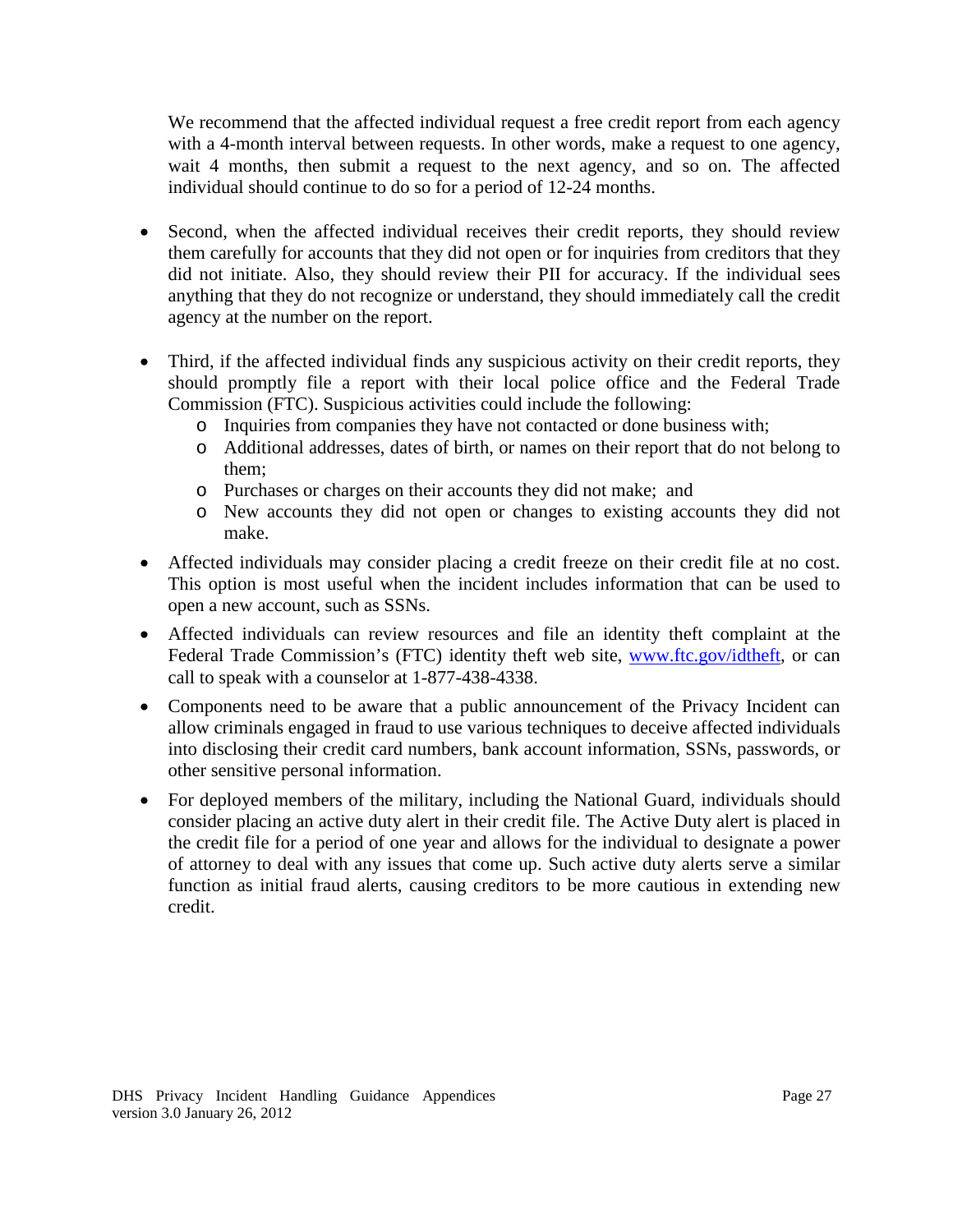# **Appendix G: Sample Notification Letter**

**[Date]**

Dear .

This letter is to inform you that **[Insert description of document, system, or device]** containing personally identifiable information (PII) about you was **[lost/stolen/compromised]** on **[Insert date of incident and/or detection of incident]**. We apologize for this **[loss/error]** and want to assure you that we are diligently working to prevent this situation from occurring again. **[Explain whether security controls like password-protection, encryption, etc., were used and what steps have already been taken to reduce the risk of harm]***.* **[Describe actions taken by agency (e.g.., referred to external agency or local police) for investigation]**. Appropriate steps are being taken to mitigate the loss of your personally identifiable information and to protect against and prevent any further incidents.

As a precaution, you may wish to consider taking the following steps:

- First, you may wish to consider placing a fraud alert on your credit file to let creditors know to contact you before opening a new account in your name. Simply call any one of the three credit reporting agencies at the phone numbers listed below:
	- o Equifax: 1-800-525-6285
	- o Experian: 1-888-397-3742
	- o TransUnion: 1-800-680-7289

You should:

- 1. Request that a fraud alert be placed on your file; and
- 2. Order a free credit report from the agency once you receive notice that the alert has been placed.

We recommend that you request a free credit report from each agency with a 4-month interval between requests. In other words, make a request to one agency, wait 4 months, then submit a request to the next agency, and so on. You should continue to do so for a period of 12-24 months.

• Second, when you receive your credit reports, review them carefully for accounts that you did not open or for inquiries from creditors that you did not initiate. Also, review your PII for accuracy. If you see anything that you do not recognize or understand, you should immediately call the credit agency at the number on the report.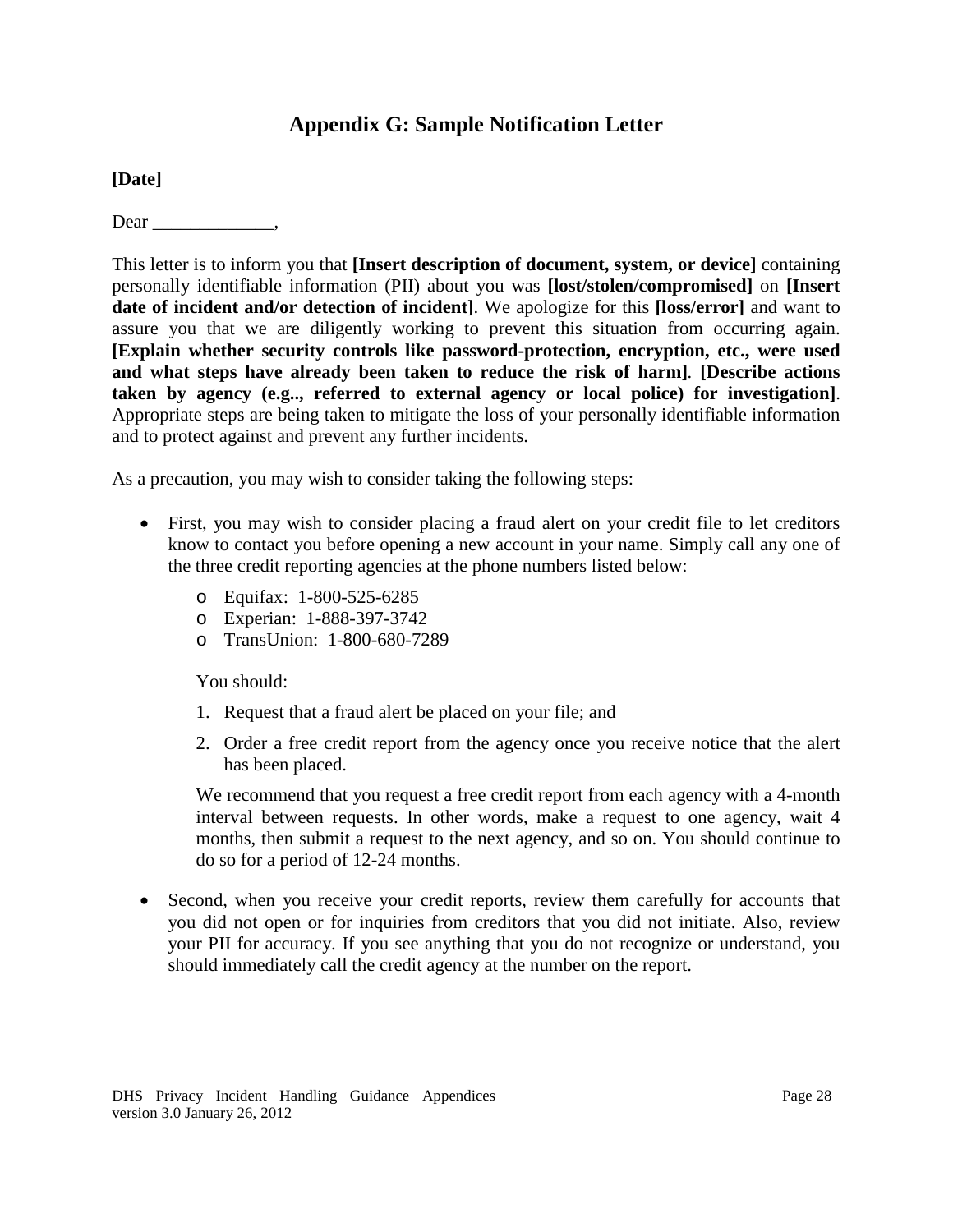- Third, if you find any suspicious activity on your credit reports, promptly file a report with your local police office and the Federal Trade Commission (FTC). Suspicious activities could include the following:
	- o Inquiries from companies you have not contacted or done business with;
	- o Additional addresses, dates of birth, or names on your report that do not belong to you;
	- o Purchases or charges on your accounts you did not make;
	- o New accounts you did not open or changes to existing accounts you did not make;
	- o Bills that do not arrive as expected;
	- o Unexpected credit cards or account statements;
	- o Denials of credit for no apparent reason; and
	- o Calls or letters about purchases you did not make.

For additional information on identity theft, you may wish to visit the FTC's Identity Theft web site at<http://www.ftc.gov/idtheft/> or call their identity theft hotline at 1-877-438-4338.

Please be alert to any phone calls, emails, and other communications from individuals claiming to be from the Department of Homeland Security**, [Component Name],** or other official sources, asking for your personal information or asking to verify such information. This is often referred to as information solicitation or "phishing." **Neither DHS nor [Component Name] will contact you to ask for or to confirm your personal information.**

The officials and employees of the Department of Homeland Security take our obligation to serve our citizens very seriously, and we are committed to protecting the information with which we are entrusted. In response to incidents like this, and the increasing number of privacy incidents in the public and private sectors, the Department is continuously monitoring its systems and practices to enhance the security of personal and sensitive information.

We sincerely apologize for any inconvenience or concern this incident may cause you. If you have questions regarding this letter, please contact **[Insert POC Name]**, **[Insert Component & Position Title]**, at **[Insert Phone Number]** or **[Insert Email Address]**.

Sincerely,

**[Name of Signing Official] [Office of Signing Official]**

#### **NOTE TO COMPONENT PRIVACY OFFICER/PPOC**

**On occasion, the DHS CPO or DHS Privacy Office, Director of Privacy Incidents and Inquiries, may need to coordinate with DHS Public Affairs Office to provide**  *reasonable advance internal notice* **to DHS senior officials by email or voicemail of a notification decision before external notification is made. REMOVE THIS MESSAGE BEFORE DISTRIBUTION**